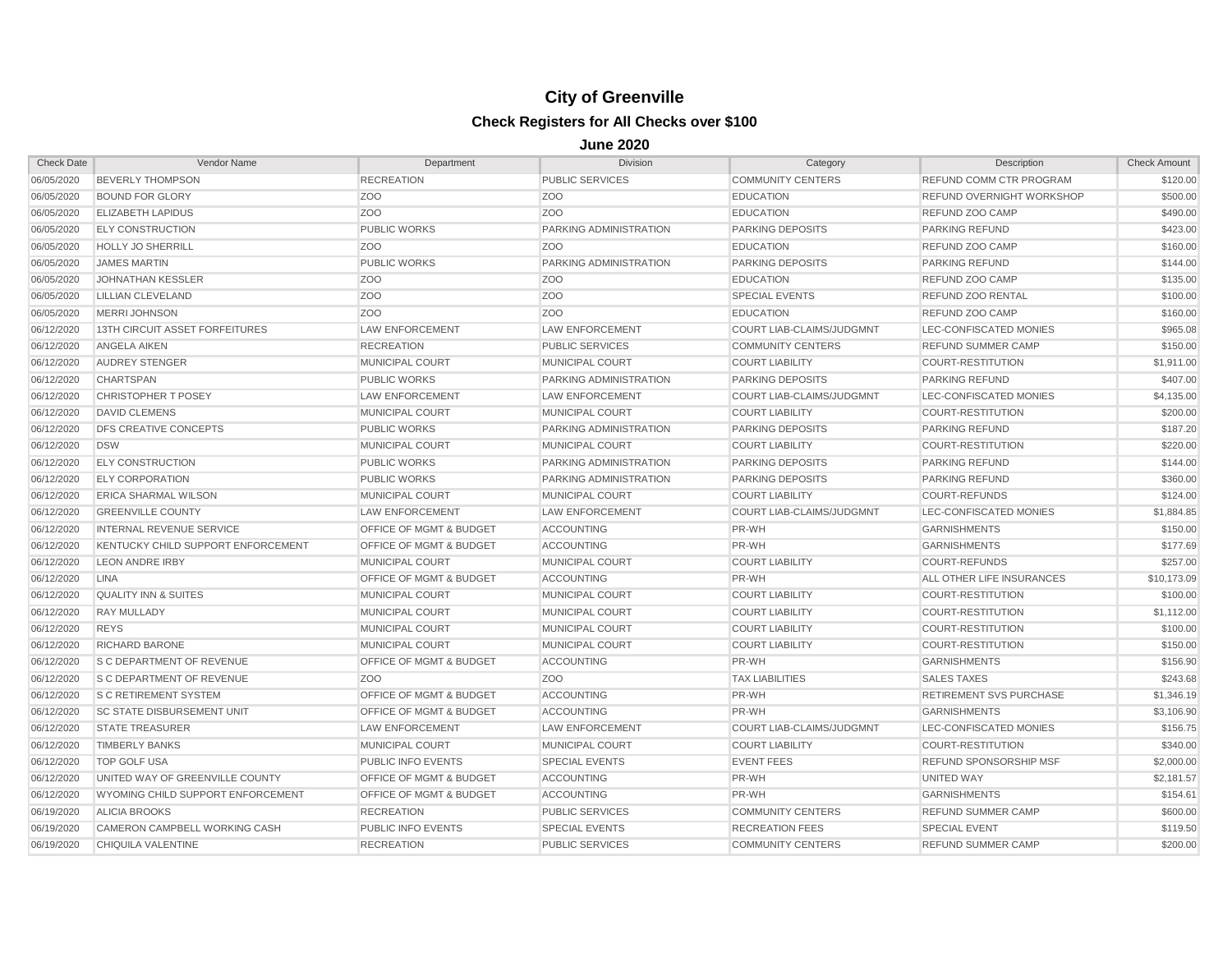| <b>Check Date</b> | Vendor Name                                | Department                         | <b>Division</b>        | Category                           | Description                    | <b>Check Amount</b> |
|-------------------|--------------------------------------------|------------------------------------|------------------------|------------------------------------|--------------------------------|---------------------|
| 06/19/2020        | <b>GARY PLAYER GROUP</b>                   | <b>PUBLIC WORKS</b>                | PARKING ADMINISTRATION | <b>PARKING DEPOSITS</b>            | <b>PARKING REFUND</b>          | \$138.00            |
| 06/19/2020        | <b>GREENVILLE CONVENTION CENTER</b>        | OFFICE OF MGMT & BUDGET            | <b>PURCHASING</b>      | INTERFUND-GRVL CONVENTION          | <b>SPECIAL PROJECTS</b>        | \$125,000.00        |
| 06/19/2020        | <b>GREENVILLE EVENING ROTARY CHARITIES</b> | <b>RECREATION</b>                  | <b>PUBLIC SERVICES</b> | <b>RECREATION FEES</b>             | REFUND FALLS PARK RENTALS      | \$1,000.00          |
| 06/19/2020        | SPRINGFIELD BAPTIST CHURCH                 | <b>RECREATION</b>                  | <b>PUBLIC SERVICES</b> | <b>RECREATION FEES</b>             | REFUND SHELTER RENTALS         | \$305.00            |
| 06/19/2020        | <b>STATE TREASURER</b>                     | <b>LAW ENFORCEMENT</b>             | <b>LAW ENFORCEMENT</b> | COURT LIAB-CLAIMS/JUDGMNT          | LEC-CONFISCATED MONIES         | \$107.41            |
| 06/26/2020        | ADDISON SAFETY GROUP                       | OFFICE OF MGMT & BUDGET            | <b>REVENUE</b>         | <b>PERMITS</b>                     | PERMIT REFUND                  | \$200.00            |
| 06/26/2020        | ASHLEY JONES                               | <b>RECREATION</b>                  | <b>PUBLIC SERVICES</b> | <b>COMMUNITY CENTERS</b>           | REFUND COMM CTR PROGRAM        | \$100.00            |
| 06/26/2020        | <b>BANKS BROTHERS ASPHALT</b>              | OFFICE OF MGMT & BUDGET            | <b>REVENUE</b>         | <b>BUSINESS LIC &amp; PERMITS</b>  | <b>BUSINESS LICENSE REFUND</b> | \$450.00            |
| 06/26/2020        | <b>BELESIAYA DURRAH</b>                    | <b>RECREATION</b>                  | <b>PUBLIC SERVICES</b> | <b>BUILDING &amp; SPACE RENTAL</b> | REFUND RENTAL SEARS CTR        | \$210.00            |
| 06/26/2020        | CAMERON CAMPBELL WORKING CASH              | PUBLIC INFO EVENTS                 | <b>SPECIAL EVENTS</b>  | <b>RECREATION FEES</b>             | <b>SPECIAL EVENT</b>           | \$140.00            |
| 06/26/2020        | CAMERON CAMPBELL WORKING CASH              | PUBLIC INFO EVENTS                 | <b>SPECIAL EVENTS</b>  | <b>RECREATION FEES</b>             | <b>SPECIAL EVENT</b>           | \$166.50            |
| 06/26/2020        | <b>CANNON ROOFING LLC</b>                  | OFFICE OF MGMT & BUDGET            | <b>REVENUE</b>         | <b>BUSINESS LIC &amp; PERMITS</b>  | <b>BUSINESS LICENSE REFUND</b> | \$120.00            |
| 06/26/2020        | <b>CANNON ROOFING LLC</b>                  | OFFICE OF MGMT & BUDGET            | <b>REVENUE</b>         | <b>PERMITS</b>                     | <b>BUSINESS LICENSE REFUND</b> | \$272.00            |
| 06/26/2020        | <b>CLARA RUCKER</b>                        | <b>RECREATION</b>                  | <b>PUBLIC SERVICES</b> | <b>COMMUNITY CENTERS</b>           | REFUND COMM CTR PROGRAM        | \$115.00            |
| 06/26/2020        | <b>CLARISSA MCBEE</b>                      | <b>RECREATION</b>                  | <b>PUBLIC SERVICES</b> | <b>COMMUNITY CENTERS</b>           | REFUND COMM CTR RENTAL         | \$240.00            |
| 06/26/2020        | <b>DAYNA GREER</b>                         | <b>RECREATION</b>                  | <b>PUBLIC SERVICES</b> | <b>COMMUNITY CENTERS</b>           | REFUND COMM CTR PROGRAM        | \$100.00            |
| 06/26/2020        | <b>EMMETT SAPP BUILDERS INC</b>            | OFFICE OF MGMT & BUDGET            | <b>REVENUE</b>         | <b>BUSINESS LIC &amp; PERMITS</b>  | <b>BUSINESS LICENSE REFUND</b> | \$1,044.00          |
| 06/26/2020        | <b>EVA SOTO</b>                            | <b>RECREATION</b>                  | <b>PUBLIC SERVICES</b> | <b>COMMUNITY CENTERS</b>           | REFUND COMM CTR PROGRAM        | \$110.00            |
| 06/26/2020        | <b>GREENVILLE ARENA DISTRICT</b>           | <b>PUBLIC WORKS</b>                | <b>PARKING LOTS</b>    | LIAB-BI-LO ARENA PARKING           | <b>PARKING LEASES</b>          | \$5,083.23          |
| 06/26/2020        | <b>GREENVILLE RADON SPECIALIST</b>         | <b>OFFICE OF MGMT &amp; BUDGET</b> | <b>REVENUE</b>         | <b>BUSINESS LICENSE(HOLDING)</b>   | <b>BUSINESS LICENSE REFUND</b> | \$319.31            |
| 06/26/2020        | <b>GREENVILLE RESTORATION SERVICE</b>      | OFFICE OF MGMT & BUDGET            | <b>REVENUE</b>         | <b>BUSINESS LICENSE(HOLDING)</b>   | <b>BUSINESS LICENSE REFUND</b> | \$148.39            |
| 06/26/2020        | <b>HOLLISON HOMES</b>                      | OFFICE OF MGMT & BUDGET            | <b>REVENUE</b>         | LIAB-REWA                          | <b>REWA</b>                    | \$2,500.00          |
| 06/26/2020        | INTERNAL REVENUE SERVICE                   | OFFICE OF MGMT & BUDGET            | <b>ACCOUNTING</b>      | PR-WH                              | <b>GARNISHMENTS</b>            | \$150.00            |
| 06/26/2020        | JENNIFER SUBER                             | <b>RECREATION</b>                  | <b>PUBLIC SERVICES</b> | <b>COMMUNITY CENTERS</b>           | REFUND COMM CTR PROGRAM        | \$120.00            |
| 06/26/2020        | <b>KENDALYN JOHNSON</b>                    | <b>RECREATION</b>                  | <b>PUBLIC SERVICES</b> | <b>COMMUNITY CENTERS</b>           | <b>REFUND COMM CTR PROGRAM</b> | \$120.00            |
| 06/26/2020        | KENTUCKY CHILD SUPPORT ENFORCEMENT         | OFFICE OF MGMT & BUDGET            | <b>ACCOUNTING</b>      | PR-WH                              | <b>GARNISHMENTS</b>            | \$177.69            |
| 06/26/2020        | <b>LINA</b>                                | OFFICE OF MGMT & BUDGET            | <b>ACCOUNTING</b>      | PR-WH                              | ALL OTHER LIFE INSURANCES      | \$10,392.62         |
| 06/26/2020        | MARVEE SINGLETARY-STARTS                   | <b>RECREATION</b>                  | <b>PUBLIC SERVICES</b> | <b>COMMUNITY CENTERS</b>           | <b>REFUND COMM CTR PROGRAM</b> | \$155.00            |
| 06/26/2020        | MINT HOUSE SOUTH CAROLINA                  | <b>OFFICE OF MGMT &amp; BUDGET</b> | <b>REVENUE</b>         | <b>BUSINESS LIC &amp; PERMITS</b>  | <b>BUSINESS LICENSE REFUND</b> | \$273.50            |
| 06/26/2020        | NESHARA COX                                | <b>RECREATION</b>                  | <b>PUBLIC SERVICES</b> | <b>COMMUNITY CENTERS</b>           | <b>REFUND COMM CTR PROGRAM</b> | \$550.00            |
| 06/26/2020        | <b>S C RETIREMENT SYSTEM</b>               | OFFICE OF MGMT & BUDGET            | <b>ACCOUNTING</b>      | PR-WH                              | <b>RETIREMENT SVS PURCHASE</b> | \$1,346.19          |
| 06/26/2020        | <b>SC STATE DISBURSEMENT UNIT</b>          | OFFICE OF MGMT & BUDGET            | <b>ACCOUNTING</b>      | PR-WH                              | <b>GARNISHMENTS</b>            | \$2,884.30          |
| 06/26/2020        | SCHINDLER ELEVATOR CORPORATION             | OFFICE OF MGMT & BUDGET            | <b>REVENUE</b>         | <b>BUSINESS LIC &amp; PERMITS</b>  | <b>BUSINESS LICENSE REFUND</b> | \$216.00            |
| 06/26/2020        | <b>SPARE TIME ENTERTAINMENT</b>            | <b>OFFICE OF MGMT &amp; BUDGET</b> | <b>REVENUE</b>         | <b>BUSINESS LICENSE(HOLDING)</b>   | <b>BUSINESS LICENSE REFUND</b> | \$637.50            |
| 06/26/2020        | <b>TELIA SHELL</b>                         | <b>RECREATION</b>                  | <b>PUBLIC SERVICES</b> | <b>COMMUNITY CENTERS</b>           | REFUND COMM CTR PROGRAM        | \$100.00            |
| 06/26/2020        | <b>TIFFANY HOLLIDAY</b>                    | <b>RECREATION</b>                  | <b>PUBLIC SERVICES</b> | <b>COMMUNITY CENTERS</b>           | <b>REFUND COMM CTR PROGRAM</b> | \$120.00            |
| 06/26/2020        | <b>TWANDA YOUNG</b>                        | <b>RECREATION</b>                  | <b>PUBLIC SERVICES</b> | <b>COMMUNITY CENTERS</b>           | REFUND COMM CTR PROGRAM        | \$120.00            |
| 06/26/2020        | UNITED WAY OF GREENVILLE COUNTY            | <b>OFFICE OF MGMT &amp; BUDGET</b> | <b>ACCOUNTING</b>      | PR-WH                              | <b>UNITED WAY</b>              | \$2,177.57          |
| 06/26/2020        | WATSON ELECTRICAL CONSTRUCTION             | OFFICE OF MGMT & BUDGET            | <b>REVENUE</b>         | <b>BUSINESS LIC &amp; PERMITS</b>  | <b>BUSINESS LICENSE REFUND</b> | \$11,430.00         |
| 06/26/2020        | WYOMING CHILD SUPPORT ENFORCEMENT          | OFFICE OF MGMT & BUDGET            | <b>ACCOUNTING</b>      | PR-WH                              | <b>GARNISHMENTS</b>            | \$154.61            |
| 06/26/2020        | <b>ZIPIT WIRELESS</b>                      | <b>PUBLIC WORKS</b>                | PARKING ADMINISTRATION | <b>PARKING DEPOSITS</b>            | <b>PARKING REFUND</b>          | \$936.00            |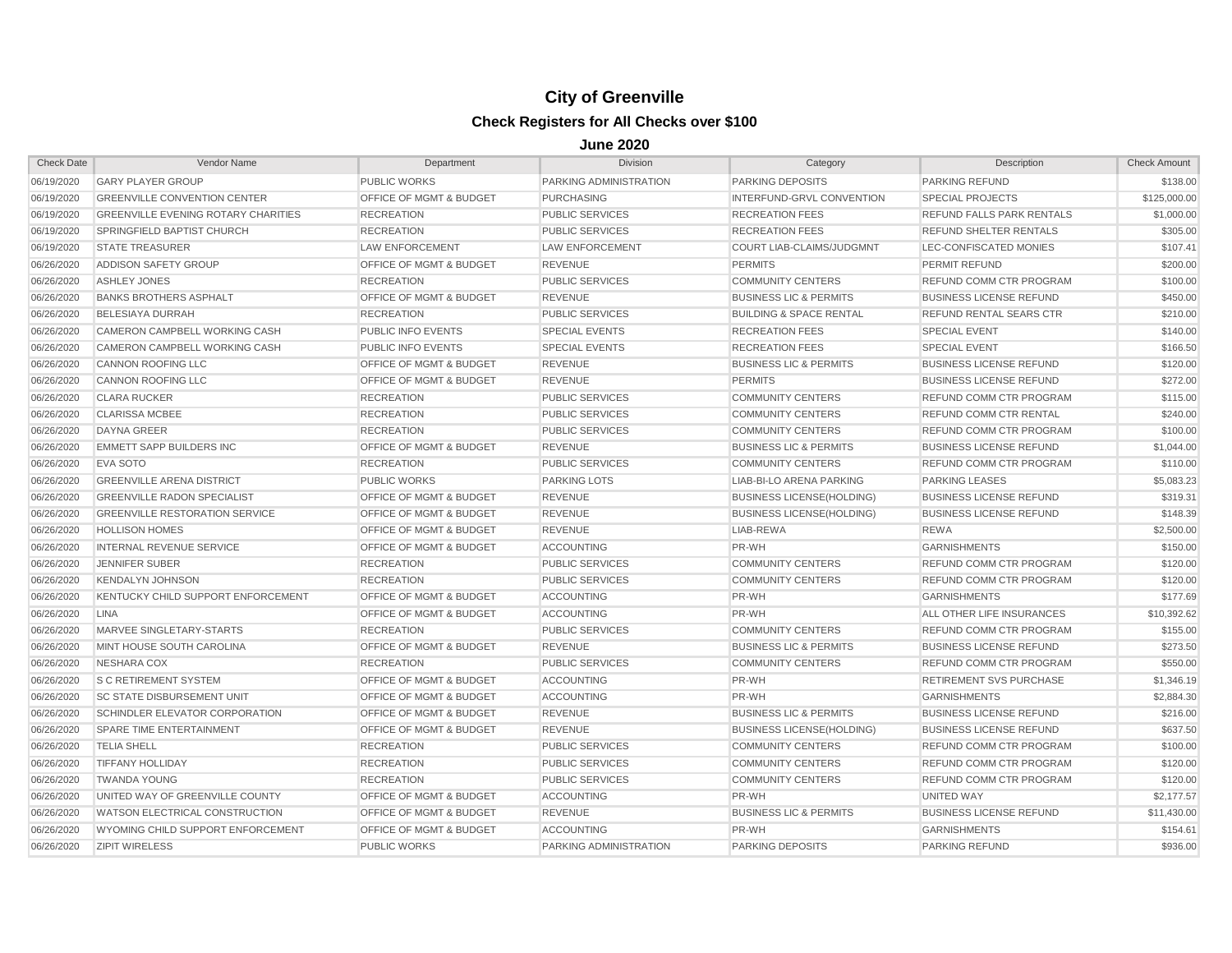| <b>Check Date</b> | Vendor Name                         | Department                           | <b>Division</b>                      | Category                           | Description                          | <b>Check Amount</b> |
|-------------------|-------------------------------------|--------------------------------------|--------------------------------------|------------------------------------|--------------------------------------|---------------------|
| 06/30/2020        | <b>BRITTANY NEELY</b>               | <b>RECREATION</b>                    | <b>PUBLIC SERVICES</b>               | <b>COMMUNITY CENTERS</b>           | REFUND COMM CTR PROGRAM              | \$180.00            |
| 06/30/2020        | CAMERON CAMPBELL WORKING CASH       | <b>PUBLIC INFO EVENTS</b>            | <b>SPECIAL EVENTS</b>                | <b>RECREATION FEES</b>             | <b>SPECIAL EVENT</b>                 | \$129.50            |
| 06/30/2020        | <b>PINK AZALEA</b>                  | <b>PUBLIC WORKS</b>                  | <b>PARKING ADMINISTRATION</b>        | <b>PARKING DEPOSITS</b>            | <b>PARKING REFUND</b>                | \$139.70            |
| 06/30/2020        | <b>TESS MIMS PETTY CASH</b>         | <b>PUBLIC WORKS</b>                  | PARKING ADMINISTRATION               | MISCELLANEOUS REVENUE              | <b>PARKING REFUNDS</b>               | \$263.00            |
| 06/05/2020        | <b>ACE ENERGY</b>                   | <b>PUBLIC WORKS</b>                  | <b>FLEET</b>                         | <b>VEHICLE MAINTENANCE</b>         | <b>FUEL</b>                          | \$19,232.23         |
| 06/05/2020        | <b>ADT SECURITY SERVICES</b>        | <b>RECREATION</b>                    | <b>COMMUNITY CENTERS</b>             | <b>PROF &amp; CONTRACTUAL SVCS</b> | <b>SERVICE &amp; MAINT CONTRACTS</b> | \$206.52            |
| 06/05/2020        | ADVANCE AUTO PARTS                  | <b>PUBLIC WORKS</b>                  | <b>VEHICLE MAINTENANCE</b>           | <b>VEHICLE MAINTENANCE</b>         | <b>SMALL PARTS</b>                   | \$594.30            |
| 06/05/2020        | ALDRIDGE FAMILY PRODUCE             | <b>RECREATION</b>                    | <b>ADMINISTRATION</b>                | <b>SUPPLIES</b>                    | M&S-FOOD                             | \$475.96            |
| 06/05/2020        | ALWAYS DONE RIGHT GLASS CO INC      | <b>PUBLIC WORKS</b>                  | <b>VEHICLE MAINTENANCE</b>           | <b>VEHICLE MAINTENANCE</b>         | <b>OUTSIDE REPAIRS</b>               | \$150.00            |
| 06/05/2020        | AMERICAN LOCK & KEY                 | <b>PUBLIC WORKS</b>                  | <b>BUILDING SERVICE DIVISION</b>     | <b>SUPPLIES</b>                    | <b>MATERIALS &amp; SUPPLIES</b>      | \$642.89            |
| 06/05/2020        | APCO PLASTICS                       | <b>PUBLIC WORKS</b>                  | <b>STORM DRAINS BUREAU</b>           | <b>SUPPLIES</b>                    | <b>MATERIALS &amp; SUPPLIES</b>      | \$600.00            |
| 06/05/2020        | <b>APCO PLASTICS</b>                | <b>PUBLIC WORKS</b>                  | <b>SEWERS BUREAU</b>                 | <b>SUPPLIES</b>                    | <b>MATERIALS &amp; SUPPLIES</b>      | \$600.00            |
| 06/05/2020        | <b>APCO PLASTICS</b>                | <b>PUBLIC WORKS</b>                  | <b>STREETS BUREAU</b>                | <b>SUPPLIES</b>                    | <b>MATERIALS &amp; SUPPLIES</b>      | \$600.00            |
| 06/05/2020        | <b>APCO PLASTICS</b>                | <b>PUBLIC WORKS</b>                  | <b>RESIDENTIAL COLL BUREAU</b>       | <b>SUPPLIES</b>                    | <b>MATERIALS &amp; SUPPLIES</b>      | \$600.00            |
| 06/05/2020        | ASHEVILLE HWY RENTAL                | <b>PUBLIC WORKS</b>                  | <b>STORM DRAINS BUREAU</b>           | <b>PROF &amp; CONTRACTUAL SVCS</b> | <b>EQUIPMENT RENTAL</b>              | \$1,211.47          |
| 06/05/2020        | <b>ASSETWORKS LLC</b>               | <b>PUBLIC WORKS</b>                  | <b>FLEET</b>                         | <b>SUNDRY</b>                      | DUES, SUBSCRIPTN, PUBLICATN          | \$8,636.67          |
| 06/05/2020        | AT & T MOBILITY                     | OFFICE OF MGMT & BUDGET              | <b>INFORMATION TECHNOLOGY</b>        | <b>COMMUNICATIONS</b>              | <b>TELECOMMUNICATIONS/WIRELE</b>     | \$286.29            |
| 06/05/2020        | AT & T MOBILITY                     | <b>PUBLIC WORKS</b>                  | <b>BUILDING SERVICE DIVISION</b>     | <b>COMMUNICATIONS</b>              | <b>OTHER</b>                         | \$127.65            |
| 06/05/2020        | <b>AT &amp; T MOBILITY</b>          | <b>PUBLIC WORKS</b>                  | <b>FIXED ROUTE</b>                   | <b>COMMUNICATIONS</b>              | <b>CABLE TELEVISION/INTERNET</b>     | \$1,879.37          |
| 06/05/2020        | <b>BENTEK INC</b>                   | <b>HUMAN RESOURCES</b>               | <b>HUMAN RESOURCES</b>               | <b>PROF &amp; CONTRACTUAL SVCS</b> | <b>PROFESSIONAL SERVICES</b>         | \$4,250.00          |
| 06/05/2020        | <b>BOUND TREE MEDICAL LLC</b>       | <b>FIRE</b>                          | <b>FIRE SUPPRESSION</b>              | <b>SUPPLIES</b>                    | <b>DRUG SUPPLIES</b>                 | \$382.68            |
| 06/05/2020        | <b>BOUND TREE MEDICAL LLC</b>       | <b>FIRE</b>                          | <b>FIRE SERVICES</b>                 | <b>SUPPLIES</b>                    | <b>MATERIALS &amp; SUPPLIES</b>      | \$1,050.45          |
| 06/05/2020        | <b>BOUND TREE MEDICAL LLC</b>       | <b>FIRE</b>                          | <b>FIRE SUPPRESSION</b>              | <b>SUPPLIES</b>                    | <b>OTHER MEDICAL SUPPLIES</b>        | \$4,367.58          |
| 06/05/2020        | <b>BRAVO1 PROTECTION</b>            | <b>PUBLIC WORKS</b>                  | PARKING ADMINISTRATION               | <b>PROF &amp; CONTRACTUAL SVCS</b> | <b>SERVICE &amp; MAINT CONTRACTS</b> | \$1,588.86          |
| 06/05/2020        | C.A. CARTER INC                     | <b>PUBLIC WORKS</b>                  | <b>STORM DRAINS BUREAU</b>           | <b>SUPPLIES</b>                    | <b>MATERIALS &amp; SUPPLIES</b>      | \$198.78            |
| 06/05/2020        | C.A. CARTER INC                     | <b>PUBLIC WORKS</b>                  | <b>STREETS BUREAU</b>                | <b>SUPPLIES</b>                    | <b>MATERIALS &amp; SUPPLIES</b>      | \$248.79            |
| 06/05/2020        | C.A. CARTER INC                     | <b>PUBLIC WORKS</b>                  | <b>SEWERS BUREAU</b>                 | <b>SUPPLIES</b>                    | <b>MATERIALS &amp; SUPPLIES</b>      | \$198.79            |
| 06/05/2020        | CAMPBELL OIL COMPANY                | <b>PUBLIC WORKS</b>                  | <b>FLEET</b>                         | <b>VEHICLE MAINTENANCE</b>         | <b>FUEL</b>                          | \$14,452.24         |
| 06/05/2020        | CAMPBELL-BROWN INC                  | <b>PUBLIC WORKS</b>                  | <b>VEHICLE MAINTENANCE</b>           | <b>SUPPLIES</b>                    | <b>MATERIALS &amp; SUPPLIES</b>      | \$180.90            |
| 06/05/2020        | CAPITOL CONSTRUCTION OF THE CAROLIN | <b>NON DEPARTMENTAL</b>              | <b>CAPITAL PROJECTS</b>              | <b>CAPITAL PROJECTS</b>            | <b>CONSTRUCTION</b>                  | \$38,482.22         |
| 06/05/2020        | CARLTON PROFESSIONAL TREE EQUIPMENT | <b>PUBLIC WORKS</b>                  | <b>FLEET</b>                         | <b>VEHICLE MAINTENANCE</b>         | <b>OUTSIDE REPAIRS</b>               | \$871.30            |
| 06/05/2020        | CAROLINA CONDUIT SYSTEMS INC        | <b>CITY MANAGER</b>                  | UTILITY UNDERGROUNDING FU            | <b>SUNDRY</b>                      | UNDERGROUNDING COMMERCIAL            | \$569,552.40        |
| 06/05/2020        | CAROLINA INDUSTRIAL EQUIPMENT INC   | <b>PUBLIC WORKS</b>                  | <b>FLEET</b>                         | <b>VEHICLE MAINTENANCE</b>         | <b>OUTSIDE REPAIRS</b>               | \$1,889.06          |
| 06/05/2020        | CAROLINA INTERNATIONAL TRUCKS       | <b>PUBLIC WORKS</b>                  | <b>FLEET</b>                         | <b>VEHICLE MAINTENANCE</b>         | <b>OUTSIDE REPAIRS</b>               | \$1,686.59          |
| 06/05/2020        | CAROLINA RECYCLING ASSOCIATION      | <b>PUBLIC WORKS</b>                  | RESIDENTIAL COLL BUREAU              | <b>SUNDRY</b>                      | <b>MISCELLANEOUS</b>                 | \$220.00            |
| 06/05/2020        | CAROLINA TIME & PARKING GROUP       | <b>PUBLIC WORKS</b>                  | RIVERPLACE GARAGE                    | <b>REPAIR &amp; MAINT SVCS</b>     | <b>REPAIRS &amp; MAINTENANCE</b>     | \$247.50            |
| 06/05/2020        | CARSON'S NUT-BOLT & TOOL CO INC     | <b>PUBLIC WORKS</b>                  | <b>CBD TIF CREW</b>                  | <b>SUPPLIES</b>                    | <b>MATERIALS &amp; SUPPLIES</b>      | \$167.48            |
| 06/05/2020        | CDW/G                               | <b>EVENTS &amp; CULTURAL AFFAIRS</b> | PUBLIC INFORMATION                   | <b>SUPPLIES</b>                    | <b>MATERIALS &amp; SUPPLIES</b>      | \$992.19            |
| 06/05/2020        | <b>CHRISTOPHER CANTRELL</b>         | <b>RECREATION</b>                    | <b>ADMINISTRATION</b>                | <b>SUPPLIES</b>                    | M&S-MAINTENANCE                      | \$1,277.00          |
| 06/05/2020        | <b>CHRISTOPHER SALTERS</b>          | PLANNING & DEV SERVICES              | <b>BUILDING &amp; PROPERTY MAINT</b> | <b>TRAVEL &amp; TRAINING</b>       | <b>LOCAL TRANSPORTATION</b>          | \$234.60            |
| 06/05/2020        | <b>CHUCKYE CUNNINGHAM</b>           | <b>PUBLIC SAFETY</b>                 | POLICE-PATROL SVS                    | <b>SUPPLIES</b>                    | <b>CLOTHING &amp; UNIFORMS</b>       | \$103.07            |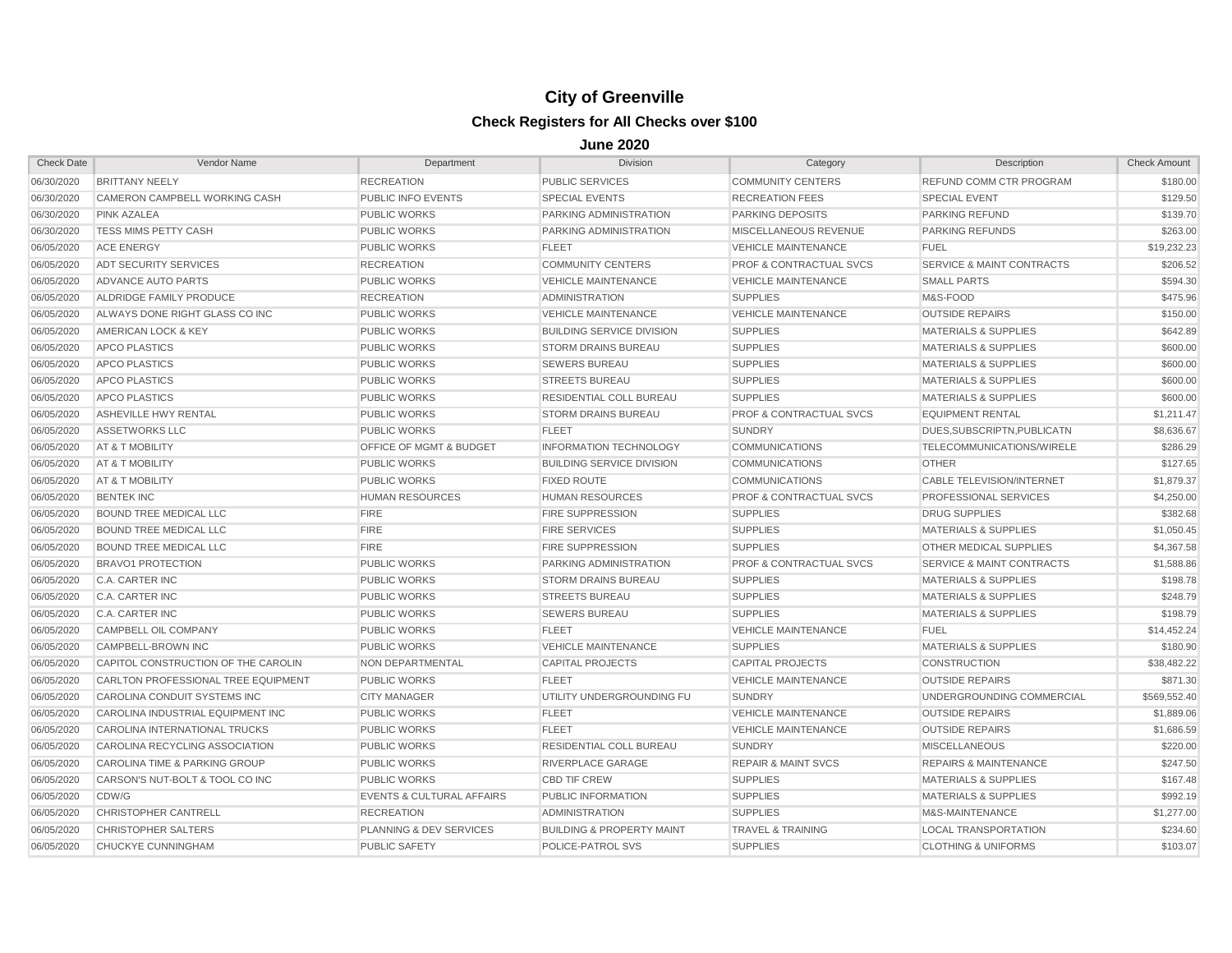| 06/05/2020<br><b>CINTAS</b><br><b>PUBLIC SAFETY</b><br>POLICE-PATROL SVS<br><b>SUNDRY</b><br><b>MISCELLANEOUS</b><br><b>SUPPLIES</b><br>06/05/2020<br><b>CINTAS</b><br>POLICE-PATROL SVS<br><b>MATERIALS &amp; SUPPLIES</b><br><b>PUBLIC SAFETY</b><br>06/05/2020<br><b>CINTAS</b><br><b>SUPPLIES</b><br><b>PUBLIC WORKS</b><br><b>SEWERS BUREAU</b><br><b>CLOTHING &amp; UNIFORMS</b><br><b>CINTAS</b><br><b>SUPPLIES</b><br>06/05/2020<br><b>PUBLIC WORKS</b><br><b>STREETS BUREAU</b><br><b>CLOTHING &amp; UNIFORMS</b><br><b>SERVICE &amp; MAINT CONTRACTS</b><br>06/05/2020<br>CINTAS FIRE PROTECTION 636525<br><b>PUBLIC WORKS</b><br><b>BUILDING SERVICE DIVISION</b><br><b>PROF &amp; CONTRACTUAL SVCS</b><br>06/05/2020<br><b>CITY WELDING SERVICE</b><br><b>PUBLIC WORKS</b><br><b>PROF &amp; CONTRACTUAL SVCS</b><br><b>SERVICE &amp; MAINT CONTRACTS</b><br><b>VEHICLE MAINTENANCE</b><br>06/05/2020<br>CONCRETE SUPPLY COMPANY LLC<br><b>PUBLIC WORKS</b><br><b>STREETS BUREAU</b><br><b>SUPPLIES</b><br><b>MATERIALS &amp; SUPPLIES</b><br>06/05/2020<br><b>CONTINENTAL ENGINES</b><br><b>PUBLIC WORKS</b><br><b>BUILDING SERVICE DIVISION</b><br>PROF & CONTRACTUAL SVCS<br><b>SERVICE &amp; MAINT CONTRACTS</b><br>06/05/2020<br><b>CONTINENTAL ENGINES</b><br><b>PUBLIC WORKS</b><br><b>FLEET</b><br><b>VEHICLE MAINTENANCE</b><br><b>OUTSIDE REPAIRS</b><br>06/05/2020<br><b>SUPPLIES</b><br>CORE & MAIN LP<br><b>PUBLIC WORKS</b><br><b>STREETS BUREAU</b><br><b>MATERIALS &amp; SUPPLIES</b><br>06/05/2020<br><b>SUPPLIES</b><br><b>COVETRUS NORTH AMERICA</b><br><b>RECREATION</b><br><b>ADMINISTRATION</b><br>M&S-VETERINARY<br>06/05/2020<br><b>CREATIONWORKS LANDSCAPING LLC</b><br><b>RECREATION</b><br><b>BEAUTIFICATION BUREAU</b><br><b>PROF &amp; CONTRACTUAL SVCS</b><br><b>SERVICE &amp; MAINT CONTRACTS</b><br>06/05/2020<br><b>CREATIONWORKS LANDSCAPING LLC</b><br>C.D. DIVISION<br><b>CDBG PROJECTS</b><br><b>CD PROJECTS</b><br><b>LAND ACQUISITION</b><br>06/05/2020<br><b>PROF &amp; CONTRACTUAL SVCS</b><br><b>CREATIONWORKS LANDSCAPING LLC</b><br><b>RECREATION</b><br><b>ADMINISTRATION</b><br><b>SERVICE &amp; MAINT CONTRACTS</b> | <b>Check Amount</b> |
|-------------------------------------------------------------------------------------------------------------------------------------------------------------------------------------------------------------------------------------------------------------------------------------------------------------------------------------------------------------------------------------------------------------------------------------------------------------------------------------------------------------------------------------------------------------------------------------------------------------------------------------------------------------------------------------------------------------------------------------------------------------------------------------------------------------------------------------------------------------------------------------------------------------------------------------------------------------------------------------------------------------------------------------------------------------------------------------------------------------------------------------------------------------------------------------------------------------------------------------------------------------------------------------------------------------------------------------------------------------------------------------------------------------------------------------------------------------------------------------------------------------------------------------------------------------------------------------------------------------------------------------------------------------------------------------------------------------------------------------------------------------------------------------------------------------------------------------------------------------------------------------------------------------------------------------------------------------------------------------------------------------------------------------------------------------------------------------------------------------------------------------------------------------------------------|---------------------|
|                                                                                                                                                                                                                                                                                                                                                                                                                                                                                                                                                                                                                                                                                                                                                                                                                                                                                                                                                                                                                                                                                                                                                                                                                                                                                                                                                                                                                                                                                                                                                                                                                                                                                                                                                                                                                                                                                                                                                                                                                                                                                                                                                                               | \$109.18            |
|                                                                                                                                                                                                                                                                                                                                                                                                                                                                                                                                                                                                                                                                                                                                                                                                                                                                                                                                                                                                                                                                                                                                                                                                                                                                                                                                                                                                                                                                                                                                                                                                                                                                                                                                                                                                                                                                                                                                                                                                                                                                                                                                                                               | \$109.18            |
|                                                                                                                                                                                                                                                                                                                                                                                                                                                                                                                                                                                                                                                                                                                                                                                                                                                                                                                                                                                                                                                                                                                                                                                                                                                                                                                                                                                                                                                                                                                                                                                                                                                                                                                                                                                                                                                                                                                                                                                                                                                                                                                                                                               | \$109.92            |
|                                                                                                                                                                                                                                                                                                                                                                                                                                                                                                                                                                                                                                                                                                                                                                                                                                                                                                                                                                                                                                                                                                                                                                                                                                                                                                                                                                                                                                                                                                                                                                                                                                                                                                                                                                                                                                                                                                                                                                                                                                                                                                                                                                               | \$135.92            |
|                                                                                                                                                                                                                                                                                                                                                                                                                                                                                                                                                                                                                                                                                                                                                                                                                                                                                                                                                                                                                                                                                                                                                                                                                                                                                                                                                                                                                                                                                                                                                                                                                                                                                                                                                                                                                                                                                                                                                                                                                                                                                                                                                                               | \$3,200.00          |
|                                                                                                                                                                                                                                                                                                                                                                                                                                                                                                                                                                                                                                                                                                                                                                                                                                                                                                                                                                                                                                                                                                                                                                                                                                                                                                                                                                                                                                                                                                                                                                                                                                                                                                                                                                                                                                                                                                                                                                                                                                                                                                                                                                               | \$789.50            |
|                                                                                                                                                                                                                                                                                                                                                                                                                                                                                                                                                                                                                                                                                                                                                                                                                                                                                                                                                                                                                                                                                                                                                                                                                                                                                                                                                                                                                                                                                                                                                                                                                                                                                                                                                                                                                                                                                                                                                                                                                                                                                                                                                                               | \$503.50            |
|                                                                                                                                                                                                                                                                                                                                                                                                                                                                                                                                                                                                                                                                                                                                                                                                                                                                                                                                                                                                                                                                                                                                                                                                                                                                                                                                                                                                                                                                                                                                                                                                                                                                                                                                                                                                                                                                                                                                                                                                                                                                                                                                                                               | \$180.00            |
|                                                                                                                                                                                                                                                                                                                                                                                                                                                                                                                                                                                                                                                                                                                                                                                                                                                                                                                                                                                                                                                                                                                                                                                                                                                                                                                                                                                                                                                                                                                                                                                                                                                                                                                                                                                                                                                                                                                                                                                                                                                                                                                                                                               | \$1,763.77          |
|                                                                                                                                                                                                                                                                                                                                                                                                                                                                                                                                                                                                                                                                                                                                                                                                                                                                                                                                                                                                                                                                                                                                                                                                                                                                                                                                                                                                                                                                                                                                                                                                                                                                                                                                                                                                                                                                                                                                                                                                                                                                                                                                                                               | \$795.00            |
|                                                                                                                                                                                                                                                                                                                                                                                                                                                                                                                                                                                                                                                                                                                                                                                                                                                                                                                                                                                                                                                                                                                                                                                                                                                                                                                                                                                                                                                                                                                                                                                                                                                                                                                                                                                                                                                                                                                                                                                                                                                                                                                                                                               | \$474.63            |
|                                                                                                                                                                                                                                                                                                                                                                                                                                                                                                                                                                                                                                                                                                                                                                                                                                                                                                                                                                                                                                                                                                                                                                                                                                                                                                                                                                                                                                                                                                                                                                                                                                                                                                                                                                                                                                                                                                                                                                                                                                                                                                                                                                               | \$815.00            |
|                                                                                                                                                                                                                                                                                                                                                                                                                                                                                                                                                                                                                                                                                                                                                                                                                                                                                                                                                                                                                                                                                                                                                                                                                                                                                                                                                                                                                                                                                                                                                                                                                                                                                                                                                                                                                                                                                                                                                                                                                                                                                                                                                                               | \$2,985.00          |
|                                                                                                                                                                                                                                                                                                                                                                                                                                                                                                                                                                                                                                                                                                                                                                                                                                                                                                                                                                                                                                                                                                                                                                                                                                                                                                                                                                                                                                                                                                                                                                                                                                                                                                                                                                                                                                                                                                                                                                                                                                                                                                                                                                               | \$2,850.00          |
| 06/05/2020<br><b>FIRE</b><br><b>CUMMINS ATLANTIC</b><br><b>FIRE SUPPRESSION</b><br><b>VEHICLE MAINTENANCE</b><br><b>PARTS</b>                                                                                                                                                                                                                                                                                                                                                                                                                                                                                                                                                                                                                                                                                                                                                                                                                                                                                                                                                                                                                                                                                                                                                                                                                                                                                                                                                                                                                                                                                                                                                                                                                                                                                                                                                                                                                                                                                                                                                                                                                                                 | \$100.00            |
| 06/05/2020<br>DANA SAFETY SUPPLY INC<br><b>FIRE</b><br><b>FIRE SUPPRESSION</b><br><b>VEHICLE MAINTENANCE</b><br><b>PARTS</b>                                                                                                                                                                                                                                                                                                                                                                                                                                                                                                                                                                                                                                                                                                                                                                                                                                                                                                                                                                                                                                                                                                                                                                                                                                                                                                                                                                                                                                                                                                                                                                                                                                                                                                                                                                                                                                                                                                                                                                                                                                                  | \$981.24            |
| 06/05/2020<br><b>DAVID KERN</b><br><b>PUBLIC SAFETY</b><br>POLICE-PATROL SVS<br><b>SUPPLIES</b><br><b>MATERIALS &amp; SUPPLIES</b>                                                                                                                                                                                                                                                                                                                                                                                                                                                                                                                                                                                                                                                                                                                                                                                                                                                                                                                                                                                                                                                                                                                                                                                                                                                                                                                                                                                                                                                                                                                                                                                                                                                                                                                                                                                                                                                                                                                                                                                                                                            | \$304.22            |
| 06/05/2020<br><b>DAVID SUAREZ</b><br><b>RECREATION</b><br><b>ADMINISTRATION</b><br><b>SUPPLIES</b><br>M&S-MAINTENANCE                                                                                                                                                                                                                                                                                                                                                                                                                                                                                                                                                                                                                                                                                                                                                                                                                                                                                                                                                                                                                                                                                                                                                                                                                                                                                                                                                                                                                                                                                                                                                                                                                                                                                                                                                                                                                                                                                                                                                                                                                                                         | \$110.43            |
| <b>CAPITAL PROJECTS</b><br>06/05/2020<br><b>DELAWARE ELEVATOR INC</b><br>NON DEPARTMENTAL<br><b>CAPITAL PROJECTS</b><br><b>CONSTRUCTION</b>                                                                                                                                                                                                                                                                                                                                                                                                                                                                                                                                                                                                                                                                                                                                                                                                                                                                                                                                                                                                                                                                                                                                                                                                                                                                                                                                                                                                                                                                                                                                                                                                                                                                                                                                                                                                                                                                                                                                                                                                                                   | \$17,030.01         |
| 06/05/2020<br><b>DELERROK INC</b><br><b>PROF &amp; CONTRACTUAL SVCS</b><br><b>SERVICE &amp; MAINT CONTRACTS</b><br><b>PUBLIC WORKS</b><br><b>ADMINISTRATION</b>                                                                                                                                                                                                                                                                                                                                                                                                                                                                                                                                                                                                                                                                                                                                                                                                                                                                                                                                                                                                                                                                                                                                                                                                                                                                                                                                                                                                                                                                                                                                                                                                                                                                                                                                                                                                                                                                                                                                                                                                               | \$428.20            |
| 06/05/2020<br><b>DELL MARKETING LP</b><br><b>OFFICE OF MGMT &amp; BUDGET</b><br><b>MIS PROJECTS</b><br><b>INFORMATION TECHNOLOGY</b><br><b>PCS/UPGRADES</b>                                                                                                                                                                                                                                                                                                                                                                                                                                                                                                                                                                                                                                                                                                                                                                                                                                                                                                                                                                                                                                                                                                                                                                                                                                                                                                                                                                                                                                                                                                                                                                                                                                                                                                                                                                                                                                                                                                                                                                                                                   | \$507.75            |
| 06/05/2020<br><b>DESIGNLAB INC</b><br><b>FIRE</b><br><b>FIRE SUPPRESSION</b><br><b>SUPPLIES</b><br><b>CLOTHING &amp; UNIFORMS</b>                                                                                                                                                                                                                                                                                                                                                                                                                                                                                                                                                                                                                                                                                                                                                                                                                                                                                                                                                                                                                                                                                                                                                                                                                                                                                                                                                                                                                                                                                                                                                                                                                                                                                                                                                                                                                                                                                                                                                                                                                                             | \$1,841.75          |
| 06/05/2020<br><b>DESIGNLAB INC</b><br><b>PUBLIC SAFETY</b><br><b>SUPPLIES</b><br><b>POLICE-PATROL SVS</b><br><b>CLOTHING &amp; UNIFORMS</b>                                                                                                                                                                                                                                                                                                                                                                                                                                                                                                                                                                                                                                                                                                                                                                                                                                                                                                                                                                                                                                                                                                                                                                                                                                                                                                                                                                                                                                                                                                                                                                                                                                                                                                                                                                                                                                                                                                                                                                                                                                   | \$2,242.23          |
| 06/05/2020<br><b>DUKE ENERGY</b><br><b>PUBLIC WORKS</b><br><b>UTILITIES</b><br><b>ELECTRICITY</b><br><b>TRAFFIC ENGINEERING</b>                                                                                                                                                                                                                                                                                                                                                                                                                                                                                                                                                                                                                                                                                                                                                                                                                                                                                                                                                                                                                                                                                                                                                                                                                                                                                                                                                                                                                                                                                                                                                                                                                                                                                                                                                                                                                                                                                                                                                                                                                                               | \$1,037.41          |
| 06/05/2020<br><b>DUKE ENERGY</b><br><b>RECREATION</b><br>PARKS MAINTENANCE<br><b>UTILITIES</b><br><b>ELECTRICITY</b>                                                                                                                                                                                                                                                                                                                                                                                                                                                                                                                                                                                                                                                                                                                                                                                                                                                                                                                                                                                                                                                                                                                                                                                                                                                                                                                                                                                                                                                                                                                                                                                                                                                                                                                                                                                                                                                                                                                                                                                                                                                          | \$4,330.77          |
| 06/05/2020<br><b>DUKE ENERGY</b><br><b>PUBLIC SAFETY</b><br>POLICE-PATROL SVS<br><b>UTILITIES</b><br><b>ELECTRICITY</b>                                                                                                                                                                                                                                                                                                                                                                                                                                                                                                                                                                                                                                                                                                                                                                                                                                                                                                                                                                                                                                                                                                                                                                                                                                                                                                                                                                                                                                                                                                                                                                                                                                                                                                                                                                                                                                                                                                                                                                                                                                                       | \$282.80            |
| 06/05/2020<br><b>DUKE ENERGY</b><br><b>FIRE</b><br><b>FIRE SERVICES</b><br><b>UTILITIES</b><br><b>ELECTRICITY</b>                                                                                                                                                                                                                                                                                                                                                                                                                                                                                                                                                                                                                                                                                                                                                                                                                                                                                                                                                                                                                                                                                                                                                                                                                                                                                                                                                                                                                                                                                                                                                                                                                                                                                                                                                                                                                                                                                                                                                                                                                                                             | \$2,616.62          |
| RIVERPLACE GARAGE<br>06/05/2020<br><b>DUKE ENERGY</b><br><b>PUBLIC WORKS</b><br><b>UTILITIES</b><br><b>ELECTRICITY</b>                                                                                                                                                                                                                                                                                                                                                                                                                                                                                                                                                                                                                                                                                                                                                                                                                                                                                                                                                                                                                                                                                                                                                                                                                                                                                                                                                                                                                                                                                                                                                                                                                                                                                                                                                                                                                                                                                                                                                                                                                                                        | \$3,369.24          |
| <b>DUKE ENERGY</b><br><b>PUBLIC WORKS</b><br><b>UTILITIES</b><br>06/05/2020<br><b>SEWERS BUREAU</b><br><b>ELECTRICITY</b>                                                                                                                                                                                                                                                                                                                                                                                                                                                                                                                                                                                                                                                                                                                                                                                                                                                                                                                                                                                                                                                                                                                                                                                                                                                                                                                                                                                                                                                                                                                                                                                                                                                                                                                                                                                                                                                                                                                                                                                                                                                     | \$127.91            |
| 06/05/2020<br><b>DUKE ENERGY</b><br><b>RECREATION</b><br><b>COMMUNITY CENTERS</b><br><b>UTILITIES</b><br><b>ELECTRICITY</b>                                                                                                                                                                                                                                                                                                                                                                                                                                                                                                                                                                                                                                                                                                                                                                                                                                                                                                                                                                                                                                                                                                                                                                                                                                                                                                                                                                                                                                                                                                                                                                                                                                                                                                                                                                                                                                                                                                                                                                                                                                                   | \$743.57            |
| 06/05/2020<br><b>DUKE ENERGY</b><br><b>BUILDING SERVICE DIVISION</b><br><b>UTILITIES</b><br><b>ELECTRICITY</b><br><b>PUBLIC WORKS</b>                                                                                                                                                                                                                                                                                                                                                                                                                                                                                                                                                                                                                                                                                                                                                                                                                                                                                                                                                                                                                                                                                                                                                                                                                                                                                                                                                                                                                                                                                                                                                                                                                                                                                                                                                                                                                                                                                                                                                                                                                                         | \$100.00            |
| 06/05/2020<br><b>MISC GRANTS</b><br><b>CAPITAL PROJECTS</b><br><b>DUKE ENERGY CORP</b><br>NON DEPARTMENTAL<br><b>CONSTRUCTION</b>                                                                                                                                                                                                                                                                                                                                                                                                                                                                                                                                                                                                                                                                                                                                                                                                                                                                                                                                                                                                                                                                                                                                                                                                                                                                                                                                                                                                                                                                                                                                                                                                                                                                                                                                                                                                                                                                                                                                                                                                                                             | \$204.973.27        |
| <b>CAPITAL PROJECTS</b><br>06/05/2020<br><b>E&amp;D CONTRACTING SERVICES INC</b><br>NON DEPARTMENTAL<br><b>CAPITAL PROJECTS</b><br><b>CONSTRUCTION</b>                                                                                                                                                                                                                                                                                                                                                                                                                                                                                                                                                                                                                                                                                                                                                                                                                                                                                                                                                                                                                                                                                                                                                                                                                                                                                                                                                                                                                                                                                                                                                                                                                                                                                                                                                                                                                                                                                                                                                                                                                        | \$30,800.00         |
| 06/05/2020<br>ECHOLS OIL COMPANY INC<br><b>PUBLIC WORKS</b><br><b>FLEET</b><br><b>VEHICLE MAINTENANCE</b><br><b>FUEL</b>                                                                                                                                                                                                                                                                                                                                                                                                                                                                                                                                                                                                                                                                                                                                                                                                                                                                                                                                                                                                                                                                                                                                                                                                                                                                                                                                                                                                                                                                                                                                                                                                                                                                                                                                                                                                                                                                                                                                                                                                                                                      | \$1,350.96          |
| 06/05/2020<br><b>EMERYS TREE SERVICE INC.</b><br><b>RECREATION</b><br>TREE MAINTENANCE BUREAU<br><b>PROF &amp; CONTRACTUAL SVCS</b><br><b>PROFESSIONAL SERVICES</b>                                                                                                                                                                                                                                                                                                                                                                                                                                                                                                                                                                                                                                                                                                                                                                                                                                                                                                                                                                                                                                                                                                                                                                                                                                                                                                                                                                                                                                                                                                                                                                                                                                                                                                                                                                                                                                                                                                                                                                                                           | \$2,500.00          |
| 06/05/2020<br><b>EMPLOYMENT SCREENING RESOURCES</b><br><b>HUMAN RESOURCES</b><br><b>HUMAN RESOURCES</b><br><b>PROF &amp; CONTRACTUAL SVCS</b><br>PROFESSIONAL SERVICES                                                                                                                                                                                                                                                                                                                                                                                                                                                                                                                                                                                                                                                                                                                                                                                                                                                                                                                                                                                                                                                                                                                                                                                                                                                                                                                                                                                                                                                                                                                                                                                                                                                                                                                                                                                                                                                                                                                                                                                                        | \$268.75            |
| 06/05/2020<br><b>ENVIROAWMING</b><br><b>FIRE</b><br><b>FIRE SUPPRESSION</b><br><b>VEHICLE MAINTENANCE</b><br><b>PARTS</b>                                                                                                                                                                                                                                                                                                                                                                                                                                                                                                                                                                                                                                                                                                                                                                                                                                                                                                                                                                                                                                                                                                                                                                                                                                                                                                                                                                                                                                                                                                                                                                                                                                                                                                                                                                                                                                                                                                                                                                                                                                                     | \$550.00            |
| 06/05/2020<br>PROF & CONTRACTUAL SVCS<br>ENVIRO-MASTER SERVICES OF GREENVILL<br><b>RECREATION</b><br><b>ADMINISTRATION</b><br><b>SERVICE &amp; MAINT CONTRACTS</b>                                                                                                                                                                                                                                                                                                                                                                                                                                                                                                                                                                                                                                                                                                                                                                                                                                                                                                                                                                                                                                                                                                                                                                                                                                                                                                                                                                                                                                                                                                                                                                                                                                                                                                                                                                                                                                                                                                                                                                                                            | \$260.00            |
| <b>ENVIRO-MASTER SERVICES OF GREENVILL</b><br><b>SUPPLIES</b><br>06/05/2020<br><b>RECREATION</b><br><b>ADMINISTRATION</b><br>M&S-MAINTENANCE                                                                                                                                                                                                                                                                                                                                                                                                                                                                                                                                                                                                                                                                                                                                                                                                                                                                                                                                                                                                                                                                                                                                                                                                                                                                                                                                                                                                                                                                                                                                                                                                                                                                                                                                                                                                                                                                                                                                                                                                                                  | \$238.91            |
| <b>EQUIP FULFILLMENT LLC</b><br>PROFESSIONAL SERVICES<br>06/05/2020<br><b>PLANNING &amp; DEV SERVICES</b><br><b>ECONOMIC DEVELOPMENT</b><br><b>PROF &amp; CONTRACTUAL SVCS</b>                                                                                                                                                                                                                                                                                                                                                                                                                                                                                                                                                                                                                                                                                                                                                                                                                                                                                                                                                                                                                                                                                                                                                                                                                                                                                                                                                                                                                                                                                                                                                                                                                                                                                                                                                                                                                                                                                                                                                                                                | \$23,111.20         |
| 06/05/2020<br><b>FAIRWAY FORD INC</b><br><b>FIRE</b><br><b>FIRE SUPPRESSION</b><br><b>VEHICLE MAINTENANCE</b><br><b>OUTSIDE REPAIRS</b>                                                                                                                                                                                                                                                                                                                                                                                                                                                                                                                                                                                                                                                                                                                                                                                                                                                                                                                                                                                                                                                                                                                                                                                                                                                                                                                                                                                                                                                                                                                                                                                                                                                                                                                                                                                                                                                                                                                                                                                                                                       | \$454.24            |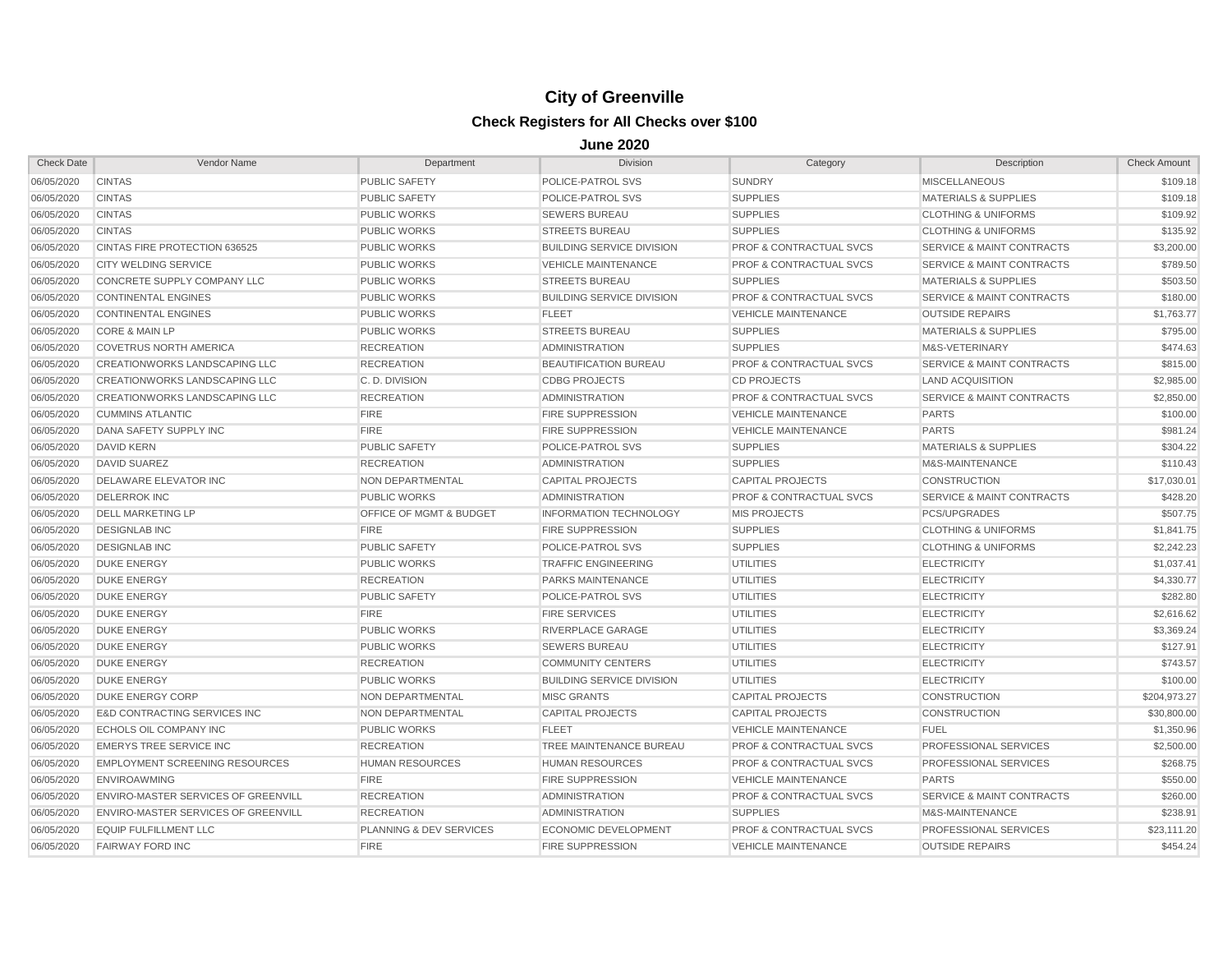| <b>Check Date</b> | Vendor Name                                | Department                         | <b>Division</b>                      | Category                           | Description                      | <b>Check Amount</b> |
|-------------------|--------------------------------------------|------------------------------------|--------------------------------------|------------------------------------|----------------------------------|---------------------|
| 06/05/2020        | <b>FLINT EQUIPMENT CO</b>                  | <b>PUBLIC WORKS</b>                | <b>STORM DRAINS BUREAU</b>           | <b>PROF &amp; CONTRACTUAL SVCS</b> | <b>EQUIPMENT RENTAL</b>          | \$1,437.52          |
| 06/05/2020        | <b>FORTILINE</b>                           | <b>PUBLIC WORKS</b>                | <b>STORM DRAINS BUREAU</b>           | <b>SUPPLIES</b>                    | <b>MATERIALS &amp; SUPPLIES</b>  | \$2,517.50          |
| 06/05/2020        | <b>FREELAND &amp; ASSOCIATES</b>           | NON DEPARTMENTAL                   | <b>CAPITAL PROJECTS</b>              | <b>CAPITAL PROJECTS</b>            | PLANNING/DESIGN                  | \$22,950.00         |
| 06/05/2020        | <b>G &amp; W EQUIPMENT INC</b>             | <b>PUBLIC WORKS</b>                | <b>VEHICLE MAINTENANCE</b>           | <b>VEHICLE MAINTENANCE</b>         | <b>OUTSIDE REPAIRS</b>           | \$171.33            |
| 06/05/2020        | <b>GILLIG LLC</b>                          | <b>PUBLIC WORKS</b>                | <b>VEHICLE MAINTENANCE</b>           | <b>VEHICLE MAINTENANCE</b>         | <b>PARTS</b>                     | \$1,336.99          |
| 06/05/2020        | <b>GILLIG LLC</b>                          | <b>PUBLIC WORKS</b>                | <b>VEHICLE MAINTENANCE</b>           | <b>VEHICLE MAINTENANCE</b>         | <b>SMALL PARTS</b>               | \$363.99            |
| 06/05/2020        | <b>GOODYEAR COMMERCIAL TIRE</b>            | <b>FIRE</b>                        | <b>FIRE SUPPRESSION</b>              | <b>VEHICLE MAINTENANCE</b>         | <b>PARTS</b>                     | \$2,244.74          |
| 06/05/2020        | GRAINGER 803858935                         | <b>FIRE</b>                        | <b>FIRE SERVICES</b>                 | <b>SUPPLIES</b>                    | <b>MATERIALS &amp; SUPPLIES</b>  | \$134.51            |
| 06/05/2020        | GRAINGER 803858935                         | <b>PUBLIC WORKS</b>                | <b>COMMONS GARAGE</b>                | <b>REPAIR &amp; MAINT SVCS</b>     | <b>REPAIRS &amp; MAINTENANCE</b> | \$223.51            |
| 06/05/2020        | GRAINGER 803858935                         | <b>PUBLIC WORKS</b>                | <b>FLEET</b>                         | <b>SUPPLIES</b>                    | <b>MATERIALS &amp; SUPPLIES</b>  | \$174.05            |
| 06/05/2020        | <b>GREENE FINNEY LLP</b>                   | <b>OFFICE OF MGMT &amp; BUDGET</b> | <b>ACCOUNTING</b>                    | <b>PROF &amp; CONTRACTUAL SVCS</b> | <b>PROFESSIONAL SERVICES</b>     | \$14,600.00         |
| 06/05/2020        | <b>GREENVILLE COUNTY FIRE CHIEFS ASSOC</b> | <b>FIRE</b>                        | <b>FIRE SUPPRESSION</b>              | <b>SUNDRY</b>                      | DUES.SUBSCRIPTN.PUBLICATN        | \$100.00            |
| 06/05/2020        | <b>GREENVILLE COUNTY FIRE CHIEFS ASSOC</b> | <b>FIRE</b>                        | <b>FIRE SERVICES</b>                 | <b>SUNDRY</b>                      | DUES.SUBSCRIPTN.PUBLICATN        | \$100.00            |
| 06/05/2020        | GREENVILLE OFFICE SUPPLY CO INC            | OFFICE OF MGMT & BUDGET            | <b>REVENUE</b>                       | <b>SUPPLIES</b>                    | OFFICE SUPPLIES&MATERIALS        | \$190.08            |
| 06/05/2020        | GREENVILLE OFFICE SUPPLY CO INC            | <b>RECREATION</b>                  | <b>COMMUNITY CENTERS</b>             | <b>SUPPLIES</b>                    | OFFICE SUPPLIES&MATERIALS        | \$123.10            |
| 06/05/2020        | GREENVILLE OFFICE SUPPLY CO INC            | <b>CITY MANAGER</b>                | <b>CITY CLERK</b>                    | <b>MACHINERY AND EQUIPMENT</b>     | <b>FURNITURE</b>                 | \$3,303.49          |
| 06/05/2020        | GREENVILLE OFFICE SUPPLY CO INC            | <b>PUBLIC WORKS</b>                | PARKING ADMINISTRATION               | <b>SUPPLIES</b>                    | <b>CLOTHING &amp; UNIFORMS</b>   | \$1,344.93          |
| 06/05/2020        | <b>GREENVILLE TURF &amp; TRACTOR</b>       | <b>PUBLIC WORKS</b>                | <b>CBD TIF CREW</b>                  | <b>SUPPLIES</b>                    | <b>MATERIALS &amp; SUPPLIES</b>  | \$165.02            |
| 06/05/2020        | <b>GREENWORKS RECYLING INC</b>             | <b>RECREATION</b>                  | TREE MAINTENANCE BUREAU              | <b>PROF &amp; CONTRACTUAL SVCS</b> | <b>PROFESSIONAL SERVICES</b>     | \$6,180.00          |
| 06/05/2020        | <b>GUARANTEED SUPPLY COMPANY</b>           | <b>PUBLIC WORKS</b>                | <b>STREETS BUREAU</b>                | <b>SUPPLIES</b>                    | <b>MATERIALS &amp; SUPPLIES</b>  | \$309.89            |
| 06/05/2020        | <b>GUARANTEED SUPPLY COMPANY</b>           | <b>PUBLIC WORKS</b>                | <b>CBD TIF CREW</b>                  | <b>SUPPLIES</b>                    | <b>MATERIALS &amp; SUPPLIES</b>  | \$309.89            |
| 06/05/2020        | <b>HARPER CORPORATION</b>                  | <b>NON DEPARTMENTAL</b>            | <b>CAPITAL PROJECTS</b>              | <b>CAPITAL PROJECTS</b>            | <b>CONSTRUCTION</b>              | \$116,409.00        |
| 06/05/2020        | <b>HAT TRICK FARM</b>                      | <b>RECREATION</b>                  | <b>ADMINISTRATION</b>                | <b>SUPPLIES</b>                    | M&S-FOOD                         | \$486.00            |
| 06/05/2020        | HD SUPPLY CONSTRUCTION - WHITE CAP         | <b>PUBLIC WORKS</b>                | <b>NON VEHICLE MAINTENANCE</b>       | <b>SUPPLIES</b>                    | <b>MATERIALS &amp; SUPPLIES</b>  | \$490.68            |
| 06/05/2020        | HOME DEPOT CREDIT SERVICE 0978             | <b>PUBLIC WORKS</b>                | <b>TROLLEY</b>                       | <b>SUPPLIES</b>                    | <b>MATERIALS &amp; SUPPLIES</b>  | \$129.49            |
| 06/05/2020        | HOME DEPOT CREDIT SERVICE 5906             | <b>PUBLIC WORKS</b>                | <b>BUILDING SERVICE DIVISION</b>     | <b>SUPPLIES</b>                    | <b>MATERIALS &amp; SUPPLIES</b>  | \$215.49            |
| 06/05/2020        | HOME DEPOT CREDIT SERVICE 5914             | NON DEPARTMENTAL                   | <b>CAPITAL PROJECTS</b>              | <b>CAPITAL PROJECTS</b>            | <b>CONSTRUCTION</b>              | \$439.48            |
| 06/05/2020        | HOME DEPOT CREDIT SERVICE 5914             | <b>RECREATION</b>                  | <b>ADMINISTRATION</b>                | <b>SUPPLIES</b>                    | M&S-MAINTENANCE                  | \$967.37            |
| 06/05/2020        | HOME DEPOT CREDIT SERVICE 5914             | <b>RECREATION</b>                  | <b>ADMINISTRATION</b>                | <b>SUPPLIES</b>                    | M&S-GROUNDS                      | \$102.40            |
| 06/05/2020        | HOME DEPOT CREDIT SERVICE 5914             | <b>RECREATION</b>                  | <b>ADMINISTRATION</b>                | <b>SUPPLIES</b>                    | M&S-VETERINARY                   | \$101.70            |
| 06/05/2020        | HOME DEPOT CREDIT SERVICE 5914             | <b>NON DEPARTMENTAL</b>            | <b>CAPITAL PROJECTS</b>              | <b>CAPITAL PROJECTS</b>            | <b>EQUIPMENT</b>                 | \$2,815.06          |
| 06/05/2020        | <b>INNOVYZE INC</b>                        | <b>PUBLIC WORKS</b>                | STORMWATER MANAGEMENT                | <b>PROF &amp; CONTRACTUAL SVCS</b> | PROFESSIONAL SERVICES            | \$12,406.77         |
| 06/05/2020        | <b>IVEY COMMUNICATIONS INC</b>             | <b>OFFICE OF MGMT &amp; BUDGET</b> | <b>INFORMATION TECHNOLOGY</b>        | <b>REPAIR &amp; MAINT SVCS</b>     | <b>REPAIRS &amp; MAINTENANCE</b> | \$694.50            |
| 06/05/2020        | <b>IVEY COMMUNICATIONS INC</b>             | NON DEPARTMENTAL                   | <b>CAPITAL PROJECTS</b>              | <b>CAPITAL PROJECTS</b>            | <b>CONSTRUCTION</b>              | \$4,847.64          |
| 06/05/2020        | <b>JJ KELLER &amp; ASSOCIATES INC</b>      | <b>PUBLIC WORKS</b>                | <b>SEWERS BUREAU</b>                 | <b>SUPPLIES</b>                    | <b>MATERIALS &amp; SUPPLIES</b>  | \$130.20            |
| 06/05/2020        | <b>JJ KELLER &amp; ASSOCIATES INC</b>      | <b>PUBLIC WORKS</b>                | RESIDENTIAL COLL BUREAU              | <b>SUPPLIES</b>                    | <b>MATERIALS &amp; SUPPLIES</b>  | \$390.59            |
| 06/05/2020        | J J KELLER & ASSOCIATES INC                | <b>PUBLIC WORKS</b>                | <b>STREETS BUREAU</b>                | <b>SUPPLIES</b>                    | <b>MATERIALS &amp; SUPPLIES</b>  | \$130.20            |
| 06/05/2020        | <b>JJ KELLER &amp; ASSOCIATES INC</b>      | <b>PUBLIC WORKS</b>                | <b>STORM DRAINS BUREAU</b>           | <b>SUPPLIES</b>                    | <b>MATERIALS &amp; SUPPLIES</b>  | \$130.19            |
| 06/05/2020        | JACK DOHENY COMPANIES INC                  | <b>PUBLIC WORKS</b>                | <b>STORM DRAINS BUREAU</b>           | <b>REPAIR &amp; MAINT SVCS</b>     | <b>REPAIRS &amp; MAINTENANCE</b> | \$490.62            |
| 06/05/2020        | <b>JAMES PATRICK TIMMS</b>                 | PLANNING & DEV SERVICES            | <b>BUILDING &amp; PROPERTY MAINT</b> | <b>TRAVEL &amp; TRAINING</b>       | <b>LOCAL TRANSPORTATION</b>      | \$338.68            |
| 06/05/2020        | <b>JASON HURDICH</b>                       | <b>CITY MANAGER</b>                | <b>CITY MANAGER</b>                  | <b>PROF &amp; CONTRACTUAL SVCS</b> | PROFESSIONAL SERVICES            | \$1,068.69          |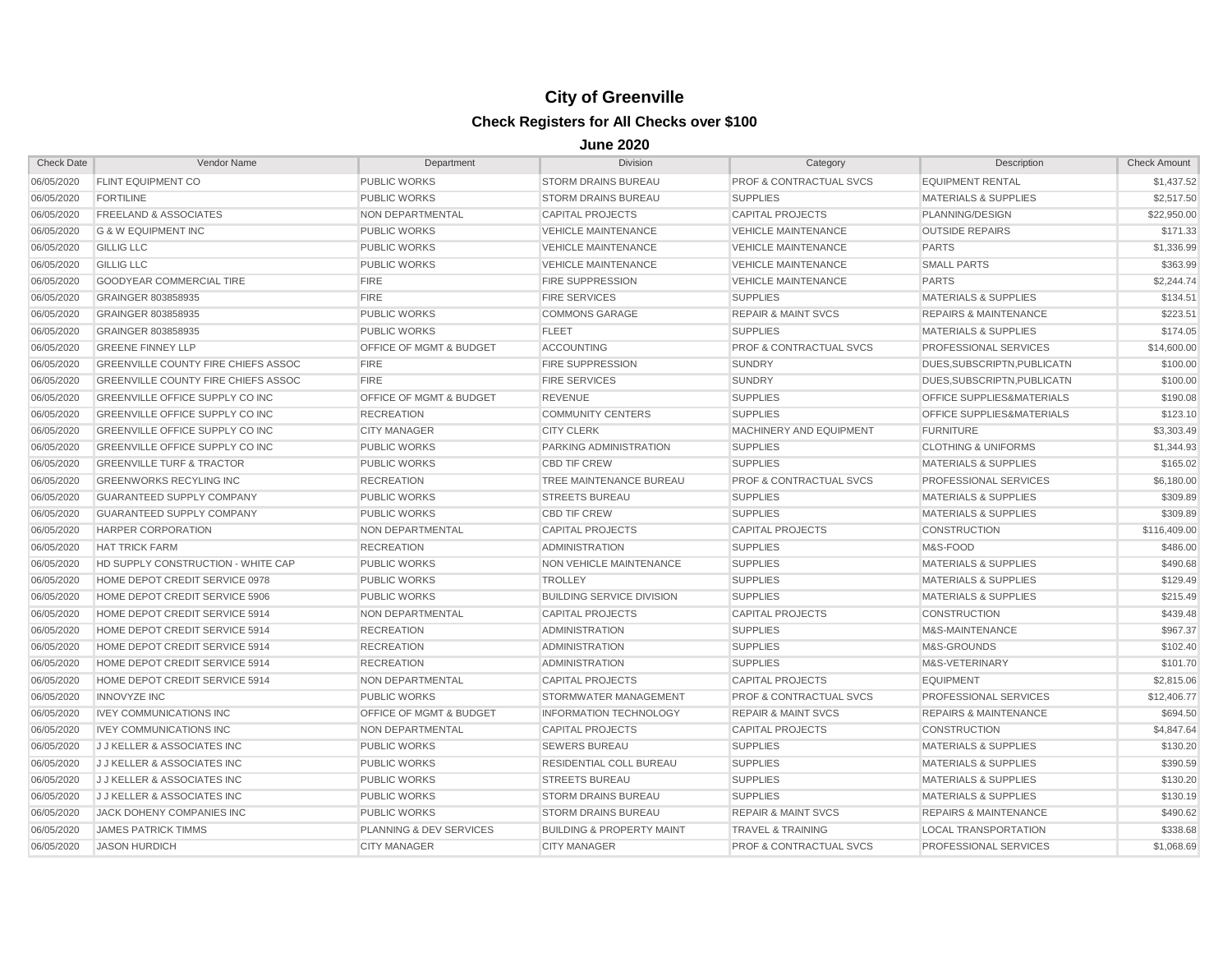| <b>Check Date</b> | Vendor Name                         | Department              | <b>Division</b>                      | Category                           | Description                          | <b>Check Amount</b> |
|-------------------|-------------------------------------|-------------------------|--------------------------------------|------------------------------------|--------------------------------------|---------------------|
| 06/05/2020        | <b>JOEL PATTERSON</b>               | PLANNING & DEV SERVICES | <b>BUILDING &amp; PROPERTY MAINT</b> | <b>TRAVEL &amp; TRAINING</b>       | <b>LOCAL TRANSPORTATION</b>          | \$354.78            |
| 06/05/2020        | JOHNSON CONTROLS SECURITY SOLUTIONS | <b>RECREATION</b>       | <b>COMMUNITY CENTERS</b>             | <b>PROF &amp; CONTRACTUAL SVCS</b> | <b>SERVICE &amp; MAINT CONTRACTS</b> | \$183.99            |
| 06/05/2020        | <b>KESSLER CONSULTING INC</b>       | <b>PUBLIC WORKS</b>     | RESIDENTIAL COLL BUREAU              | <b>PROF &amp; CONTRACTUAL SVCS</b> | PROFESSIONAL SERVICES                | \$1,730.00          |
| 06/05/2020        | <b>KEVIN HUGHES</b>                 | PLANNING & DEV SERVICES | <b>BUILDING &amp; PROPERTY MAINT</b> | <b>TRAVEL &amp; TRAINING</b>       | <b>LOCAL TRANSPORTATION</b>          | \$396.75            |
| 06/05/2020        | <b>KEYPER SYSTEMS</b>               | PUBLIC WORKS            | <b>STORM DRAINS BUREAU</b>           | <b>PROF &amp; CONTRACTUAL SVCS</b> | <b>SERVICE &amp; MAINT CONTRACTS</b> | \$528.94            |
| 06/05/2020        | <b>KEYPER SYSTEMS</b>               | <b>PUBLIC WORKS</b>     | <b>STREETS BUREAU</b>                | <b>PROF &amp; CONTRACTUAL SVCS</b> | <b>SERVICE &amp; MAINT CONTRACTS</b> | \$528.94            |
| 06/05/2020        | <b>KEYPER SYSTEMS</b>               | <b>PUBLIC SAFETY</b>    | POLICE-PATROL SVS                    | <b>SUNDRY</b>                      | <b>MISCELLANEOUS</b>                 | \$1,057.88          |
| 06/05/2020        | <b>KEYPER SYSTEMS</b>               | OFFICE OF MGMT & BUDGET | <b>INFORMATION TECHNOLOGY</b>        | <b>PROF &amp; CONTRACTUAL SVCS</b> | <b>SERVICE &amp; MAINT CONTRACTS</b> | \$528.94            |
| 06/05/2020        | <b>KEYPER SYSTEMS</b>               | <b>PUBLIC WORKS</b>     | <b>SEWERS BUREAU</b>                 | <b>PROF &amp; CONTRACTUAL SVCS</b> | MAINTENANCE CONTRACTS                | \$528.94            |
| 06/05/2020        | <b>KEYPER SYSTEMS</b>               | <b>PUBLIC WORKS</b>     | <b>FLEET</b>                         | <b>PROF &amp; CONTRACTUAL SVCS</b> | <b>SERVICE &amp; MAINT CONTRACTS</b> | \$528.94            |
| 06/05/2020        | <b>KEYPER SYSTEMS</b>               | <b>PUBLIC WORKS</b>     | <b>RESIDENTIAL COLL BUREAU</b>       | <b>PROF &amp; CONTRACTUAL SVCS</b> | MAINTENANCE CONTRACTS                | \$528.94            |
| 06/05/2020        | KING ASPHALT INC                    | <b>PUBLIC WORKS</b>     | <b>STREETS BUREAU</b>                | <b>SUPPLIES</b>                    | <b>MATERIALS &amp; SUPPLIES</b>      | \$778.06            |
| 06/05/2020        | KING ASPHALT INC                    | <b>PUBLIC WORKS</b>     | <b>STORM DRAINS BUREAU</b>           | <b>SUPPLIES</b>                    | <b>MATERIALS &amp; SUPPLIES</b>      | \$389.01            |
| 06/05/2020        | KING ASPHALT INC                    | <b>PUBLIC WORKS</b>     | <b>SEWERS BUREAU</b>                 | <b>SUPPLIES</b>                    | <b>MATERIALS &amp; SUPPLIES</b>      | \$389.02            |
| 06/05/2020        | <b>KURT ROCCO</b>                   | <b>PUBLIC SAFETY</b>    | POLICE-PATROL SVS                    | <b>SUPPLIES</b>                    | <b>CLOTHING &amp; UNIFORMS</b>       | \$106.00            |
| 06/05/2020        | LANDS END BUSINESS OUTFITTERS       | <b>RECREATION</b>       | <b>ADMINISTRATION</b>                | <b>SUPPLIES</b>                    | <b>CLOTHING &amp; UNIFORMS</b>       | \$138.43            |
| 06/05/2020        | LANDS END BUSINESS OUTFITTERS       | <b>PUBLIC WORKS</b>     | <b>CONSTRUCTION &amp; INSPECTION</b> | <b>SUPPLIES</b>                    | <b>MATERIALS &amp; SUPPLIES</b>      | \$210.15            |
| 06/05/2020        | LANDSCAPERS SUPPLY                  | <b>RECREATION</b>       | <b>TOURISM DISTRICT</b>              | <b>SUPPLIES</b>                    | <b>MATERIALS &amp; SUPPLIES</b>      | \$534.73            |
| 06/05/2020        | LATITUDE APPLIED TECHNOLOGIES       | <b>PUBLIC WORKS</b>     | <b>LIBERTY SQUARE GARAGE</b>         | <b>SUPPLIES</b>                    | <b>MATERIALS &amp; SUPPLIES</b>      | \$123.23            |
| 06/05/2020        | LUMINATOR TECHNOLOGY GROUP          | <b>PUBLIC WORKS</b>     | <b>VEHICLE MAINTENANCE</b>           | <b>VEHICLE MAINTENANCE</b>         | <b>PARTS</b>                         | \$1,253.04          |
| 06/05/2020        | <b>MACK PEST SOLUTIONS INC</b>      | <b>PUBLIC WORKS</b>     | <b>BUILDING SERVICE DIVISION</b>     | <b>PROF &amp; CONTRACTUAL SVCS</b> | <b>SERVICE &amp; MAINT CONTRACTS</b> | \$212.00            |
| 06/05/2020        | MANSFIELD OIL COMPANY OF GAINESVILL | <b>PUBLIC WORKS</b>     | <b>ADMINISTRATION</b>                | <b>VEHICLE MAINTENANCE</b>         | <b>FUEL</b>                          | \$7,357.11          |
| 06/05/2020        | MANSFIELD OIL COMPANY OF GAINESVILL | <b>PUBLIC WORKS</b>     | <b>FLEET</b>                         | <b>VEHICLE MAINTENANCE</b>         | <b>FUEL CARD</b>                     | \$7,849.14          |
| 06/05/2020        | <b>MARATHON STAFFING INC</b>        | <b>PUBLIC SAFETY</b>    | POLICE-DISPATCH BUREAU               | <b>PROF &amp; CONTRACTUAL SVCS</b> | TEMP PERSONNEL SVCS                  | \$3,474.03          |
| 06/05/2020        | <b>MARTIN NURSERY LLC</b>           | <b>RECREATION</b>       | <b>TOURISM DISTRICT</b>              | <b>SUPPLIES</b>                    | <b>MATERIALS &amp; SUPPLIES</b>      | \$490.00            |
| 06/05/2020        | <b>MECO INC OF AUGUSTA</b>          | <b>PUBLIC WORKS</b>     | <b>FLEET</b>                         | <b>SUPPLIES</b>                    | <b>MATERIALS &amp; SUPPLIES</b>      | \$1,452.60          |
| 06/05/2020        | MIDLANDS X-RAY SALES & SERVICES INC | <b>NON DEPARTMENTAL</b> | <b>CAPITAL PROJECTS</b>              | <b>CAPITAL PROJECTS</b>            | <b>EQUIPMENT</b>                     | \$2,115.00          |
| 06/05/2020        | MOBILE COMMUNICATIONS AMERICA INC   | <b>PUBLIC WORKS</b>     | <b>CONSTRUCTION &amp; INSPECTION</b> | <b>COMMUNICATIONS</b>              | <b>OTHER</b>                         | \$286.20            |
| 06/05/2020        | MOBILE COMMUNICATIONS AMERICA INC   | <b>PUBLIC WORKS</b>     | RESIDENTIAL COLL BUREAU              | <b>COMMUNICATIONS</b>              | <b>OTHER</b>                         | \$705.96            |
| 06/05/2020        | MOBILE COMMUNICATIONS AMERICA INC   | <b>PUBLIC WORKS</b>     | <b>SEWERS BUREAU</b>                 | <b>COMMUNICATIONS</b>              | <b>OTHER</b>                         | \$286.20            |
| 06/05/2020        | MOBILE COMMUNICATIONS AMERICA INC   | <b>PUBLIC WORKS</b>     | <b>BUILDING SERVICE DIVISION</b>     | <b>COMMUNICATIONS</b>              | <b>OTHER</b>                         | \$152.64            |
| 06/05/2020        | MOBILE COMMUNICATIONS AMERICA INC   | <b>PUBLIC WORKS</b>     | <b>STORM DRAINS BUREAU</b>           | <b>COMMUNICATIONS</b>              | <b>OTHER</b>                         | \$267.12            |
| 06/05/2020        | MOBILE COMMUNICATIONS AMERICA INC   | <b>PUBLIC WORKS</b>     | <b>BUILDING SERVICE DIVISION</b>     | <b>SUPPLIES</b>                    | <b>MATERIALS &amp; SUPPLIES</b>      | \$152.64            |
| 06/05/2020        | MOBILE COMMUNICATIONS AMERICA INC   | <b>PUBLIC WORKS</b>     | <b>STREETS BUREAU</b>                | <b>COMMUNICATIONS</b>              | <b>OTHER</b>                         | \$419.76            |
| 06/05/2020        | <b>MOBILITY WORKS LLC</b>           | <b>PUBLIC WORKS</b>     | <b>VEHICLE MAINTENANCE</b>           | <b>VEHICLE MAINTENANCE</b>         | <b>PARTS</b>                         | \$188.16            |
| 06/05/2020        | MORRIS BUSINESS SOLUTIONS           | <b>PUBLIC WORKS</b>     | <b>ADMINISTRATION</b>                | <b>PRINTING</b>                    | PRINTING & BINDING                   | \$115.71            |
| 06/05/2020        | NAPA AUTO PARTS                     | <b>FIRE</b>             | <b>FIRE SUPPRESSION</b>              | <b>VEHICLE MAINTENANCE</b>         | <b>PARTS</b>                         | \$907.98            |
| 06/05/2020        | NORTHERN SAFETY CO INC              | <b>RECREATION</b>       | <b>TREE MAINTENANCE BUREAU</b>       | <b>SUPPLIES</b>                    | <b>MATERIALS &amp; SUPPLIES</b>      | \$149.21            |
| 06/05/2020        | NORTHERN SAFETY CO INC              | <b>RECREATION</b>       | RIGHTS-OF-WAY                        | <b>SUPPLIES</b>                    | <b>MATERIALS &amp; SUPPLIES</b>      | \$232.70            |
| 06/05/2020        | NORTHERN TOOL & EQUIPMENT           | <b>PUBLIC WORKS</b>     | <b>TRAFFIC ENGINEERING</b>           | <b>SUPPLIES</b>                    | M&S-SIGNALS                          | \$1,118.29          |
| 06/05/2020        | NORTHERN TOOL & EQUIPMENT           | <b>RECREATION</b>       | <b>TOURISM DISTRICT</b>              | <b>SUPPLIES</b>                    | <b>MATERIALS &amp; SUPPLIES</b>      | \$1,200.80          |
|                   |                                     |                         |                                      |                                    |                                      |                     |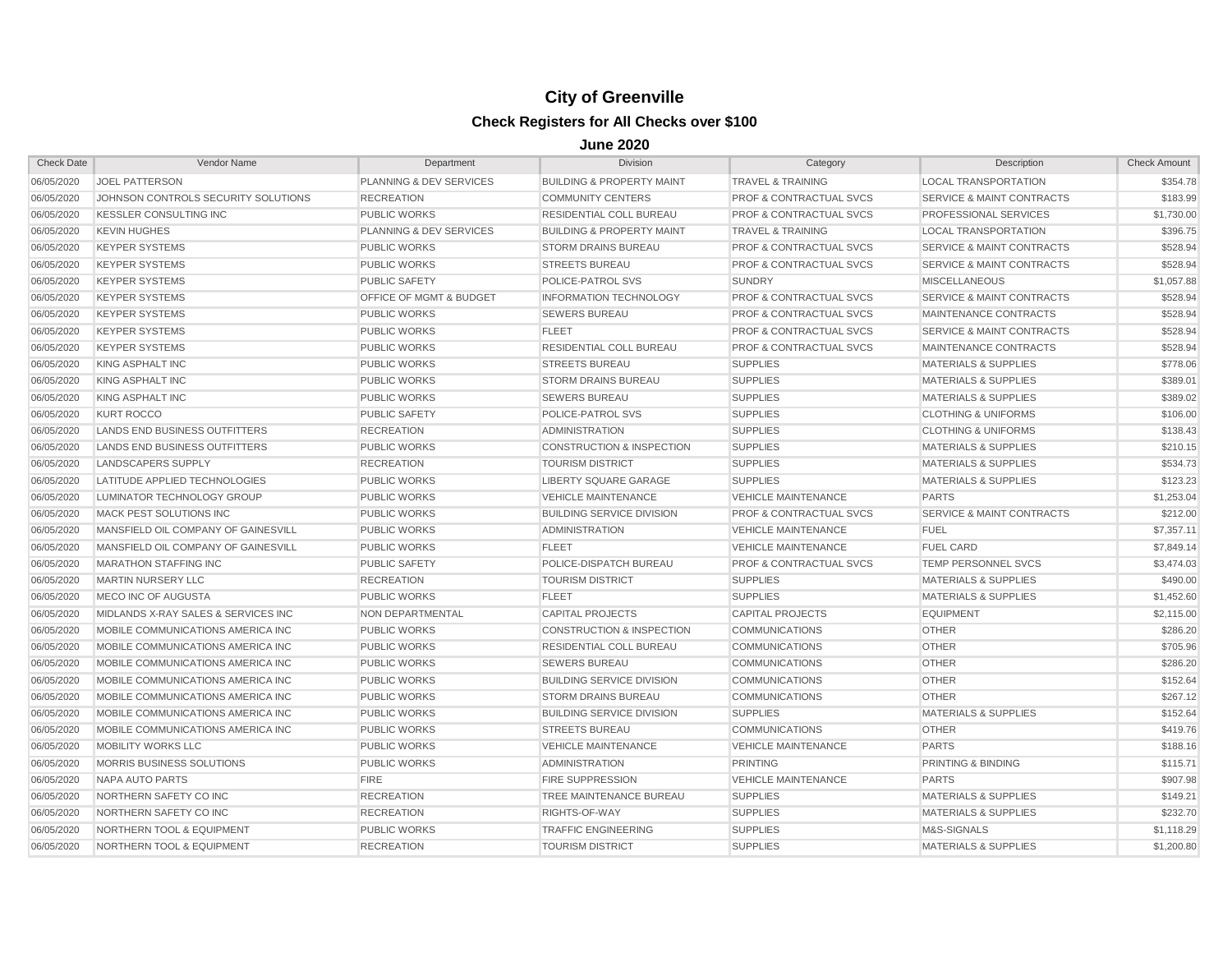| <b>Check Date</b> | Vendor Name                                    | Department                           | <b>Division</b>                  | Category                           | Description                          | <b>Check Amount</b> |
|-------------------|------------------------------------------------|--------------------------------------|----------------------------------|------------------------------------|--------------------------------------|---------------------|
| 06/05/2020        | <b>OFFICE DEPOT BSD</b>                        | <b>PUBLIC SAFETY</b>                 | POLICE-PATROL SVS                | <b>SUPPLIES</b>                    | <b>MATERIALS &amp; SUPPLIES</b>      | \$295.10            |
| 06/05/2020        | <b>OGLETREE DEAKINS NASH SMOAK &amp; STEWA</b> | <b>HUMAN RESOURCES</b>               | <b>HUMAN RESOURCES</b>           | <b>PROF &amp; CONTRACTUAL SVCS</b> | <b>PROFESSIONAL SERVICES</b>         | \$400.00            |
| 06/05/2020        | <b>OGLETREE DEAKINS NASH SMOAK &amp; STEWA</b> | <b>CITY ATTORNEY</b>                 | <b>CITY ATTORNEY</b>             | <b>PROF &amp; CONTRACTUAL SVCS</b> | <b>PROFESSIONAL SERVICES</b>         | \$237.50            |
| 06/05/2020        | PANAGAKOS ASPHALT PAVING INC                   | <b>PUBLIC WORKS</b>                  | <b>STORM DRAINS BUREAU</b>       | <b>SUPPLIES</b>                    | <b>MATERIALS &amp; SUPPLIES</b>      | \$186.56            |
| 06/05/2020        | PANAGAKOS ASPHALT PAVING INC                   | <b>PUBLIC WORKS</b>                  | <b>SEWERS BUREAU</b>             | <b>SUPPLIES</b>                    | <b>MATERIALS &amp; SUPPLIES</b>      | \$186.56            |
| 06/05/2020        | PANAGAKOS ASPHALT PAVING INC                   | <b>PUBLIC WORKS</b>                  | <b>STREETS BUREAU</b>            | <b>SUPPLIES</b>                    | <b>MATERIALS &amp; SUPPLIES</b>      | \$373.12            |
| 06/05/2020        | <b>PARKER SEWER &amp; FIRE SUBDISTRICT</b>     | <b>PUBLIC WORKS</b>                  | <b>SEWERS BUREAU</b>             | <b>PROF &amp; CONTRACTUAL SVCS</b> | <b>INTERGOVT AGREEMENTS</b>          | \$31,928.00         |
| 06/05/2020        | PETERBILT STORE OF GREENVILLE, THE             | <b>PUBLIC WORKS</b>                  | <b>VEHICLE MAINTENANCE</b>       | <b>VEHICLE MAINTENANCE</b>         | <b>PARTS</b>                         | \$1,345.00          |
| 06/05/2020        | <b>PRATT RECYCLING INC</b>                     | <b>PUBLIC WORKS</b>                  | <b>RECYCLING</b>                 | <b>PROF &amp; CONTRACTUAL SVCS</b> | <b>DISPOSAL CHARGES</b>              | \$20,131.80         |
| 06/05/2020        | <b>PRAXAIR DISTRIBUTION INC</b>                | <b>PUBLIC WORKS</b>                  | <b>FLEET</b>                     | <b>SUPPLIES</b>                    | <b>MATERIALS &amp; SUPPLIES</b>      | \$190.80            |
| 06/05/2020        | PRESORT PLUS INC.                              | <b>EVENTS &amp; CULTURAL AFFAIRS</b> | PUBLIC INFORMATION               | <b>PRINTING</b>                    | <b>PRINTING &amp; BINDING</b>        | \$306.00            |
| 06/05/2020        | PRINT SPECIALTY INC/EAGLE PRINTING/            | <b>FIRE</b>                          | <b>FIRE SUPPRESSION</b>          | <b>SUPPLIES</b>                    | <b>CLOTHING &amp; UNIFORMS</b>       | \$2,385.00          |
| 06/05/2020        | PRISMA HEALTH SIMULATION CENTER                | <b>FIRE</b>                          | <b>FIRE SUPPRESSION</b>          | <b>TRAVEL &amp; TRAINING</b>       | <b>TRAVEL &amp; TRAINING</b>         | \$140.00            |
| 06/05/2020        | <b>PROFORMA RHINO GRAPHICS</b>                 | <b>CITY MANAGER</b>                  | <b>CITY MANAGER</b>              | <b>SUNDRY</b>                      | <b>MISCELLANEOUS</b>                 | \$4,336.88          |
| 06/05/2020        | <b>PROFORMA RHINO GRAPHICS</b>                 | <b>RECREATION</b>                    | <b>PARKS AND RECREATION</b>      | <b>SUPPLIES</b>                    | <b>MATERIALS &amp; SUPPLIES</b>      | \$785.46            |
| 06/05/2020        | <b>PROFORMA RHINO GRAPHICS</b>                 | <b>RECREATION</b>                    | <b>ADMINISTRATION</b>            | <b>SUPPLIES</b>                    | M&S-MAINTENANCE                      | \$2,053.75          |
| 06/05/2020        | <b>PROVIDENT LIFE &amp; ACCIDENT INS CO</b>    | <b>HUMAN RESOURCES</b>               | <b>HEALTH CARE</b>               | <b>OTHER INSURANCE</b>             | LIFE INSURANCE                       | \$1,146.86          |
| 06/05/2020        | R E MICHEL COMPANY LLC                         | <b>PUBLIC WORKS</b>                  | <b>BUILDING SERVICE DIVISION</b> | <b>SUPPLIES</b>                    | <b>MATERIALS &amp; SUPPLIES</b>      | \$391.68            |
| 06/05/2020        | R J SHIRLEY INC                                | <b>RECREATION</b>                    | TREE MAINTENANCE BUREAU          | <b>PROF &amp; CONTRACTUAL SVCS</b> | <b>PROFESSIONAL SERVICES</b>         | \$1,406.10          |
| 06/05/2020        | <b>RENEWABLE WATER RESOURCES</b>               | <b>PUBLIC WORKS</b>                  | <b>PUBLIC WORKS</b>              | <b>SUNDRY</b>                      | <b>MISCELLANEOUS</b>                 | \$420.00            |
| 06/05/2020        | <b>RIVER STREET DEVELOPMENT INC</b>            | <b>PUBLIC WORKS</b>                  | <b>PUBLIC WORKS</b>              | <b>PROF &amp; CONTRACTUAL SVCS</b> | <b>SERVICE &amp; MAINT CONTRACTS</b> | \$140.00            |
| 06/05/2020        | <b>ROGERS &amp; CALLCOTT ENVIRONMENTAL</b>     | <b>PUBLIC WORKS</b>                  | <b>STORM DRAINS BUREAU</b>       | <b>PROF &amp; CONTRACTUAL SVCS</b> | <b>PROFESSIONAL SERVICES</b>         | \$671.48            |
| 06/05/2020        | <b>RUSTY NUTS LLC</b>                          | <b>PUBLIC SAFETY</b>                 | POLICE-PATROL SVS                | <b>SUPPLIES</b>                    | <b>MATERIALS &amp; SUPPLIES</b>      | \$1,837.45          |
| 06/05/2020        | <b>S C DEPARTMENT OF REVENUE</b>               | <b>CITY MANAGER</b>                  | NON-DEPARTMENTAL                 | <b>SUNDRY</b>                      | <b>TAXES</b>                         | \$8,907.36          |
| 06/05/2020        | <b>S C DEPARTMENT OF REVENUE</b>               | NON DEPARTMENTAL                     | <b>CAPITAL PROJECTS</b>          | <b>CAPITAL PROJECTS</b>            | <b>EQUIPMENT</b>                     | \$7,487.15          |
| 06/05/2020        | <b>S C POLICE ACCREDITATION COALITION</b>      | <b>PUBLIC SAFETY</b>                 | POLICE-PATROL SVS                | <b>SUNDRY</b>                      | DUES.SUBSCRIPTN.PUBLICATN            | \$150.00            |
| 06/05/2020        | <b>SAFE INDUSTRIES</b>                         | <b>FIRE</b>                          | <b>FIRE SUPPRESSION</b>          | <b>SUPPLIES</b>                    | <b>MATERIALS &amp; SUPPLIES</b>      | \$791.31            |
| 06/05/2020        | SAFETY PRODUCTS INC                            | <b>PUBLIC WORKS</b>                  | <b>FLEET</b>                     | <b>SUPPLIES</b>                    | <b>MATERIALS &amp; SUPPLIES</b>      | \$175.64            |
| 06/05/2020        | SAFETY PRODUCTS INC                            | <b>PUBLIC WORKS</b>                  | <b>SEWERS BUREAU</b>             | <b>SUPPLIES</b>                    | <b>MATERIALS &amp; SUPPLIES</b>      | \$175.64            |
| 06/05/2020        | SAFETY PRODUCTS INC                            | <b>PUBLIC WORKS</b>                  | RESIDENTIAL COLL BUREAU          | <b>SUPPLIES</b>                    | <b>MATERIALS &amp; SUPPLIES</b>      | \$175.63            |
| 06/05/2020        | SAFETY PRODUCTS INC                            | <b>PUBLIC WORKS</b>                  | <b>BUILDING SERVICE DIVISION</b> | <b>SUPPLIES</b>                    | <b>MATERIALS &amp; SUPPLIES</b>      | \$175.64            |
| 06/05/2020        | SAFETY PRODUCTS INC                            | <b>PUBLIC WORKS</b>                  | PARKING ADMINISTRATION           | <b>SUPPLIES</b>                    | <b>MATERIALS &amp; SUPPLIES</b>      | \$175.64            |
| 06/05/2020        | SAFETY PRODUCTS INC                            | <b>PUBLIC WORKS</b>                  | <b>ENGINEERING</b>               | <b>SUPPLIES</b>                    | <b>MATERIALS &amp; SUPPLIES</b>      | \$175.64            |
| 06/05/2020        | <b>SAFETY PRODUCTS INC</b>                     | <b>PUBLIC WORKS</b>                  | <b>STREETS BUREAU</b>            | <b>SUPPLIES</b>                    | <b>MATERIALS &amp; SUPPLIES</b>      | \$175.64            |
| 06/05/2020        | <b>SAFETY PRODUCTS INC</b>                     | <b>PUBLIC WORKS</b>                  | <b>TRAFFIC ENGINEERING</b>       | <b>SUPPLIES</b>                    | <b>MATERIALS &amp; SUPPLIES</b>      | \$175.63            |
| 06/05/2020        | SAFETY PRODUCTS INC                            | <b>PUBLIC WORKS</b>                  | <b>STORM DRAINS BUREAU</b>       | <b>SUPPLIES</b>                    | <b>MATERIALS &amp; SUPPLIES</b>      | \$175.64            |
| 06/05/2020        | <b>SAF-GARD SAFETY SHOE COMPANY</b>            | <b>FIRE</b>                          | <b>FIRE SUPPRESSION</b>          | <b>SUPPLIES</b>                    | <b>CLOTHING &amp; UNIFORMS</b>       | \$242.19            |
| 06/05/2020        | <b>SAM'S CLUB</b>                              | <b>RECREATION</b>                    | <b>PUBLIC SERVICES</b>           | <b>SUPPLIES</b>                    | SALE CONCESSIONS                     | \$350.57            |
| 06/05/2020        | <b>SC RESTAURANT AND LODGING ASSOC</b>         | <b>NON DEPARTMENTAL</b>              | <b>ACCOMMODATION TAX</b>         | <b>PROF &amp; CONTRACTUAL SVCS</b> | <b>SPECIAL PROJECTS</b>              | \$8,500.00          |
| 06/05/2020        | <b>SEJ SERVICES LLC</b>                        | <b>PUBLIC WORKS</b>                  | RESIDENTIAL COLL BUREAU          | <b>PROF &amp; CONTRACTUAL SVCS</b> | MAINTENANCE CONTRACTS                | \$550.00            |
| 06/05/2020        | <b>SEJ SERVICES LLC</b>                        | <b>PUBLIC WORKS</b>                  | <b>FLEET</b>                     | <b>PROF &amp; CONTRACTUAL SVCS</b> | <b>SERVICE &amp; MAINT CONTRACTS</b> | \$2,200.00          |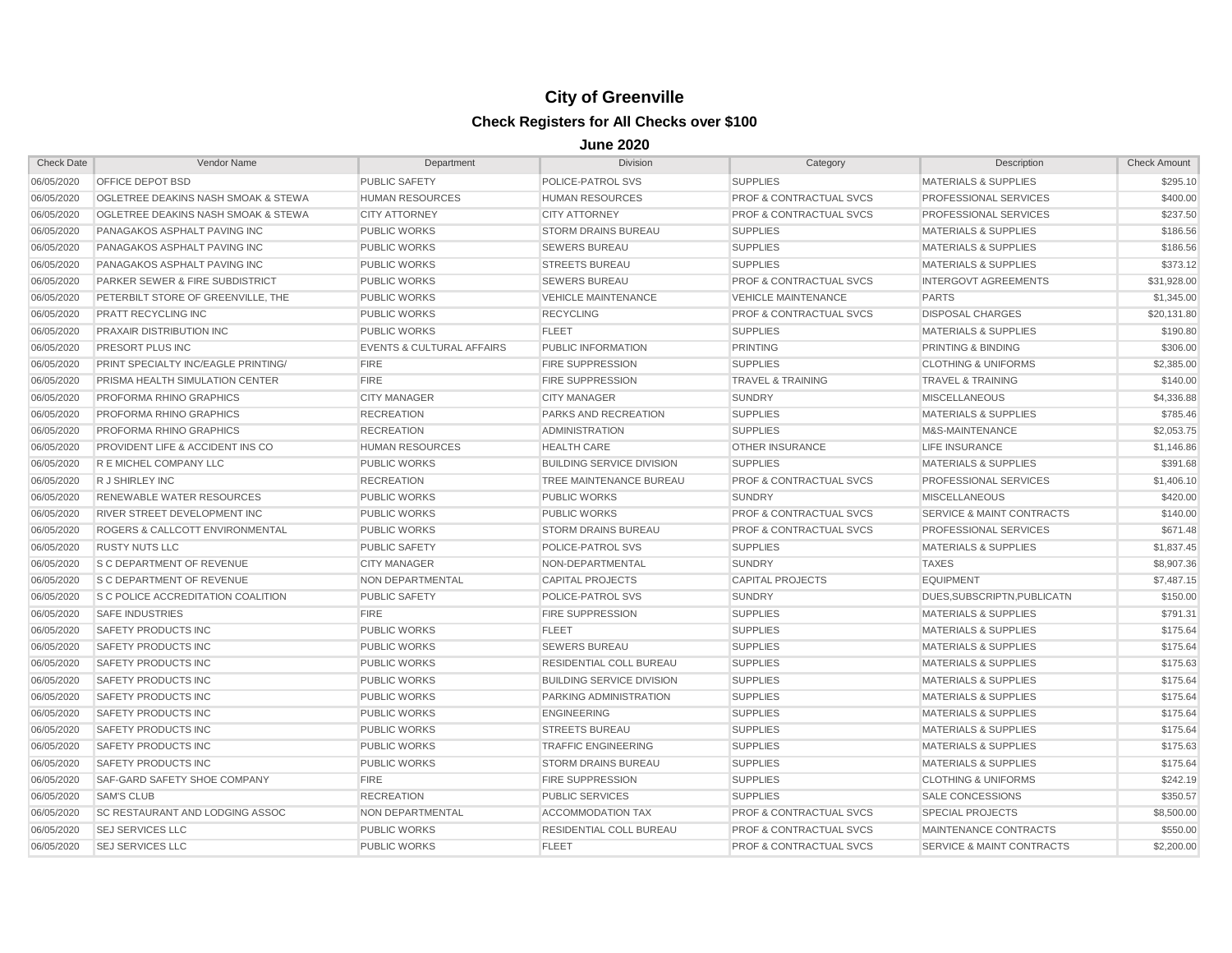| <b>Check Date</b> | Vendor Name                                   | Department              | <b>Division</b>                      | Category                           | Description                          | <b>Check Amount</b> |
|-------------------|-----------------------------------------------|-------------------------|--------------------------------------|------------------------------------|--------------------------------------|---------------------|
| 06/05/2020        | <b>SEJ SERVICES LLC</b>                       | MUNICIPAL COURT         | <b>MUNICIPAL COURT</b>               | <b>PROF &amp; CONTRACTUAL SVCS</b> | <b>SERVICE &amp; MAINT CONTRACTS</b> | \$1,400.00          |
| 06/05/2020        | <b>SEJ SERVICES LLC</b>                       | <b>PUBLIC WORKS</b>     | <b>TRAFFIC ENGINEERING</b>           | <b>PROF &amp; CONTRACTUAL SVCS</b> | <b>SERVICE &amp; MAINT CONTRACTS</b> | \$348.00            |
| 06/05/2020        | <b>SEJ SERVICES LLC</b>                       | <b>FIRE</b>             | <b>FIRE SERVICES</b>                 | <b>PROF &amp; CONTRACTUAL SVCS</b> | <b>SERVICE &amp; MAINT CONTRACTS</b> | \$750.00            |
| 06/05/2020        | <b>SEJ SERVICES LLC</b>                       | <b>PUBLIC WORKS</b>     | <b>BUILDING SERVICE DIVISION</b>     | <b>PROF &amp; CONTRACTUAL SVCS</b> | <b>SERVICE &amp; MAINT CONTRACTS</b> | \$6,000.00          |
| 06/05/2020        | <b>SEJ SERVICES LLC</b>                       | <b>PUBLIC SAFETY</b>    | POLICE-PATROL SVS                    | <b>PROF &amp; CONTRACTUAL SVCS</b> | <b>SERVICE &amp; MAINT CONTRACTS</b> | \$350.00            |
| 06/05/2020        | <b>SEJ SERVICES LLC</b>                       | <b>PUBLIC WORKS</b>     | NON VEHICLE MAINTENANCE              | <b>PROF &amp; CONTRACTUAL SVCS</b> | <b>SERVICE &amp; MAINT CONTRACTS</b> | \$429.00            |
| 06/05/2020        | SIMPLIFILE LLC                                | <b>CITY ATTORNEY</b>    | <b>CITY ATTORNEY</b>                 | <b>SUNDRY</b>                      | <b>COURT COSTS</b>                   | \$542.00            |
| 06/05/2020        | SITEONE LANDSCAPE SUPPLY LLC                  | <b>PUBLIC WORKS</b>     | <b>STORM DRAINS BUREAU</b>           | <b>SUPPLIES</b>                    | <b>MATERIALS &amp; SUPPLIES</b>      | \$540.21            |
| 06/05/2020        | SNIDER FLEET SOLUTIONS                        | <b>PUBLIC WORKS</b>     | <b>FLEET</b>                         | <b>VEHICLE MAINTENANCE</b>         | <b>OUTSIDE REPAIRS</b>               | \$1,422.14          |
| 06/05/2020        | SOUTH CAROLINA GOVERNOR'S SCHOOL              | NON DEPARTMENTAL        | <b>CAPITAL PROJECTS</b>              | <b>CAPITAL PROJECTS</b>            | <b>CONSTRUCTION</b>                  | \$52,955.02         |
| 06/05/2020        | SOUTH-EAST ZOO ALLIANCE FOR REPRODU           | <b>RECREATION</b>       | <b>ADMINISTRATION</b>                | <b>PROF &amp; CONTRACTUAL SVCS</b> | PROFESSIONAL SERVICES                | \$1,474.00          |
| 06/05/2020        | SOUTHEASTERN PAPER GROUP                      | <b>PUBLIC WORKS</b>     | <b>BUILDING SERVICE DIVISION</b>     | <b>SUPPLIES</b>                    | <b>JANITORIAL SUPPLIES</b>           | \$1,185.66          |
| 06/05/2020        | SOUTHERN PAINTING & MAINTENANCE SPE           | <b>PUBLIC WORKS</b>     | <b>RECYCLING</b>                     | <b>PROF &amp; CONTRACTUAL SVCS</b> | ADVERTISING EXPENSE                  | \$1,500.00          |
| 06/05/2020        | <b>SPARTAN FIRE &amp; EMERGENCY APPARATUS</b> | <b>FIRE</b>             | <b>FIRE SUPPRESSION</b>              | <b>VEHICLE MAINTENANCE</b>         | <b>PARTS</b>                         | \$692.00            |
| 06/05/2020        | <b>SPECIAL SYSTEMS INC</b>                    | <b>PUBLIC WORKS</b>     | <b>BROAD STREET GARAGE</b>           | <b>PROF &amp; CONTRACTUAL SVCS</b> | <b>SERVICE &amp; MAINT CONTRACTS</b> | \$800.00            |
| 06/05/2020        | <b>STERICYCLE</b>                             | <b>RECREATION</b>       | <b>ADMINISTRATION</b>                | <b>PROF &amp; CONTRACTUAL SVCS</b> | <b>SERVICE &amp; MAINT CONTRACTS</b> | \$125.00            |
| 06/05/2020        | <b>STEVEN GALLANT</b>                         | PLANNING & DEV SERVICES | <b>BUILDING &amp; PROPERTY MAINT</b> | <b>TRAVEL &amp; TRAINING</b>       | <b>LOCAL TRANSPORTATION</b>          | \$263.35            |
| 06/05/2020        | <b>TALENT MANAGEMENT SOLUTIONS</b>            | <b>MUNICIPAL COURT</b>  | MUNICIPAL COURT                      | <b>PROF &amp; CONTRACTUAL SVCS</b> | TEMP PERSONNEL SVCS                  | \$827.52            |
| 06/05/2020        | <b>TALENT MANAGEMENT SOLUTIONS</b>            | <b>RECREATION</b>       | <b>ADMINISTRATION</b>                | <b>PROF &amp; CONTRACTUAL SVCS</b> | <b>TEMP PERSONNEL SVCS</b>           | \$1,636.88          |
| 06/05/2020        | <b>TALENT MANAGEMENT SOLUTIONS</b>            | <b>PUBLIC WORKS</b>     | <b>FLEET</b>                         | <b>PROF &amp; CONTRACTUAL SVCS</b> | <b>TEMP PERSONNEL SVCS</b>           | \$1,003.20          |
| 06/05/2020        | <b>TALENT MANAGEMENT SOLUTIONS</b>            | <b>PUBLIC WORKS</b>     | <b>FIXED ROUTE</b>                   | PROF & CONTRACTUAL SVCS            | <b>TEMP PERSONNEL SVCS</b>           | \$3,291.57          |
| 06/05/2020        | <b>TALENT MANAGEMENT SOLUTIONS</b>            | <b>PUBLIC WORKS</b>     | <b>STREETS BUREAU</b>                | PROF & CONTRACTUAL SVCS            | TEMP PERSONNEL SVCS                  | \$2,237.04          |
| 06/05/2020        | <b>TEC UTILITIES SUPPLY INC</b>               | <b>PUBLIC WORKS</b>     | <b>SEWERS BUREAU</b>                 | <b>SUPPLIES</b>                    | <b>MATERIALS &amp; SUPPLIES</b>      | \$407.04            |
| 06/05/2020        | TERRACON CONSULTANTS INC                      | NON DEPARTMENTAL        | <b>CAPITAL PROJECTS</b>              | <b>CAPITAL PROJECTS</b>            | PLANNING/DESIGN                      | \$4,800.00          |
| 06/05/2020        | <b>THOMAS &amp; HUTTON</b>                    | NON DEPARTMENTAL        | <b>CAPITAL PROJECTS</b>              | <b>CAPITAL PROJECTS</b>            | PLANNING/DESIGN                      | \$1,050.00          |
| 06/05/2020        | <b>THOMSON REUTERS - WEST</b>                 | <b>CITY ATTORNEY</b>    | <b>CITY ATTORNEY</b>                 | <b>SUNDRY</b>                      | DUES.SUBSCRIPTN.PUBLICATN            | \$5,288.98          |
| 06/05/2020        | <b>TIM COGGINS</b>                            | PLANNING & DEV SERVICES | <b>BUILDING &amp; PROPERTY MAINT</b> | <b>TRAVEL &amp; TRAINING</b>       | <b>LOCAL TRANSPORTATION</b>          | \$261.05            |
| 06/05/2020        | <b>TITAN LABS</b>                             | <b>PUBLIC WORKS</b>     | <b>VEHICLE MAINTENANCE</b>           | <b>PROF &amp; CONTRACTUAL SVCS</b> | <b>SERVICE &amp; MAINT CONTRACTS</b> | \$1,042.76          |
| 06/05/2020        | TMS SOUTH INC                                 | <b>PUBLIC WORKS</b>     | <b>BUILDING SERVICE DIVISION</b>     | <b>SUPPLIES</b>                    | <b>MATERIALS &amp; SUPPLIES</b>      | \$1,021.91          |
| 06/05/2020        | <b>TOLEDO TICKET COMPANY</b>                  | <b>PUBLIC WORKS</b>     | <b>ENFORCEMENT</b>                   | <b>SUPPLIES</b>                    | OFFICE SUPPLIES&MATERIALS            | \$4,281.20          |
| 06/05/2020        | <b>TRAFFIC SIGNAL INC</b>                     | <b>PUBLIC WORKS</b>     | <b>TRAFFIC ENGINEERING</b>           | <b>SUPPLIES</b>                    | M&S-SIGNALS                          | \$2,472.50          |
| 06/05/2020        | TRAVELERS REST FEED & SEED INC                | <b>RECREATION</b>       | <b>ADMINISTRATION</b>                | <b>SUPPLIES</b>                    | M&S-FOOD                             | \$1,655.25          |
| 06/05/2020        | <b>TRUCKPROLLC</b>                            | <b>PUBLIC WORKS</b>     | <b>VEHICLE MAINTENANCE</b>           | <b>VEHICLE MAINTENANCE</b>         | <b>SMALL PARTS</b>                   | \$782.82            |
| 06/05/2020        | UNIFIRST                                      | <b>PUBLIC WORKS</b>     | <b>VEHICLE MAINTENANCE</b>           | <b>SUPPLIES</b>                    | <b>CLOTHING &amp; UNIFORMS</b>       | \$223.14            |
| 06/05/2020        | UNITED CHEMICAL & SUPPLY CO INC               | <b>FIRE</b>             | <b>FIRE SUPPRESSION</b>              | <b>SUPPLIES</b>                    | <b>JANITORIAL SUPPLIES</b>           | \$568.48            |
| 06/05/2020        | UNITED ELECTRICAL DISTRIBUTORS INC            | NON DEPARTMENTAL        | <b>CAPITAL PROJECTS</b>              | <b>CAPITAL PROJECTS</b>            | <b>CONSTRUCTION</b>                  | \$252.32            |
| 06/05/2020        | UNITED ELECTRICAL DISTRIBUTORS INC            | <b>PUBLIC WORKS</b>     | <b>BUILDING SERVICE DIVISION</b>     | <b>SUPPLIES</b>                    | <b>MATERIALS &amp; SUPPLIES</b>      | \$1,419.55          |
| 06/05/2020        | UNITED STATES POSTAL SERV.                    | <b>RECREATION</b>       | <b>PUBLIC SERVICES</b>               | <b>COMMUNICATIONS</b>              | <b>POSTAGE</b>                       | \$650.00            |
| 06/05/2020        | UPSTREAM IDENTITY LLC                         | PLANNING & DEV SERVICES | <b>BUILDING &amp; PROPERTY MAINT</b> | <b>SUPPLIES</b>                    | <b>CLOTHING &amp; UNIFORMS</b>       | \$251.23            |
| 06/05/2020        | <b>VERIZON WIRELESS</b>                       | <b>PUBLIC WORKS</b>     | <b>FIXED ROUTE</b>                   | <b>COMMUNICATIONS</b>              | <b>CABLE TELEVISION/INTERNET</b>     | \$1,178.78          |
| 06/05/2020        | <b>VERIZON WIRELESS</b>                       | <b>PUBLIC SAFETY</b>    | POLICE-PATROL SVS                    | <b>SUNDRY</b>                      | <b>MISCELLANEOUS</b>                 | \$190.05            |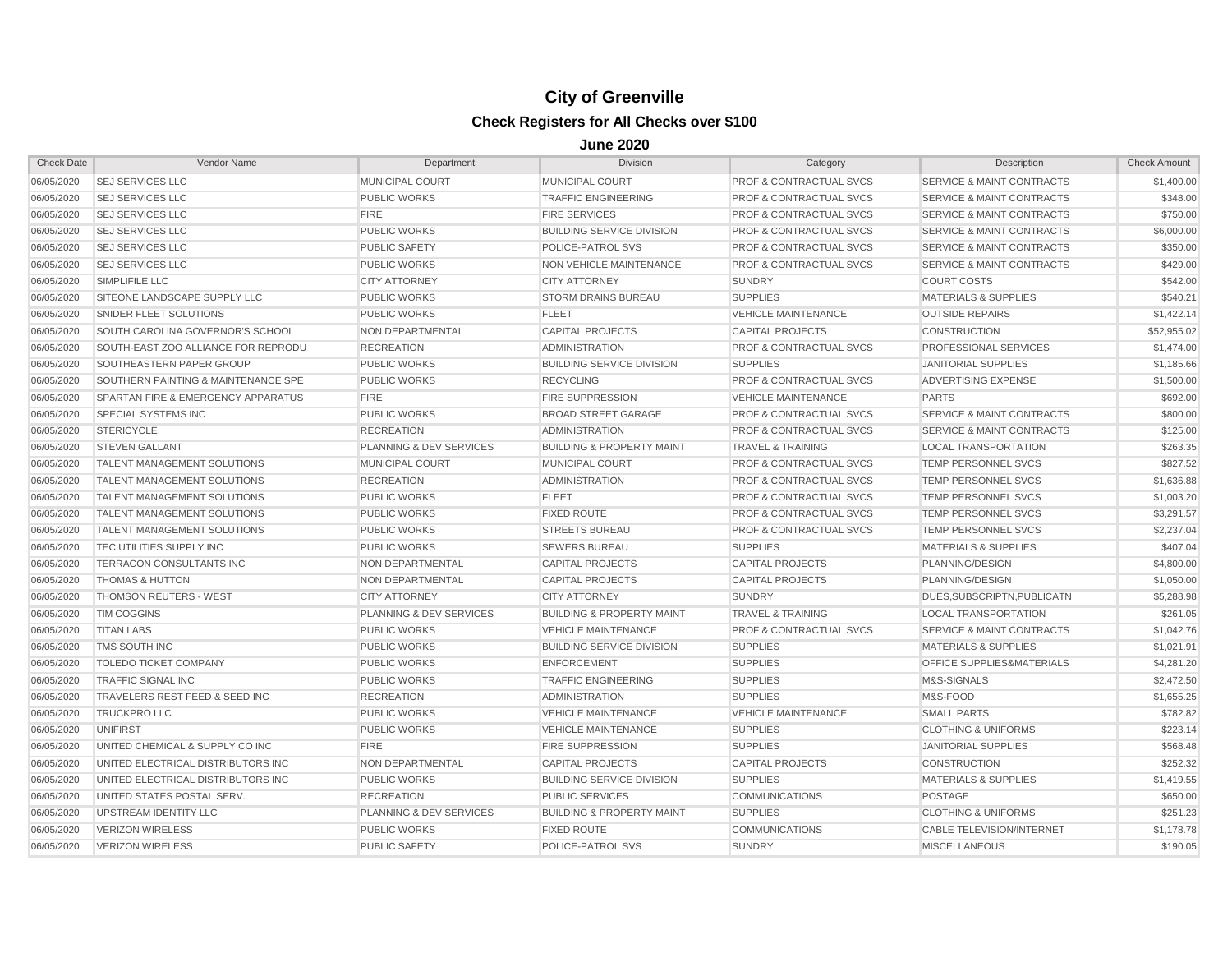| <b>Check Date</b> | Vendor Name                         | Department                           | <b>Division</b>                      | Category                           | Description                          | <b>Check Amount</b> |
|-------------------|-------------------------------------|--------------------------------------|--------------------------------------|------------------------------------|--------------------------------------|---------------------|
| 06/05/2020        | WHITE OAK BUILDERS, INC.            | NON DEPARTMENTAL                     | <b>CAPITAL PROJECTS</b>              | <b>CAPITAL PROJECTS</b>            | CONSTRUCTION                         | \$2,955.80          |
| 06/05/2020        | <b>WILLIAM BOWEN</b>                | <b>PLANNING &amp; DEV SERVICES</b>   | <b>BUILDING &amp; PROPERTY MAINT</b> | <b>TRAVEL &amp; TRAINING</b>       | <b>LOCAL TRANSPORTATION</b>          | \$307.05            |
| 06/05/2020        | <b>ZEP INC</b>                      | <b>PUBLIC WORKS</b>                  | <b>VEHICLE MAINTENANCE</b>           | <b>SUPPLIES</b>                    | <b>JANITORIAL SUPPLIES</b>           | \$271.64            |
| 06/12/2020        | 131 FALLS STREET LLC                | <b>RECREATION</b>                    | <b>COMMUNITY CENTERS</b>             | <b>PROF &amp; CONTRACTUAL SVCS</b> | <b>RENTAL OF REAL PROPERTY</b>       | \$4,556.49          |
| 06/12/2020        | 131 FALLS STREET LLC                | <b>RECREATION</b>                    | <b>PARKS AND RECREATION</b>          | <b>PROF &amp; CONTRACTUAL SVCS</b> | <b>RENTAL OF REAL PROPERTY</b>       | \$4,556.49          |
| 06/12/2020        | A SERVICES GROUP LLC                | <b>RECREATION</b>                    | <b>ADMINISTRATION</b>                | <b>PROF &amp; CONTRACTUAL SVCS</b> | <b>SERVICE &amp; MAINT CONTRACTS</b> | \$8,419.64          |
| 06/12/2020        | AAA LOCKSMITHS & ALARM COMPANY INC  | <b>PUBLIC SAFETY</b>                 | POLICE-PATROL SVS                    | <b>SUPPLIES</b>                    | <b>MATERIALS &amp; SUPPLIES</b>      | \$167.86            |
| 06/12/2020        | ABC LOCKSMITH LLC                   | <b>PUBLIC SAFETY</b>                 | POLICE-PATROL SVS                    | <b>SUPPLIES</b>                    | <b>MATERIALS &amp; SUPPLIES</b>      | \$152.20            |
| 06/12/2020        | ABC LOCKSMITH LLC                   | <b>CITY MANAGER</b>                  | <b>DONATIONS</b>                     | CONTRIBUTIONS/DONATIONS            | K9 PROGRAM                           | \$111.30            |
| 06/12/2020        | <b>ACE ENERGY</b>                   | <b>PUBLIC WORKS</b>                  | <b>FLEET</b>                         | <b>VEHICLE MAINTENANCE</b>         | <b>FUEL</b>                          | \$10,139.92         |
| 06/12/2020        | <b>ADVANCE AUTO PARTS</b>           | <b>PUBLIC WORKS</b>                  | <b>VEHICLE MAINTENANCE</b>           | <b>VEHICLE MAINTENANCE</b>         | <b>SMALL PARTS</b>                   | \$227.07            |
| 06/12/2020        | ADVANCE AUTO PARTS                  | <b>PUBLIC WORKS</b>                  | <b>VEHICLE MAINTENANCE</b>           | <b>VEHICLE MAINTENANCE</b>         | <b>PARTS</b>                         | \$719.94            |
| 06/12/2020        | ADVANCED SECURITY CONNECTIONS LLC   | NON DEPARTMENTAL                     | <b>CAPITAL PROJECTS</b>              | <b>PROF &amp; CONTRACTUAL SVCS</b> | <b>SERVICE &amp; MAINT CONTRACTS</b> | \$280.00            |
| 06/12/2020        | <b>AED BRANDS LLC</b>               | <b>HUMAN RESOURCES</b>               | <b>OCCUPATIONAL HEALTH</b>           | <b>SUPPLIES</b>                    | <b>MATERIALS &amp; SUPPLIES</b>      | \$1,989.40          |
| 06/12/2020        | ALPHA CARD                          | <b>PUBLIC WORKS</b>                  | LIBERTY SQUARE GARAGE                | <b>SUPPLIES</b>                    | <b>MATERIALS &amp; SUPPLIES</b>      | \$2,355.90          |
| 06/12/2020        | <b>ALTEC INDUSTRIES</b>             | <b>PUBLIC WORKS</b>                  | <b>FLEET</b>                         | <b>VEHICLE MAINTENANCE</b>         | <b>OUTSIDE REPAIRS</b>               | \$528.00            |
| 06/12/2020        | AMERICAN LOCK & KEY                 | <b>RECREATION</b>                    | <b>ADMINISTRATION</b>                | <b>REPAIR &amp; MAINT SVCS</b>     | <b>REPAIRS &amp; MAINTENANCE</b>     | \$159.17            |
| 06/12/2020        | <b>AMTECK LLC</b>                   | <b>NON DEPARTMENTAL</b>              | <b>CAPITAL PROJECTS</b>              | <b>CAPITAL PROJECTS</b>            | <b>EQUIPMENT</b>                     | \$9.213.62          |
| 06/12/2020        | ANDERSON STAMP & ENGRAVING          | <b>PUBLIC SAFETY</b>                 | POLICE-PATROL SVS                    | <b>SUPPLIES</b>                    | <b>MATERIALS &amp; SUPPLIES</b>      | \$135.68            |
| 06/12/2020        | APPLIED INDUSTRIAL TECHNOLOGIES     | <b>PUBLIC WORKS</b>                  | <b>VEHICLE MAINTENANCE</b>           | <b>VEHICLE MAINTENANCE</b>         | <b>SMALL PARTS</b>                   | \$307.41            |
| 06/12/2020        | ASE AUTOMOTIVE SERV EXCELLENCE      | <b>PUBLIC WORKS</b>                  | <b>FLEET</b>                         | <b>TRAVEL &amp; TRAINING</b>       | <b>TRAVEL &amp; TRAINING</b>         | \$133.56            |
| 06/12/2020        | <b>AT &amp; T MOBILITY</b>          | <b>PUBLIC SAFETY</b>                 | POLICE-PATROL SVS                    | <b>SUNDRY</b>                      | <b>MISCELLANEOUS</b>                 | \$158.06            |
| 06/12/2020        | ATLANTA CALIBRATION CENTER          | <b>HUMAN RESOURCES</b>               | <b>OCCUPATIONAL HEALTH</b>           | <b>PROF &amp; CONTRACTUAL SVCS</b> | <b>PROFESSIONAL SERVICES</b>         | \$590.00            |
| 06/12/2020        | <b>AVL SOLUTIONS LLC</b>            | <b>EVENTS &amp; CULTURAL AFFAIRS</b> | PUBLIC INFORMATION                   | <b>PROF &amp; CONTRACTUAL SVCS</b> | <b>PROFESSIONAL SERVICES</b>         | \$3,844.72          |
| 06/12/2020        | <b>BARRY NOCKS CONSULTING</b>       | NON DEPARTMENTAL                     | <b>CAPITAL PROJECTS</b>              | <b>CAPITAL PROJECTS</b>            | <b>PROJECT MANAGEMENT</b>            | \$900.00            |
| 06/12/2020        | <b>BENCHMARK COMPANIES LLC</b>      | <b>RECREATION</b>                    | <b>PARKS MAINTENANCE</b>             | <b>PROF &amp; CONTRACTUAL SVCS</b> | <b>SERVICE &amp; MAINT CONTRACTS</b> | \$2,880.90          |
| 06/12/2020        | <b>BILL TAYLOR</b>                  | PLANNING & DEV SERVICES              | <b>BUILDING &amp; PROPERTY MAINT</b> | <b>TRAVEL &amp; TRAINING</b>       | <b>LOCAL TRANSPORTATION</b>          | \$322.00            |
| 06/12/2020        | <b>BLACK BEAR FARM</b>              | <b>PUBLIC WORKS</b>                  | <b>STREETS BUREAU</b>                | <b>SUPPLIES</b>                    | <b>MATERIALS &amp; SUPPLIES</b>      | \$465.00            |
| 06/12/2020        | <b>BLACK BEAR FARM</b>              | <b>PUBLIC WORKS</b>                  | <b>STORM DRAINS BUREAU</b>           | <b>SUPPLIES</b>                    | <b>MATERIALS &amp; SUPPLIES</b>      | \$465.00            |
| 06/12/2020        | <b>BLACK BEAR FARM</b>              | <b>PUBLIC WORKS</b>                  | <b>SEWERS BUREAU</b>                 | <b>SUPPLIES</b>                    | <b>MATERIALS &amp; SUPPLIES</b>      | \$465.00            |
| 06/12/2020        | BLUE EAGLE RENTALS INC              | <b>PUBLIC WORKS</b>                  | <b>ENFORCEMENT</b>                   | <b>SUPPLIES</b>                    | <b>MATERIALS &amp; SUPPLIES</b>      | \$355.61            |
| 06/12/2020        | BORDER STATES INDUSTRIES INC        | <b>RECREATION</b>                    | PARKS AND RECREATION                 | <b>SUPPLIES</b>                    | <b>MATERIALS &amp; SUPPLIES</b>      | \$206.70            |
| 06/12/2020        | <b>BRAVO1 PROTECTION</b>            | <b>PUBLIC WORKS</b>                  | PARKING ADMINISTRATION               | <b>PROF &amp; CONTRACTUAL SVCS</b> | <b>SERVICE &amp; MAINT CONTRACTS</b> | \$1,795.50          |
| 06/12/2020        | <b>BREATHING AIR SYSTEMS</b>        | <b>FIRE</b>                          | <b>FIRE SUPPRESSION</b>              | <b>SUPPLIES</b>                    | <b>MATERIALS &amp; SUPPLIES</b>      | \$577.74            |
| 06/12/2020        | <b>BUNNELL-LAMMONS ENGINEERING</b>  | <b>PUBLIC WORKS</b>                  | STORMWATER MANAGEMENT                | PROF & CONTRACTUAL SVCS            | <b>PROFESSIONAL SERVICES</b>         | \$1,321.25          |
| 06/12/2020        | CAPITOL CONSTRUCTION OF THE CAROLIN | NON DEPARTMENTAL                     | <b>CAPITAL PROJECTS</b>              | <b>CAPITAL PROJECTS</b>            | <b>CONSTRUCTION</b>                  | \$48,985.93         |
| 06/12/2020        | CAROLINA INTERNATIONAL TRUCKS       | <b>PUBLIC WORKS</b>                  | <b>FLEET</b>                         | <b>VEHICLE MAINTENANCE</b>         | <b>OUTSIDE REPAIRS</b>               | \$783.67            |
| 06/12/2020        | CAROLINA LAWN & TRACTOR INC         | <b>RECREATION</b>                    | RIGHTS-OF-WAY                        | <b>SUPPLIES</b>                    | <b>MATERIALS &amp; SUPPLIES</b>      | \$511.76            |
| 06/12/2020        | CAROLINA TIME & PARKING GROUP       | <b>PUBLIC WORKS</b>                  | RICHARDSON STREET GARAGE             | <b>REPAIR &amp; MAINT SVCS</b>     | <b>REPAIRS &amp; MAINTENANCE</b>     | \$933.75            |
| 06/12/2020        | CAROLINA TIME & PARKING GROUP       | <b>NON DEPARTMENTAL</b>              | <b>CAPITAL PROJECTS</b>              | <b>CAPITAL PROJECTS</b>            | <b>EQUIPMENT</b>                     | \$10,283.14         |
| 06/12/2020        | CAROLINA TIME & PARKING GROUP       | <b>PUBLIC WORKS</b>                  | <b>COMMONS GARAGE</b>                | <b>REPAIR &amp; MAINT SVCS</b>     | <b>REPAIRS &amp; MAINTENANCE</b>     | \$213.75            |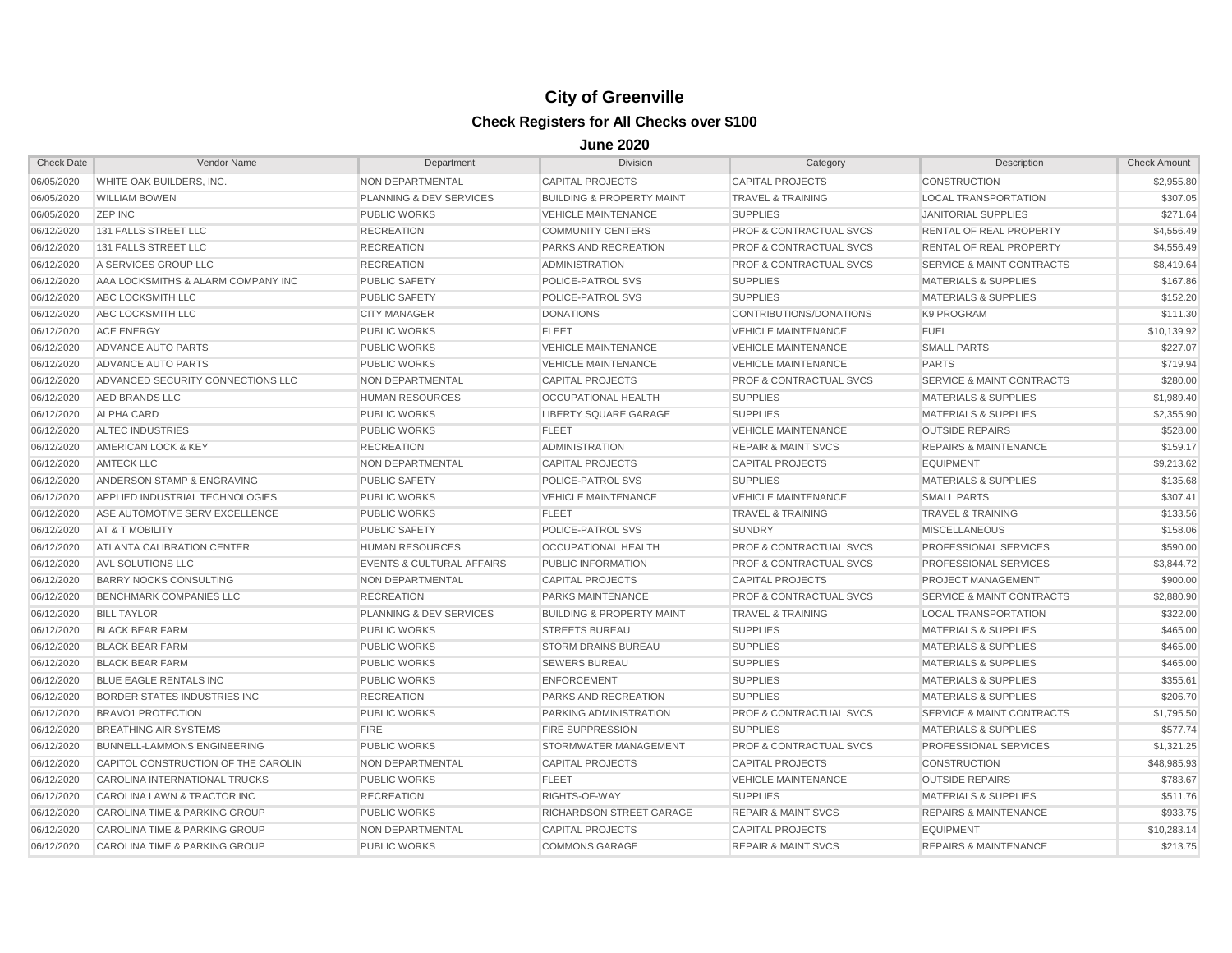| <b>Check Date</b> | Vendor Name                       | Department                         | Division                         | Category                           | Description                          | <b>Check Amount</b> |
|-------------------|-----------------------------------|------------------------------------|----------------------------------|------------------------------------|--------------------------------------|---------------------|
| 06/12/2020        | CAROLINA TIME & PARKING GROUP     | PUBLIC WORKS                       | S. SPRING STREET GARAGE          | <b>SUPPLIES</b>                    | <b>MATERIALS &amp; SUPPLIES</b>      | \$652.50            |
| 06/12/2020        | CAROLINA TIME & PARKING GROUP     | <b>PUBLIC WORKS</b>                | <b>RIVERPLACE GARAGE</b>         | <b>REPAIR &amp; MAINT SVCS</b>     | <b>REPAIRS &amp; MAINTENANCE</b>     | \$315.00            |
| 06/12/2020        | CAROLINA TIME & PARKING GROUP     | <b>PUBLIC WORKS</b>                | S. SPRING STREET GARAGE          | <b>REPAIR &amp; MAINT SVCS</b>     | <b>REPAIRS &amp; MAINTENANCE</b>     | \$247.50            |
| 06/12/2020        | CAROLINA TIME & PARKING GROUP     | <b>PUBLIC WORKS</b>                | <b>ONE GARAGE</b>                | <b>SUPPLIES</b>                    | <b>MATERIALS &amp; SUPPLIES</b>      | \$180.00            |
| 06/12/2020        | CAROLINA TIME & PARKING GROUP     | <b>PUBLIC WORKS</b>                | <b>PARKING LOTS</b>              | <b>REPAIR &amp; MAINT SVCS</b>     | <b>REPAIRS &amp; MAINTENANCE</b>     | \$214.60            |
| 06/12/2020        | CARSON'S NUT-BOLT & TOOL CO INC   | <b>PUBLIC WORKS</b>                | <b>CBD TIF CREW</b>              | <b>SUPPLIES</b>                    | <b>MATERIALS &amp; SUPPLIES</b>      | \$278.28            |
| 06/12/2020        | CARSON'S NUT-BOLT & TOOL CO INC   | <b>FIRE</b>                        | <b>FIRE SUPPRESSION</b>          | <b>VEHICLE MAINTENANCE</b>         | <b>PARTS</b>                         | \$158.95            |
| 06/12/2020        | CARSON'S NUT-BOLT & TOOL CO INC   | <b>FIRE</b>                        | <b>FIRE SERVICES</b>             | <b>SUPPLIES</b>                    | <b>MATERIALS &amp; SUPPLIES</b>      | \$453.68            |
| 06/12/2020        | CDW/G                             | NON DEPARTMENTAL                   | <b>CAPITAL PROJECTS</b>          | <b>CAPITAL PROJECTS</b>            | <b>EQUIPMENT</b>                     | \$10,273.27         |
| 06/12/2020        | <b>CINTAS</b>                     | <b>PUBLIC WORKS</b>                | <b>BUILDING SERVICE DIVISION</b> | <b>REPAIR &amp; MAINT SVCS</b>     | <b>REPAIRS &amp; MAINTENANCE</b>     | \$174.85            |
| 06/12/2020        | <b>CINTAS</b>                     | <b>PUBLIC WORKS</b>                | <b>FLEET</b>                     | <b>SUPPLIES</b>                    | <b>CLOTHING &amp; UNIFORMS</b>       | \$343.08            |
| 06/12/2020        | <b>CINTAS</b>                     | <b>PUBLIC WORKS</b>                | <b>BUILDING SERVICE DIVISION</b> | <b>SUPPLIES</b>                    | <b>MATERIALS &amp; SUPPLIES</b>      | \$174.85            |
| 06/12/2020        | CINTAS FIRE PROTECTION 636525     | <b>PUBLIC WORKS</b>                | <b>BUILDING SERVICE DIVISION</b> | <b>PROF &amp; CONTRACTUAL SVCS</b> | SERVICE & MAINT CONTRACTS            | \$715.00            |
| 06/12/2020        | CITY ARBORIST LLC, THE            | <b>RECREATION</b>                  | TREE MAINTENANCE BUREAU          | <b>PROF &amp; CONTRACTUAL SVCS</b> | PROFESSIONAL SERVICES                | \$5,000.00          |
| 06/12/2020        | <b>CITY WELDING SERVICE</b>       | <b>PUBLIC WORKS</b>                | <b>FLEET</b>                     | <b>VEHICLE MAINTENANCE</b>         | <b>OUTSIDE REPAIRS</b>               | \$149.50            |
| 06/12/2020        | <b>CLEMSON UNIVERSITY</b>         | PLANNING & DEV SERVICES            | <b>ECONOMIC DEVELOPMENT</b>      | PROF & CONTRACTUAL SVCS            | TEMP PERSONNEL SVCS                  | \$1,506.25          |
| 06/12/2020        | <b>CLEMSON UNIVERSITY</b>         | NON DEPARTMENTAL                   | <b>CAPITAL PROJECTS</b>          | <b>CAPITAL PROJECTS</b>            | PLANNING/DESIGN                      | \$1,506.25          |
| 06/12/2020        | CNT/THE TOOL SHED                 | <b>PUBLIC WORKS</b>                | <b>BUILDING SERVICE DIVISION</b> | <b>SUPPLIES</b>                    | <b>MATERIALS &amp; SUPPLIES</b>      | \$620.39            |
| 06/12/2020        | COMMUNICATION SERVICE CENTER INC  | <b>PUBLIC WORKS</b>                | <b>FLEET</b>                     | <b>VEHICLE MAINTENANCE</b>         | <b>OUTSIDE REPAIRS</b>               | \$171.00            |
| 06/12/2020        | <b>COMMUNITY JOURNALS LLC</b>     | <b>OFFICE OF MGMT &amp; BUDGET</b> | <b>ADMINISTRATION</b>            | <b>PROF &amp; CONTRACTUAL SVCS</b> | ADVERTISING EXPENSE                  | \$424.80            |
| 06/12/2020        | CONCRETE SUPPLY COMPANY LLC       | <b>PUBLIC WORKS</b>                | <b>STREETS BUREAU</b>            | <b>SUPPLIES</b>                    | <b>MATERIALS &amp; SUPPLIES</b>      | \$940.22            |
| 06/12/2020        | <b>CONTINENTAL ENGINES</b>        | <b>PUBLIC WORKS</b>                | <b>BUILDING SERVICE DIVISION</b> | <b>PROF &amp; CONTRACTUAL SVCS</b> | <b>SERVICE &amp; MAINT CONTRACTS</b> | \$205.00            |
| 06/12/2020        | COOK AND BOARDMAN GROUP LLC       | <b>PUBLIC WORKS</b>                | <b>BUILDING SERVICE DIVISION</b> | <b>SUPPLIES</b>                    | <b>MATERIALS &amp; SUPPLIES</b>      | \$357.54            |
| 06/12/2020        | COOK AND BOARDMAN GROUP LLC       | NON DEPARTMENTAL                   | <b>CAPITAL PROJECTS</b>          | <b>CAPITAL PROJECTS</b>            | <b>EQUIPMENT</b>                     | \$571.30            |
| 06/12/2020        | <b>COVETRUS NORTH AMERICA</b>     | <b>RECREATION</b>                  | <b>ADMINISTRATION</b>            | <b>SUPPLIES</b>                    | M&S-VETERINARY                       | \$902.05            |
| 06/12/2020        | <b>COWART AWARDS INC</b>          | <b>RECREATION</b>                  | <b>COMMUNITY CENTERS</b>         | <b>SUNDRY</b>                      | <b>AWARDS</b>                        | \$311.64            |
| 06/12/2020        | CREATIONWORKS LANDSCAPING LLC     | C.D. DIVISION                      | <b>CDBG PROJECTS</b>             | <b>CD PROJECTS</b>                 | LAND ACQUISITION                     | \$2,985.00          |
| 06/12/2020        | CRESCENT SUPPLY CO INC            | <b>PUBLIC WORKS</b>                | <b>CHURCH STREET GARAGE</b>      | <b>REPAIR &amp; MAINT SVCS</b>     | <b>REPAIRS &amp; MAINTENANCE</b>     | \$373.08            |
| 06/12/2020        | <b>CRISSIE WOOD</b>               | OFFICE OF MGMT & BUDGET            | <b>ACCOUNTING</b>                | <b>TRAVEL &amp; TRAINING</b>       | <b>TRAVEL &amp; TRAINING</b>         | \$599.00            |
| 06/12/2020        | CROOK'S BRASS & METAL REFINISHING | <b>PLANNING &amp; DEV SERVICES</b> | <b>ECONOMIC DEVELOPMENT</b>      | <b>PROF &amp; CONTRACTUAL SVCS</b> | <b>SERVICE &amp; MAINT CONTRACTS</b> | \$1,950.00          |
| 06/12/2020        | <b>CUMMINS ATLANTIC</b>           | <b>PUBLIC WORKS</b>                | <b>FLEET</b>                     | <b>VEHICLE MAINTENANCE</b>         | <b>OUTSIDE REPAIRS</b>               | \$617.12            |
| 06/12/2020        | <b>CUMMINS ATLANTIC</b>           | <b>FIRE</b>                        | <b>FIRE SUPPRESSION</b>          | <b>VEHICLE MAINTENANCE</b>         | <b>PARTS</b>                         | \$184.19            |
| 06/12/2020        | CZB LLC                           | NON DEPARTMENTAL                   | <b>CAPITAL PROJECTS</b>          | <b>CAPITAL PROJECTS</b>            | PLANNING/DESIGN                      | \$65,250.00         |
| 06/12/2020        | DEBORAH K LEPOROWSKI PSY. D. LLC  | <b>HUMAN RESOURCES</b>             | <b>HUMAN RESOURCES</b>           | <b>PROF &amp; CONTRACTUAL SVCS</b> | PROFESSIONAL SERVICES                | \$2,975.00          |
| 06/12/2020        | <b>DELL MARKETING LP</b>          | <b>OFFICE OF MGMT &amp; BUDGET</b> | <b>INFORMATION TECHNOLOGY</b>    | <b>MIS PROJECTS</b>                | <b>PCS/UPGRADES</b>                  | \$16,743.97         |
| 06/12/2020        | <b>DESIGNLAB INC</b>              | <b>FIRE</b>                        | <b>FIRE PREVENTION</b>           | <b>SUPPLIES</b>                    | <b>CLOTHING &amp; UNIFORMS</b>       | \$199.50            |
| 06/12/2020        | <b>DESIGNLAB INC</b>              | <b>FIRE</b>                        | <b>FIRE SERVICES</b>             | <b>SUPPLIES</b>                    | <b>CLOTHING &amp; UNIFORMS</b>       | \$194.50            |
| 06/12/2020        | <b>DESIGNLAB INC</b>              | <b>PUBLIC SAFETY</b>               | POLICE-PATROL SVS                | <b>SUPPLIES</b>                    | <b>CLOTHING &amp; UNIFORMS</b>       | \$6.516.94          |
| 06/12/2020        | <b>DESIGNLAB INC</b>              | <b>PUBLIC WORKS</b>                | <b>ENFORCEMENT</b>               | <b>SUPPLIES</b>                    | <b>CLOTHING &amp; UNIFORMS</b>       | \$183.38            |
| 06/12/2020        | <b>DESIGNLAB INC</b>              | <b>FIRE</b>                        | <b>FIRE SUPPRESSION</b>          | <b>SUPPLIES</b>                    | <b>CLOTHING &amp; UNIFORMS</b>       | \$686.14            |
| 06/12/2020        | <b>DISYS SOLUTIONS INC</b>        | <b>NON DEPARTMENTAL</b>            | <b>CAPITAL PROJECTS</b>          | <b>CAPITAL PROJECTS</b>            | <b>EQUIPMENT</b>                     | \$223.17            |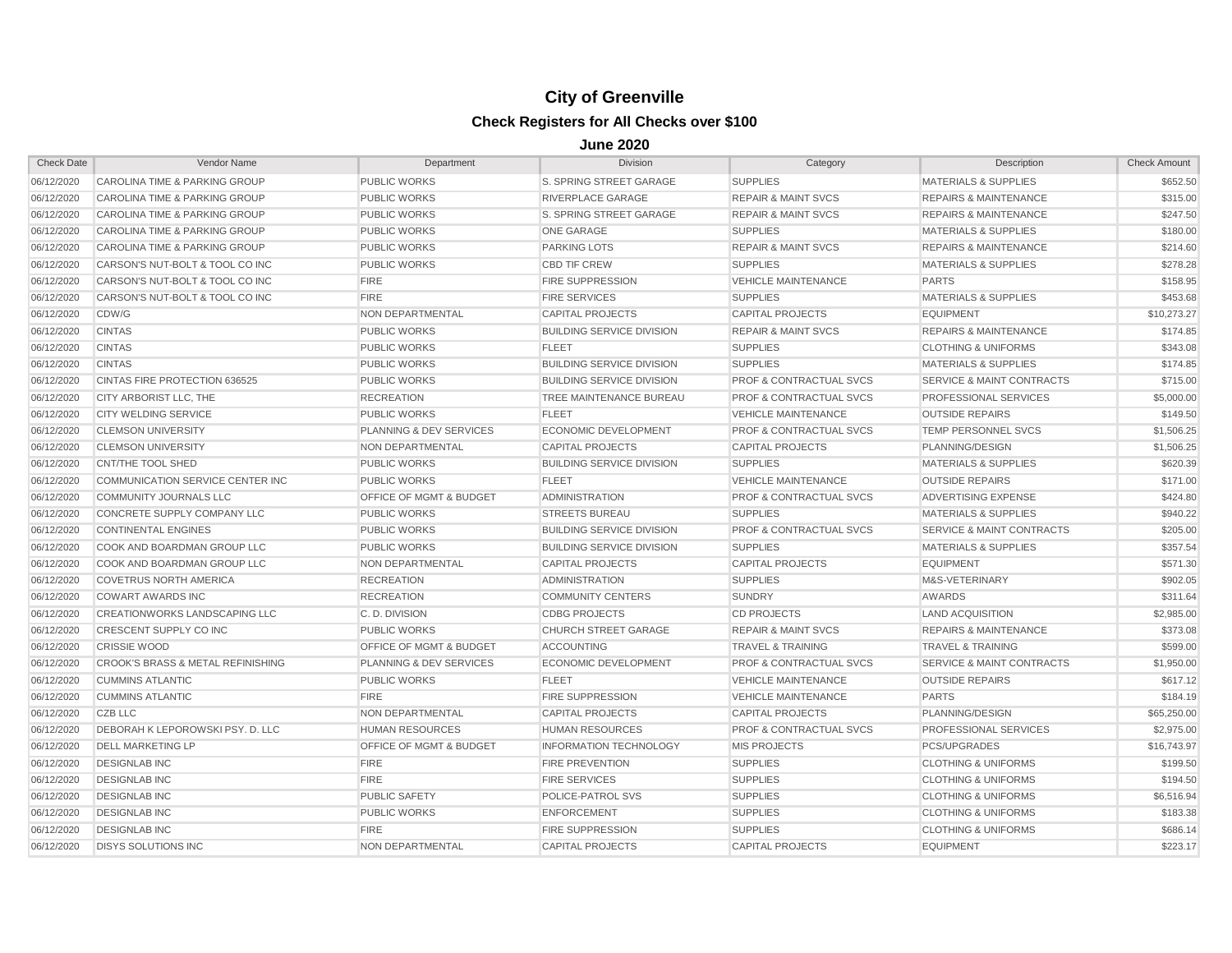| <b>Check Date</b> | Vendor Name                               | Department              | <b>Division</b>                  | Category                           | Description                          | <b>Check Amount</b> |
|-------------------|-------------------------------------------|-------------------------|----------------------------------|------------------------------------|--------------------------------------|---------------------|
| 06/12/2020        | <b>DOLAN CONSULTING GROUP LLC</b>         | <b>PUBLIC SAFETY</b>    | POLICE-PATROL SVS                | <b>TRAVEL &amp; TRAINING</b>       | <b>TRAVEL &amp; TRAINING</b>         | \$3,995.00          |
| 06/12/2020        | <b>DUKE ENERGY</b>                        | <b>PUBLIC WORKS</b>     | <b>TRAFFIC ENGINEERING</b>       | <b>UTILITIES</b>                   | <b>ELECTRICITY</b>                   | \$695.42            |
| 06/12/2020        | <b>DUKE ENERGY</b>                        | <b>FIRE</b>             | <b>FIRE SERVICES</b>             | <b>UTILITIES</b>                   | <b>ELECTRICITY</b>                   | \$856.46            |
| 06/12/2020        | <b>DUKE ENERGY</b>                        | <b>PUBLIC WORKS</b>     | N LAURENS ST GARAGE              | <b>UTILITIES</b>                   | <b>ELECTRICITY</b>                   | \$430.46            |
| 06/12/2020        | <b>DUKE ENERGY</b>                        | <b>RECREATION</b>       | PARKS MAINTENANCE                | <b>UTILITIES</b>                   | <b>ELECTRICITY</b>                   | \$9,960.68          |
| 06/12/2020        | <b>DUKE ENERGY</b>                        | <b>PUBLIC WORKS</b>     | S. SPRING STREET GARAGE          | <b>UTILITIES</b>                   | <b>ELECTRICITY</b>                   | \$2,571.18          |
| 06/12/2020        | <b>DUKE ENERGY</b>                        | <b>RECREATION</b>       | <b>ADMINISTRATION</b>            | <b>UTILITIES</b>                   | <b>ELECTRICITY</b>                   | \$2,843.89          |
| 06/12/2020        | <b>DUKE ENERGY</b>                        | <b>PUBLIC WORKS</b>     | <b>COMMONS GARAGE</b>            | <b>UTILITIES</b>                   | <b>ELECTRICITY</b>                   | \$1,444.48          |
| 06/12/2020        | <b>DUKE ENERGY</b>                        | <b>PUBLIC WORKS</b>     | <b>CHURCH STREET GARAGE</b>      | <b>UTILITIES</b>                   | <b>ELECTRICITY</b>                   | \$2,061.94          |
| 06/12/2020        | <b>DUKE ENERGY</b>                        | <b>PUBLIC WORKS</b>     | <b>RICHARDSON STREET GARAGE</b>  | <b>UTILITIES</b>                   | <b>ELECTRICITY</b>                   | \$2,909.60          |
| 06/12/2020        | <b>DUKE ENERGY</b>                        | <b>RECREATION</b>       | <b>COMMUNITY CENTERS</b>         | <b>UTILITIES</b>                   | <b>ELECTRICITY</b>                   | \$831.83            |
| 06/12/2020        | <b>DUKE ENERGY</b>                        | <b>PUBLIC WORKS</b>     | <b>LIBERTY SQUARE GARAGE</b>     | <b>UTILITIES</b>                   | <b>ELECTRICITY</b>                   | \$1,839.69          |
| 06/12/2020        | <b>DUKE ENERGY</b>                        | <b>PUBLIC WORKS</b>     | <b>NON VEHICLE MAINTENANCE</b>   | <b>UTILITIES</b>                   | <b>ELECTRICITY</b>                   | \$3,416.57          |
| 06/12/2020        | <b>DUKE ENERGY</b>                        | MUNICIPAL COURT         | MUNICIPAL COURT                  | <b>UTILITIES</b>                   | <b>ELECTRICITY</b>                   | \$1,616.13          |
| 06/12/2020        | <b>DUKE ENERGY</b>                        | <b>PUBLIC WORKS</b>     | <b>BUILDING SERVICE DIVISION</b> | <b>UTILITIES</b>                   | <b>ELECTRICITY</b>                   | \$16,539.43         |
| 06/12/2020        | ECHOLS OIL COMPANY INC                    | <b>PUBLIC WORKS</b>     | <b>FLEET</b>                     | <b>VEHICLE MAINTENANCE</b>         | <b>FUEL</b>                          | \$2,185.72          |
| 06/12/2020        | ECHOLS OIL COMPANY INC                    | <b>PUBLIC WORKS</b>     | <b>FIXED ROUTE</b>               | <b>VEHICLE MAINTENANCE</b>         | <b>LUBRICANTS</b>                    | \$199.90            |
| 06/12/2020        | <b>EMERGENCYMD LLC</b>                    | <b>HUMAN RESOURCES</b>  | <b>OCCUPATIONAL HEALTH</b>       | <b>PROF &amp; CONTRACTUAL SVCS</b> | PROFESSIONAL SERVICES                | \$180.00            |
| 06/12/2020        | <b>ENVIROAWMING</b>                       | <b>FIRE</b>             | <b>FIRE SUPPRESSION</b>          | <b>VEHICLE MAINTENANCE</b>         | <b>PARTS</b>                         | \$230.00            |
| 06/12/2020        | ENVIRO-MASTER SERVICES OF GREENVILL       | <b>RECREATION</b>       | <b>ADMINISTRATION</b>            | <b>PROF &amp; CONTRACTUAL SVCS</b> | <b>SERVICE &amp; MAINT CONTRACTS</b> | \$299.00            |
| 06/12/2020        | <b>FAIRWAY FORD INC</b>                   | <b>PUBLIC WORKS</b>     | <b>FLEET</b>                     | <b>VEHICLE MAINTENANCE</b>         | <b>OUTSIDE REPAIRS</b>               | \$2,080.64          |
| 06/12/2020        | <b>FERGUSON FACILITIES SUPPLY</b>         | <b>RECREATION</b>       | <b>ADMINISTRATION</b>            | <b>SUPPLIES</b>                    | <b>JANITORIAL SUPPLIES</b>           | \$596.31            |
| 06/12/2020        | <b>FGP INTERNATIONAL</b>                  | PLANNING & DEV SERVICES | <b>ECONOMIC DEVELOPMENT</b>      | <b>PROF &amp; CONTRACTUAL SVCS</b> | PROFESSIONAL SERVICES                | \$27,500.00         |
| 06/12/2020        | <b>FIRST SUN EAP</b>                      | <b>HUMAN RESOURCES</b>  | <b>OCCUPATIONAL HEALTH</b>       | <b>PROF &amp; CONTRACTUAL SVCS</b> | PROFESSIONAL SERVICES                | \$1,554.00          |
| 06/12/2020        | <b>FLOCK SAFETY</b>                       | <b>PUBLIC SAFETY</b>    | POLICE-PATROL SVS                | <b>SUNDRY</b>                      | <b>MISCELLANEOUS</b>                 | \$300.00            |
| 06/12/2020        | <b>FLORES &amp; ASSOCIATES LLC</b>        | <b>HUMAN RESOURCES</b>  | <b>HEALTH CARE</b>               | <b>HEALTH</b>                      | <b>FSA ADMIN FEES</b>                | \$1,810.00          |
| 06/12/2020        | <b>FUN EXPRESS LLC</b>                    | <b>RECREATION</b>       | <b>COMMUNITY CENTERS</b>         | <b>SUPPLIES</b>                    | <b>SUPPLIES RECREATION</b>           | \$245.00            |
| 06/12/2020        | <b>GILLIG LLC</b>                         | <b>PUBLIC WORKS</b>     | <b>VEHICLE MAINTENANCE</b>       | <b>VEHICLE MAINTENANCE</b>         | <b>PARTS</b>                         | \$1,978.99          |
| 06/12/2020        | <b>GMV SYNCROMATICS</b>                   | <b>PUBLIC WORKS</b>     | <b>VEHICLE MAINTENANCE</b>       | <b>VEHICLE MAINTENANCE</b>         | <b>PARTS</b>                         | \$900.00            |
| 06/12/2020        | GOODYEAR COMMERCIAL TIRE                  | <b>FIRE</b>             | <b>FIRE SUPPRESSION</b>          | <b>VEHICLE MAINTENANCE</b>         | <b>PARTS</b>                         | \$3,364.98          |
| 06/12/2020        | GRAINGER 803858620                        | <b>PUBLIC WORKS</b>     | <b>VEHICLE MAINTENANCE</b>       | <b>SUPPLIES</b>                    | <b>MATERIALS &amp; SUPPLIES</b>      | \$118.00            |
| 06/12/2020        | GRAINGER 803858935                        | <b>PUBLIC WORKS</b>     | <b>MAINTENANCE</b>               | <b>SUPPLIES</b>                    | <b>MATERIALS &amp; SUPPLIES</b>      | \$642.50            |
| 06/12/2020        | GRAINGER 803858935                        | <b>PUBLIC WORKS</b>     | <b>STREETS BUREAU</b>            | <b>SUPPLIES</b>                    | <b>MATERIALS &amp; SUPPLIES</b>      | \$1,171.51          |
| 06/12/2020        | GRAINGER 803858935                        | <b>PUBLIC WORKS</b>     | <b>FLEET</b>                     | <b>SUPPLIES</b>                    | <b>MATERIALS &amp; SUPPLIES</b>      | \$214.81            |
| 06/12/2020        | GRAINGER 803858935                        | <b>PUBLIC WORKS</b>     | <b>SEWERS BUREAU</b>             | <b>SUPPLIES</b>                    | <b>MATERIALS &amp; SUPPLIES</b>      | \$1,135.10          |
| 06/12/2020        | GRAINGER 803858935                        | <b>PUBLIC WORKS</b>     | <b>RESIDENTIAL COLL BUREAU</b>   | <b>SUPPLIES</b>                    | <b>MATERIALS &amp; SUPPLIES</b>      | \$373.34            |
| 06/12/2020        | GRAINGER 803858935                        | <b>PUBLIC WORKS</b>     | <b>CBD TIF CREW</b>              | <b>SUPPLIES</b>                    | <b>MATERIALS &amp; SUPPLIES</b>      | \$310.77            |
| 06/12/2020        | GRAINGER 803858935                        | <b>PUBLIC WORKS</b>     | <b>STORM DRAINS BUREAU</b>       | <b>SUPPLIES</b>                    | <b>MATERIALS &amp; SUPPLIES</b>      | \$1,193.98          |
| 06/12/2020        | <b>GREENVILLE CONVENTION CENTER</b>       | <b>NON DEPARTMENTAL</b> | NON DEPARTMENTAL                 | <b>CAPITAL PROJECTS</b>            | <b>CONSTRUCTION</b>                  | \$3,225.00          |
| 06/12/2020        | <b>GREENVILLE COUNTY ANIMAL CARE SERV</b> | <b>PUBLIC SAFETY</b>    | POLICE-PATROL SVS                | <b>PROF &amp; CONTRACTUAL SVCS</b> | <b>SERVICE &amp; MAINT CONTRACTS</b> | \$950.00            |
| 06/12/2020        | <b>GREENVILLE COUNTY SOLID WASTE</b>      | <b>PUBLIC WORKS</b>     | <b>GARBAGE DISPOSAL BUREAU</b>   | <b>PROF &amp; CONTRACTUAL SVCS</b> | <b>DISPOSAL CHARGES</b>              | \$24,537.44         |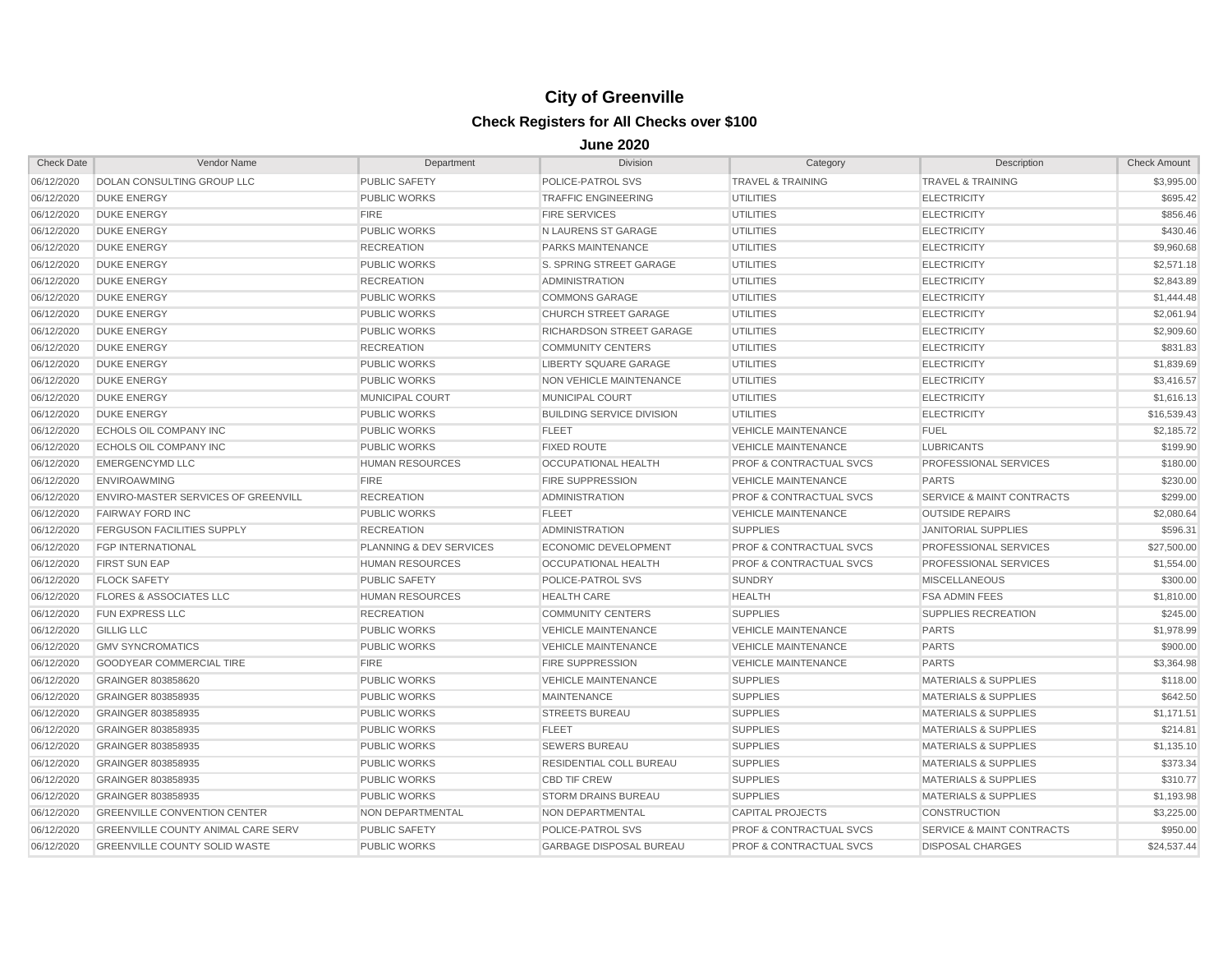| <b>Check Date</b> | Vendor Name                               | Department                         | Division                             | Category                           | Description                          | <b>Check Amount</b> |
|-------------------|-------------------------------------------|------------------------------------|--------------------------------------|------------------------------------|--------------------------------------|---------------------|
| 06/12/2020        | <b>GREENVILLE INDUSTRIAL RUBBER &amp;</b> | <b>PUBLIC WORKS</b>                | <b>CBD TIF CREW</b>                  | <b>SUPPLIES</b>                    | <b>MATERIALS &amp; SUPPLIES</b>      | \$242.78            |
| 06/12/2020        | <b>GREENVILLE NEWS</b>                    | PLANNING & DEV SERVICES            | PLANNING AND ZONING                  | <b>PROF &amp; CONTRACTUAL SVCS</b> | ADVERTISING EXPENSE                  | \$160.05            |
| 06/12/2020        | GREENVILLE OFFICE SUPPLY CO INC           | <b>PUBLIC WORKS</b>                | <b>ENFORCEMENT</b>                   | <b>SUPPLIES</b>                    | <b>CLOTHING &amp; UNIFORMS</b>       | \$247.40            |
| 06/12/2020        | GREENVILLE OFFICE SUPPLY CO INC           | <b>HUMAN RESOURCES</b>             | OCCUPATIONAL HEALTH                  | <b>SUPPLIES</b>                    | <b>MATERIALS &amp; SUPPLIES</b>      | \$382.38            |
| 06/12/2020        | <b>GREENVILLE OFFICE SUPPLY CO INC</b>    | <b>FIRE</b>                        | <b>FIRE SUPPRESSION</b>              | <b>SUPPLIES</b>                    | OFFICE SUPPLIES&MATERIALS            | \$398.75            |
| 06/12/2020        | GREENVILLE OFFICE SUPPLY CO INC           | <b>CITY ATTORNEY</b>               | <b>CITY ATTORNEY</b>                 | <b>SUPPLIES</b>                    | <b>MATERIALS &amp; SUPPLIES</b>      | \$134.34            |
| 06/12/2020        | <b>GREENVILLE OFFICE SUPPLY CO INC</b>    | <b>HUMAN RESOURCES</b>             | <b>HUMAN RESOURCES</b>               | <b>SUPPLIES</b>                    | <b>MATERIALS &amp; SUPPLIES</b>      | \$215.85            |
| 06/12/2020        | <b>GREENVILLE OFFICE SUPPLY CO INC</b>    | PLANNING & DEV SERVICES            | <b>BUILDING &amp; PROPERTY MAINT</b> | <b>SUPPLIES</b>                    | <b>OFFICE SUPPLIES&amp;MATERIALS</b> | \$542.77            |
| 06/12/2020        | <b>GREENVILLE WATER</b>                   | <b>PUBLIC WORKS</b>                | NON VEHICLE MAINTENANCE              | <b>UTILITIES</b>                   | <b>ELECTRICITY</b>                   | \$321.93            |
| 06/12/2020        | <b>GREENVILLE WATER</b>                   | <b>PUBLIC WORKS</b>                | <b>BUILDING SERVICE DIVISION</b>     | <b>UTILITIES</b>                   | <b>OTHER</b>                         | \$3,675.88          |
| 06/12/2020        | <b>GREENVILLE WATER</b>                   | <b>RECREATION</b>                  | <b>TOURISM DISTRICT</b>              | <b>UTILITIES</b>                   | <b>OTHER</b>                         | \$1,060.05          |
| 06/12/2020        | <b>GUARANTEED SUPPLY COMPANY</b>          | <b>PUBLIC WORKS</b>                | <b>STREETS BUREAU</b>                | <b>SUPPLIES</b>                    | <b>MATERIALS &amp; SUPPLIES</b>      | \$129.27            |
| 06/12/2020        | HANDI CLEAN PRODUCTS INC                  | <b>FIRE</b>                        | <b>FIRE SERVICES</b>                 | <b>SUPPLIES</b>                    | <b>MATERIALS &amp; SUPPLIES</b>      | \$2,206.06          |
| 06/12/2020        | HAYES INSTRUMENT CO INC                   | <b>PUBLIC WORKS</b>                | <b>ENGINEERING</b>                   | <b>SUNDRY</b>                      | DUES, SUBSCRIPTN, PUBLICATN          | \$343.44            |
| 06/12/2020        | HDR INC                                   | NON DEPARTMENTAL                   | <b>CAPITAL PROJECTS</b>              | <b>CAPITAL PROJECTS</b>            | PLANNING/DESIGN                      | \$2,204.25          |
| 06/12/2020        | HEAVY DUTY LIFT & EQUIPMENT INC           | <b>PUBLIC WORKS</b>                | <b>FLEET</b>                         | <b>REPAIR &amp; MAINT SVCS</b>     | <b>REPAIRS &amp; MAINTENANCE</b>     | \$3,325.00          |
| 06/12/2020        | HENRY SCHEIN INC MEDICAL DIVISION         | <b>HUMAN RESOURCES</b>             | OCCUPATIONAL HEALTH                  | <b>SUPPLIES</b>                    | <b>MATERIALS &amp; SUPPLIES</b>      | \$106.14            |
| 06/12/2020        | <b>HOGAN CONSTRUCTION GROUP LLC</b>       | NON DEPARTMENTAL                   | <b>CAPITAL PROJECTS</b>              | <b>CAPITAL PROJECTS</b>            | <b>CONSTRUCTION</b>                  | \$536,758.12        |
| 06/12/2020        | HOME DEPOT CREDIT SERVICE 0978            | <b>PUBLIC WORKS</b>                | <b>ADMINISTRATION</b>                | <b>SUPPLIES</b>                    | <b>MATERIALS &amp; SUPPLIES</b>      | \$159.92            |
| 06/12/2020        | HOME DEPOT CREDIT SERVICE 4123            | <b>PUBLIC WORKS</b>                | <b>CBD TIF CREW</b>                  | <b>SUPPLIES</b>                    | <b>MATERIALS &amp; SUPPLIES</b>      | \$121.90            |
| 06/12/2020        | HOME DEPOT CREDIT SERVICE 5906            | <b>PUBLIC WORKS</b>                | <b>BUILDING SERVICE DIVISION</b>     | <b>SUPPLIES</b>                    | <b>MATERIALS &amp; SUPPLIES</b>      | \$155.94            |
| 06/12/2020        | HOME DEPOT CREDIT SERVICE 5914            | <b>RECREATION</b>                  | <b>ADMINISTRATION</b>                | <b>REPAIR &amp; MAINT SVCS</b>     | <b>REPAIRS &amp; MAINTENANCE</b>     | \$174.32            |
| 06/12/2020        | HOME DEPOT CREDIT SERVICE 5922            | <b>RECREATION</b>                  | <b>BEAUTIFICATION BUREAU</b>         | <b>SUPPLIES</b>                    | <b>MATERIALS &amp; SUPPLIES</b>      | \$741.57            |
| 06/12/2020        | HOWARD INDUSTRIES INC                     | <b>PUBLIC SAFETY</b>               | POLICE-PATROL SVS                    | <b>VEHICLE MAINTENANCE</b>         | POLICE CAR UPFITS                    | \$15,703.90         |
| 06/12/2020        | <b>IDEXX LABORATORIES</b>                 | <b>RECREATION</b>                  | <b>ADMINISTRATION</b>                | <b>PROF &amp; CONTRACTUAL SVCS</b> | PROFESSIONAL SERVICES                | \$861.86            |
| 06/12/2020        | INTERNATIONAL TRANS INNOVATION CTR        | <b>PUBLIC SAFETY</b>               | POLICE-PATROL SVS                    | <b>TRAVEL &amp; TRAINING</b>       | <b>TRAVEL &amp; TRAINING</b>         | \$1,250.00          |
| 06/12/2020        | <b>IVEY COMMUNICATIONS INC</b>            | <b>OFFICE OF MGMT &amp; BUDGET</b> | <b>INFORMATION TECHNOLOGY</b>        | <b>REPAIR &amp; MAINT SVCS</b>     | <b>REPAIRS &amp; MAINTENANCE</b>     | \$457.50            |
| 06/12/2020        | <b>IVEY COMMUNICATIONS INC</b>            | <b>RECREATION</b>                  | <b>PUBLIC SERVICES</b>               | <b>SUPPLIES</b>                    | <b>MATERIALS &amp; SUPPLIES</b>      | \$151.00            |
| 06/12/2020        | JENEEN GRAHAM PETTY CASH                  | <b>PUBLIC SAFETY</b>               | POLICE-PATROL SVS                    | <b>SUPPLIES</b>                    | <b>MATERIALS &amp; SUPPLIES</b>      | \$102.26            |
| 06/12/2020        | <b>JONATHAN GRAHAM</b>                    | PLANNING & DEV SERVICES            | PLANNING AND ZONING                  | <b>SUNDRY</b>                      | DUES, SUBSCRIPTN, PUBLICATN          | \$636.50            |
| 06/12/2020        | JOSEPHINE CURETON TRUST                   | <b>PUBLIC WORKS</b>                | <b>PARKING LOTS</b>                  | <b>PROF &amp; CONTRACTUAL SVCS</b> | PARKING-LEASES                       | \$1,049.41          |
| 06/12/2020        | LABORATORY CORPORATION OF AMERICA         | <b>HUMAN RESOURCES</b>             | OCCUPATIONAL HEALTH                  | <b>PROF &amp; CONTRACTUAL SVCS</b> | PROFESSIONAL SERVICES                | \$1,344.10          |
| 06/12/2020        | <b>LAMAR ADVERTISING</b>                  | <b>RECREATION</b>                  | <b>PUBLIC SERVICES</b>               | <b>SUPPLIES</b>                    | <b>SUPPLIES PROMOTIONS</b>           | \$1,575.00          |
| 06/12/2020        | LANDS END BUSINESS OUTFITTERS             | <b>RECREATION</b>                  | <b>PUBLIC SERVICES</b>               | <b>SUPPLIES</b>                    | <b>CLOTHING &amp; UNIFORMS</b>       | \$379.22            |
| 06/12/2020        | LANDS END BUSINESS OUTFITTERS             | <b>RECREATION</b>                  | <b>ADMINISTRATION</b>                | <b>SUPPLIES</b>                    | <b>CLOTHING &amp; UNIFORMS</b>       | \$234.28            |
| 06/12/2020        | LATITUDE APPLIED TECHNOLOGIES             | <b>RECREATION</b>                  | <b>ADMINISTRATION</b>                | <b>SUPPLIES</b>                    | <b>JANITORIAL SUPPLIES</b>           | \$529.41            |
| 06/12/2020        | LATITUDE APPLIED TECHNOLOGIES             | <b>RECREATION</b>                  | <b>PUBLIC SERVICES</b>               | <b>SUPPLIES</b>                    | <b>SALE GIFTS</b>                    | \$2,000.00          |
| 06/12/2020        | <b>LAWMEN'S SAFETY SUPPLY</b>             | <b>PUBLIC SAFETY</b>               | <b>POLICE-PATROL SVS</b>             | <b>SUPPLIES</b>                    | <b>MATERIALS &amp; SUPPLIES</b>      | \$2,123.71          |
| 06/12/2020        | LAWN & ORDER LLC                          | <b>PUBLIC WORKS</b>                | PARKING ADMINISTRATION               | <b>PROF &amp; CONTRACTUAL SVCS</b> | <b>SERVICE &amp; MAINT CONTRACTS</b> | \$425.00            |
| 06/12/2020        | LEXISNEXIS 1239194                        | <b>PUBLIC SAFETY</b>               | POLICE-PATROL SVS                    | <b>PROF &amp; CONTRACTUAL SVCS</b> | PROFESSIONAL SERVICES                | \$311.80            |
| 06/12/2020        | LEXISNEXIS 1403290                        | PLANNING & DEV SERVICES            | <b>BUILDING &amp; PROPERTY MAINT</b> | <b>PROF &amp; CONTRACTUAL SVCS</b> | <b>TEMP PERSONNEL SVCS</b>           | \$156.35            |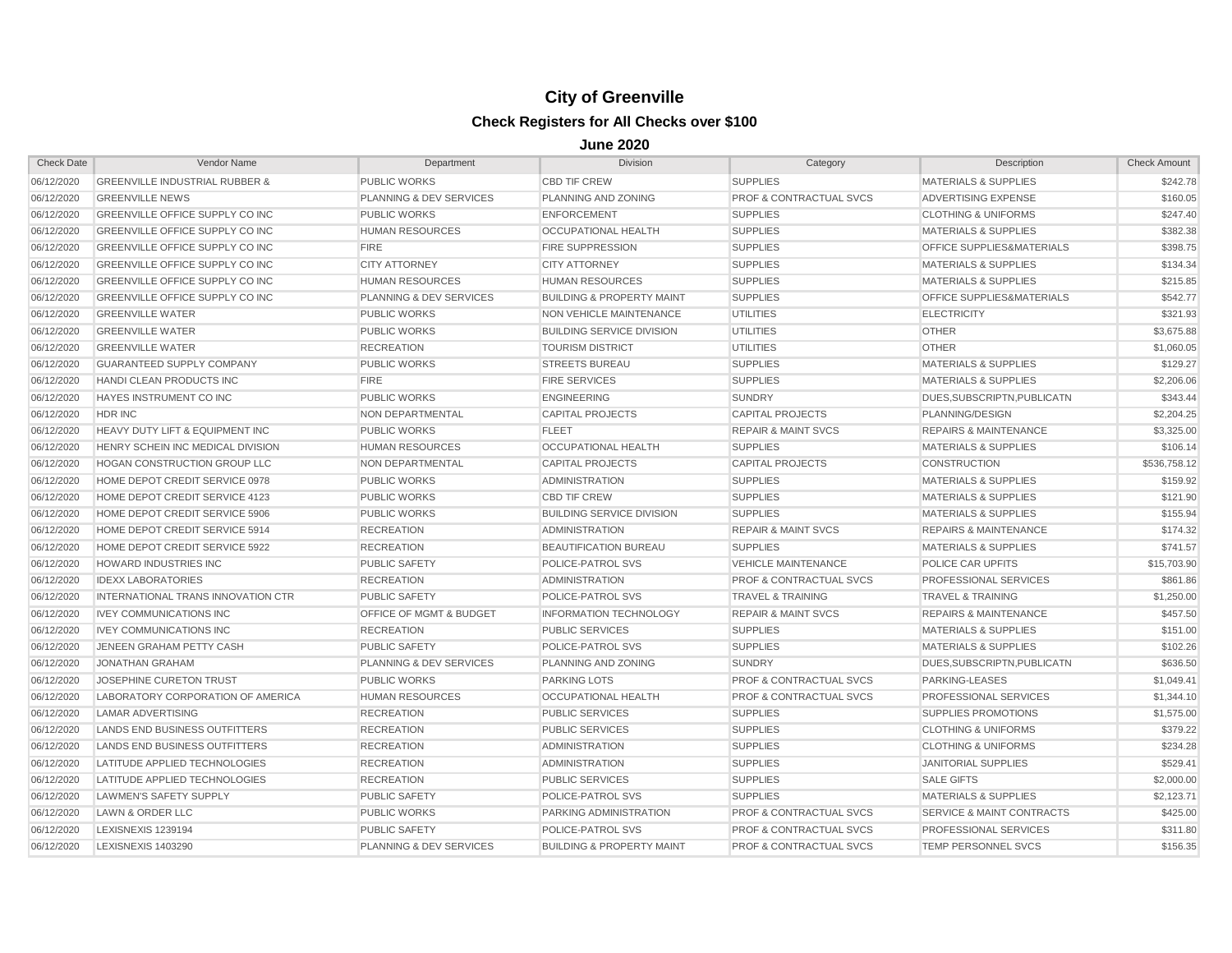| <b>Check Date</b> | Vendor Name                         | Department                         | <b>Division</b>            | Category                           | Description                          | <b>Check Amount</b> |
|-------------------|-------------------------------------|------------------------------------|----------------------------|------------------------------------|--------------------------------------|---------------------|
| 06/12/2020        | <b>LINA</b>                         | HUMAN RESOURCES                    | <b>HEALTH CARE</b>         | <b>OTHER INSURANCE</b>             | LIFE INSURANCE                       | \$23,135.10         |
| 06/12/2020        | <b>LINA</b>                         | <b>HUMAN RESOURCES</b>             | <b>HEALTH CARE</b>         | <b>OTHER INSURANCE</b>             | SHORT-TERM DISABILITY                | \$859.56            |
| 06/12/2020        | <b>LINA</b>                         | <b>HUMAN RESOURCES</b>             | <b>HEALTH CARE</b>         | <b>OTHER INSURANCE</b>             | <b>LONG TERM DISABILITY</b>          | \$8,676.06          |
| 06/12/2020        | LOWES                               | <b>FIRE</b>                        | <b>FIRE SUPPRESSION</b>    | <b>SUPPLIES</b>                    | <b>MATERIALS &amp; SUPPLIES</b>      | \$431.83            |
| 06/12/2020        | LOWES                               | <b>PUBLIC SAFETY</b>               | POLICE-PATROL SVS          | <b>SUPPLIES</b>                    | <b>MATERIALS &amp; SUPPLIES</b>      | \$335.05            |
| 06/12/2020        | LUMINATOR TECHNOLOGY GROUP          | <b>PUBLIC WORKS</b>                | <b>VEHICLE MAINTENANCE</b> | <b>VEHICLE MAINTENANCE</b>         | <b>PARTS</b>                         | \$842.38            |
| 06/12/2020        | MADISON CONSULTING GROUP INC        | OFFICE OF MGMT & BUDGET            | <b>RISK MANAGEMENT</b>     | <b>PROF &amp; CONTRACTUAL SVCS</b> | <b>PROFESSIONAL SERVICES</b>         | \$3,021.25          |
| 06/12/2020        | MAGNET FORENSICS USA INC            | <b>PUBLIC SAFETY</b>               | POLICE-PATROL SVS          | <b>SUPPLIES</b>                    | <b>MATERIALS &amp; SUPPLIES</b>      | \$7,431.00          |
| 06/12/2020        | <b>MARATHON STAFFING INC</b>        | <b>PUBLIC SAFETY</b>               | POLICE-DISPATCH BUREAU     | <b>PROF &amp; CONTRACTUAL SVCS</b> | TEMP PERSONNEL SVCS                  | \$5,640.71          |
| 06/12/2020        | <b>MARTIN NURSERY LLC</b>           | <b>RECREATION</b>                  | PARKS MAINTENANCE          | <b>SUPPLIES</b>                    | <b>MATERIALS &amp; SUPPLIES</b>      | \$363.75            |
| 06/12/2020        | MIKE'S BODY SHOP & TOWING INC       | <b>PUBLIC WORKS</b>                | <b>FLEET</b>               | <b>VEHICLE MAINTENANCE</b>         | <b>OUTSIDE REPAIRS</b>               | \$395.00            |
| 06/12/2020        | MINUTEMAN PRESS                     | <b>RECREATION</b>                  | PARKS AND RECREATION       | <b>SUPPLIES</b>                    | <b>MATERIALS &amp; SUPPLIES</b>      | \$181.26            |
| 06/12/2020        | MOBILE COMMUNICATIONS AMERICA INC   | <b>PUBLIC WORKS</b>                | <b>STREETS BUREAU</b>      | <b>COMMUNICATIONS</b>              | <b>OTHER</b>                         | \$419.76            |
| 06/12/2020        | MOBILE COMMUNICATIONS AMERICA INC   | <b>PUBLIC WORKS</b>                | <b>STORM DRAINS BUREAU</b> | <b>COMMUNICATIONS</b>              | <b>OTHER</b>                         | \$267.12            |
| 06/12/2020        | MOBILE COMMUNICATIONS AMERICA INC   | <b>PUBLIC WORKS</b>                | <b>SEWERS BUREAU</b>       | <b>COMMUNICATIONS</b>              | <b>OTHER</b>                         | \$286.20            |
| 06/12/2020        | MOBILE COMMUNICATIONS AMERICA INC   | <b>PUBLIC WORKS</b>                | RESIDENTIAL COLL BUREAU    | <b>COMMUNICATIONS</b>              | <b>OTHER</b>                         | \$705.96            |
| 06/12/2020        | MOSAIC ENGINEERING & CONSULTING PC  | NON DEPARTMENTAL                   | <b>CAPITAL PROJECTS</b>    | <b>CAPITAL PROJECTS</b>            | PLANNING/DESIGN                      | \$8,000.00          |
| 06/12/2020        | <b>NAPA</b>                         | <b>PUBLIC WORKS</b>                | <b>FLEET</b>               | <b>VEHICLE MAINTENANCE</b>         | <b>PARTS</b>                         | \$61,904.11         |
| 06/12/2020        | <b>NAPA</b>                         | <b>PUBLIC WORKS</b>                | <b>FLEET</b>               | <b>VEHICLE MAINTENANCE</b>         | <b>PARTS MANAGEMENT FEES</b>         | \$17,386.89         |
| 06/12/2020        | NAPA AUTO PARTS                     | <b>FIRE</b>                        | <b>FIRE SERVICES</b>       | <b>SUPPLIES</b>                    | <b>MATERIALS &amp; SUPPLIES</b>      | \$207.15            |
| 06/12/2020        | <b>NAPA AUTO PARTS</b>              | <b>FIRE</b>                        | <b>FIRE SUPPRESSION</b>    | <b>VEHICLE MAINTENANCE</b>         | <b>PARTS</b>                         | \$404.06            |
| 06/12/2020        | NITELITES OF GREENVILLE             | <b>RECREATION</b>                  | <b>ADMINISTRATION</b>      | <b>SUPPLIES</b>                    | M&S-EXHIBITS                         | \$2,163.20          |
| 06/12/2020        | NORRIS SUPPLY CO                    | <b>PUBLIC WORKS</b>                | <b>STORM DRAINS BUREAU</b> | <b>SUPPLIES</b>                    | <b>MATERIALS &amp; SUPPLIES</b>      | \$1,866.66          |
| 06/12/2020        | <b>OCONEE PUBLISHING INC</b>        | <b>RECREATION</b>                  | <b>PUBLIC SERVICES</b>     | <b>SUPPLIES</b>                    | <b>SUPPLIES PROMOTIONS</b>           | \$120.00            |
| 06/12/2020        | OGLETREE DEAKINS NASH SMOAK & STEWA | <b>HUMAN RESOURCES</b>             | <b>HUMAN RESOURCES</b>     | <b>PROF &amp; CONTRACTUAL SVCS</b> | <b>PROFESSIONAL SERVICES</b>         | \$2,000.00          |
| 06/12/2020        | <b>OLIVIA BOOKMAN</b>               | <b>RECREATION</b>                  | <b>PUBLIC SERVICES</b>     | <b>SUPPLIES</b>                    | <b>CLOTHING &amp; UNIFORMS</b>       | \$130.55            |
| 06/12/2020        | OOBE INC                            | PLANNING & DEV SERVICES            | ECONOMIC DEVELOPMENT       | <b>PROF &amp; CONTRACTUAL SVCS</b> | PROFESSIONAL SERVICES                | \$25,175.00         |
| 06/12/2020        | OZONE COLLISION CENTER LLC          | <b>PUBLIC WORKS</b>                | <b>FLEET</b>               | <b>VEHICLE MAINTENANCE</b>         | <b>OUTSIDE REPAIRS</b>               | \$1,154.37          |
| 06/12/2020        | PALMETTO BUS SALES LLC              | <b>PUBLIC WORKS</b>                | <b>VEHICLE MAINTENANCE</b> | <b>VEHICLE MAINTENANCE</b>         | <b>PARTS</b>                         | \$203.50            |
| 06/12/2020        | PALMETTO CARPET & FLOOR CLEANING    | <b>RECREATION</b>                  | <b>COMMUNITY CENTERS</b>   | <b>PROF &amp; CONTRACTUAL SVCS</b> | <b>SERVICE &amp; MAINT CONTRACTS</b> | \$1,867.00          |
| 06/12/2020        | PALMETTO FLOORING DIST INC          | <b>FIRE</b>                        | <b>FIRE SERVICES</b>       | <b>SUPPLIES</b>                    | <b>MATERIALS &amp; SUPPLIES</b>      | \$1,080.00          |
| 06/12/2020        | PALMETTO UTILITY PROTECTION INC     | <b>PUBLIC WORKS</b>                | <b>SEWERS BUREAU</b>       | <b>PROF &amp; CONTRACTUAL SVCS</b> | <b>PROFESSIONAL SERVICES</b>         | \$1,622.67          |
| 06/12/2020        | PANAGAKOS ASPHALT PAVING INC        | <b>PUBLIC WORKS</b>                | <b>STREETS BUREAU</b>      | <b>SUPPLIES</b>                    | <b>MATERIALS &amp; SUPPLIES</b>      | \$169.60            |
| 06/12/2020        | PARKER POE ADAMS & BERNSTEIN LLP    | <b>CITY ATTORNEY</b>               | <b>CITY ATTORNEY</b>       | <b>PROF &amp; CONTRACTUAL SVCS</b> | <b>PROFESSIONAL SERVICES</b>         | \$260.00            |
| 06/12/2020        | PEPSI-COLA BOTTLING CO              | <b>RECREATION</b>                  | <b>PUBLIC SERVICES</b>     | <b>SUPPLIES</b>                    | <b>SALE CONCESSIONS</b>              | \$194.25            |
| 06/12/2020        | PETE HOLLS 47 LLC                   | NON DEPARTMENTAL                   | <b>CAPITAL PROJECTS</b>    | <b>CAPITAL PROJECTS</b>            | <b>CONSTRUCTION</b>                  | \$10,000.00         |
| 06/12/2020        | <b>POE SUPPLY</b>                   | <b>PUBLIC WORKS</b>                | <b>TRAFFIC ENGINEERING</b> | <b>SUPPLIES</b>                    | M&S-SIGNALS                          | \$1,353.92          |
| 06/12/2020        | PRAXAIR DISTRIBUTION INC            | <b>PUBLIC WORKS</b>                | <b>FLEET</b>               | <b>SUPPLIES</b>                    | <b>MATERIALS &amp; SUPPLIES</b>      | \$117.28            |
| 06/12/2020        | PRESORT PLUS INC                    | <b>OFFICE OF MGMT &amp; BUDGET</b> | <b>PURCHASING</b>          | <b>COMMUNICATIONS</b>              | POSTAGE                              | \$3,548.02          |
| 06/12/2020        | <b>PRO CHEM INC</b>                 | <b>PUBLIC WORKS</b>                | <b>TRAFFIC ENGINEERING</b> | <b>SUPPLIES</b>                    | M&S-SIGNS                            | \$132.22            |
| 06/12/2020        | <b>PROFORMA RHINO GRAPHICS</b>      | <b>PUBLIC SAFETY</b>               | POLICE-PATROL SVS          | <b>PRINTING</b>                    | <b>PRINTING &amp; BINDING</b>        | \$175.04            |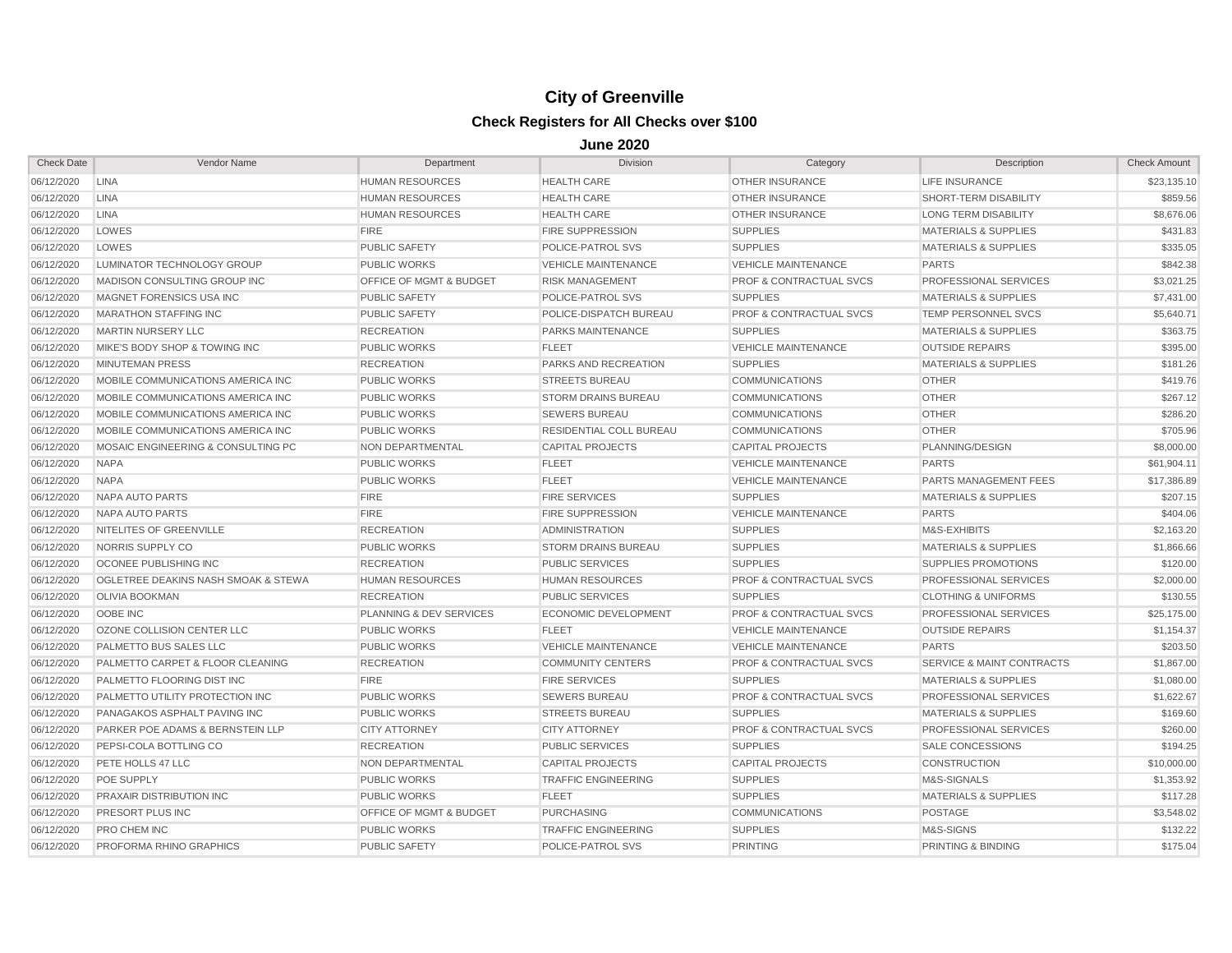| <b>Check Date</b> | Vendor Name                                 | Department                         | <b>Division</b>                | Category                           | Description                          | <b>Check Amount</b> |
|-------------------|---------------------------------------------|------------------------------------|--------------------------------|------------------------------------|--------------------------------------|---------------------|
| 06/12/2020        | PROFORMA RHINO GRAPHICS                     | <b>RECREATION</b>                  | <b>COMMUNITY CENTERS</b>       | <b>SUPPLIES</b>                    | SUPPLIES RECREATION                  | \$159.88            |
| 06/12/2020        | <b>PROFORMA RHINO GRAPHICS</b>              | <b>PUBLIC WORKS</b>                | PARKING ADMINISTRATION         | <b>SUPPLIES</b>                    | OFFICE SUPPLIES&MATERIALS            | \$182.35            |
| 06/12/2020        | PROFORMA RHINO GRAPHICS                     | <b>RECREATION</b>                  | <b>PUBLIC SERVICES</b>         | <b>SUPPLIES</b>                    | <b>MATERIALS &amp; SUPPLIES</b>      | \$218.47            |
| 06/12/2020        | PROFORMA RHINO GRAPHICS                     | <b>PUBLIC WORKS</b>                | <b>TROLLEY</b>                 | <b>PRINTING</b>                    | PRINTING & BINDING                   | \$695.00            |
| 06/12/2020        | <b>PROVIDENT LIFE &amp; ACCIDENT INS CO</b> | <b>HUMAN RESOURCES</b>             | <b>HEALTH CARE</b>             | <b>OTHER INSURANCE</b>             | <b>LIFE INSURANCE</b>                | \$1,720.29          |
| 06/12/2020        | PYE BARKER FIRE & SAFETY LLC                | <b>PUBLIC WORKS</b>                | <b>VEHICLE MAINTENANCE</b>     | <b>PROF &amp; CONTRACTUAL SVCS</b> | SERVICE & MAINT CONTRACTS            | \$294.00            |
| 06/12/2020        | <b>REID ELECTRIC</b>                        | <b>RECREATION</b>                  | <b>PARKS MAINTENANCE</b>       | <b>PROF &amp; CONTRACTUAL SVCS</b> | <b>SERVICE &amp; MAINT CONTRACTS</b> | \$604.69            |
| 06/12/2020        | <b>REPUBLIC SERVICES</b>                    | <b>PUBLIC WORKS</b>                | <b>GARBAGE DISPOSAL BUREAU</b> | <b>PROF &amp; CONTRACTUAL SVCS</b> | <b>HAULING COSTS</b>                 | \$63,683.29         |
| 06/12/2020        | RHODE ISLAND NOVELTY INC                    | <b>RECREATION</b>                  | <b>PUBLIC SERVICES</b>         | <b>SUPPLIES</b>                    | <b>SALE GIFTS</b>                    | \$369.27            |
| 06/12/2020        | <b>RON'S CARPET CLEANERS</b>                | NON DEPARTMENTAL                   | <b>CAPITAL PROJECTS</b>        | <b>CAPITAL PROJECTS</b>            | <b>EQUIPMENT</b>                     | \$1,600.00          |
| 06/12/2020        | <b>S C DEPARTMENT OF MOTOR VEHICLES</b>     | NON DEPARTMENTAL                   | <b>CAPITAL PROJECTS</b>        | <b>CAPITAL PROJECTS</b>            | <b>EQUIPMENT</b>                     | \$515.00            |
| 06/12/2020        | <b>IS C STATE FIREFIGHTERS ASSOCIATION</b>  | <b>FIRE</b>                        | <b>FIRE</b>                    | <b>BENEFITS</b>                    | <b>INSURANCE BENEFITS</b>            | \$120.00            |
| 06/12/2020        | <b>SAFE INDUSTRIES</b>                      | <b>FIRE</b>                        | <b>FIRE SUPPRESSION</b>        | <b>SUPPLIES</b>                    | <b>MATERIALS &amp; SUPPLIES</b>      | \$10,049.86         |
| 06/12/2020        | SAFETY PRODUCTS INC                         | <b>PUBLIC WORKS</b>                | S. SPRING STREET GARAGE        | <b>REPAIR &amp; MAINT SVCS</b>     | <b>REPAIRS &amp; MAINTENANCE</b>     | \$285.56            |
| 06/12/2020        | SAFETY PRODUCTS INC                         | <b>PUBLIC WORKS</b>                | <b>VEHICLE MAINTENANCE</b>     | <b>SUPPLIES</b>                    | <b>MATERIALS &amp; SUPPLIES</b>      | \$470.40            |
| 06/12/2020        | SAFETY PRODUCTS INC                         | <b>PUBLIC WORKS</b>                | PARKING ADMINISTRATION         | <b>SUPPLIES</b>                    | OFFICE SUPPLIES&MATERIALS            | \$115.03            |
| 06/12/2020        | SALUDA CONSTRUCTION LLC                     | NON DEPARTMENTAL                   | <b>CAPITAL PROJECTS</b>        | <b>CAPITAL PROJECTS</b>            | <b>CONSTRUCTION</b>                  | \$23,350.00         |
| 06/12/2020        | <b>SAM'S CLUB</b>                           | <b>FIRE</b>                        | <b>FIRE SUPPRESSION</b>        | <b>SUPPLIES</b>                    | <b>MATERIALS &amp; SUPPLIES</b>      | \$1,539.14          |
| 06/12/2020        | <b>SAM'S CLUB</b>                           | <b>RECREATION</b>                  | <b>PUBLIC SERVICES</b>         | <b>SUPPLIES</b>                    | <b>SALE CONCESSIONS</b>              | \$446.09            |
| 06/12/2020        | <b>SANOFI PASTEUR INC</b>                   | <b>HUMAN RESOURCES</b>             | <b>OCCUPATIONAL HEALTH</b>     | <b>SUPPLIES</b>                    | <b>MATERIALS &amp; SUPPLIES</b>      | \$4,177.14          |
| 06/12/2020        | SCACPA SC ASSOC OF CERTIFIED PUBLIC         | <b>OFFICE OF MGMT &amp; BUDGET</b> | <b>ADMINISTRATION</b>          | <b>SUNDRY</b>                      | DUES, SUBSCRIPTN, PUBLICATN          | \$799.00            |
| 06/12/2020        | SECURITY DETECTION INC                      | <b>NON DEPARTMENTAL</b>            | <b>CAPITAL PROJECTS</b>        | <b>CAPITAL PROJECTS</b>            | <b>EQUIPMENT</b>                     | \$38,779.95         |
| 06/12/2020        | <b>SEJ SERVICES LLC</b>                     | <b>PUBLIC WORKS</b>                | PARKING ADMINISTRATION         | <b>PROF &amp; CONTRACTUAL SVCS</b> | SERVICE & MAINT CONTRACTS            | \$600.00            |
| 06/12/2020        | <b>SHERIDAN YEAGER</b>                      | <b>RECREATION</b>                  | <b>PUBLIC SERVICES</b>         | <b>SUPPLIES</b>                    | <b>CLOTHING &amp; UNIFORMS</b>       | \$134.80            |
| 06/12/2020        | SIERRA WIRELESS AMERICA INC                 | <b>PUBLIC SAFETY</b>               | POLICE-PATROL SVS              | <b>PROF &amp; CONTRACTUAL SVCS</b> | <b>SERVICE &amp; MAINT CONTRACTS</b> | \$627.00            |
| 06/12/2020        | <b>SITE DESIGN INC</b>                      | NON DEPARTMENTAL                   | <b>CAPITAL PROJECTS</b>        | <b>CAPITAL PROJECTS</b>            | PLANNING/DESIGN                      | \$1,540.00          |
| 06/12/2020        | <b>SNAP ON INDUSTRIAL</b>                   | <b>PUBLIC WORKS</b>                | <b>FLEET</b>                   | <b>SUPPLIES</b>                    | <b>MATERIALS &amp; SUPPLIES</b>      | \$1,233.79          |
| 06/12/2020        | SNIDER FLEET SOLUTIONS                      | <b>PUBLIC WORKS</b>                | <b>FLEET</b>                   | <b>VEHICLE MAINTENANCE</b>         | <b>OUTSIDE REPAIRS</b>               | \$5,316.28          |
| 06/12/2020        | <b>SOFTWAREONE INC</b>                      | <b>OFFICE OF MGMT &amp; BUDGET</b> | <b>INFORMATION TECHNOLOGY</b>  | <b>SUPPLIES</b>                    | <b>MATERIALS &amp; SUPPLIES</b>      | \$148.09            |
| 06/12/2020        | <b>SOUND-EKLIN</b>                          | <b>RECREATION</b>                  | <b>ADMINISTRATION</b>          | <b>PROF &amp; CONTRACTUAL SVCS</b> | <b>SERVICE &amp; MAINT CONTRACTS</b> | \$236.30            |
| 06/12/2020        | SOUTHEASTERN PAPER GROUP                    | <b>RECREATION</b>                  | <b>PARKS MAINTENANCE</b>       | <b>SUPPLIES</b>                    | <b>MATERIALS &amp; SUPPLIES</b>      | \$481.77            |
| 06/12/2020        | SOUTHEASTERN PAPER GROUP                    | <b>RECREATION</b>                  | <b>TOURISM DISTRICT</b>        | <b>SUPPLIES</b>                    | <b>JANITORIAL SUPPLIES</b>           | \$1,441.15          |
| 06/12/2020        | SOUTHERN PAINTING & MAINTENANCE SPE         | <b>PUBLIC WORKS</b>                | <b>RECYCLING</b>               | <b>PROF &amp; CONTRACTUAL SVCS</b> | ADVERTISING EXPENSE                  | \$3,000.00          |
| 06/12/2020        | <b>SPECTRUM REACH</b>                       | <b>RECREATION</b>                  | <b>PUBLIC SERVICES</b>         | <b>SUPPLIES</b>                    | <b>SUPPLIES PROMOTIONS</b>           | \$270.00            |
| 06/12/2020        | SQUIRE PATTON BOGGS LLP                     | <b>CITY MANAGER</b>                | <b>CITY MANAGER</b>            | <b>PROF &amp; CONTRACTUAL SVCS</b> | PROFESSIONAL SERVICES                | \$10,000.00         |
| 06/12/2020        | <b>STAPLES ADVANTAGE</b>                    | <b>COUNCIL</b>                     | <b>CITY COUNCIL</b>            | <b>SUNDRY</b>                      | <b>MISCELLANEOUS</b>                 | \$211.92            |
| 06/12/2020        | <b>STONE AVE NURSERY LLC</b>                | <b>RECREATION</b>                  | <b>ADMINISTRATION</b>          | <b>SUNDRY</b>                      | <b>RESTRD DONATION EXPENSE</b>       | \$675.00            |
| 06/12/2020        | <b>TALENT MANAGEMENT SOLUTIONS</b>          | <b>PUBLIC WORKS</b>                | <b>STREETS BUREAU</b>          | <b>PROF &amp; CONTRACTUAL SVCS</b> | <b>TEMP PERSONNEL SVCS</b>           | \$2,059.20          |
| 06/12/2020        | TALENT MANAGEMENT SOLUTIONS                 | <b>MUNICIPAL COURT</b>             | <b>MUNICIPAL COURT</b>         | <b>PROF &amp; CONTRACTUAL SVCS</b> | <b>TEMP PERSONNEL SVCS</b>           | \$827.52            |
| 06/12/2020        | <b>TALENT MANAGEMENT SOLUTIONS</b>          | <b>RECREATION</b>                  | <b>ADMINISTRATION</b>          | <b>PROF &amp; CONTRACTUAL SVCS</b> | <b>TEMP PERSONNEL SVCS</b>           | \$1,421.52          |
| 06/12/2020        | <b>TALENT MANAGEMENT SOLUTIONS</b>          | <b>PUBLIC WORKS</b>                | <b>FIXED ROUTE</b>             | <b>PROF &amp; CONTRACTUAL SVCS</b> | <b>TEMP PERSONNEL SVCS</b>           | \$3.024.26          |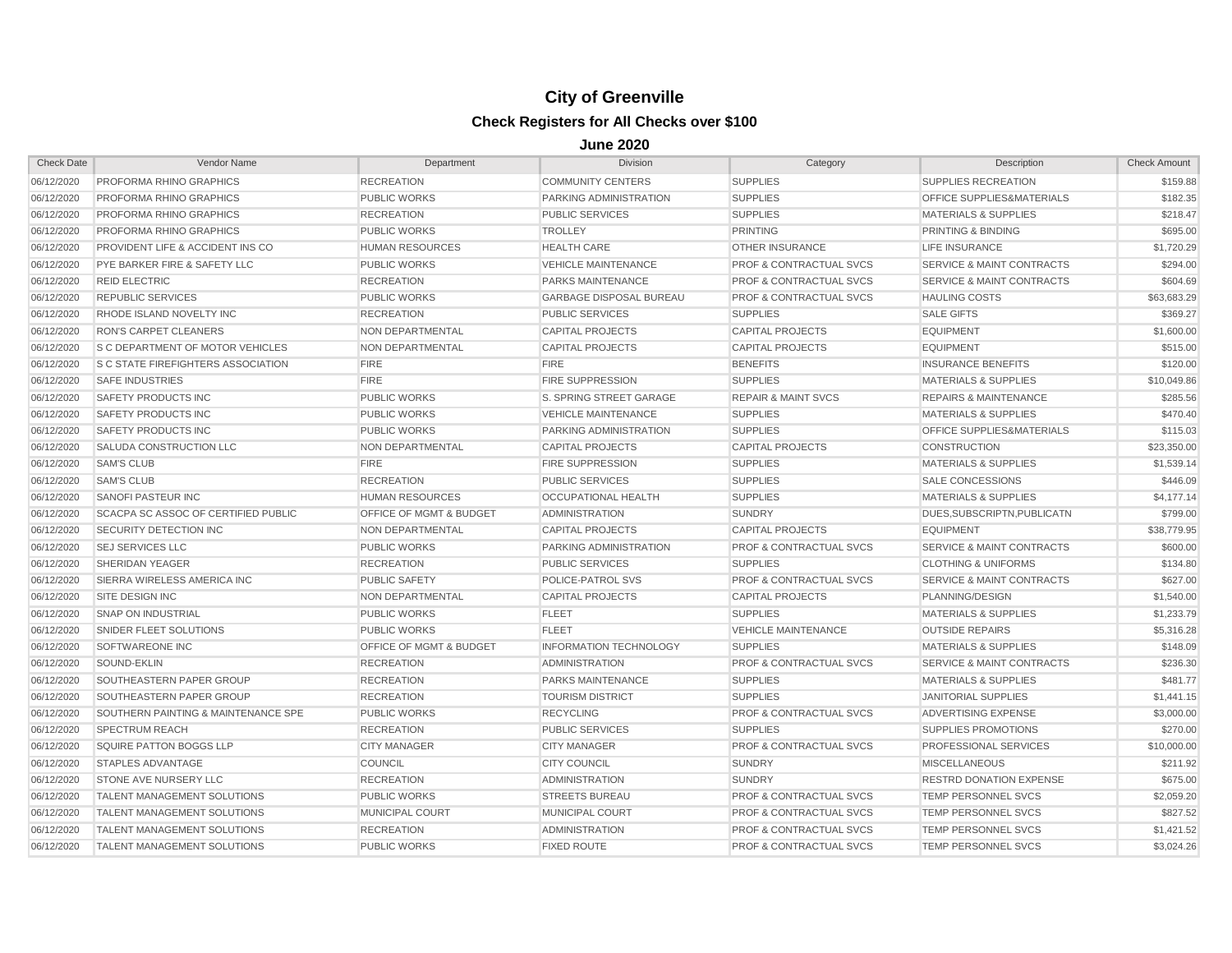| <b>Check Date</b> | Vendor Name                        | Department              | <b>Division</b>                  | Category                           | Description                          | <b>Check Amount</b> |
|-------------------|------------------------------------|-------------------------|----------------------------------|------------------------------------|--------------------------------------|---------------------|
| 06/12/2020        | TALENT MANAGEMENT SOLUTIONS        | <b>PUBLIC WORKS</b>     | <b>FLEET</b>                     | PROF & CONTRACTUAL SVCS            | TEMP PERSONNEL SVCS                  | \$1,003.20          |
| 06/12/2020        | <b>TD CARD SERVICES</b>            | <b>CITY MANAGER</b>     | <b>DONATIONS</b>                 | CONTRIBUTIONS/DONATIONS            | K9 PROGRAM                           | \$111.18            |
| 06/12/2020        | TD CARD SERVICES                   | <b>CITY MANAGER</b>     | <b>CITY MANAGER</b>              | <b>SUNDRY</b>                      | <b>MISCELLANEOUS</b>                 | \$701.59            |
| 06/12/2020        | TD CARD SERVICES                   | <b>CITY MANAGER</b>     | <b>CITY MANAGER</b>              | <b>TRAVEL &amp; TRAINING</b>       | <b>TRAVEL &amp; TRAINING</b>         | \$125.00            |
| 06/12/2020        | <b>TD CARD SERVICES</b>            | <b>PUBLIC WORKS</b>     | <b>RESIDENTIAL COLL BUREAU</b>   | <b>SUPPLIES</b>                    | <b>MATERIALS &amp; SUPPLIES</b>      | \$104.35            |
| 06/12/2020        | <b>TD CARD SERVICES</b>            | <b>PUBLIC WORKS</b>     | <b>FIXED ROUTE</b>               | <b>SUPPLIES</b>                    | <b>MATERIALS &amp; SUPPLIES</b>      | \$908.05            |
| 06/12/2020        | <b>TD CARD SERVICES</b>            | <b>HUMAN RESOURCES</b>  | <b>HUMAN RESOURCES</b>           | <b>SUNDRY</b>                      | <b>RECRUITMENT ADS</b>               | \$199.00            |
| 06/12/2020        | TD CARD SERVICES                   | C.D. DIVISION           | <b>CDBG PROJECTS</b>             | <b>TRAVEL &amp; TRAINING</b>       | <b>TRAVEL &amp; TRAINING</b>         | \$965.35            |
| 06/12/2020        | <b>TD CARD SERVICES</b>            | <b>CITY MANAGER</b>     | <b>CITY MANAGER</b>              | <b>SUNDRY</b>                      | DUES, SUBSCRIPTN, PUBLICATN          | \$558.74            |
| 06/12/2020        | <b>TD CARD SERVICES</b>            | <b>PUBLIC WORKS</b>     | <b>FIXED ROUTE</b>               | <b>PRINTING</b>                    | <b>PRINTING &amp; BINDING</b>        | \$925.35            |
| 06/12/2020        | <b>TD CARD SERVICES</b>            | <b>PUBLIC SAFETY</b>    | POLICE-PATROL SVS                | <b>SUPPLIES</b>                    | <b>CLOTHING &amp; UNIFORMS</b>       | \$513.90            |
| 06/12/2020        | TD CARD SERVICES                   | <b>FIRE</b>             | <b>FIRE PREVENTION</b>           | <b>TRAVEL &amp; TRAINING</b>       | <b>TRAVEL &amp; TRAINING</b>         | \$500.00            |
| 06/12/2020        | <b>TD CARD SERVICES</b>            | <b>HUMAN RESOURCES</b>  | <b>HUMAN RESOURCES</b>           | <b>TRAVEL &amp; TRAINING</b>       | <b>TRAVEL &amp; TRAINING</b>         | \$883.00            |
| 06/12/2020        | <b>TD CARD SERVICES</b>            | <b>PUBLIC SAFETY</b>    | POLICE-PATROL SVS                | <b>SUPPLIES</b>                    | <b>MATERIALS &amp; SUPPLIES</b>      | \$14,900.97         |
| 06/12/2020        | <b>TD CARD SERVICES</b>            | <b>FIRE</b>             | <b>FIRE</b>                      | <b>TRAVEL &amp; TRAINING</b>       | <b>TRAVEL &amp; TRAINING</b>         | \$789.00            |
| 06/12/2020        | <b>TD CARD SERVICES</b>            | <b>PUBLIC SAFETY</b>    | POLICE-PATROL SVS                | <b>TRAVEL &amp; TRAINING</b>       | <b>TRAVEL &amp; TRAINING</b>         | \$1,929.15          |
| 06/12/2020        | TD CARD SERVICES                   | <b>PUBLIC SAFETY</b>    | POLICE-PATROL SVS                | MACHINERY AND EQUIPMENT            | MACHINERY AND EQUIPMENT              | \$408.44            |
| 06/12/2020        | TD CARD SERVICES                   | <b>FIRE</b>             | <b>FIRE SUPPRESSION</b>          | <b>TRAVEL &amp; TRAINING</b>       | <b>TRAVEL &amp; TRAINING</b>         | \$3,148.00          |
| 06/12/2020        | <b>TD CARD SERVICES</b>            | <b>FIRE</b>             | <b>FIRE SERVICES</b>             | <b>SUPPLIES</b>                    | <b>MATERIALS &amp; SUPPLIES</b>      | \$6,103.90          |
| 06/12/2020        | <b>TD CARD SERVICES</b>            | <b>FIRE</b>             | <b>FIRE SUPPRESSION</b>          | <b>VEHICLE MAINTENANCE</b>         | <b>PARTS</b>                         | \$155.91            |
| 06/12/2020        | <b>TD CARD SERVICES</b>            | <b>PUBLIC SAFETY</b>    | POLICE-PATROL SVS                | <b>PROF &amp; CONTRACTUAL SVCS</b> | <b>PROFESSIONAL SERVICES</b>         | \$160.00            |
| 06/12/2020        | <b>TD CARD SERVICES</b>            | <b>PUBLIC WORKS</b>     | <b>SEWERS BUREAU</b>             | <b>SUPPLIES</b>                    | <b>MATERIALS &amp; SUPPLIES</b>      | \$104.35            |
| 06/12/2020        | <b>TD CARD SERVICES</b>            | <b>FIRE</b>             | <b>FIRE SUPPRESSION</b>          | <b>SUPPLIES</b>                    | <b>MATERIALS &amp; SUPPLIES</b>      | \$1,688.82          |
| 06/12/2020        | <b>TD CARD SERVICES</b>            | <b>PUBLIC SAFETY</b>    | POLICE-PATROL SVS                | <b>SUNDRY</b>                      | <b>MISCELLANEOUS</b>                 | \$120.48            |
| 06/12/2020        | <b>TEC UTILITIES SUPPLY INC</b>    | <b>PUBLIC WORKS</b>     | <b>SEWERS BUREAU</b>             | <b>SUPPLIES</b>                    | <b>MATERIALS &amp; SUPPLIES</b>      | \$521.52            |
| 06/12/2020        | <b>THOMSON REUTERS - WEST</b>      | <b>CITY ATTORNEY</b>    | <b>CITY ATTORNEY</b>             | <b>SUNDRY</b>                      | DUES, SUBSCRIPTN, PUBLICATN          | \$605.26            |
| 06/12/2020        | <b>TPM</b>                         | <b>RECREATION</b>       | <b>COMMUNITY CENTERS</b>         | <b>PROF &amp; CONTRACTUAL SVCS</b> | <b>SERVICE &amp; MAINT CONTRACTS</b> | \$1,761.89          |
| 06/12/2020        | <b>TRAFFIC LOGIX CORPORATION</b>   | NON DEPARTMENTAL        | <b>CAPITAL PROJECTS</b>          | <b>CAPITAL PROJECTS</b>            | <b>CONSTRUCTION</b>                  | \$47,437.00         |
| 06/12/2020        | <b>TRAYNHAM BROTHERS INC</b>       | <b>PUBLIC WORKS</b>     | <b>STREETS BUREAU</b>            | <b>SUPPLIES</b>                    | <b>MATERIALS &amp; SUPPLIES</b>      | \$750.00            |
| 06/12/2020        | <b>TRAYNHAM BROTHERS INC</b>       | <b>PUBLIC WORKS</b>     | <b>SEWERS BUREAU</b>             | <b>SUPPLIES</b>                    | <b>MATERIALS &amp; SUPPLIES</b>      | \$750.00            |
| 06/12/2020        | <b>TRAYNHAM BROTHERS INC</b>       | <b>PUBLIC WORKS</b>     | <b>STORM DRAINS BUREAU</b>       | <b>SUPPLIES</b>                    | <b>MATERIALS &amp; SUPPLIES</b>      | \$750.00            |
| 06/12/2020        | <b>TRUCKPRO LLC</b>                | <b>PUBLIC WORKS</b>     | <b>VEHICLE MAINTENANCE</b>       | <b>VEHICLE MAINTENANCE</b>         | <b>SMALL PARTS</b>                   | \$314.98            |
| 06/12/2020        | <b>U S POSTAL SERVICE</b>          | OFFICE OF MGMT & BUDGET | <b>PURCHASING</b>                | <b>COMMUNICATIONS</b>              | POSTAGE                              | \$900.00            |
| 06/12/2020        | ULINE INC                          | <b>RECREATION</b>       | <b>PUBLIC SERVICES</b>           | <b>SUPPLIES</b>                    | <b>MATERIALS &amp; SUPPLIES</b>      | \$247.39            |
| 06/12/2020        | ULINE INC                          | <b>RECREATION</b>       | <b>ADMINISTRATION</b>            | <b>SUPPLIES</b>                    | <b>JANITORIAL SUPPLIES</b>           | \$1,464.21          |
| 06/12/2020        | <b>ULINE INC</b>                   | NON DEPARTMENTAL        | <b>CAPITAL PROJECTS</b>          | <b>CAPITAL PROJECTS</b>            | <b>EQUIPMENT</b>                     | \$176.29            |
| 06/12/2020        | UMDC DEPARTMENT OF PATHOLOGY       | <b>RECREATION</b>       | <b>ADMINISTRATION</b>            | <b>PROF &amp; CONTRACTUAL SVCS</b> | <b>PROFESSIONAL SERVICES</b>         | \$491.00            |
| 06/12/2020        | UNIFIRST                           | <b>PUBLIC WORKS</b>     | <b>VEHICLE MAINTENANCE</b>       | <b>SUPPLIES</b>                    | <b>CLOTHING &amp; UNIFORMS</b>       | \$113.43            |
| 06/12/2020        | UNITED ELECTRICAL DISTRIBUTORS INC | NON DEPARTMENTAL        | <b>CAPITAL PROJECTS</b>          | <b>CAPITAL PROJECTS</b>            | <b>EQUIPMENT</b>                     | \$723.16            |
| 06/12/2020        | UNITED ELECTRICAL DISTRIBUTORS INC | <b>PUBLIC WORKS</b>     | <b>BUILDING SERVICE DIVISION</b> | <b>SUPPLIES</b>                    | <b>MATERIALS &amp; SUPPLIES</b>      | \$1,796.71          |
| 06/12/2020        | UNITED HOUSING CONNECTIONS         | C. D. DIVISION          | <b>CDBG PROJECTS</b>             | <b>CD PROJECTS</b>                 | <b>PUBLIC INFORMATION</b>            | \$12,462.00         |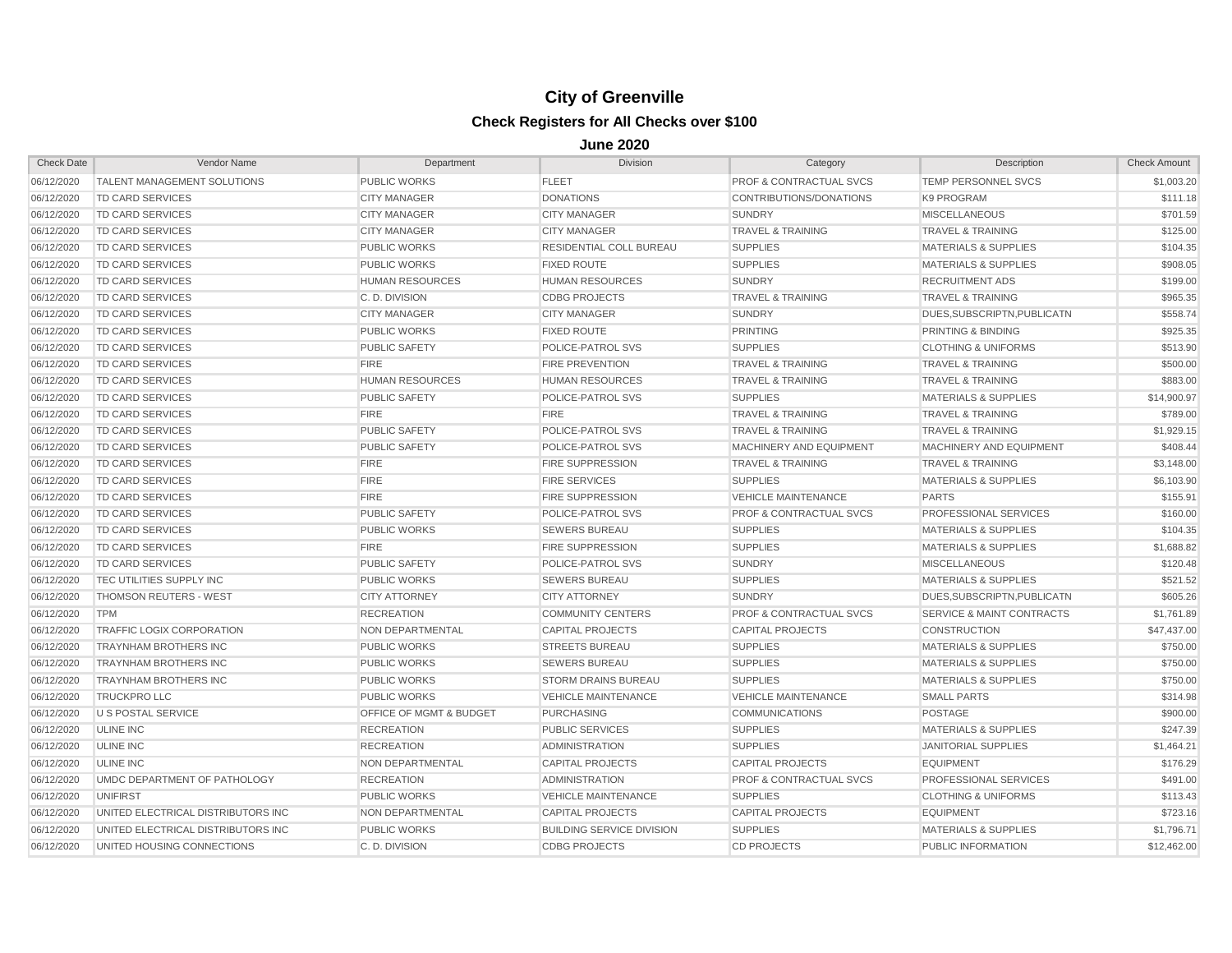| <b>Check Date</b> | Vendor Name                        | Department                           | <b>Division</b>                      | Category                           | Description                      | <b>Check Amount</b> |
|-------------------|------------------------------------|--------------------------------------|--------------------------------------|------------------------------------|----------------------------------|---------------------|
| 06/12/2020        | UNITED RENTALS (NORTH AMERICA) INC | NON DEPARTMENTAL                     | <b>CAPITAL PROJECTS</b>              | <b>CAPITAL PROJECTS</b>            | <b>EQUIPMENT</b>                 | \$156.74            |
| 06/12/2020        | <b>UPSTATE SC ALLIANCE</b>         | <b>PLANNING &amp; DEV SERVICES</b>   | <b>ECONOMIC DEVELOPMENT</b>          | <b>PROF &amp; CONTRACTUAL SVCS</b> | <b>PROFESSIONAL SERVICES</b>     | \$34,000.00         |
| 06/12/2020        | <b>VERIZON WIRELESS</b>            | <b>PUBLIC WORKS</b>                  | <b>PUBLIC WORKS</b>                  | <b>COMMUNICATIONS</b>              | <b>OTHER</b>                     | \$249.20            |
| 06/12/2020        | <b>VERIZON WIRELESS</b>            | <b>NON DEPARTMENTAL</b>              | <b>CAPITAL PROJECTS</b>              | <b>CAPITAL PROJECTS</b>            | <b>EQUIPMENT</b>                 | \$1,120.33          |
| 06/12/2020        | <b>VERIZON WIRELESS</b>            | <b>PUBLIC WORKS</b>                  | <b>TRAFFIC ENGINEERING</b>           | <b>COMMUNICATIONS</b>              | <b>OTHER</b>                     | \$228.06            |
| 06/12/2020        | <b>VERIZON WIRELESS</b>            | <b>OFFICE OF MGMT &amp; BUDGET</b>   | GIS                                  | <b>COMMUNICATIONS</b>              | TELECOMMUNICATIONS/WIRELE        | \$114.03            |
| 06/12/2020        | <b>VERIZON WIRELESS</b>            | <b>RECREATION</b>                    | <b>BEAUTIFICATION BUREAU</b>         | <b>COMMUNICATIONS</b>              | <b>OTHER</b>                     | \$555.69            |
| 06/12/2020        | <b>VERIZON WIRELESS</b>            | PLANNING & DEV SERVICES              | <b>BUILDING &amp; PROPERTY MAINT</b> | <b>COMMUNICATIONS</b>              | <b>OTHER</b>                     | \$104.41            |
| 06/12/2020        | <b>VERIZON WIRELESS</b>            | <b>RECREATION</b>                    | <b>TOURISM DISTRICT</b>              | <b>COMMUNICATIONS</b>              | <b>OTHER</b>                     | \$533.07            |
| 06/12/2020        | <b>VERIZON WIRELESS</b>            | <b>OFFICE OF MGMT &amp; BUDGET</b>   | <b>INFORMATION TECHNOLOGY</b>        | <b>COMMUNICATIONS</b>              | <b>TELECOMMUNICATIONS/WIRELE</b> | \$861.70            |
| 06/12/2020        | <b>VERIZON WIRELESS</b>            | <b>PUBLIC WORKS</b>                  | <b>STORM DRAINS BUREAU</b>           | <b>COMMUNICATIONS</b>              | <b>OTHER</b>                     | \$423.67            |
| 06/12/2020        | <b>VERIZON WIRELESS</b>            | <b>RECREATION</b>                    | <b>TREE MAINTENANCE BUREAU</b>       | <b>COMMUNICATIONS</b>              | <b>OTHER</b>                     | \$287.82            |
| 06/12/2020        | <b>VERIZON WIRELESS</b>            | <b>PUBLIC WORKS</b>                  | <b>ENGINEERING</b>                   | <b>COMMUNICATIONS</b>              | <b>OTHER</b>                     | \$276.35            |
| 06/12/2020        | <b>VERIZON WIRELESS</b>            | <b>EVENTS &amp; CULTURAL AFFAIRS</b> | PUBLIC INFORMATION                   | <b>COMMUNICATIONS</b>              | <b>OTHER</b>                     | \$2,420.74          |
| 06/12/2020        | <b>VERIZON WIRELESS</b>            | <b>PUBLIC WORKS</b>                  | <b>RESIDENTIAL COLL BUREAU</b>       | <b>COMMUNICATIONS</b>              | <b>OTHER</b>                     | \$628.84            |
| 06/12/2020        | <b>VERIZON WIRELESS</b>            | <b>EVENTS &amp; CULTURAL AFFAIRS</b> | <b>EVENTS MANAGEMENT</b>             | <b>COMMUNICATIONS</b>              | <b>OTHER</b>                     | \$114.05            |
| 06/12/2020        | <b>VERIZON WIRELESS</b>            | <b>RECREATION</b>                    | <b>EDUCATION</b>                     | <b>SUNDRY</b>                      | <b>RESTRD DONATION EXPENSE</b>   | \$111.43            |
| 06/12/2020        | <b>VERIZON WIRELESS</b>            | <b>CITY MANAGER</b>                  | <b>CITY MANAGER</b>                  | <b>COMMUNICATIONS</b>              | <b>OTHER</b>                     | \$181.56            |
| 06/12/2020        | <b>VERIZON WIRELESS</b>            | <b>PUBLIC WORKS</b>                  | STORMWATER MANAGEMENT                | <b>COMMUNICATIONS</b>              | <b>TELEPHONE</b>                 | \$868.14            |
| 06/12/2020        | <b>VERIZON WIRELESS</b>            | OFFICE OF MGMT & BUDGET              | <b>REVENUE</b>                       | <b>COMMUNICATIONS</b>              | <b>OTHER</b>                     | \$114.03            |
| 06/12/2020        | <b>VERIZON WIRELESS</b>            | <b>RECREATION</b>                    | <b>COMMUNITY CENTERS</b>             | <b>COMMUNICATIONS</b>              | CABLE TELEVISION/INTERNET        | \$152.04            |
| 06/12/2020        | <b>VERIZON WIRELESS</b>            | <b>RECREATION</b>                    | <b>COMMUNITY CENTERS</b>             | <b>COMMUNICATIONS</b>              | <b>OTHER</b>                     | \$133.70            |
| 06/12/2020        | <b>VERIZON WIRELESS</b>            | <b>PUBLIC WORKS</b>                  | <b>SEWERS BUREAU</b>                 | <b>COMMUNICATIONS</b>              | <b>OTHER</b>                     | \$822.85            |
| 06/12/2020        | <b>VERIZON WIRELESS</b>            | <b>PUBLIC WORKS</b>                  | <b>VEHICLE MAINTENANCE</b>           | <b>COMMUNICATIONS</b>              | <b>CELLULAR PHONE SERVICE</b>    | \$934.34            |
| 06/12/2020        | <b>VERIZON WIRELESS</b>            | PLANNING & DEV SERVICES              | <b>ECONOMIC DEVELOPMENT</b>          | <b>COMMUNICATIONS</b>              | <b>OTHER</b>                     | \$166.68            |
| 06/12/2020        | <b>VERIZON WIRELESS</b>            | <b>PUBLIC WORKS</b>                  | PARKING ADMINISTRATION               | <b>COMMUNICATIONS</b>              | <b>OTHER</b>                     | \$1,048.76          |
| 06/12/2020        | <b>VERIZON WIRELESS</b>            | <b>PUBLIC WORKS</b>                  | <b>STREETS BUREAU</b>                | <b>COMMUNICATIONS</b>              | <b>OTHER</b>                     | \$442.76            |
| 06/12/2020        | <b>VERIZON WIRELESS</b>            | <b>EVENTS &amp; CULTURAL AFFAIRS</b> | <b>SPECIAL EVENTS</b>                | <b>COMMUNICATIONS</b>              | <b>OTHER</b>                     | \$105.77            |
| 06/12/2020        | <b>VERIZON WIRELESS</b>            | <b>RECREATION</b>                    | <b>PARKS AND RECREATION</b>          | <b>COMMUNICATIONS</b>              | <b>OTHER</b>                     | \$243.49            |
| 06/12/2020        | <b>VERIZON WIRELESS</b>            | <b>PUBLIC WORKS</b>                  | <b>FLEET</b>                         | <b>COMMUNICATIONS</b>              | <b>OTHER</b>                     | \$165.92            |
| 06/12/2020        | <b>VERIZON WIRELESS</b>            | <b>PUBLIC WORKS</b>                  | <b>CONSTRUCTION &amp; INSPECTION</b> | <b>COMMUNICATIONS</b>              | <b>OTHER</b>                     | \$2,621.01          |
| 06/12/2020        | <b>VERIZON WIRELESS</b>            | <b>PUBLIC WORKS</b>                  | <b>BUILDING SERVICE DIVISION</b>     | <b>COMMUNICATIONS</b>              | <b>OTHER</b>                     | \$514.29            |
| 06/12/2020        | <b>VERIZON WIRELESS</b>            | <b>RECREATION</b>                    | <b>PARKS MAINTENANCE</b>             | <b>COMMUNICATIONS</b>              | <b>OTHER</b>                     | \$885.21            |
| 06/12/2020        | <b>VITAC CORPORATION</b>           | <b>NON DEPARTMENTAL</b>              | <b>CAPITAL PROJECTS</b>              | <b>CAPITAL PROJECTS</b>            | <b>EQUIPMENT</b>                 | \$1,295.00          |
| 06/12/2020        | W W WILLIAMS                       | <b>PUBLIC WORKS</b>                  | <b>FLEET</b>                         | <b>VEHICLE MAINTENANCE</b>         | <b>OUTSIDE REPAIRS</b>           | \$3,846.99          |
| 06/12/2020        | WALMART COMMUNITY/RFCSLLC          | <b>PUBLIC SAFETY</b>                 | POLICE-PATROL SVS                    | <b>SUPPLIES</b>                    | <b>MATERIALS &amp; SUPPLIES</b>  | \$415.04            |
| 06/12/2020        | <b>WILLIAMS FIRE APPARATUS</b>     | <b>FIRE</b>                          | <b>FIRE SUPPRESSION</b>              | <b>VEHICLE MAINTENANCE</b>         | <b>PARTS</b>                     | \$200.20            |
| 06/12/2020        | <b>WP LAW INC</b>                  | <b>RECREATION</b>                    | <b>TOURISM DISTRICT</b>              | <b>REPAIR &amp; MAINT SVCS</b>     | <b>FOUNTAIN REPAIR</b>           | \$2,475.61          |
| 06/12/2020        | XYLEM WATER SOLUTIONS USA INC      | <b>PUBLIC WORKS</b>                  | <b>SEWERS BUREAU</b>                 | <b>REPAIR &amp; MAINT SVCS</b>     | <b>REPAIRS &amp; MAINTENANCE</b> | \$11,229.86         |
| 06/12/2020        | <b>ZERO WASTE USA INC</b>          | <b>RECREATION</b>                    | <b>BEAUTIFICATION BUREAU</b>         | <b>SUPPLIES</b>                    | <b>MATERIALS &amp; SUPPLIES</b>  | \$2,499.50          |
| 06/19/2020        | 1ST TIMOTHY 4:4 LLC                | <b>PUBLIC WORKS</b>                  | PARKING ADMINISTRATION               | <b>PROF &amp; CONTRACTUAL SVCS</b> | <b>RENTAL EXPENSE</b>            | \$240.00            |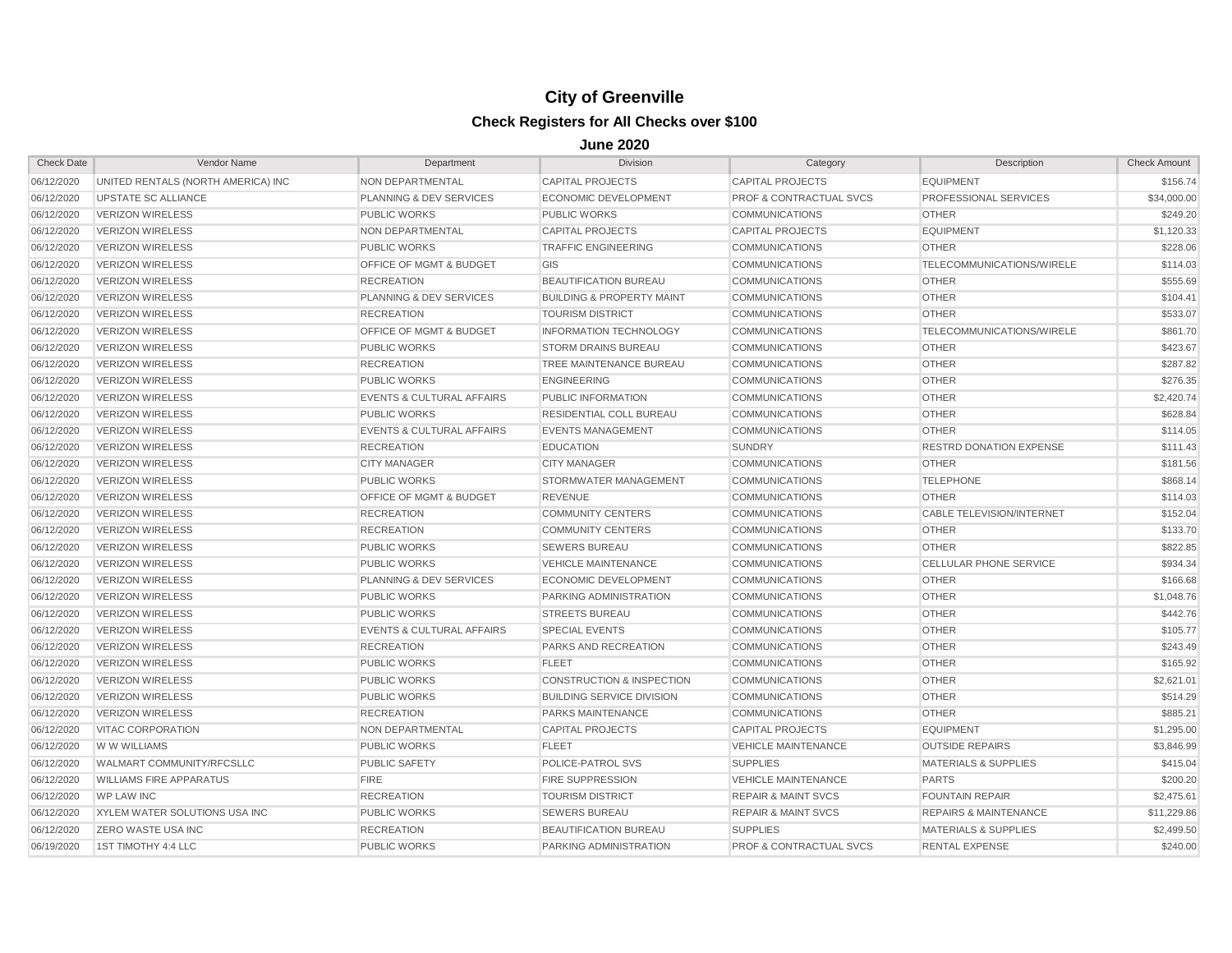| <b>Check Date</b> | Vendor Name                     | Department                         | <b>Division</b>                  | Category                           | Description                          | <b>Check Amount</b> |
|-------------------|---------------------------------|------------------------------------|----------------------------------|------------------------------------|--------------------------------------|---------------------|
| 06/19/2020        | AID UPSTATE INC                 | C. D. DIVISION                     | <b>HOPWA</b>                     | <b>CD PROJECTS</b>                 | SUPPORTING SVC-AID UPSTAT            | \$5,234.40          |
| 06/19/2020        | AID UPSTATE INC                 | C.D. DIVISION                      | <b>HOPWA</b>                     | <b>CD PROJECTS</b>                 | <b>HOUSING PLACEMNT-AID UPST</b>     | \$1,910.00          |
| 06/19/2020        | AID UPSTATE INC                 | C.D. DIVISION                      | <b>HOPWA</b>                     | <b>CD PROJECTS</b>                 | TENANT RENT ASSIST-AID UP            | \$4,687.22          |
| 06/19/2020        | AID UPSTATE INC                 | C. D. DIVISION                     | <b>HOPWA</b>                     | <b>CD PROJECTS</b>                 | <b>PROJ CARE OP COST-AID UPS</b>     | \$2,500.00          |
| 06/19/2020        | <b>AID UPSTATE INC</b>          | C. D. DIVISION                     | <b>HOPWA</b>                     | <b>CD PROJECTS</b>                 | S-T RENT, MORT, UTIL-AID UP          | \$29,851.02         |
| 06/19/2020        | ALDRIDGE FAMILY PRODUCE         | <b>RECREATION</b>                  | <b>ADMINISTRATION</b>            | <b>SUPPLIES</b>                    | M&S-FOOD                             | \$451.86            |
| 06/19/2020        | ANSWERLIVE LLC GREENVILLE       | <b>PUBLIC WORKS</b>                | PARKING ADMINISTRATION           | <b>PROF &amp; CONTRACTUAL SVCS</b> | <b>SERVICE &amp; MAINT CONTRACTS</b> | \$740.41            |
| 06/19/2020        | <b>ARC3 GASES INC</b>           | <b>RECREATION</b>                  | <b>ADMINISTRATION</b>            | <b>SUPPLIES</b>                    | M&S-VETERINARY                       | \$188.44            |
| 06/19/2020        | ASE AUTOMOTIVE SERV EXCELLENCE  | <b>PUBLIC WORKS</b>                | <b>FLEET</b>                     | <b>TRAVEL &amp; TRAINING</b>       | <b>TRAVEL &amp; TRAINING</b>         | \$314.82            |
| 06/19/2020        | AT&T                            | OFFICE OF MGMT & BUDGET            | <b>INFORMATION TECHNOLOGY</b>    | <b>COMMUNICATIONS</b>              | TELECOMMUNICATIONS/WIRELE            | \$13,798.28         |
| 06/19/2020        | <b>BLACK BEAR FARM</b>          | <b>PUBLIC WORKS</b>                | <b>SEWERS BUREAU</b>             | <b>SUPPLIES</b>                    | <b>MATERIALS &amp; SUPPLIES</b>      | \$113.33            |
| 06/19/2020        | <b>BLACK BEAR FARM</b>          | <b>PUBLIC WORKS</b>                | <b>STORM DRAINS BUREAU</b>       | <b>SUPPLIES</b>                    | <b>MATERIALS &amp; SUPPLIES</b>      | \$113.33            |
| 06/19/2020        | <b>BLACK BEAR FARM</b>          | <b>PUBLIC WORKS</b>                | <b>STREETS BUREAU</b>            | <b>SUPPLIES</b>                    | <b>MATERIALS &amp; SUPPLIES</b>      | \$113.34            |
| 06/19/2020        | <b>BLAKE PULLEY</b>             | <b>RECREATION</b>                  | <b>BEAUTIFICATION BUREAU</b>     | <b>SUPPLIES</b>                    | <b>CLOTHING &amp; UNIFORMS</b>       | \$140.00            |
| 06/19/2020        | <b>BLANCHARD MACHINERY CO</b>   | <b>PUBLIC WORKS</b>                | <b>STORM DRAINS BUREAU</b>       | <b>PROF &amp; CONTRACTUAL SVCS</b> | <b>EQUIPMENT RENTAL</b>              | \$2,493.30          |
| 06/19/2020        | <b>BLUE EAGLE RENTALS INC</b>   | <b>PUBLIC WORKS</b>                | <b>ENFORCEMENT</b>               | <b>SUPPLIES</b>                    | <b>MATERIALS &amp; SUPPLIES</b>      | \$568.96            |
| 06/19/2020        | <b>BOUND TREE MEDICAL LLC</b>   | <b>FIRE</b>                        | <b>FIRE SERVICES</b>             | <b>SUPPLIES</b>                    | <b>MATERIALS &amp; SUPPLIES</b>      | \$1,479.96          |
| 06/19/2020        | <b>BOUND TREE MEDICAL LLC</b>   | <b>FIRE</b>                        | <b>FIRE SUPPRESSION</b>          | <b>SUPPLIES</b>                    | <b>OTHER MEDICAL SUPPLIES</b>        | \$444.49            |
| 06/19/2020        | <b>BRAVO1 PROTECTION</b>        | <b>PUBLIC WORKS</b>                | PARKING ADMINISTRATION           | <b>PROF &amp; CONTRACTUAL SVCS</b> | <b>SERVICE &amp; MAINT CONTRACTS</b> | \$1,764.00          |
| 06/19/2020        | <b>BRAVO1 PROTECTION</b>        | PUBLIC WORKS                       | PARKING ADMINISTRATION           | <b>PROF &amp; CONTRACTUAL SVCS</b> | TEMP PERSONNEL SVCS                  | \$1,201.75          |
| 06/19/2020        | C & J PORTABLE TOILETS          | C. D. DIVISION                     | <b>CDBG PROJECTS</b>             | <b>SUPPLIES</b>                    | <b>CLOTHING &amp; UNIFORMS</b>       | \$305.43            |
| 06/19/2020        | C O G RETIREE INSURANCE         | <b>HUMAN RESOURCES</b>             | <b>HEALTH CARE</b>               | <b>OTHER INSURANCE</b>             | <b>HEALTH MEDICARE SUPPL</b>         | \$15,314.34         |
| 06/19/2020        | CAROLINA ELEVATOR SERVICE INC   | <b>RECREATION</b>                  | <b>TOURISM DISTRICT</b>          | <b>PROF &amp; CONTRACTUAL SVCS</b> | PROFESSIONAL SERVICES                | \$1,295.60          |
| 06/19/2020        | CAROLINA LAWN & TRACTOR INC     | <b>RECREATION</b>                  | RIGHTS-OF-WAY                    | <b>SUPPLIES</b>                    | <b>MATERIALS &amp; SUPPLIES</b>      | \$887.08            |
| 06/19/2020        | <b>CARROT-TOP INDUSTRIES</b>    | MUNICIPAL COURT                    | <b>MUNICIPAL COURT</b>           | <b>SUPPLIES</b>                    | <b>MATERIALS &amp; SUPPLIES</b>      | \$140.06            |
| 06/19/2020        | CARSON'S NUT-BOLT & TOOL CO INC | <b>FIRE</b>                        | <b>FIRE SUPPRESSION</b>          | <b>VEHICLE MAINTENANCE</b>         | <b>PARTS</b>                         | \$158.95            |
| 06/19/2020        | CDW/G                           | <b>NON DEPARTMENTAL</b>            | <b>CAPITAL PROJECTS</b>          | <b>CAPITAL PROJECTS</b>            | <b>EQUIPMENT</b>                     | \$17,585.30         |
| 06/19/2020        | CDW/G                           | <b>OFFICE OF MGMT &amp; BUDGET</b> | <b>INFORMATION TECHNOLOGY</b>    | <b>SUPPLIES</b>                    | <b>MATERIALS &amp; SUPPLIES</b>      | \$236.04            |
| 06/19/2020        | CDW/G                           | <b>OFFICE OF MGMT &amp; BUDGET</b> | <b>INFORMATION TECHNOLOGY</b>    | <b>PROF &amp; CONTRACTUAL SVCS</b> | <b>SERVICE &amp; MAINT CONTRACTS</b> | \$1,000.00          |
| 06/19/2020        | CENTRAL NEBRASKA PACKING INC    | <b>RECREATION</b>                  | <b>ADMINISTRATION</b>            | <b>SUPPLIES</b>                    | M&S-FOOD                             | \$9,822.52          |
| 06/19/2020        | CHARTER COMMUNICATIONS          | <b>PUBLIC WORKS</b>                | RESIDENTIAL COLL BUREAU          | <b>PROF &amp; CONTRACTUAL SVCS</b> | MAINTENANCE CONTRACTS                | \$460.06            |
| 06/19/2020        | CHARTER COMMUNICATIONS          | <b>PUBLIC WORKS</b>                | <b>PARKING LOTS</b>              | <b>COMMUNICATIONS</b>              | <b>BSWA</b>                          | \$124.72            |
| 06/19/2020        | CHARTER COMMUNICATIONS          | <b>RECREATION</b>                  | <b>COMMUNITY CENTERS</b>         | <b>COMMUNICATIONS</b>              | CABLE TELEVISION/INTERNET            | \$124.72            |
| 06/19/2020        | CHARTER COMMUNICATIONS          | <b>PUBLIC WORKS</b>                | <b>FLEET</b>                     | <b>PROF &amp; CONTRACTUAL SVCS</b> | <b>SERVICE &amp; MAINT CONTRACTS</b> | \$460.06            |
| 06/19/2020        | CHARTER COMMUNICATIONS          | <b>PUBLIC WORKS</b>                | <b>STORM DRAINS BUREAU</b>       | <b>COMMUNICATIONS</b>              | <b>OTHER</b>                         | \$460.06            |
| 06/19/2020        | CHARTER COMMUNICATIONS          | NON DEPARTMENTAL                   | <b>CAPITAL PROJECTS</b>          | <b>CAPITAL PROJECTS</b>            | PROJECT MANAGEMENT                   | \$1,677.32          |
| 06/19/2020        | CHARTER COMMUNICATIONS          | <b>PUBLIC WORKS</b>                | PARKING ADMINISTRATION           | <b>COMMUNICATIONS</b>              | CABLE TELEVISION/INTERNET            | \$1,279.96          |
| 06/19/2020        | CHARTER COMMUNICATIONS          | <b>RECREATION</b>                  | PARKS MAINTENANCE                | <b>COMMUNICATIONS</b>              | <b>OTHER</b>                         | \$284.44            |
| 06/19/2020        | CHARTER COMMUNICATIONS          | <b>PUBLIC WORKS</b>                | <b>BUILDING SERVICE DIVISION</b> | <b>COMMUNICATIONS</b>              | CABLE TELEVISION/INTERNET            | \$124.70            |
| 06/19/2020        | CHARTER COMMUNICATIONS          | <b>PUBLIC WORKS</b>                | <b>STREETS BUREAU</b>            | <b>PROF &amp; CONTRACTUAL SVCS</b> | <b>SERVICE &amp; MAINT CONTRACTS</b> | \$460.06            |
| 06/19/2020        | CHARTER COMMUNICATIONS          | PUBLIC SAFETY                      | POLICE-PATROL SVS                | <b>COMMUNICATIONS</b>              | <b>CABLE TELEVISION/INTERNET</b>     | \$738.44            |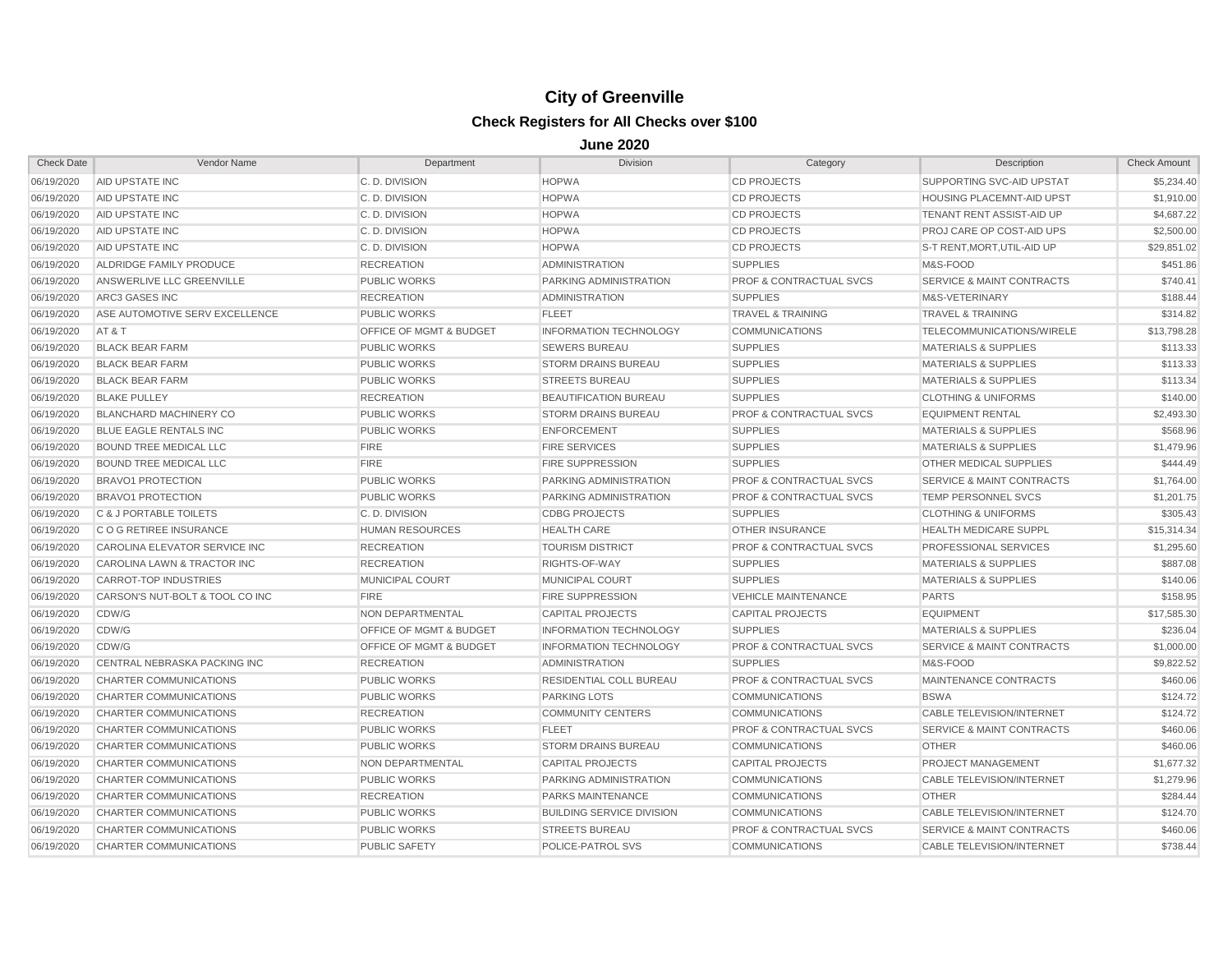| <b>Check Date</b> | Vendor Name                            | Department                         | <b>Division</b>                  | Category                           | Description                          | <b>Check Amount</b> |
|-------------------|----------------------------------------|------------------------------------|----------------------------------|------------------------------------|--------------------------------------|---------------------|
| 06/19/2020        | CHARTER COMMUNICATIONS                 | <b>PUBLIC WORKS</b>                | <b>SEWERS BUREAU</b>             | <b>COMMUNICATIONS</b>              | <b>OTHER</b>                         | \$460.06            |
| 06/19/2020        | CHARTER COMMUNICATIONS                 | <b>PUBLIC WORKS</b>                | <b>PARKING LOTS</b>              | <b>COMMUNICATIONS</b>              | <b>WEST END PARK &amp; RIDE</b>      | \$149.64            |
| 06/19/2020        | CHARTER COMMUNICATIONS                 | <b>OFFICE OF MGMT &amp; BUDGET</b> | <b>INFORMATION TECHNOLOGY</b>    | <b>COMMUNICATIONS</b>              | TELECOMMUNICATIONS/WIRELE            | \$7,911.06          |
| 06/19/2020        | CHARTER COMMUNICATIONS                 | <b>FIRE</b>                        | <b>FIRE SUPPRESSION</b>          | <b>COMMUNICATIONS</b>              | CABLE TELEVISION/INTERNET            | \$1,628.55          |
| 06/19/2020        | <b>CINTAS</b>                          | <b>PUBLIC SAFETY</b>               | POLICE-PATROL SVS                | <b>SUNDRY</b>                      | <b>MISCELLANEOUS</b>                 | \$218.36            |
| 06/19/2020        | <b>CINTAS</b>                          | <b>PUBLIC WORKS</b>                | <b>BUILDING SERVICE DIVISION</b> | <b>REPAIR &amp; MAINT SVCS</b>     | <b>REPAIRS &amp; MAINTENANCE</b>     | \$174.85            |
| 06/19/2020        | <b>CINTAS</b>                          | <b>PUBLIC WORKS</b>                | <b>FLEET</b>                     | <b>SUPPLIES</b>                    | <b>CLOTHING &amp; UNIFORMS</b>       | \$164.51            |
| 06/19/2020        | COMMUNICATION SERVICE CENTER INC       | <b>PUBLIC WORKS</b>                | PARKING ADMINISTRATION           | <b>COMMUNICATIONS</b>              | <b>OTHER</b>                         | \$228.96            |
| 06/19/2020        | CONCRETE SUPPLY COMPANY LLC            | <b>PUBLIC WORKS</b>                | <b>STREETS BUREAU</b>            | <b>SUPPLIES</b>                    | <b>MATERIALS &amp; SUPPLIES</b>      | \$2,141.20          |
| 06/19/2020        | <b>CONTINENTAL ENGINES</b>             | <b>PUBLIC WORKS</b>                | <b>BUILDING SERVICE DIVISION</b> | <b>PROF &amp; CONTRACTUAL SVCS</b> | <b>SERVICE &amp; MAINT CONTRACTS</b> | \$360.00            |
| 06/19/2020        | <b>COVETRUS NORTH AMERICA</b>          | <b>RECREATION</b>                  | <b>ADMINISTRATION</b>            | <b>SUPPLIES</b>                    | M&S-MEDICINE                         | \$117.11            |
| 06/19/2020        | <b>COWART AWARDS INC</b>               | <b>HUMAN RESOURCES</b>             | <b>HUMAN RESOURCES</b>           | <b>SUNDRY</b>                      | <b>AWARDS</b>                        | \$422.94            |
| 06/19/2020        | <b>CROMER'S P-NUTS LLC</b>             | <b>RECREATION</b>                  | <b>PUBLIC SERVICES</b>           | <b>SUPPLIES</b>                    | <b>SALE CONCESSIONS</b>              | \$285.80            |
| 06/19/2020        | <b>CUMMINS-ALLISON CORP</b>            | <b>PUBLIC WORKS</b>                | <b>FIXED ROUTE</b>               | <b>SUPPLIES</b>                    | <b>MATERIALS &amp; SUPPLIES</b>      | \$438.58            |
| 06/19/2020        | DANA SAFETY SUPPLY INC                 | <b>PUBLIC SAFETY</b>               | POLICE-PATROL SVS                | <b>SUPPLIES</b>                    | <b>MATERIALS &amp; SUPPLIES</b>      | \$3,233.00          |
| 06/19/2020        | DANA SAFETY SUPPLY INC                 | <b>FIRE</b>                        | <b>FIRE SUPPRESSION</b>          | <b>VEHICLE MAINTENANCE</b>         | <b>PARTS</b>                         | \$2,575.26          |
| 06/19/2020        | DAVIS & FLOYD INC                      | NON DEPARTMENTAL                   | <b>CAPITAL PROJECTS</b>          | <b>CAPITAL PROJECTS</b>            | PLANNING/DESIGN                      | \$5,104.25          |
| 06/19/2020        | <b>DELL MARKETING LP</b>               | <b>OFFICE OF MGMT &amp; BUDGET</b> | <b>REVENUE</b>                   | <b>SUPPLIES</b>                    | OFFICE SUPPLIES&MATERIALS            | \$1,767.18          |
| 06/19/2020        | <b>DELL MARKETING LP</b>               | <b>CITY MANAGER</b>                | <b>CITY MANAGER</b>              | <b>SUNDRY</b>                      | <b>MISCELLANEOUS</b>                 | \$413.40            |
| 06/19/2020        | <b>DELL MARKETING LP</b>               | OFFICE OF MGMT & BUDGET            | INFORMATION TECHNOLOGY           | <b>MIS PROJECTS</b>                | <b>PCS/UPGRADES</b>                  | \$2,538.61          |
| 06/19/2020        | <b>DESIGNLAB INC</b>                   | <b>PUBLIC SAFETY</b>               | POLICE-PATROL SVS                | <b>SUPPLIES</b>                    | <b>CLOTHING &amp; UNIFORMS</b>       | \$520.64            |
| 06/19/2020        | <b>DESTINATION TRAVEL NETWORK</b>      | <b>RECREATION</b>                  | <b>PUBLIC SERVICES</b>           | <b>SUPPLIES</b>                    | <b>SUPPLIES PROMOTIONS</b>           | \$125.00            |
| 06/19/2020        | <b>DISYS SOLUTIONS INC</b>             | NON DEPARTMENTAL                   | <b>CAPITAL PROJECTS</b>          | <b>CAPITAL PROJECTS</b>            | <b>EQUIPMENT</b>                     | \$12,545.46         |
| 06/19/2020        | <b>DIXIE RUBBER &amp; PLASTICS INC</b> | <b>FIRE</b>                        | <b>FIRE SUPPRESSION</b>          | <b>VEHICLE MAINTENANCE</b>         | <b>PARTS</b>                         | \$636.94            |
| 06/19/2020        | <b>DOCUSIGN INC</b>                    | OFFICE OF MGMT & BUDGET            | <b>INFORMATION TECHNOLOGY</b>    | <b>PROF &amp; CONTRACTUAL SVCS</b> | <b>SERVICE &amp; MAINT CONTRACTS</b> | \$1,011.91          |
| 06/19/2020        | <b>DUKE ENERGY</b>                     | <b>PUBLIC WORKS</b>                | <b>BROAD STREET GARAGE</b>       | <b>UTILITIES</b>                   | <b>ELECTRICITY</b>                   | \$567.92            |
| 06/19/2020        | <b>DUKE ENERGY</b>                     | <b>RECREATION</b>                  | PARKS MAINTENANCE                | <b>UTILITIES</b>                   | <b>ELECTRICITY</b>                   | \$7,138.47          |
| 06/19/2020        | <b>DUKE ENERGY</b>                     | <b>PUBLIC WORKS</b>                | MAULDIN/SIMPSONVILLE ROUT        | <b>UTILITIES</b>                   | <b>ELECTRICITY</b>                   | \$1,560.00          |
| 06/19/2020        | <b>DUKE ENERGY</b>                     | <b>PUBLIC WORKS</b>                | <b>BUILDING SERVICE DIVISION</b> | <b>UTILITIES</b>                   | <b>ELECTRICITY</b>                   | \$512.21            |
| 06/19/2020        | <b>DUKE ENERGY</b>                     | <b>PUBLIC WORKS</b>                | ONE GARAGE                       | <b>UTILITIES</b>                   | <b>ELECTRICITY</b>                   | \$1,865.29          |
| 06/19/2020        | <b>DUKE ENERGY</b>                     | <b>PUBLIC WORKS</b>                | <b>PUBLIC WORKS</b>              | <b>UTILITIES</b>                   | <b>ELECTRICITY</b>                   | \$140.20            |
| 06/19/2020        | <b>DUKE ENERGY</b>                     | <b>RECREATION</b>                  | <b>COMMUNITY CENTERS</b>         | <b>UTILITIES</b>                   | <b>ELECTRICITY</b>                   | \$1,346.41          |
| 06/19/2020        | <b>DUKE ENERGY</b>                     | <b>PUBLIC WORKS</b>                | <b>FIXED ROUTE</b>               | <b>UTILITIES</b>                   | <b>ELECTRICITY</b>                   | \$1,560.01          |
| 06/19/2020        | <b>DUKE ENERGY</b>                     | <b>PUBLIC WORKS</b>                | POINSETT GARAGE                  | <b>UTILITIES</b>                   | <b>ELECTRICITY</b>                   | \$2,025.79          |
| 06/19/2020        | <b>DUKE ENERGY</b>                     | <b>FIRE</b>                        | <b>FIRE SERVICES</b>             | <b>UTILITIES</b>                   | <b>ELECTRICITY</b>                   | \$1,487.61          |
| 06/19/2020        | <b>DUKE ENERGY</b>                     | <b>PUBLIC WORKS</b>                | <b>TRAFFIC ENGINEERING</b>       | <b>UTILITIES</b>                   | <b>ELECTRICITY</b>                   | \$106,018.86        |
| 06/19/2020        | <b>DUKE ENERGY</b>                     | PUBLIC WORKS                       | <b>RIVER STREET GARAGE</b>       | <b>UTILITIES</b>                   | <b>ELECTRICITY</b>                   | \$1,142.72          |
| 06/19/2020        | <b>DUKE ENERGY</b>                     | <b>PUBLIC WORKS</b>                | PARKING ADMINISTRATION           | <b>UTILITIES</b>                   | <b>ELECTRICITY</b>                   | \$485.78            |
| 06/19/2020        | EASTERGARD HVAC INC                    | NON DEPARTMENTAL                   | <b>CAPITAL PROJECTS</b>          | <b>CAPITAL PROJECTS</b>            | CONSTRUCTION                         | \$6,495.00          |
| 06/19/2020        | ECHOLS OIL COMPANY INC                 | <b>PUBLIC WORKS</b>                | <b>FLEET</b>                     | <b>VEHICLE MAINTENANCE</b>         | <b>FUEL</b>                          | \$1,260.65          |
| 06/19/2020        | <b>EMPLOYMENT SCREENING RESOURCES</b>  | <b>HUMAN RESOURCES</b>             | <b>HUMAN RESOURCES</b>           | <b>PROF &amp; CONTRACTUAL SVCS</b> | PROFESSIONAL SERVICES                | \$363.75            |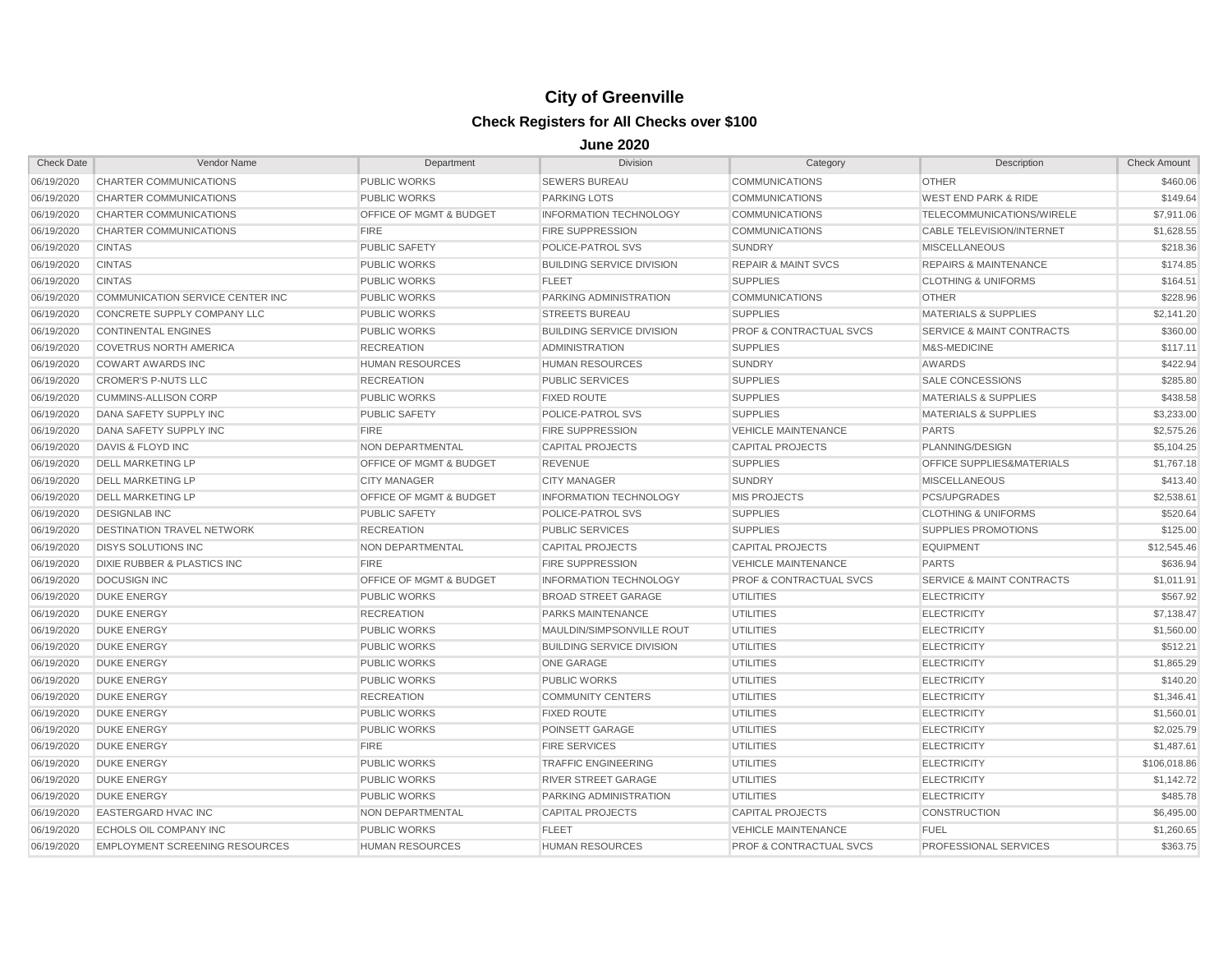| <b>Check Date</b> | Vendor Name                                | Department                         | <b>Division</b>                  | Category                           | Description                          | <b>Check Amount</b> |
|-------------------|--------------------------------------------|------------------------------------|----------------------------------|------------------------------------|--------------------------------------|---------------------|
| 06/19/2020        | <b>ENERGY DISTRIBUTORS LLC</b>             | <b>PUBLIC WORKS</b>                | <b>ADMINISTRATION</b>            | <b>VEHICLE MAINTENANCE</b>         | <b>FUEL</b>                          | \$9,252.57          |
| 06/19/2020        | <b>ENVIRO-MASTER SERVICES OF GREENVILL</b> | <b>RECREATION</b>                  | <b>PARKS AND RECREATION</b>      | <b>PROF &amp; CONTRACTUAL SVCS</b> | <b>SERVICE &amp; MAINT CONTRACTS</b> | \$5,626.00          |
| 06/19/2020        | <b>ENVIRO-MASTER SERVICES OF GREENVILL</b> | <b>RECREATION</b>                  | <b>ADMINISTRATION</b>            | <b>PROF &amp; CONTRACTUAL SVCS</b> | <b>SERVICE &amp; MAINT CONTRACTS</b> | \$286.00            |
| 06/19/2020        | <b>ENVISIA LEARNING INC</b>                | <b>HUMAN RESOURCES</b>             | <b>HUMAN RESOURCES</b>           | <b>TRAVEL &amp; TRAINING</b>       | <b>TRAINING/CITY WIDE</b>            | \$130.46            |
| 06/19/2020        | <b>EQUIP FULFILLMENT LLC</b>               | <b>PLANNING &amp; DEV SERVICES</b> | <b>ECONOMIC DEVELOPMENT</b>      | <b>SUPPLIES</b>                    | <b>MATERIALS &amp; SUPPLIES</b>      | \$7,623.00          |
| 06/19/2020        | <b>FERGUSON FACILITIES SUPPLY</b>          | <b>RECREATION</b>                  | PARKS AND RECREATION             | <b>SUPPLIES</b>                    | <b>MATERIALS &amp; SUPPLIES</b>      | \$2,014.00          |
| 06/19/2020        | <b>FGP INTERNATIONAL</b>                   | <b>OFFICE OF MGMT &amp; BUDGET</b> | <b>ACCOUNTING</b>                | <b>PROF &amp; CONTRACTUAL SVCS</b> | <b>TEMP PERSONNEL SVCS</b>           | \$805.87            |
| 06/19/2020        | <b>FORTILINE</b>                           | <b>PUBLIC WORKS</b>                | <b>STORM DRAINS BUREAU</b>       | <b>SUPPLIES</b>                    | <b>MATERIALS &amp; SUPPLIES</b>      | \$318.00            |
| 06/19/2020        | <b>FUN EXPRESS LLC</b>                     | <b>RECREATION</b>                  | <b>COMMUNITY CENTERS</b>         | <b>SUPPLIES</b>                    | SUPPLIES RECREATION                  | \$411.51            |
| 06/19/2020        | <b>GEORGIA BARK COMPANY</b>                | <b>RECREATION</b>                  | <b>TOURISM DISTRICT</b>          | <b>SUPPLIES</b>                    | <b>MATERIALS &amp; SUPPLIES</b>      | \$1,484.00          |
| 06/19/2020        | <b>GEORGIA BARK COMPANY</b>                | <b>RECREATION</b>                  | PARKS MAINTENANCE                | <b>SUPPLIES</b>                    | <b>MATERIALS &amp; SUPPLIES</b>      | \$1,484.00          |
| 06/19/2020        | <b>GILLIG LLC</b>                          | <b>PUBLIC WORKS</b>                | <b>VEHICLE MAINTENANCE</b>       | <b>VEHICLE MAINTENANCE</b>         | <b>PARTS</b>                         | \$416.24            |
| 06/19/2020        | GRAINGER 803858935                         | <b>PUBLIC WORKS</b>                | <b>BUILDING SERVICE DIVISION</b> | <b>SUPPLIES</b>                    | <b>MATERIALS &amp; SUPPLIES</b>      | \$4,086.22          |
| 06/19/2020        | GRAINGER 803858935                         | <b>PUBLIC WORKS</b>                | <b>BROAD STREET GARAGE</b>       | <b>REPAIR &amp; MAINT SVCS</b>     | <b>REPAIRS &amp; MAINTENANCE</b>     | \$396.76            |
| 06/19/2020        | GRAINGER 803858935                         | <b>PUBLIC WORKS</b>                | RIVERPLACE GARAGE                | <b>REPAIR &amp; MAINT SVCS</b>     | <b>REPAIRS &amp; MAINTENANCE</b>     | \$147.68            |
| 06/19/2020        | <b>GREENVILLE CONVENTION CENTER</b>        | NON DEPARTMENTAL                   | NON DEPARTMENTAL                 | <b>MACHINERY AND EQUIPMENT</b>     | MACHINERY AND EQUIPMENT              | \$16,735.44         |
| 06/19/2020        | <b>GREENVILLE NEWS SUBSCRIPTIONS</b>       | C.D. DIVISION                      | <b>CDBG PROJECTS</b>             | <b>SUNDRY</b>                      | <b>MISCELLANEOUS</b>                 | \$260.02            |
| 06/19/2020        | <b>GREENVILLE OFFICE SUPPLY CO INC</b>     | <b>PUBLIC WORKS</b>                | <b>ENFORCEMENT</b>               | <b>SUPPLIES</b>                    | <b>OFFICE SUPPLIES&amp;MATERIALS</b> | \$135.79            |
| 06/19/2020        | <b>GREENVILLE OFFICE SUPPLY CO INC</b>     | <b>RECREATION</b>                  | <b>PARKS AND RECREATION</b>      | <b>SUPPLIES</b>                    | <b>MATERIALS &amp; SUPPLIES</b>      | \$317.63            |
| 06/19/2020        | <b>GREENVILLE OFFICE SUPPLY CO INC</b>     | <b>MUNICIPAL COURT</b>             | <b>MUNICIPAL COURT</b>           | <b>SUPPLIES</b>                    | <b>MATERIALS &amp; SUPPLIES</b>      | \$950.07            |
| 06/19/2020        | GREENVILLE OFFICE SUPPLY CO INC            | OFFICE OF MGMT & BUDGET            | <b>ADMINISTRATION</b>            | <b>SUPPLIES</b>                    | <b>OFFICE SUPPLIES&amp;MATERIALS</b> | \$177.06            |
| 06/19/2020        | GREENVILLE OFFICE SUPPLY CO INC            | <b>HUMAN RESOURCES</b>             | OCCUPATIONAL HEALTH              | <b>SUPPLIES</b>                    | <b>MATERIALS &amp; SUPPLIES</b>      | \$583.24            |
| 06/19/2020        | GREENVILLE OFFICE SUPPLY CO INC            | <b>OFFICE OF MGMT &amp; BUDGET</b> | <b>PURCHASING</b>                | <b>SUPPLIES</b>                    | OFFICE SUPPLIES&MATERIALS            | \$177.07            |
| 06/19/2020        | <b>GREENVILLE OFFICE SUPPLY CO INC</b>     | OFFICE OF MGMT & BUDGET            | <b>ACCOUNTING</b>                | <b>SUPPLIES</b>                    | OFFICE SUPPLIES&MATERIALS            | \$177.06            |
| 06/19/2020        | GREENVILLE OFFICE SUPPLY CO INC            | <b>PUBLIC SAFETY</b>               | POLICE-PATROL SVS                | <b>PRINTING</b>                    | <b>PRINTING &amp; BINDING</b>        | \$1,356.38          |
| 06/19/2020        | <b>GREENVILLE OFFICE SUPPLY CO INC</b>     | <b>RECREATION</b>                  | <b>COMMUNITY CENTERS</b>         | <b>SUPPLIES</b>                    | OFFICE SUPPLIES&MATERIALS            | \$101.63            |
| 06/19/2020        | <b>GREENVILLE WATER</b>                    | <b>PUBLIC WORKS</b>                | <b>BUILDING SERVICE DIVISION</b> | UTILITIES                          | <b>OTHER</b>                         | \$121.90            |
| 06/19/2020        | <b>GREG DAWKINS</b>                        | <b>PUBLIC WORKS</b>                | <b>SEWERS BUREAU</b>             | <b>TRAVEL &amp; TRAINING</b>       | <b>TRAVEL &amp; TRAINING</b>         | \$200.00            |
| 06/19/2020        | <b>GUARANTEED SUPPLY COMPANY</b>           | <b>PUBLIC WORKS</b>                | <b>STREETS BUREAU</b>            | <b>SUPPLIES</b>                    | <b>MATERIALS &amp; SUPPLIES</b>      | \$478.80            |
| 06/19/2020        | HAYNIE-SIRRINE NEIGHBORHOOD ASSOC          | C. D. DIVISION                     | <b>CDBG PROJECTS</b>             | <b>CD PROJECTS</b>                 | <b>PUBLIC SERVICES (GENERAL)</b>     | \$547.00            |
| 06/19/2020        | HOLSTON ENVIRONMENTAL SERVICES INC         | <b>PUBLIC WORKS</b>                | <b>STORM DRAINS BUREAU</b>       | <b>SUPPLIES</b>                    | <b>CONSTRUCTION &amp; REPAIR</b>     | \$634.50            |
| 06/19/2020        | HOME DEPOT CREDIT SERVICE 1679             | <b>PUBLIC WORKS</b>                | <b>FLEET</b>                     | <b>VEHICLE MAINTENANCE</b>         | <b>OUTSIDE REPAIRS</b>               | \$133.14            |
| 06/19/2020        | HOME DEPOT CREDIT SERVICE 1679             | <b>PUBLIC WORKS</b>                | <b>FLEET</b>                     | <b>SUPPLIES</b>                    | <b>MATERIALS &amp; SUPPLIES</b>      | \$263.90            |
| 06/19/2020        | HOME DEPOT CREDIT SERVICE 4123             | <b>PUBLIC WORKS</b>                | <b>CBD TIF CREW</b>              | <b>SUPPLIES</b>                    | <b>MATERIALS &amp; SUPPLIES</b>      | \$678.19            |
| 06/19/2020        | HOME DEPOT CREDIT SERVICE 4123             | <b>PUBLIC WORKS</b>                | <b>STREETS BUREAU</b>            | <b>SUPPLIES</b>                    | <b>MATERIALS &amp; SUPPLIES</b>      | \$397.14            |
| 06/19/2020        | HOME DEPOT CREDIT SERVICE 4123             | <b>PUBLIC WORKS</b>                | <b>STORM DRAINS BUREAU</b>       | <b>SUPPLIES</b>                    | <b>CONSTRUCTION &amp; REPAIR</b>     | \$361.46            |
| 06/19/2020        | HOME DEPOT CREDIT SERVICE 5914             | <b>RECREATION</b>                  | <b>ADMINISTRATION</b>            | <b>SUPPLIES</b>                    | M&S-GROUNDS                          | \$144.07            |
| 06/19/2020        | HOME DEPOT CREDIT SERVICE 5914             | <b>RECREATION</b>                  | <b>ADMINISTRATION</b>            | <b>SUPPLIES</b>                    | M&S-EXHIBITS                         | \$371.24            |
| 06/19/2020        | <b>IRON MOUNTAIN 27128</b>                 | <b>PUBLIC SAFETY</b>               | POLICE-PATROL SVS                | <b>PROF &amp; CONTRACTUAL SVCS</b> | <b>SERVICE &amp; MAINT CONTRACTS</b> | \$444.16            |
| 06/19/2020        | <b>IRON MOUNTAIN 27128</b>                 | <b>MUNICIPAL COURT</b>             | <b>MUNICIPAL COURT</b>           | <b>PROF &amp; CONTRACTUAL SVCS</b> | <b>PROFESSIONAL SERVICES</b>         | \$193.49            |
| 06/19/2020        | <b>IVEY COMMUNICATIONS INC</b>             | <b>NON DEPARTMENTAL</b>            | <b>CAPITAL PROJECTS</b>          | <b>CAPITAL PROJECTS</b>            | <b>EQUIPMENT</b>                     | \$2,066.40          |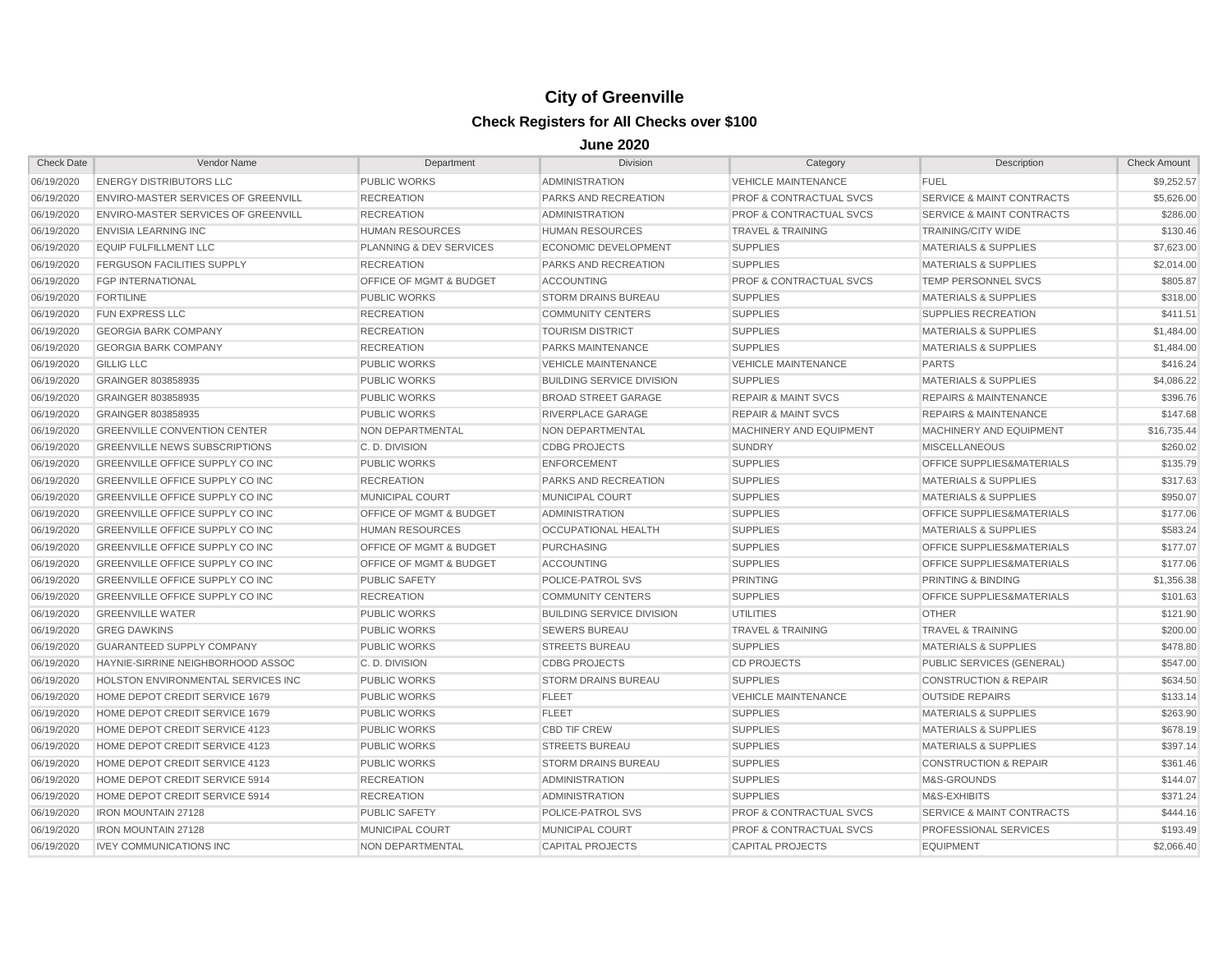| <b>Check Date</b> | Vendor Name                         | Department                           | <b>Division</b>                      | Category                           | Description                          | <b>Check Amount</b> |
|-------------------|-------------------------------------|--------------------------------------|--------------------------------------|------------------------------------|--------------------------------------|---------------------|
| 06/19/2020        | <b>JAN COX</b>                      | <b>RECREATION</b>                    | <b>COMMUNITY CENTERS</b>             | <b>SUPPLIES</b>                    | SUPPLIES RECREATION                  | \$131.26            |
| 06/19/2020        | <b>JASON HURDICH</b>                | <b>CITY MANAGER</b>                  | <b>CITY MANAGER</b>                  | PROF & CONTRACTUAL SVCS            | PROFESSIONAL SERVICES                | \$507.45            |
| 06/19/2020        | JENEEN GRAHAM PETTY CASH            | <b>PUBLIC SAFETY</b>                 | POLICE-PATROL SVS                    | <b>PROF &amp; CONTRACTUAL SVCS</b> | <b>PROFESSIONAL SERVICES</b>         | \$414.00            |
| 06/19/2020        | JENEEN GRAHAM PETTY CASH            | <b>CITY MANAGER</b>                  | <b>DONATIONS</b>                     | CONTRIBUTIONS/DONATIONS            | <b>K9 PROGRAM</b>                    | \$160.00            |
| 06/19/2020        | JET-VAC SEWER EQUIPMENT CO          | <b>PUBLIC WORKS</b>                  | <b>CBD TIF CREW</b>                  | <b>MACHINERY AND EQUIPMENT</b>     | MACHINERY AND EQUIPMENT              | \$23,186.13         |
| 06/19/2020        | JOHNSON CONTROLS SECURITY SOLUTIONS | <b>RECREATION</b>                    | <b>PARKS MAINTENANCE</b>             | <b>PROF &amp; CONTRACTUAL SVCS</b> | <b>SERVICE &amp; MAINT CONTRACTS</b> | \$192.95            |
| 06/19/2020        | JOHNSON CONTROLS SECURITY SOLUTIONS | <b>RECREATION</b>                    | <b>TOURISM DISTRICT</b>              | <b>PROF &amp; CONTRACTUAL SVCS</b> | <b>PROFESSIONAL SERVICES</b>         | \$959.89            |
| 06/19/2020        | JOHNSTONE SUPPLY OF GREENVILLE      | <b>PUBLIC WORKS</b>                  | <b>BUILDING SERVICE DIVISION</b>     | <b>SUPPLIES</b>                    | <b>MATERIALS &amp; SUPPLIES</b>      | \$717.15            |
| 06/19/2020        | KNOWBE4 INC                         | NON DEPARTMENTAL                     | <b>CAPITAL PROJECTS</b>              | <b>CAPITAL PROJECTS</b>            | <b>EQUIPMENT</b>                     | \$3,381.20          |
| 06/19/2020        | <b>LAWN &amp; ORDER LLC</b>         | <b>PUBLIC WORKS</b>                  | PARKING ADMINISTRATION               | <b>PROF &amp; CONTRACTUAL SVCS</b> | <b>SERVICE &amp; MAINT CONTRACTS</b> | \$425.00            |
| 06/19/2020        | <b>LIBERTY PRESS</b>                | OFFICE OF MGMT & BUDGET              | <b>REVENUE</b>                       | <b>SUPPLIES</b>                    | <b>OFFICE SUPPLIES&amp;MATERIALS</b> | \$147.50            |
| 06/19/2020        | <b>LINA</b>                         | <b>HUMAN RESOURCES</b>               | <b>HEALTH CARE</b>                   | <b>OTHER INSURANCE</b>             | SHORT-TERM DISABILITY                | \$858.00            |
| 06/19/2020        | LOWES                               | <b>PUBLIC WORKS</b>                  | <b>PARKING LOTS</b>                  | <b>SUPPLIES</b>                    | <b>MATERIALS &amp; SUPPLIES</b>      | \$795.46            |
| 06/19/2020        | <b>MARATHON STAFFING INC</b>        | <b>EVENTS &amp; CULTURAL AFFAIRS</b> | <b>EVENTS MANAGEMENT</b>             | <b>PROF &amp; CONTRACTUAL SVCS</b> | TEMP PERSONNEL SVCS                  | \$506.97            |
| 06/19/2020        | <b>MARATHON STAFFING INC</b>        | <b>PUBLIC SAFETY</b>                 | POLICE-DISPATCH BUREAU               | <b>PROF &amp; CONTRACTUAL SVCS</b> | <b>TEMP PERSONNEL SVCS</b>           | \$3,213.58          |
| 06/19/2020        | <b>MARIAH LAWRENCE</b>              | <b>RECREATION</b>                    | <b>PUBLIC SERVICES</b>               | <b>SUPPLIES</b>                    | <b>CLOTHING &amp; UNIFORMS</b>       | \$104.39            |
| 06/19/2020        | <b>MARK HACKNEY</b>                 | <b>FIRE</b>                          | <b>FIRE SUPPRESSION</b>              | <b>SUPPLIES</b>                    | <b>MATERIALS &amp; SUPPLIES</b>      | \$300.00            |
| 06/19/2020        | MIKE'S BODY SHOP & TOWING INC       | <b>PUBLIC WORKS</b>                  | <b>CU-ICAR SHUTTLE</b>               | <b>VEHICLE MAINTENANCE</b>         | <b>OUTSIDE REPAIRS</b>               | \$375.00            |
| 06/19/2020        | MIKE'S BODY SHOP & TOWING INC       | <b>PUBLIC WORKS</b>                  | <b>VEHICLE MAINTENANCE</b>           | <b>VEHICLE MAINTENANCE</b>         | <b>OUTSIDE REPAIRS</b>               | \$175.00            |
| 06/19/2020        | <b>MINUTEMAN PRESS</b>              | <b>RECREATION</b>                    | <b>PARKS AND RECREATION</b>          | <b>SUPPLIES</b>                    | <b>MATERIALS &amp; SUPPLIES</b>      | \$551.20            |
| 06/19/2020        | <b>MKSK</b>                         | NON DEPARTMENTAL                     | <b>CAPITAL PROJECTS</b>              | <b>CAPITAL PROJECTS</b>            | PLANNING/DESIGN                      | \$40,068.85         |
| 06/19/2020        | MOTOROLA SOLUTIONS INC              | <b>PUBLIC SAFETY</b>                 | POLICE-DISPATCH BUREAU               | <b>REPAIR &amp; MAINT SVCS</b>     | RADIO MAINTENANCE                    | \$19,634.10         |
| 06/19/2020        | MOTOROLA-PALMETTO 800               | <b>PUBLIC WORKS</b>                  | <b>FIXED ROUTE</b>                   | <b>COMMUNICATIONS</b>              | <b>OTHER</b>                         | \$1,172.85          |
| 06/19/2020        | MUNICIPAL CODE CORPORATION          | <b>CITY MANAGER</b>                  | <b>CITY CLERK</b>                    | <b>PROF &amp; CONTRACTUAL SVCS</b> | PROFESSIONAL SERVICES                | \$475.00            |
| 06/19/2020        | NAPA AUTO PARTS                     | <b>FIRE</b>                          | <b>FIRE SERVICES</b>                 | <b>SUPPLIES</b>                    | <b>MATERIALS &amp; SUPPLIES</b>      | \$422.22            |
| 06/19/2020        | <b>NAPA AUTO PARTS</b>              | <b>FIRE</b>                          | <b>FIRE SUPPRESSION</b>              | <b>VEHICLE MAINTENANCE</b>         | <b>PARTS</b>                         | \$274.29            |
| 06/19/2020        | NORRIS SUPPLY CO                    | <b>PUBLIC WORKS</b>                  | <b>STORM DRAINS BUREAU</b>           | <b>SUPPLIES</b>                    | <b>CONSTRUCTION &amp; REPAIR</b>     | \$2,232.47          |
| 06/19/2020        | NORRIS SUPPLY CO                    | <b>PUBLIC WORKS</b>                  | <b>STORM DRAINS BUREAU</b>           | <b>SUPPLIES</b>                    | <b>MATERIALS &amp; SUPPLIES</b>      | \$280.05            |
| 06/19/2020        | NORRIS SUPPLY CO                    | <b>PUBLIC WORKS</b>                  | <b>CONSTRUCTION &amp; INSPECTION</b> | <b>SUPPLIES</b>                    | <b>MATERIALS &amp; SUPPLIES</b>      | \$164.30            |
| 06/19/2020        | OEC PETROLEUM SYSTEMS INC           | <b>PUBLIC WORKS</b>                  | <b>NON VEHICLE MAINTENANCE</b>       | <b>REPAIR &amp; MAINT SVCS</b>     | <b>REPAIRS &amp; MAINTENANCE</b>     | \$2,083.00          |
| 06/19/2020        | OGLETREE DEAKINS NASH SMOAK & STEWA | <b>HUMAN RESOURCES</b>               | <b>HUMAN RESOURCES</b>               | <b>PROF &amp; CONTRACTUAL SVCS</b> | PROFESSIONAL SERVICES                | \$400.00            |
| 06/19/2020        | OHIOPYLE PRINTS INC                 | <b>RECREATION</b>                    | <b>PUBLIC SERVICES</b>               | <b>SUPPLIES</b>                    | <b>SALE GIFTS</b>                    | \$521.47            |
| 06/19/2020        | PACE JEWELERS INC                   | <b>HUMAN RESOURCES</b>               | <b>HUMAN RESOURCES</b>               | <b>SUNDRY</b>                      | <b>AWARDS</b>                        | \$4,631.08          |
| 06/19/2020        | PALMETTO CAN CLEANING               | <b>PUBLIC WORKS</b>                  | RESIDENTIAL COLL BUREAU              | <b>PROF &amp; CONTRACTUAL SVCS</b> | <b>PROFESSIONAL SERVICES</b>         | \$252.00            |
| 06/19/2020        | PANAGAKOS ASPHALT PAVING INC        | <b>PUBLIC WORKS</b>                  | <b>SEWERS BUREAU</b>                 | <b>SUPPLIES</b>                    | <b>MATERIALS &amp; SUPPLIES</b>      | \$305.28            |
| 06/19/2020        | PANAGAKOS ASPHALT PAVING INC        | <b>PUBLIC WORKS</b>                  | <b>STORM DRAINS BUREAU</b>           | <b>SUPPLIES</b>                    | <b>MATERIALS &amp; SUPPLIES</b>      | \$305.28            |
| 06/19/2020        | PANAGAKOS ASPHALT PAVING INC        | <b>PUBLIC WORKS</b>                  | <b>STREETS BUREAU</b>                | <b>SUPPLIES</b>                    | <b>MATERIALS &amp; SUPPLIES</b>      | \$610.56            |
| 06/19/2020        | PARRISH TIRE CO                     | <b>PUBLIC WORKS</b>                  | <b>FIXED ROUTE</b>                   | <b>VEHICLE MAINTENANCE</b>         | <b>TIRES AND TUBES</b>               | \$250.00            |
| 06/19/2020        | PEPSI-COLA BOTTLING CO              | <b>RECREATION</b>                    | <b>PUBLIC SERVICES</b>               | <b>SUPPLIES</b>                    | SALE CONCESSIONS                     | \$800.15            |
| 06/19/2020        | PIEDMONT NATURAL GAS CO INC         | <b>FIRE</b>                          | <b>FIRE SERVICES</b>                 | <b>UTILITIES</b>                   | GAS                                  | \$393.09            |
| 06/19/2020        | PIEDMONT NATURAL GAS CO INC         | <b>RECREATION</b>                    | <b>ADMINISTRATION</b>                | <b>UTILITIES</b>                   | GAS                                  | \$240.57            |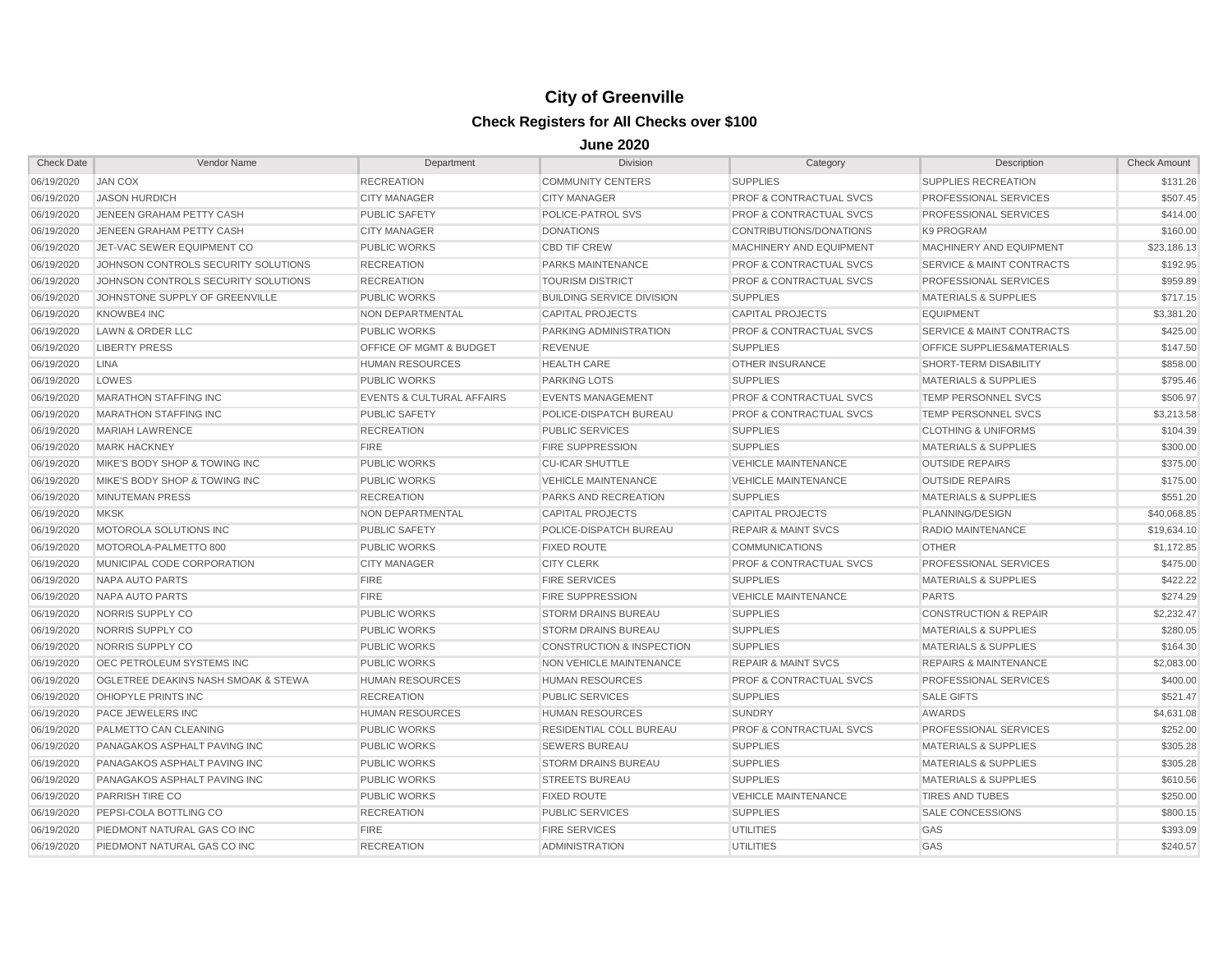| <b>Check Date</b> | Vendor Name                                  | Department                           | <b>Division</b>                  | Category                           | Description                          | <b>Check Amount</b> |
|-------------------|----------------------------------------------|--------------------------------------|----------------------------------|------------------------------------|--------------------------------------|---------------------|
| 06/19/2020        | PIEDMONT NATURAL GAS CO INC                  | <b>RECREATION</b>                    | PARKS MAINTENANCE                | <b>UTILITIES</b>                   | GAS                                  | \$236.11            |
| 06/19/2020        | PIEDMONT NATURAL GAS CO INC                  | <b>PUBLIC WORKS</b>                  | NON VEHICLE MAINTENANCE          | <b>UTILITIES</b>                   | GAS                                  | \$355.35            |
| 06/19/2020        | PIEDMONT NATURAL GAS CO INC                  | <b>RECREATION</b>                    | <b>COMMUNITY CENTERS</b>         | UTILITIES                          | GAS                                  | \$165.65            |
| 06/19/2020        | <b>PLUS INC</b>                              | MUNICIPAL COURT                      | MUNICIPAL COURT                  | <b>SUPPLIES</b>                    | <b>MATERIALS &amp; SUPPLIES</b>      | \$175.00            |
| 06/19/2020        | PODIUM PROS INC                              | <b>EVENTS &amp; CULTURAL AFFAIRS</b> | <b>EVENTS MANAGEMENT</b>         | <b>SUPPLIES</b>                    | <b>MATERIALS &amp; SUPPLIES</b>      | \$2,264.00          |
| 06/19/2020        | PROFORMA RHINO GRAPHICS                      | <b>OFFICE OF MGMT &amp; BUDGET</b>   | <b>REVENUE</b>                   | <b>SUPPLIES</b>                    | <b>OFFICE SUPPLIES&amp;MATERIALS</b> | \$643.59            |
| 06/19/2020        | PROFORMA RHINO GRAPHICS                      | <b>RECREATION</b>                    | <b>PUBLIC SERVICES</b>           | <b>PRINTING</b>                    | PRINTING & BINDING                   | \$410.96            |
| 06/19/2020        | PROFORMA RHINO GRAPHICS                      | <b>RECREATION</b>                    | <b>EDUCATION</b>                 | <b>SUNDRY</b>                      | <b>RESTRD DONATION EXPENSE</b>       | \$558.34            |
| 06/19/2020        | PROFORMA RHINO GRAPHICS                      | <b>EVENTS &amp; CULTURAL AFFAIRS</b> | <b>EVENTS MANAGEMENT</b>         | <b>PRINTING</b>                    | <b>PRINTING &amp; BINDING</b>        | \$2,197.86          |
| 06/19/2020        | PROFORMA RHINO GRAPHICS                      | OFFICE OF MGMT & BUDGET              | <b>REVENUE</b>                   | <b>PRINTING</b>                    | <b>PRINTING &amp; BINDING</b>        | \$733.80            |
| 06/19/2020        | PROFORMA RHINO GRAPHICS                      | <b>RECREATION</b>                    | PARKS AND RECREATION             | <b>SUPPLIES</b>                    | <b>MATERIALS &amp; SUPPLIES</b>      | \$1,774.99          |
| 06/19/2020        | PUBLIC SAFETY CENTER INC                     | <b>PUBLIC SAFETY</b>                 | POLICE-PATROL SVS                | <b>SUPPLIES</b>                    | <b>MATERIALS &amp; SUPPLIES</b>      | \$315.35            |
| 06/19/2020        | SAFARILAND LLC                               | <b>PUBLIC SAFETY</b>                 | POLICE-PATROL SVS                | <b>SUNDRY</b>                      | <b>MISCELLANEOUS</b>                 | \$1,820.00          |
| 06/19/2020        | SAFE INDUSTRIES                              | <b>FIRE</b>                          | <b>FIRE SERVICES</b>             | <b>SUPPLIES</b>                    | <b>MATERIALS &amp; SUPPLIES</b>      | \$301.47            |
| 06/19/2020        | <b>SAFE INDUSTRIES</b>                       | <b>FIRE</b>                          | <b>FIRE SUPPRESSION</b>          | <b>SUPPLIES</b>                    | <b>MATERIALS &amp; SUPPLIES</b>      | \$943.40            |
| 06/19/2020        | SAFETY PRODUCTS INC                          | <b>PUBLIC WORKS</b>                  | PARKING ADMINISTRATION           | <b>SUNDRY</b>                      | <b>MISCELLANEOUS</b>                 | \$159.28            |
| 06/19/2020        | SAFETY PRODUCTS INC                          | <b>PUBLIC WORKS</b>                  | <b>SEWERS BUREAU</b>             | <b>SUPPLIES</b>                    | <b>CLOTHING &amp; UNIFORMS</b>       | \$1,322.57          |
| 06/19/2020        | SAFETY PRODUCTS INC                          | <b>PUBLIC WORKS</b>                  | PARKING ADMINISTRATION           | <b>SUPPLIES</b>                    | <b>CLOTHING &amp; UNIFORMS</b>       | \$267.65            |
| 06/19/2020        | <b>SAM'S CLUB</b>                            | <b>RECREATION</b>                    | <b>PUBLIC SERVICES</b>           | <b>SUPPLIES</b>                    | <b>SALE CONCESSIONS</b>              | \$266.48            |
| 06/19/2020        | SANOFI PASTEUR INC                           | <b>HUMAN RESOURCES</b>               | OCCUPATIONAL HEALTH              | <b>SUPPLIES</b>                    | <b>MATERIALS &amp; SUPPLIES</b>      | \$4,177.20          |
| 06/19/2020        | <b>SC DEPT OF EMPLOYMENT &amp; WORKFORCE</b> | <b>HUMAN RESOURCES</b>               | <b>HUMAN RESOURCES</b>           | <b>BENEFITS</b>                    | UNEMPLOYMENT COMPENSATION            | \$4,525.02          |
| 06/19/2020        | <b>SEALMASTER</b>                            | NON DEPARTMENTAL                     | <b>CAPITAL PROJECTS</b>          | <b>CAPITAL PROJECTS</b>            | <b>CONSTRUCTION</b>                  | \$343.01            |
| 06/19/2020        | <b>SHERWIN WILLIAMS</b>                      | <b>RECREATION</b>                    | <b>ADMINISTRATION</b>            | <b>SUPPLIES</b>                    | M&S-GROUNDS                          | \$472.44            |
| 06/19/2020        | <b>SHERWIN WILLIAMS</b>                      | <b>PUBLIC WORKS</b>                  | <b>VEHICLE MAINTENANCE</b>       | <b>SUPPLIES</b>                    | <b>MATERIALS &amp; SUPPLIES</b>      | \$141.68            |
| 06/19/2020        | <b>SIG SAUER</b>                             | <b>PUBLIC SAFETY</b>                 | POLICE-PATROL SVS                | <b>TRAVEL &amp; TRAINING</b>       | <b>TRAVEL &amp; TRAINING</b>         | \$15,570.00         |
| 06/19/2020        | SITE DESIGN INC                              | NON DEPARTMENTAL                     | <b>CAPITAL PROJECTS</b>          | <b>CAPITAL PROJECTS</b>            | PLANNING/DESIGN                      | \$864.00            |
| 06/19/2020        | SNIDER FLEET SOLUTIONS                       | <b>PUBLIC WORKS</b>                  | <b>FLEET</b>                     | <b>VEHICLE MAINTENANCE</b>         | <b>OUTSIDE REPAIRS</b>               | \$1,250.12          |
| 06/19/2020        | SOUTHEASTERN DOCK & DOOR LLC                 | <b>PUBLIC WORKS</b>                  | PARKING ADMINISTRATION           | <b>PROF &amp; CONTRACTUAL SVCS</b> | <b>SERVICE &amp; MAINT CONTRACTS</b> | \$636.00            |
| 06/19/2020        | SOUTHEASTERN PAPER GROUP                     | <b>PUBLIC WORKS</b>                  | <b>BUILDING SERVICE DIVISION</b> | <b>SUPPLIES</b>                    | <b>JANITORIAL SUPPLIES</b>           | \$574.29            |
| 06/19/2020        | SPARTAN FIRE & EMERGENCY APPARATUS           | <b>FIRE</b>                          | <b>FIRE SUPPRESSION</b>          | <b>VEHICLE MAINTENANCE</b>         | <b>PARTS</b>                         | \$369.95            |
| 06/19/2020        | <b>SPX GENFARE</b>                           | <b>PUBLIC WORKS</b>                  | <b>VEHICLE MAINTENANCE</b>       | <b>VEHICLE MAINTENANCE</b>         | <b>PARTS</b>                         | \$1,361.14          |
| 06/19/2020        | <b>SUPERION LLC</b>                          | NON DEPARTMENTAL                     | <b>CAPITAL PROJECTS</b>          | <b>CAPITAL PROJECTS</b>            | <b>EQUIPMENT</b>                     | \$6,040.16          |
| 06/19/2020        | <b>T2 SYSTEMS CANADA INC</b>                 | <b>PUBLIC WORKS</b>                  | <b>PARKING LOTS</b>              | <b>PROF &amp; CONTRACTUAL SVCS</b> | <b>SERVICE &amp; MAINT CONTRACTS</b> | \$1,166.00          |
| 06/19/2020        | <b>TALENT MANAGEMENT SOLUTIONS</b>           | <b>PUBLIC WORKS</b>                  | <b>FLEET</b>                     | <b>PROF &amp; CONTRACTUAL SVCS</b> | <b>TEMP PERSONNEL SVCS</b>           | \$1,003.20          |
| 06/19/2020        | TALENT MANAGEMENT SOLUTIONS                  | <b>RECREATION</b>                    | <b>ADMINISTRATION</b>            | <b>PROF &amp; CONTRACTUAL SVCS</b> | TEMP PERSONNEL SVCS                  | \$872.40            |
| 06/19/2020        | <b>TALENT MANAGEMENT SOLUTIONS</b>           | <b>PUBLIC WORKS</b>                  | <b>FIXED ROUTE</b>               | <b>PROF &amp; CONTRACTUAL SVCS</b> | TEMP PERSONNEL SVCS                  | \$3,141.23          |
| 06/19/2020        | <b>TALENT MANAGEMENT SOLUTIONS</b>           | <b>PUBLIC WORKS</b>                  | <b>STREETS BUREAU</b>            | <b>PROF &amp; CONTRACTUAL SVCS</b> | TEMP PERSONNEL SVCS                  | \$2,246.40          |
| 06/19/2020        | <b>TALENT MANAGEMENT SOLUTIONS</b>           | MUNICIPAL COURT                      | <b>MUNICIPAL COURT</b>           | <b>PROF &amp; CONTRACTUAL SVCS</b> | TEMP PERSONNEL SVCS                  | \$982.68            |
| 06/19/2020        | <b>TD CARD SERVICES</b>                      | <b>PUBLIC WORKS</b>                  | PARKING ADMINISTRATION           | <b>TRAVEL &amp; TRAINING</b>       | <b>TRAVEL &amp; TRAINING</b>         | \$100.00            |
| 06/19/2020        | <b>TD CARD SERVICES</b>                      | <b>PUBLIC WORKS</b>                  | <b>SEWERS BUREAU</b>             | <b>SUPPLIES</b>                    | <b>MATERIALS &amp; SUPPLIES</b>      | \$915.11            |
| 06/19/2020        | <b>TD CARD SERVICES</b>                      | <b>OFFICE OF MGMT &amp; BUDGET</b>   | <b>INFORMATION TECHNOLOGY</b>    | <b>PROF &amp; CONTRACTUAL SVCS</b> | <b>SERVICE &amp; MAINT CONTRACTS</b> | \$1,964.00          |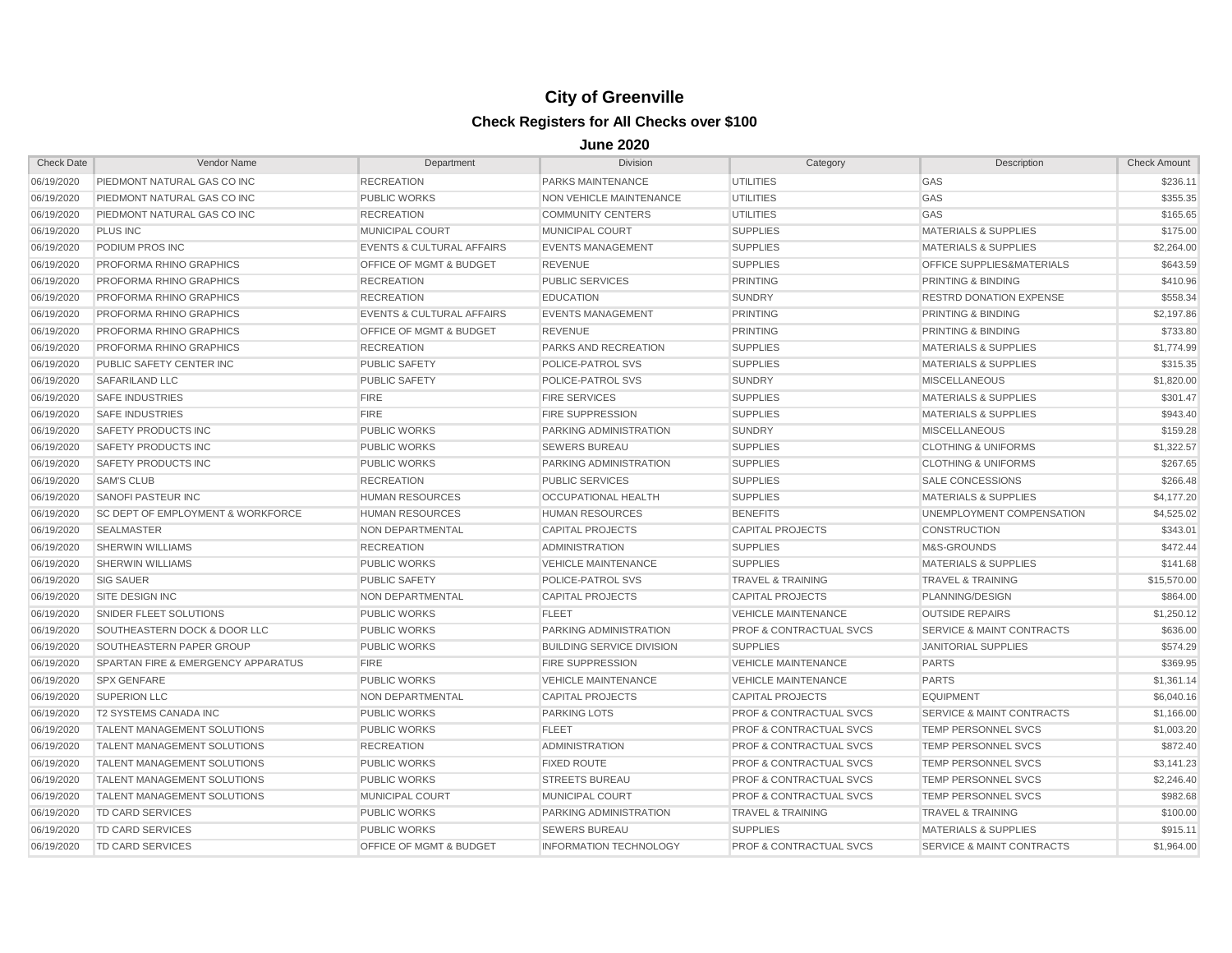| <b>Check Date</b> | Vendor Name                   | Department                           | <b>Division</b>                  | Category                           | Description                         | <b>Check Amount</b> |
|-------------------|-------------------------------|--------------------------------------|----------------------------------|------------------------------------|-------------------------------------|---------------------|
| 06/19/2020        | <b>TD CARD SERVICES</b>       | <b>PUBLIC WORKS</b>                  | <b>BUILDING SERVICE DIVISION</b> | <b>SUPPLIES</b>                    | <b>MATERIALS &amp; SUPPLIES</b>     | \$566.65            |
| 06/19/2020        | <b>TD CARD SERVICES</b>       | C.D. DIVISION                        | <b>CDBG PROJECTS</b>             | <b>TRAVEL &amp; TRAINING</b>       | <b>TRAVEL &amp; TRAINING</b>        | \$1,090.00          |
| 06/19/2020        | TD CARD SERVICES              | <b>OFFICE OF MGMT &amp; BUDGET</b>   | <b>INFORMATION TECHNOLOGY</b>    | <b>SUPPLIES</b>                    | <b>MATERIALS &amp; SUPPLIES</b>     | \$713.88            |
| 06/19/2020        | <b>TD CARD SERVICES</b>       | NON DEPARTMENTAL                     | <b>CAPITAL PROJECTS</b>          | <b>CAPITAL PROJECTS</b>            | <b>CONSTRUCTION</b>                 | \$3,986.68          |
| 06/19/2020        | <b>TD CARD SERVICES</b>       | <b>PUBLIC WORKS</b>                  | <b>RESIDENTIAL COLL BUREAU</b>   | <b>SUPPLIES</b>                    | <b>MATERIALS &amp; SUPPLIES</b>     | \$891.01            |
| 06/19/2020        | <b>TD CARD SERVICES</b>       | <b>HUMAN RESOURCES</b>               | <b>OCCUPATIONAL HEALTH</b>       | <b>SUPPLIES</b>                    | <b>MATERIALS &amp; SUPPLIES</b>     | \$196.05            |
| 06/19/2020        | <b>TD CARD SERVICES</b>       | <b>OFFICE OF MGMT &amp; BUDGET</b>   | <b>INFORMATION TECHNOLOGY</b>    | <b>COMMUNICATIONS</b>              | <b>TELECOMMUNICATIONS/WIRELE</b>    | \$3,532.68          |
| 06/19/2020        | TD CARD SERVICES              | <b>RECREATION</b>                    | <b>ADMINISTRATION</b>            | <b>SUNDRY</b>                      | <b>RESTRD DONATION EXPENSE</b>      | \$1,334.19          |
| 06/19/2020        | <b>TD CARD SERVICES</b>       | <b>PUBLIC WORKS</b>                  | <b>FLEET</b>                     | <b>TRAVEL &amp; TRAINING</b>       | <b>TRAVEL &amp; TRAINING</b>        | \$561.94            |
| 06/19/2020        | <b>TD CARD SERVICES</b>       | <b>RECREATION</b>                    | <b>EDUCATION</b>                 | <b>SUNDRY</b>                      | <b>RESTRD DONATION EXPENSE</b>      | \$284.64            |
| 06/19/2020        | <b>TD CARD SERVICES</b>       | <b>PUBLIC WORKS</b>                  | <b>PUBLIC WORKS</b>              | <b>TRAVEL &amp; TRAINING</b>       | <b>TRAVEL &amp; TRAINING</b>        | \$405.00            |
| 06/19/2020        | <b>TD CARD SERVICES</b>       | <b>RECREATION</b>                    | <b>PUBLIC SERVICES</b>           | <b>SUPPLIES</b>                    | OFFICE SUPPLIES&MATERIALS           | \$495.13            |
| 06/19/2020        | <b>TD CARD SERVICES</b>       | <b>PUBLIC WORKS</b>                  | <b>STREETS BUREAU</b>            | <b>SUPPLIES</b>                    | <b>MATERIALS &amp; SUPPLIES</b>     | \$1,007.67          |
| 06/19/2020        | <b>TD CARD SERVICES</b>       | <b>PUBLIC WORKS</b>                  | <b>FLEET</b>                     | <b>SUPPLIES</b>                    | <b>MATERIALS &amp; SUPPLIES</b>     | \$1,891.60          |
| 06/19/2020        | <b>TD CARD SERVICES</b>       | PLANNING & DEV SERVICES              | PLANNING AND ZONING              | <b>SUPPLIES</b>                    | <b>OTHER SUPPLIES&amp;MATERIALS</b> | \$606.20            |
| 06/19/2020        | <b>TD CARD SERVICES</b>       | <b>EVENTS &amp; CULTURAL AFFAIRS</b> | <b>EVENTS MANAGEMENT</b>         | <b>SUPPLIES</b>                    | <b>CLOTHING &amp; UNIFORMS</b>      | \$810.39            |
| 06/19/2020        | TD CARD SERVICES              | <b>PUBLIC WORKS</b>                  | RESIDENTIAL COLL BUREAU          | <b>TRAVEL &amp; TRAINING</b>       | <b>TRAVEL &amp; TRAINING</b>        | \$500.16            |
| 06/19/2020        | TD CARD SERVICES              | <b>PUBLIC WORKS</b>                  | <b>VEHICLE MAINTENANCE</b>       | <b>SUPPLIES</b>                    | <b>MATERIALS &amp; SUPPLIES</b>     | \$559.98            |
| 06/19/2020        | <b>TD CARD SERVICES</b>       | <b>RECREATION</b>                    | <b>PUBLIC SERVICES</b>           | <b>SUNDRY</b>                      | DUES.SUBSCRIPTN.PUBLICATN           | \$330.72            |
| 06/19/2020        | <b>TD CARD SERVICES</b>       | <b>RECREATION</b>                    | <b>PUBLIC SERVICES</b>           | <b>SUPPLIES</b>                    | <b>MATERIALS &amp; SUPPLIES</b>     | \$105.99            |
| 06/19/2020        | <b>TD CARD SERVICES</b>       | <b>RECREATION</b>                    | <b>ADMINISTRATION</b>            | <b>REPAIR &amp; MAINT SVCS</b>     | <b>REPAIRS &amp; MAINTENANCE</b>    | \$263.75            |
| 06/19/2020        | <b>TD CARD SERVICES</b>       | <b>PUBLIC SAFETY</b>                 | POLICE-PATROL SVS                | <b>SUPPLIES</b>                    | <b>MATERIALS &amp; SUPPLIES</b>     | \$204.12            |
| 06/19/2020        | <b>TD CARD SERVICES</b>       | <b>PUBLIC WORKS</b>                  | <b>VEHICLE MAINTENANCE</b>       | <b>VEHICLE MAINTENANCE</b>         | <b>OUTSIDE REPAIRS</b>              | \$490.00            |
| 06/19/2020        | <b>TD CARD SERVICES</b>       | <b>EVENTS &amp; CULTURAL AFFAIRS</b> | <b>EVENTS MANAGEMENT</b>         | <b>SUPPLIES</b>                    | <b>MATERIALS &amp; SUPPLIES</b>     | \$630.76            |
| 06/19/2020        | TD CARD SERVICES              | <b>RECREATION</b>                    | <b>ADMINISTRATION</b>            | <b>SUPPLIES</b>                    | M&S-EXHIBITS                        | \$529.26            |
| 06/19/2020        | <b>TD CARD SERVICES</b>       | <b>PUBLIC WORKS</b>                  | <b>BUILDING SERVICE DIVISION</b> | <b>TRAVEL &amp; TRAINING</b>       | <b>TRAVEL &amp; TRAINING</b>        | \$390.00            |
| 06/19/2020        | TD CARD SERVICES              | <b>RECREATION</b>                    | <b>PUBLIC SERVICES</b>           | <b>SUNDRY</b>                      | <b>RESEARCH CONSERVATION EXP</b>    | \$720.00            |
| 06/19/2020        | <b>TD CARD SERVICES</b>       | NON DEPARTMENTAL                     | <b>CAPITAL PROJECTS</b>          | <b>CAPITAL PROJECTS</b>            | <b>EQUIPMENT</b>                    | \$979.48            |
| 06/19/2020        | <b>TD CARD SERVICES</b>       | <b>PUBLIC WORKS</b>                  | <b>STORM DRAINS BUREAU</b>       | <b>SUPPLIES</b>                    | <b>MATERIALS &amp; SUPPLIES</b>     | \$956.13            |
| 06/19/2020        | <b>TD CARD SERVICES</b>       | <b>EVENTS &amp; CULTURAL AFFAIRS</b> | PUBLIC INFORMATION               | <b>SUNDRY</b>                      | DUES.SUBSCRIPTN.PUBLICATN           | \$511.00            |
| 06/19/2020        | <b>TD CARD SERVICES</b>       | <b>RECREATION</b>                    | <b>ADMINISTRATION</b>            | <b>SUPPLIES</b>                    | M&S-GROUNDS                         | \$144.95            |
| 06/19/2020        | <b>TD CARD SERVICES</b>       | <b>PUBLIC WORKS</b>                  | NON VEHICLE MAINTENANCE          | <b>SUPPLIES</b>                    | <b>MATERIALS &amp; SUPPLIES</b>     | \$128.40            |
| 06/19/2020        | <b>TD CARD SERVICES</b>       | <b>CITY MANAGER</b>                  | <b>CITY MANAGER</b>              | <b>TRAVEL &amp; TRAINING</b>       | <b>TRAVEL &amp; TRAINING</b>        | \$125.00            |
| 06/19/2020        | <b>TD CARD SERVICES</b>       | <b>PUBLIC WORKS</b>                  | <b>CBD TIF CREW</b>              | <b>SUPPLIES</b>                    | <b>MATERIALS &amp; SUPPLIES</b>     | \$1,360.95          |
| 06/19/2020        | TEC UTILITIES SUPPLY INC      | <b>PUBLIC WORKS</b>                  | <b>SEWERS BUREAU</b>             | <b>SUPPLIES</b>                    | <b>MATERIALS &amp; SUPPLIES</b>     | \$324.36            |
| 06/19/2020        | <b>THOMSON REUTERS - WEST</b> | <b>PUBLIC SAFETY</b>                 | POLICE-PATROL SVS                | <b>PROF &amp; CONTRACTUAL SVCS</b> | <b>PROFESSIONAL SERVICES</b>        | \$405.98            |
| 06/19/2020        | TRANSITTALENT.COM LLC         | <b>HUMAN RESOURCES</b>               | <b>HUMAN RESOURCES</b>           | <b>SUNDRY</b>                      | <b>RECRUITMENT ADS</b>              | \$110.00            |
| 06/19/2020        | <b>TRUCKPROLLC</b>            | <b>PUBLIC WORKS</b>                  | <b>VEHICLE MAINTENANCE</b>       | <b>VEHICLE MAINTENANCE</b>         | <b>SMALL PARTS</b>                  | \$153.59            |
| 06/19/2020        | <b>ULINE INC</b>              | <b>NON DEPARTMENTAL</b>              | <b>CAPITAL PROJECTS</b>          | <b>CAPITAL PROJECTS</b>            | <b>EQUIPMENT</b>                    | \$419.78            |
| 06/19/2020        | <b>ULINE INC</b>              | <b>PUBLIC WORKS</b>                  | <b>COMMONS GARAGE</b>            | <b>REPAIR &amp; MAINT SVCS</b>     | <b>REPAIRS &amp; MAINTENANCE</b>    | \$2,490.61          |
| 06/19/2020        | UNIFIRST                      | <b>PUBLIC WORKS</b>                  | <b>VEHICLE MAINTENANCE</b>       | <b>SUPPLIES</b>                    | <b>CLOTHING &amp; UNIFORMS</b>      | \$109.71            |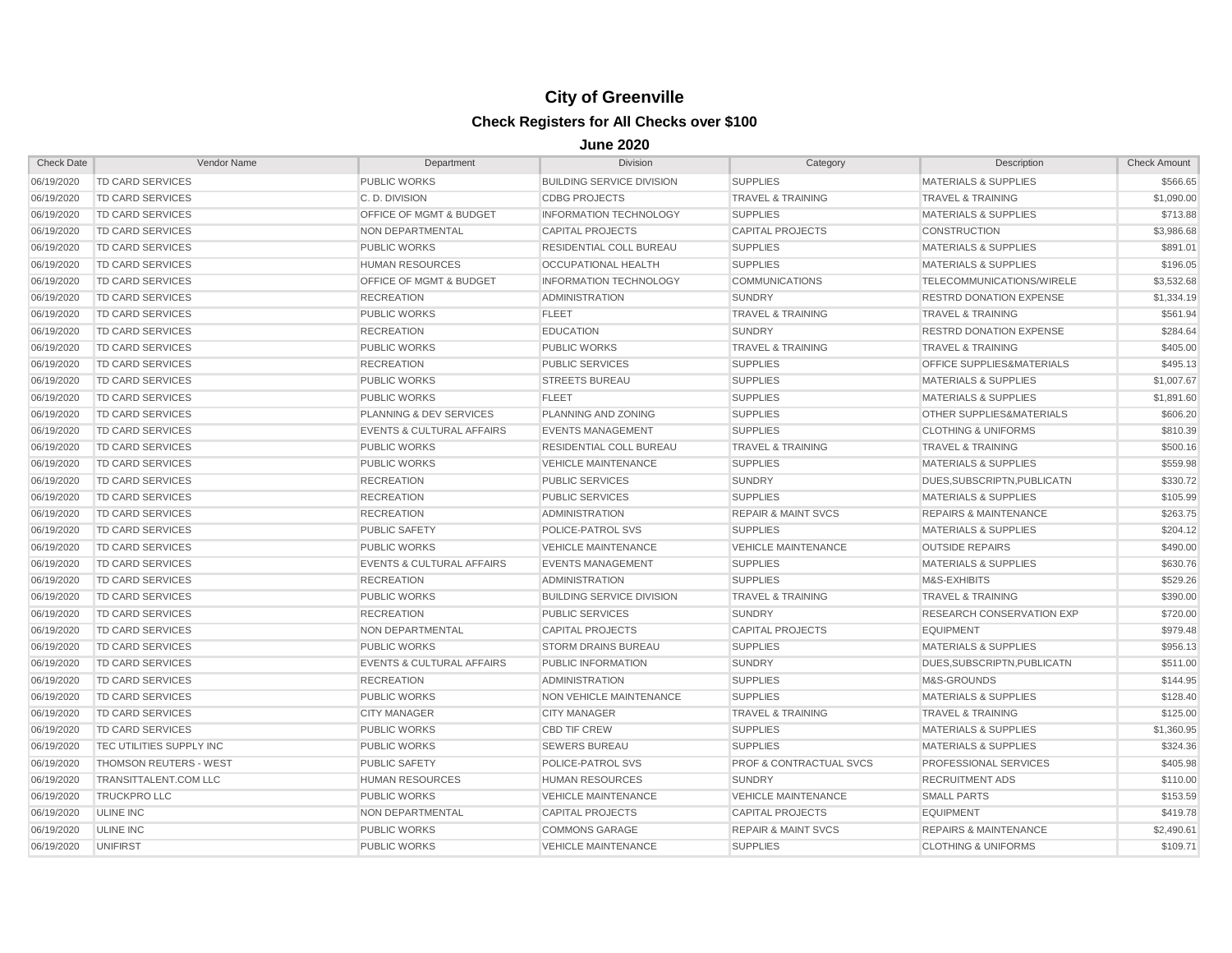| <b>Check Date</b> | Vendor Name                              | Department                         | <b>Division</b>                  | Category                           | Description                          | <b>Check Amount</b> |
|-------------------|------------------------------------------|------------------------------------|----------------------------------|------------------------------------|--------------------------------------|---------------------|
| 06/19/2020        | UNITED ELECTRICAL DISTRIBUTORS INC       | <b>RECREATION</b>                  | <b>ADMINISTRATION</b>            | <b>SUPPLIES</b>                    | M&S-GROUNDS                          | \$239.07            |
| 06/19/2020        | UPPER SAVANNAH CARE SERVICES             | C.D. DIVISION                      | <b>HOPWA</b>                     | <b>CD PROJECTS</b>                 | TENANT RENT ASSIST-SAVANN            | \$288.58            |
| 06/19/2020        | UPPER SAVANNAH CARE SERVICES             | C.D. DIVISION                      | <b>HOPWA</b>                     | <b>CD PROJECTS</b>                 | SUPPORTIVE SVC-UPPER SAVA            | \$709.00            |
| 06/19/2020        | <b>VERIZON WIRELESS</b>                  | <b>PUBLIC SAFETY</b>               | POLICE-PATROL SVS                | <b>SUNDRY</b>                      | <b>MISCELLANEOUS</b>                 | \$114.03            |
| 06/19/2020        | <b>VERIZON WIRELESS</b>                  | <b>OFFICE OF MGMT &amp; BUDGET</b> | <b>INFORMATION TECHNOLOGY</b>    | <b>COMMUNICATIONS</b>              | TELECOMMUNICATIONS/WIRELE            | \$119.12            |
| 06/19/2020        | <b>VERIZON WIRELESS</b>                  | <b>PUBLIC SAFETY</b>               | POLICE-PATROL SVS                | <b>COMMUNICATIONS</b>              | <b>OTHER</b>                         | \$8,810.26          |
| 06/19/2020        | VERIZON WIRELESS                         | <b>FIRE</b>                        | <b>FIRE</b>                      | <b>COMMUNICATIONS</b>              | <b>OTHER</b>                         | \$1,003.85          |
| 06/19/2020        | <b>VITAC CORPORATION</b>                 | <b>COUNCIL</b>                     | <b>CITY COUNCIL</b>              | <b>SUNDRY</b>                      | <b>MISCELLANEOUS</b>                 | \$1,015.00          |
| 06/19/2020        | <b>VULCAN CONSTRUCTION MATERIALS LLC</b> | <b>PUBLIC WORKS</b>                | <b>STREETS BUREAU</b>            | <b>SUPPLIES</b>                    | <b>MATERIALS &amp; SUPPLIES</b>      | \$377.32            |
| 06/19/2020        | VULCAN CONSTRUCTION MATERIALS LLC        | <b>PUBLIC WORKS</b>                | <b>SEWERS BUREAU</b>             | <b>SUPPLIES</b>                    | <b>MATERIALS &amp; SUPPLIES</b>      | \$943.31            |
| 06/19/2020        | VULCAN CONSTRUCTION MATERIALS LLC        | <b>PUBLIC WORKS</b>                | <b>STORM DRAINS BUREAU</b>       | <b>SUPPLIES</b>                    | <b>MATERIALS &amp; SUPPLIES</b>      | \$565.99            |
| 06/19/2020        | WORLDWIDE EQUIPMENT OF SC INC            | <b>FIRE</b>                        | <b>FIRE SUPPRESSION</b>          | <b>VEHICLE MAINTENANCE</b>         | <b>PARTS</b>                         | \$150.12            |
| 06/23/2020        | <b>ASSETWORKS LLC</b>                    | <b>PUBLIC WORKS</b>                | <b>FLEET</b>                     | <b>MACHINERY AND EQUIPMENT</b>     | <b>DATA PROCESSING EQUIPMENT</b>     | \$8,097.50          |
| 06/26/2020        | 9ROUND FITNESS LLC                       | <b>NON DEPARTMENTAL</b>            | <b>CAPITAL PROJECTS</b>          | <b>CAPITAL PROJECTS</b>            | PROJECT EXPENSE                      | \$1,000.00          |
| 06/26/2020        | AAA LOCKSMITHS & ALARM COMPANY INC       | <b>PUBLIC WORKS</b>                | RIVERPLACE GARAGE                | <b>REPAIR &amp; MAINT SVCS</b>     | <b>REPAIRS &amp; MAINTENANCE</b>     | \$335.10            |
| 06/26/2020        | ABC LOCKSMITH LLC                        | <b>RECREATION</b>                  | <b>TOURISM DISTRICT</b>          | <b>SUPPLIES</b>                    | <b>MATERIALS &amp; SUPPLIES</b>      | \$159.00            |
| 06/26/2020        | <b>ACE ENERGY</b>                        | <b>PUBLIC WORKS</b>                | <b>FLEET</b>                     | <b>VEHICLE MAINTENANCE</b>         | <b>FUEL</b>                          | \$22,020.19         |
| 06/26/2020        | <b>ACTION TARGET INC</b>                 | <b>PUBLIC SAFETY</b>               | POLICE-PATROL SVS                | MACHINERY AND EQUIPMENT            | MACHINERY AND EQUIPMENT              | \$6,812.50          |
| 06/26/2020        | ADT SECURITY SERVICES                    | <b>RECREATION</b>                  | <b>PARKS MAINTENANCE</b>         | <b>PROF &amp; CONTRACTUAL SVCS</b> | <b>SERVICE &amp; MAINT CONTRACTS</b> | \$158.46            |
| 06/26/2020        | ALL TRAFFIC SOLUTIONS INC                | <b>PUBLIC WORKS</b>                | <b>SEWERS BUREAU</b>             | <b>MACHINERY AND EQUIPMENT</b>     | MACHINERY AND EQUIPMENT              | \$21,920.80         |
| 06/26/2020        | <b>ALPHA CARD</b>                        | <b>PUBLIC WORKS</b>                | <b>RICHARDSON STREET GARAGE</b>  | <b>SUPPLIES</b>                    | <b>MATERIALS &amp; SUPPLIES</b>      | \$2,355.90          |
| 06/26/2020        | AMERICAN PUBLIC WORKS ASSOCIATION        | <b>PUBLIC WORKS</b>                | <b>STREETS BUREAU</b>            | <b>SUNDRY</b>                      | DUES.SUBSCRIPTN.PUBLICATN            | \$123.28            |
| 06/26/2020        | ASTONISHING ANGELS HOMECARE              | NON DEPARTMENTAL                   | <b>CAPITAL PROJECTS</b>          | <b>CAPITAL PROJECTS</b>            | <b>PROJECT EXPENSE</b>               | \$1,000.00          |
| 06/26/2020        | AT & T MOBILITY                          | <b>OFFICE OF MGMT &amp; BUDGET</b> | <b>INFORMATION TECHNOLOGY</b>    | <b>COMMUNICATIONS</b>              | TELECOMMUNICATIONS/WIRELE            | \$140.98            |
| 06/26/2020        | AXON ENTERPRISE INC                      | <b>PUBLIC SAFETY</b>               | POLICE-PATROL SVS                | <b>SUNDRY</b>                      | <b>MISCELLANEOUS</b>                 | \$1,661.55          |
| 06/26/2020        | <b>BEAU WELLING DESIGN</b>               | PLANNING & DEV SERVICES            | <b>ECONOMIC DEVELOPMENT</b>      | <b>PROF &amp; CONTRACTUAL SVCS</b> | <b>PROFESSIONAL SERVICES</b>         | \$5,400.00          |
| 06/26/2020        | <b>BEAUTIFUL DEMISE LLC</b>              | NON DEPARTMENTAL                   | <b>CAPITAL PROJECTS</b>          | <b>CAPITAL PROJECTS</b>            | PROJECT EXPENSE                      | \$1,000.00          |
| 06/26/2020        | <b>BEIJA-FLOR JEANS</b>                  | NON DEPARTMENTAL                   | <b>CAPITAL PROJECTS</b>          | <b>CAPITAL PROJECTS</b>            | PROJECT EXPENSE                      | \$1,000.00          |
| 06/26/2020        | BLUE EAGLE RENTALS INC                   | <b>PUBLIC WORKS</b>                | <b>RIVERPLACE GARAGE</b>         | <b>SUPPLIES</b>                    | <b>MATERIALS &amp; SUPPLIES</b>      | \$670.88            |
| 06/26/2020        | <b>BOUND TREE MEDICAL LLC</b>            | <b>FIRE</b>                        | <b>FIRE SERVICES</b>             | <b>SUPPLIES</b>                    | <b>MATERIALS &amp; SUPPLIES</b>      | \$545.18            |
| 06/26/2020        | <b>BRANDSTICKITY</b>                     | <b>RECREATION</b>                  | <b>BEAUTIFICATION BUREAU</b>     | <b>SUPPLIES</b>                    | <b>MATERIALS &amp; SUPPLIES</b>      | \$286.20            |
| 06/26/2020        | <b>BRAVO1 PROTECTION</b>                 | <b>PUBLIC WORKS</b>                | PARKING ADMINISTRATION           | <b>PROF &amp; CONTRACTUAL SVCS</b> | SERVICE & MAINT CONTRACTS            | \$1,764.00          |
| 06/26/2020        | <b>C.A. CARTER INC</b>                   | <b>PUBLIC WORKS</b>                | <b>STORM DRAINS BUREAU</b>       | <b>SUPPLIES</b>                    | <b>CONSTRUCTION &amp; REPAIR</b>     | \$428.07            |
| 06/26/2020        | <b>CAMPBELL INC</b>                      | <b>PUBLIC WORKS</b>                | <b>BUILDING SERVICE DIVISION</b> | <b>REPAIR &amp; MAINT SVCS</b>     | <b>REPAIRS &amp; MAINTENANCE</b>     | \$490.50            |
| 06/26/2020        | CAMPBELL-BROWN INC                       | <b>PUBLIC WORKS</b>                | <b>TROLLEY</b>                   | <b>VEHICLE MAINTENANCE</b>         | <b>PARTS</b>                         | \$144.30            |
| 06/26/2020        | CAROLINA ELEVATOR SERVICE INC            | <b>PUBLIC WORKS</b>                | POINSETT GARAGE                  | <b>REPAIR &amp; MAINT SVCS</b>     | <b>REPAIRS &amp; MAINTENANCE</b>     | \$2,010.60          |
| 06/26/2020        | CAROLINA ELEVATOR SERVICE INC            | <b>PUBLIC WORKS</b>                | <b>CHURCH STREET GARAGE</b>      | <b>REPAIR &amp; MAINT SVCS</b>     | <b>REPAIRS &amp; MAINTENANCE</b>     | \$970.60            |
| 06/26/2020        | CAROLINA LAWN & TRACTOR INC              | <b>RECREATION</b>                  | <b>PARKS MAINTENANCE</b>         | <b>REPAIR &amp; MAINT SVCS</b>     | <b>SMALL ENGINE</b>                  | \$371.84            |
| 06/26/2020        | CAROLINA TIME & PARKING GROUP            | <b>PUBLIC WORKS</b>                | <b>PARKING ADMINISTRATION</b>    | <b>REPAIR &amp; MAINT SVCS</b>     | <b>REPAIRS &amp; MAINTENANCE</b>     | \$315.00            |
| 06/26/2020        | <b>CAROLINA TIME &amp; PARKING GROUP</b> | <b>NON DEPARTMENTAL</b>            | <b>CAPITAL PROJECTS</b>          | <b>CAPITAL PROJECTS</b>            | <b>EQUIPMENT</b>                     | \$12,862.00         |
| 06/26/2020        | CDW/G                                    | <b>RECREATION</b>                  | TREE MAINTENANCE BUREAU          | <b>SUPPLIES</b>                    | <b>MATERIALS &amp; SUPPLIES</b>      | \$238.25            |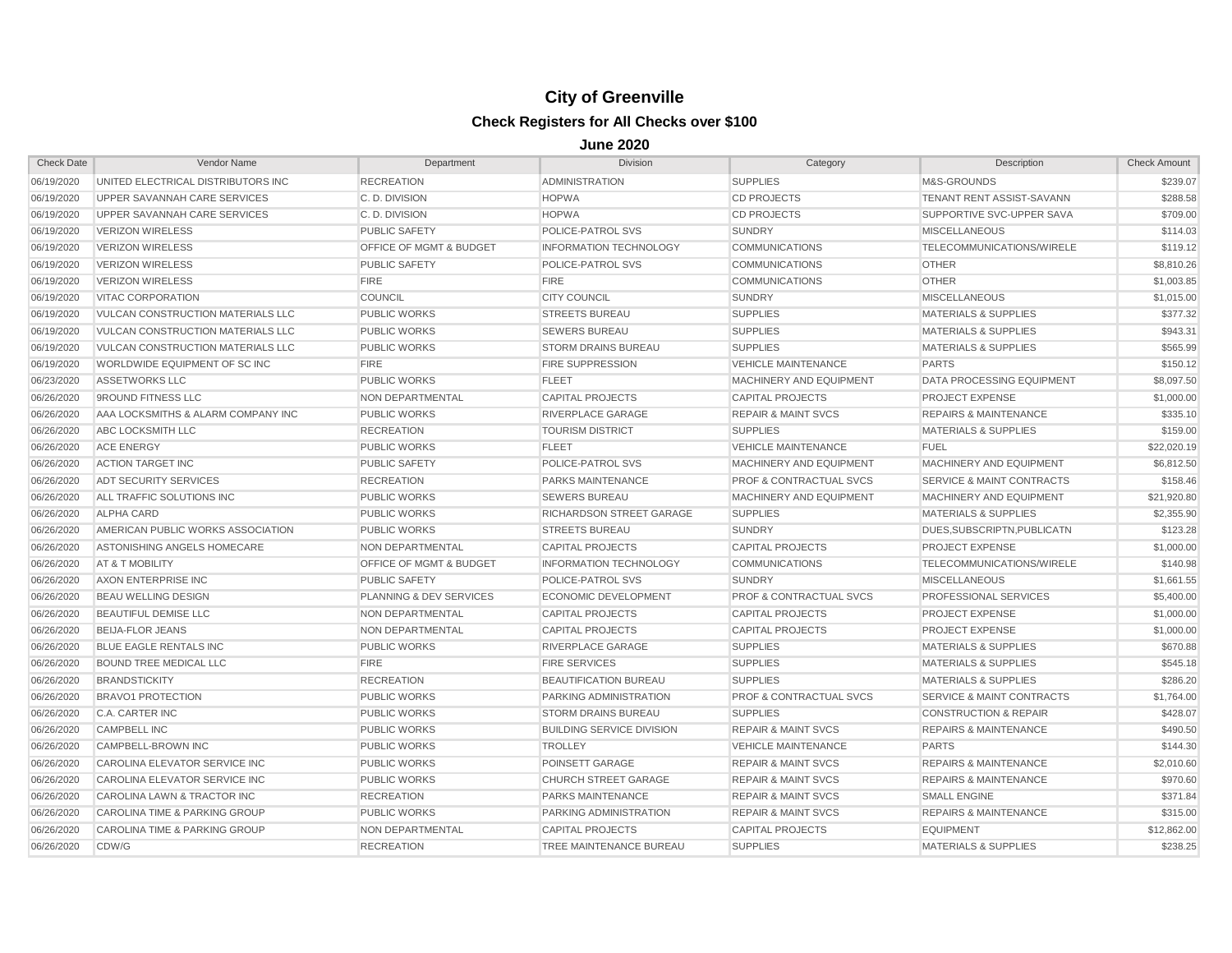| <b>Check Date</b> | Vendor Name                                  | Department                         | <b>Division</b>                  | Category                           | Description                          | <b>Check Amount</b> |
|-------------------|----------------------------------------------|------------------------------------|----------------------------------|------------------------------------|--------------------------------------|---------------------|
| 06/26/2020        | CHARTER COMMUNICATIONS                       | <b>RECREATION</b>                  | <b>COMMUNITY CENTERS</b>         | <b>COMMUNICATIONS</b>              | CABLE TELEVISION/INTERNET            | \$450.09            |
| 06/26/2020        | CHARTER COMMUNICATIONS                       | <b>PUBLIC WORKS</b>                | <b>PUBLIC WORKS</b>              | <b>PROF &amp; CONTRACTUAL SVCS</b> | PROFESSIONAL SERVICES                | \$229.66            |
| 06/26/2020        | CHARTER COMMUNICATIONS                       | <b>FIRE</b>                        | <b>FIRE SUPPRESSION</b>          | <b>COMMUNICATIONS</b>              | <b>CABLE TELEVISION/INTERNET</b>     | \$851.86            |
| 06/26/2020        | CHARTER COMMUNICATIONS                       | <b>PUBLIC SAFETY</b>               | POLICE-PATROL SVS                | <b>COMMUNICATIONS</b>              | <b>OTHER</b>                         | \$405.59            |
| 06/26/2020        | CHARTER COMMUNICATIONS                       | <b>PUBLIC WORKS</b>                | <b>BUILDING SERVICE DIVISION</b> | <b>COMMUNICATIONS</b>              | <b>OTHER</b>                         | \$105.14            |
| 06/26/2020        | CHEROKEE SMALL ENGINE                        | <b>RECREATION</b>                  | PARKS MAINTENANCE                | <b>REPAIR &amp; MAINT SVCS</b>     | <b>SMALL ENGINE</b>                  | \$223.44            |
| 06/26/2020        | <b>CHRISTOPHER PARK GALLERY</b>              | NON DEPARTMENTAL                   | <b>CAPITAL PROJECTS</b>          | <b>CAPITAL PROJECTS</b>            | <b>PROJECT EXPENSE</b>               | \$1,000.00          |
| 06/26/2020        | <b>CINTAS</b>                                | <b>PUBLIC WORKS</b>                | <b>BUILDING SERVICE DIVISION</b> | <b>SUPPLIES</b>                    | <b>CLOTHING &amp; UNIFORMS</b>       | \$2,154.82          |
| 06/26/2020        | <b>CINTAS</b>                                | <b>PUBLIC WORKS</b>                | <b>FLEET</b>                     | <b>SUPPLIES</b>                    | <b>CLOTHING &amp; UNIFORMS</b>       | \$253.52            |
| 06/26/2020        | CINTAS FIRE PROTECTION 636525                | <b>PUBLIC WORKS</b>                | <b>BUILDING SERVICE DIVISION</b> | <b>PROF &amp; CONTRACTUAL SVCS</b> | <b>SERVICE &amp; MAINT CONTRACTS</b> | \$405.50            |
| 06/26/2020        | CITY OF GREENVILLE REV PETTY CASH            | <b>FIRE</b>                        | <b>FIRE SUPPRESSION</b>          | <b>SUPPLIES</b>                    | <b>MATERIALS &amp; SUPPLIES</b>      | \$139.75            |
| 06/26/2020        | <b>CITY WELDING SERVICE</b>                  | <b>PUBLIC WORKS</b>                | <b>VEHICLE MAINTENANCE</b>       | <b>VEHICLE MAINTENANCE</b>         | <b>OUTSIDE REPAIRS</b>               | \$207.50            |
| 06/26/2020        | <b>COMMERCE CLUB</b>                         | <b>CITY MANAGER</b>                | <b>CITY MANAGER</b>              | <b>SUNDRY</b>                      | DUES.SUBSCRIPTN.PUBLICATN            | \$157.00            |
| 06/26/2020        | CONCRETE SUPPLY COMPANY LLC                  | <b>PUBLIC WORKS</b>                | <b>STREETS BUREAU</b>            | <b>SUPPLIES</b>                    | <b>MATERIALS &amp; SUPPLIES</b>      | \$2,273.70          |
| 06/26/2020        | CONFETTI BEAUTY BOUTIQUE                     | NON DEPARTMENTAL                   | <b>CAPITAL PROJECTS</b>          | <b>CAPITAL PROJECTS</b>            | <b>PROJECT EXPENSE</b>               | \$1,000.00          |
| 06/26/2020        | <b>COSTUME CURIO</b>                         | NON DEPARTMENTAL                   | <b>CAPITAL PROJECTS</b>          | <b>CAPITAL PROJECTS</b>            | <b>PROJECT EXPENSE</b>               | \$1,000.00          |
| 06/26/2020        | <b>CREME SHACK</b>                           | NON DEPARTMENTAL                   | <b>CAPITAL PROJECTS</b>          | <b>CAPITAL PROJECTS</b>            | <b>PROJECT EXPENSE</b>               | \$1,000.00          |
| 06/26/2020        | <b>CROOK'S BRASS &amp; METAL REFINISHING</b> | <b>PLANNING &amp; DEV SERVICES</b> | <b>ECONOMIC DEVELOPMENT</b>      | <b>PROF &amp; CONTRACTUAL SVCS</b> | <b>SERVICE &amp; MAINT CONTRACTS</b> | \$2,895.00          |
| 06/26/2020        | <b>CROWN TROPHY</b>                          | NON DEPARTMENTAL                   | <b>CAPITAL PROJECTS</b>          | <b>CAPITAL PROJECTS</b>            | <b>PROJECT EXPENSE</b>               | \$1,000.00          |
| 06/26/2020        | <b>CUMMINS-ALLISON CORP</b>                  | <b>PUBLIC WORKS</b>                | PARKING ADMINISTRATION           | <b>PROF &amp; CONTRACTUAL SVCS</b> | <b>SERVICE &amp; MAINT CONTRACTS</b> | \$807.59            |
| 06/26/2020        | <b>CUSTARD BOUTIQUE</b>                      | NON DEPARTMENTAL                   | <b>CAPITAL PROJECTS</b>          | <b>CAPITAL PROJECTS</b>            | <b>PROJECT EXPENSE</b>               | \$1,000.00          |
| 06/26/2020        | <b>CUTLER REPAVING INC</b>                   | NON DEPARTMENTAL                   | <b>CAPITAL PROJECTS</b>          | <b>CAPITAL PROJECTS</b>            | <b>CONSTRUCTION</b>                  | \$716,577.36        |
| 06/26/2020        | <b>DAHLIA A FLORIST</b>                      | NON DEPARTMENTAL                   | <b>CAPITAL PROJECTS</b>          | <b>CAPITAL PROJECTS</b>            | <b>PROJECT EXPENSE</b>               | \$1,000.00          |
| 06/26/2020        | DARROHN ENGINEERING LLC                      | NON DEPARTMENTAL                   | <b>CAPITAL PROJECTS</b>          | <b>CAPITAL PROJECTS</b>            | PLANNING/DESIGN                      | \$4,550.00          |
| 06/26/2020        | <b>DEDICATED THERAPY</b>                     | NON DEPARTMENTAL                   | <b>CAPITAL PROJECTS</b>          | <b>CAPITAL PROJECTS</b>            | <b>PROJECT EXPENSE</b>               | \$1,000.00          |
| 06/26/2020        | <b>DELL MARKETING LP</b>                     | <b>OFFICE OF MGMT &amp; BUDGET</b> | <b>INFORMATION TECHNOLOGY</b>    | <b>MIS PROJECTS</b>                | PCS/UPGRADES                         | \$2,285.21          |
| 06/26/2020        | <b>DESIGNLAB INC</b>                         | <b>FIRE</b>                        | <b>FIRE SUPPRESSION</b>          | <b>SUPPLIES</b>                    | <b>CLOTHING &amp; UNIFORMS</b>       | \$2,290.98          |
| 06/26/2020        | <b>DESIGNLAB INC</b>                         | <b>FIRE</b>                        | <b>FIRE SERVICES</b>             | <b>SUPPLIES</b>                    | <b>CLOTHING &amp; UNIFORMS</b>       | \$600.72            |
| 06/26/2020        | <b>DESIGNLAB INC</b>                         | <b>PUBLIC SAFETY</b>               | POLICE-PATROL SVS                | <b>SUPPLIES</b>                    | <b>CLOTHING &amp; UNIFORMS</b>       | \$1,164.43          |
| 06/26/2020        | <b>DESIGNLAB INC</b>                         | <b>FIRE</b>                        | <b>FIRE</b>                      | <b>SUPPLIES</b>                    | <b>CLOTHING &amp; UNIFORMS</b>       | \$760.00            |
| 06/26/2020        | <b>DIRECTV</b>                               | <b>FIRE</b>                        | <b>FIRE SUPPRESSION</b>          | <b>COMMUNICATIONS</b>              | <b>CABLE TELEVISION/INTERNET</b>     | \$113.38            |
| 06/26/2020        | <b>DUKE ENERGY</b>                           | <b>PUBLIC WORKS</b>                | <b>TRAFFIC ENGINEERING</b>       | <b>UTILITIES</b>                   | <b>ELECTRICITY</b>                   | \$2,386.06          |
| 06/26/2020        | <b>DUKE ENERGY</b>                           | <b>PUBLIC WORKS</b>                | <b>FLEET</b>                     | <b>UTILITIES</b>                   | <b>ELECTRICITY</b>                   | \$2,754.21          |
| 06/26/2020        | <b>DUKE ENERGY</b>                           | <b>PUBLIC WORKS</b>                | <b>BUILDING SERVICE DIVISION</b> | <b>UTILITIES</b>                   | <b>ELECTRICITY</b>                   | \$5,137.64          |
| 06/26/2020        | <b>DUKE ENERGY</b>                           | <b>RECREATION</b>                  | PARKS MAINTENANCE                | <b>UTILITIES</b>                   | <b>ELECTRICITY</b>                   | \$3,011.56          |
| 06/26/2020        | <b>DUKE ENERGY</b>                           | C.D. DIVISION                      | <b>CDBG PROJECTS</b>             | <b>CD PROJECTS</b>                 | <b>PUBLIC SERVICES (GENERAL)</b>     | \$100.30            |
| 06/26/2020        | <b>DUNCAN LLC</b>                            | NON DEPARTMENTAL                   | <b>CAPITAL PROJECTS</b>          | <b>CAPITAL PROJECTS</b>            | <b>CONSTRUCTION</b>                  | \$2,499.00          |
| 06/26/2020        | <b>EAGLE EMBROIDERY</b>                      | <b>PUBLIC WORKS</b>                | <b>FLEET</b>                     | <b>SUPPLIES</b>                    | <b>CLOTHING &amp; UNIFORMS</b>       | \$551.81            |
| 06/26/2020        | ECHOLS OIL COMPANY INC                       | <b>PUBLIC WORKS</b>                | <b>FLEET</b>                     | <b>VEHICLE MAINTENANCE</b>         | <b>FUEL</b>                          | \$423.79            |
| 06/26/2020        | <b>EMERGENCYMD LLC</b>                       | <b>HUMAN RESOURCES</b>             | <b>OCCUPATIONAL HEALTH</b>       | <b>PROF &amp; CONTRACTUAL SVCS</b> | PROFESSIONAL SERVICES                | \$32.566.52         |
| 06/26/2020        | ENVIRO-MASTER SERVICES OF GREENVILL          | <b>RECREATION</b>                  | <b>PARKS AND RECREATION</b>      | <b>PROF &amp; CONTRACTUAL SVCS</b> | <b>SERVICE &amp; MAINT CONTRACTS</b> | \$2,471.00          |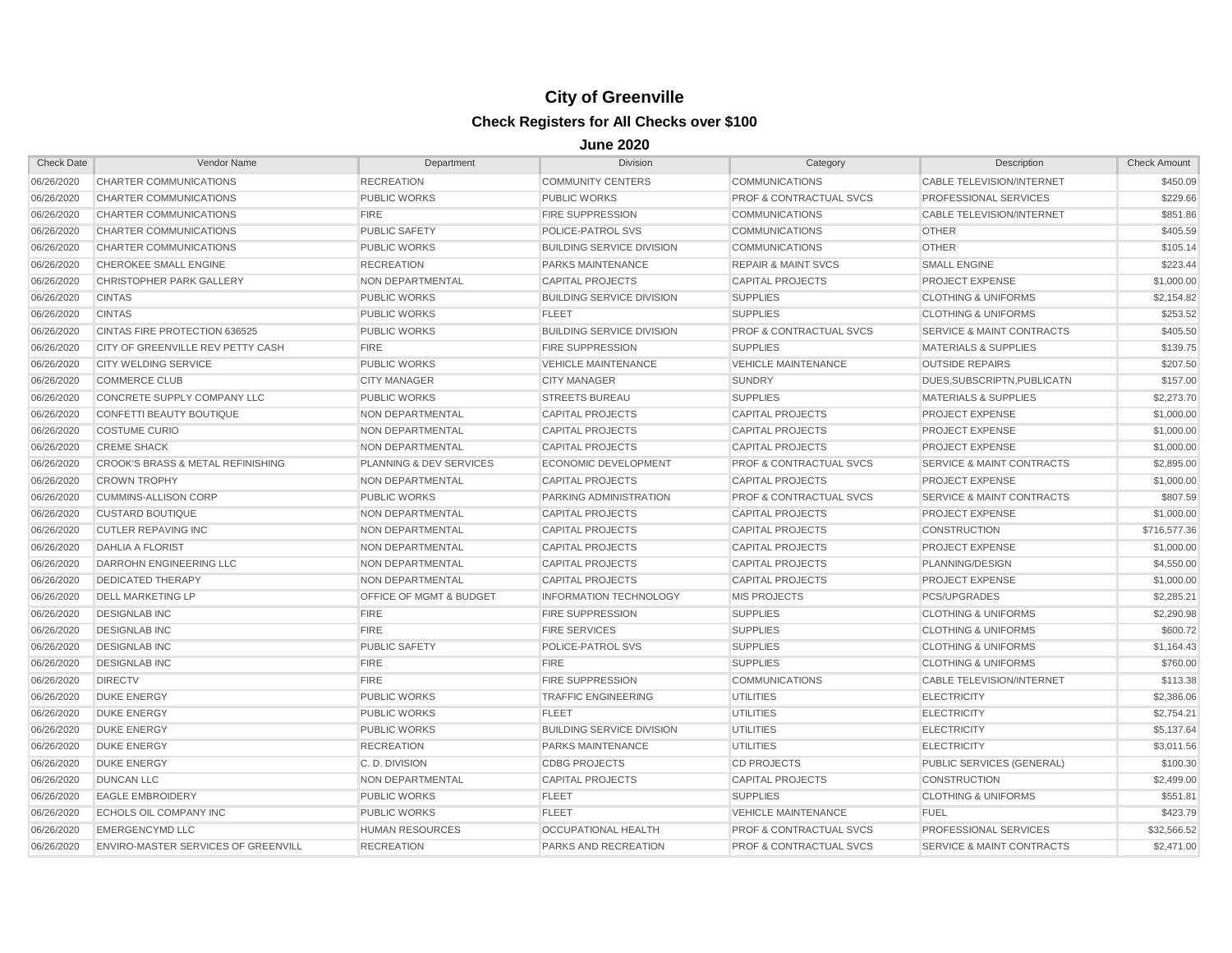| <b>Check Date</b> | Vendor Name                               | Department                         | <b>Division</b>                  | Category                           | Description                          | <b>Check Amount</b> |
|-------------------|-------------------------------------------|------------------------------------|----------------------------------|------------------------------------|--------------------------------------|---------------------|
| 06/26/2020        | <b>ESRIINC</b>                            | PLANNING & DEV SERVICES            | <b>ECONOMIC DEVELOPMENT</b>      | <b>SUNDRY</b>                      | DUES, SUBSCRIPTN, PUBLICATN          | \$530.00            |
| 06/26/2020        | <b>FAIRWAY FORD INC</b>                   | <b>FIRE</b>                        | <b>FIRE SUPPRESSION</b>          | <b>VEHICLE MAINTENANCE</b>         | <b>PARTS</b>                         | \$222.42            |
| 06/26/2020        | <b>FAIRWAY FORD INC</b>                   | <b>PUBLIC WORKS</b>                | <b>FLEET</b>                     | <b>VEHICLE MAINTENANCE</b>         | <b>OUTSIDE REPAIRS</b>               | \$369.00            |
| 06/26/2020        | FEDERAL EXPRESS CORP                      | <b>PUBLIC SAFETY</b>               | POLICE-PATROL SVS                | <b>SUNDRY</b>                      | <b>MISCELLANEOUS</b>                 | \$137.78            |
| 06/26/2020        | <b>FGP INTERNATIONAL</b>                  | OFFICE OF MGMT & BUDGET            | <b>ACCOUNTING</b>                | <b>PROF &amp; CONTRACTUAL SVCS</b> | TEMP PERSONNEL SVCS                  | \$2,686.24          |
| 06/26/2020        | FIREHOUSE SUBS - HAYWOOD ROAD             | NON DEPARTMENTAL                   | <b>CAPITAL PROJECTS</b>          | <b>CAPITAL PROJECTS</b>            | PROJECT EXPENSE                      | \$1,000.00          |
| 06/26/2020        | <b>GENESIS HOMES</b>                      | C.D. DIVISION                      | <b>CDBG PROJECTS</b>             | <b>CD PROJECTS</b>                 | ACTIVITIES SP SUBRECIPIEN            | \$36,940.00         |
| 06/26/2020        | <b>GEORGIA BARK COMPANY</b>               | <b>RECREATION</b>                  | <b>BEAUTIFICATION BUREAU</b>     | <b>SUPPLIES</b>                    | <b>MATERIALS &amp; SUPPLIES</b>      | \$2,968.00          |
| 06/26/2020        | <b>GILLIG LLC</b>                         | <b>PUBLIC WORKS</b>                | <b>VEHICLE MAINTENANCE</b>       | <b>VEHICLE MAINTENANCE</b>         | <b>SMALL PARTS</b>                   | \$300.17            |
| 06/26/2020        | <b>GILLIG LLC</b>                         | <b>PUBLIC WORKS</b>                | <b>VEHICLE MAINTENANCE</b>       | <b>VEHICLE MAINTENANCE</b>         | <b>PARTS</b>                         | \$710.15            |
| 06/26/2020        | <b>GOODYEAR COMMERCIAL TIRE</b>           | <b>FIRE</b>                        | <b>FIRE SUPPRESSION</b>          | <b>VEHICLE MAINTENANCE</b>         | <b>PARTS</b>                         | \$803.85            |
| 06/26/2020        | GRAINGER 803858620                        | <b>PUBLIC WORKS</b>                | <b>VEHICLE MAINTENANCE</b>       | <b>SUPPLIES</b>                    | <b>MATERIALS &amp; SUPPLIES</b>      | \$179.78            |
| 06/26/2020        | <b>GREENVILLE COUNTY</b>                  | <b>PUBLIC SAFETY</b>               | POLICE-PATROL SVS                | <b>PROF &amp; CONTRACTUAL SVCS</b> | PROFESSIONAL SERVICES                | \$3,644.20          |
| 06/26/2020        | GREENVILLE COUNTY SOLID WASTE             | <b>PUBLIC WORKS</b>                | <b>GARBAGE DISPOSAL BUREAU</b>   | <b>PROF &amp; CONTRACTUAL SVCS</b> | <b>DISPOSAL CHARGES</b>              | \$30,915.40         |
| 06/26/2020        | <b>GREENVILLE INDUSTRIAL RUBBER &amp;</b> | <b>PUBLIC WORKS</b>                | <b>STORM DRAINS BUREAU</b>       | <b>SUPPLIES</b>                    | <b>CONSTRUCTION &amp; REPAIR</b>     | \$123.03            |
| 06/26/2020        | <b>GREENVILLE LEGISLATIVE DELEGATION</b>  | NON DEPARTMENTAL                   | <b>CAPITAL PROJECTS</b>          | <b>CAPITAL PROJECTS</b>            | <b>CONSTRUCTION</b>                  | \$135,118.30        |
| 06/26/2020        | <b>GREENVILLE NEWS</b>                    | <b>PUBLIC WORKS</b>                | <b>ENGINEERING</b>               | <b>SUNDRY</b>                      | DUES, SUBSCRIPTN, PUBLICATN          | \$122.10            |
| 06/26/2020        | <b>GREENVILLE NEWS</b>                    | <b>OFFICE OF MGMT &amp; BUDGET</b> | <b>PURCHASING</b>                | <b>PROF &amp; CONTRACTUAL SVCS</b> | ADVERTISING EXPENSE                  | \$270.60            |
| 06/26/2020        | <b>GREENVILLE OFFICE SUPPLY CO INC</b>    | <b>RECREATION</b>                  | <b>PARKS AND RECREATION</b>      | <b>SUPPLIES</b>                    | <b>MATERIALS &amp; SUPPLIES</b>      | \$101.63            |
| 06/26/2020        | <b>GREENVILLE OFFICE SUPPLY CO INC</b>    | <b>PUBLIC WORKS</b>                | <b>ENFORCEMENT</b>               | <b>SUPPLIES</b>                    | <b>CLOTHING &amp; UNIFORMS</b>       | \$203.20            |
| 06/26/2020        | <b>GREENVILLE OFFICE SUPPLY CO INC</b>    | <b>PUBLIC WORKS</b>                | PARKING ADMINISTRATION           | <b>SUPPLIES</b>                    | <b>OFFICE SUPPLIES&amp;MATERIALS</b> | \$1,379.30          |
| 06/26/2020        | <b>GREENVILLE WATER</b>                   | <b>PUBLIC WORKS</b>                | <b>BUILDING SERVICE DIVISION</b> | <b>UTILITIES</b>                   | <b>OTHER</b>                         | \$465.68            |
| 06/26/2020        | <b>GREENVILLE WATER</b>                   | <b>PUBLIC WORKS</b>                | <b>FLEET</b>                     | <b>UTILITIES</b>                   | <b>OTHER</b>                         | \$1,068.07          |
| 06/26/2020        | HANDI CLEAN PRODUCTS INC                  | <b>FIRE</b>                        | <b>FIRE SERVICES</b>             | <b>SUPPLIES</b>                    | <b>MATERIALS &amp; SUPPLIES</b>      | \$4,253.69          |
| 06/26/2020        | <b>HARMONY BODY &amp; SOLE SPA</b>        | NON DEPARTMENTAL                   | <b>CAPITAL PROJECTS</b>          | <b>CAPITAL PROJECTS</b>            | <b>PROJECT EXPENSE</b>               | \$1,000.00          |
| 06/26/2020        | HOME DEPOT CREDIT SERVICE 0978            | <b>PUBLIC WORKS</b>                | NON VEHICLE MAINTENANCE          | <b>SUPPLIES</b>                    | <b>MATERIALS &amp; SUPPLIES</b>      | \$182.19            |
| 06/26/2020        | HOME DEPOT CREDIT SERVICE 1679            | <b>PUBLIC WORKS</b>                | <b>FLEET</b>                     | <b>SUPPLIES</b>                    | <b>MATERIALS &amp; SUPPLIES</b>      | \$302.12            |
| 06/26/2020        | HOME DEPOT CREDIT SERVICE 4123            | <b>PUBLIC WORKS</b>                | <b>STREETS BUREAU</b>            | <b>SUPPLIES</b>                    | <b>MATERIALS &amp; SUPPLIES</b>      | \$116.19            |
| 06/26/2020        | HOME DEPOT CREDIT SERVICE 5922            | <b>RECREATION</b>                  | <b>TOURISM DISTRICT</b>          | <b>SUPPLIES</b>                    | <b>MATERIALS &amp; SUPPLIES</b>      | \$642.52            |
| 06/26/2020        | HOME DEPOT PRO                            | <b>PUBLIC WORKS</b>                | <b>VEHICLE MAINTENANCE</b>       | <b>SUPPLIES</b>                    | <b>MATERIALS &amp; SUPPLIES</b>      | \$104.28            |
| 06/26/2020        | HOME DEPOT PRO                            | <b>PUBLIC WORKS</b>                | <b>VEHICLE MAINTENANCE</b>       | <b>SUPPLIES</b>                    | <b>JANITORIAL SUPPLIES</b>           | \$198.54            |
| 06/26/2020        | HOME DEPOT PRO                            | <b>PUBLIC WORKS</b>                | NON VEHICLE MAINTENANCE          | <b>SUPPLIES</b>                    | <b>JANITORIAL SUPPLIES</b>           | \$290.65            |
| 06/26/2020        | HOME DEPOT PRO                            | <b>PUBLIC WORKS</b>                | <b>VEHICLE MAINTENANCE</b>       | <b>SUPPLIES</b>                    | <b>BUS WASHING SUPPLIES</b>          | \$4,276.16          |
| 06/26/2020        | <b>IREVIVE LLC</b>                        | NON DEPARTMENTAL                   | <b>CAPITAL PROJECTS</b>          | <b>CAPITAL PROJECTS</b>            | PROJECT EXPENSE                      | \$1,000.00          |
| 06/26/2020        | <b>IRON MOUNTAIN 27128</b>                | <b>PUBLIC WORKS</b>                | <b>ADMINISTRATION</b>            | <b>PROF &amp; CONTRACTUAL SVCS</b> | PROFESSIONAL SERVICES                | \$152.59            |
| 06/26/2020        | <b>IVEY COMMUNICATIONS INC</b>            | NON DEPARTMENTAL                   | <b>CAPITAL PROJECTS</b>          | <b>CAPITAL PROJECTS</b>            | <b>EQUIPMENT</b>                     | \$15,099.70         |
| 06/26/2020        | <b>IVEY COMMUNICATIONS INC</b>            | <b>FIRE</b>                        | <b>FIRE SERVICES</b>             | <b>PROF &amp; CONTRACTUAL SVCS</b> | SERVICE & MAINT CONTRACTS            | \$342.55            |
| 06/26/2020        | J & D PHOTO                               | NON DEPARTMENTAL                   | <b>CAPITAL PROJECTS</b>          | <b>CAPITAL PROJECTS</b>            | <b>PROJECT EXPENSE</b>               | \$1,000.00          |
| 06/26/2020        | <b>JACKIE MAULDIN'S INC</b>               | <b>PUBLIC SAFETY</b>               | POLICE-PATROL SVS                | <b>SUNDRY</b>                      | <b>MISCELLANEOUS</b>                 | \$140.00            |
| 06/26/2020        | JEFFREY A BOWMAN                          | OFFICE OF MGMT & BUDGET            | <b>REVENUE</b>                   | <b>TRAVEL &amp; TRAINING</b>       | <b>LOCAL TRANSPORTATION</b>          | \$146.05            |
| 06/26/2020        | JOHNSON CONTROLS FIRE PROTECTION LP       | <b>FIRE</b>                        | <b>FIRE SERVICES</b>             | <b>PROF &amp; CONTRACTUAL SVCS</b> | <b>SERVICE &amp; MAINT CONTRACTS</b> | \$831.00            |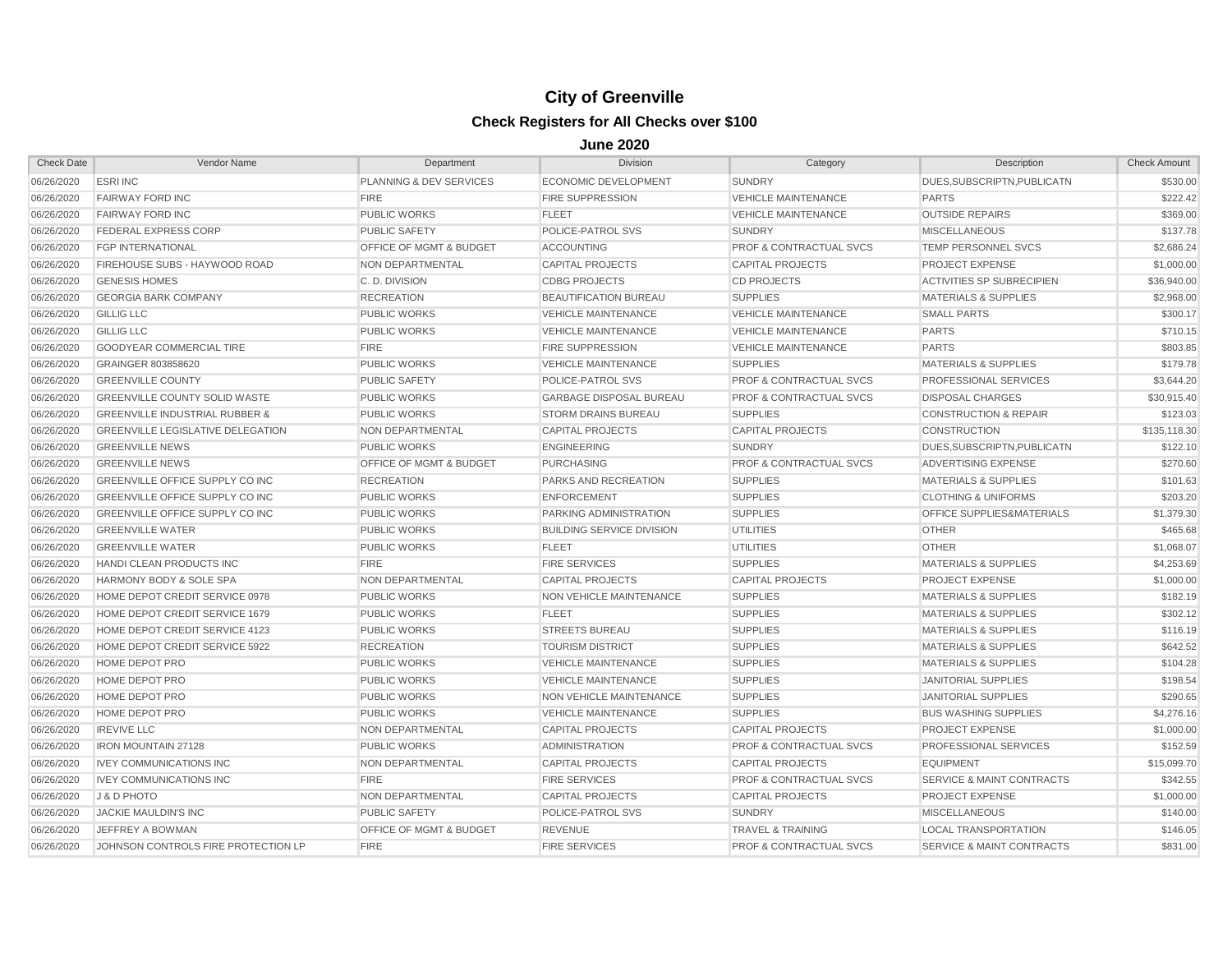| <b>Check Date</b> | Vendor Name                         | Department                           | <b>Division</b>                  | Category                           | Description                          | <b>Check Amount</b> |
|-------------------|-------------------------------------|--------------------------------------|----------------------------------|------------------------------------|--------------------------------------|---------------------|
| 06/26/2020        | JOHNSON CONTROLS FIRE PROTECTION LP | <b>PUBLIC WORKS</b>                  | <b>BUILDING SERVICE DIVISION</b> | <b>REPAIR &amp; MAINT SVCS</b>     | <b>REPAIRS &amp; MAINTENANCE</b>     | \$4,027.53          |
| 06/26/2020        | JOHNSON CONTROLS SECURITY SOLUTIONS | <b>RECREATION</b>                    | <b>TOURISM DISTRICT</b>          | <b>REPAIR &amp; MAINT SVCS</b>     | <b>REPAIRS &amp; MAINTENANCE</b>     | \$830.89            |
| 06/26/2020        | K.O.B. ENTERPRISES LLC              | <b>FIRE</b>                          | <b>FIRE SUPPRESSION</b>          | <b>PROF &amp; CONTRACTUAL SVCS</b> | <b>RENTAL OF REAL PROPERTY</b>       | \$1,727.64          |
| 06/26/2020        | <b>KONE INC</b>                     | <b>PUBLIC WORKS</b>                  | <b>ONE GARAGE</b>                | <b>REPAIR &amp; MAINT SVCS</b>     | <b>REPAIRS &amp; MAINTENANCE</b>     | \$1,589.49          |
| 06/26/2020        | <b>LANDSCAPERS SUPPLY</b>           | <b>PUBLIC WORKS</b>                  | <b>SEWERS BUREAU</b>             | <b>SUPPLIES</b>                    | <b>MATERIALS &amp; SUPPLIES</b>      | \$759.92            |
| 06/26/2020        | LEES CLEANERS LLC                   | NON DEPARTMENTAL                     | <b>CAPITAL PROJECTS</b>          | <b>CAPITAL PROJECTS</b>            | PROJECT EXPENSE                      | \$1,000.00          |
| 06/26/2020        | LEVEL 3 COMMUNICATIONS LLC          | <b>OFFICE OF MGMT &amp; BUDGET</b>   | <b>INFORMATION TECHNOLOGY</b>    | <b>COMMUNICATIONS</b>              | TELECOMMUNICATIONS/WIRELE            | \$1,001.90          |
| 06/26/2020        | L'S ON AUGUSTA                      | NON DEPARTMENTAL                     | <b>CAPITAL PROJECTS</b>          | <b>CAPITAL PROJECTS</b>            | <b>PROJECT EXPENSE</b>               | \$1,000.00          |
| 06/26/2020        | LUMINATOR TECHNOLOGY GROUP          | <b>PUBLIC WORKS</b>                  | <b>VEHICLE MAINTENANCE</b>       | <b>VEHICLE MAINTENANCE</b>         | <b>PARTS</b>                         | \$1,881.05          |
| 06/26/2020        | M JUDSON BOOKSELLERS                | <b>NON DEPARTMENTAL</b>              | <b>CAPITAL PROJECTS</b>          | <b>CAPITAL PROJECTS</b>            | <b>PROJECT EXPENSE</b>               | \$1,000.00          |
| 06/26/2020        | MAKE MADE JEWERLY                   | NON DEPARTMENTAL                     | <b>CAPITAL PROJECTS</b>          | <b>CAPITAL PROJECTS</b>            | <b>PROJECT EXPENSE</b>               | \$1,000.00          |
| 06/26/2020        | MANSFIELD OIL COMPANY OF GAINESVILL | <b>PUBLIC WORKS</b>                  | <b>ADMINISTRATION</b>            | <b>VEHICLE MAINTENANCE</b>         | <b>FUEL</b>                          | \$9,970.05          |
| 06/26/2020        | <b>MARATHON STAFFING INC</b>        | <b>PUBLIC SAFETY</b>                 | POLICE-DISPATCH BUREAU           | <b>PROF &amp; CONTRACTUAL SVCS</b> | TEMP PERSONNEL SVCS                  | \$4,643.31          |
| 06/26/2020        | <b>MARATHON STAFFING INC</b>        | <b>EVENTS &amp; CULTURAL AFFAIRS</b> | <b>EVENTS MANAGEMENT</b>         | <b>PROF &amp; CONTRACTUAL SVCS</b> | TEMP PERSONNEL SVCS                  | \$766.26            |
| 06/26/2020        | MAULDIN COFFEE CO                   | NON DEPARTMENTAL                     | <b>CAPITAL PROJECTS</b>          | <b>CAPITAL PROJECTS</b>            | PROJECT EXPENSE                      | \$1,000.00          |
| 06/26/2020        | <b>MEGAN DUGGAN</b>                 | NON DEPARTMENTAL                     | <b>CAPITAL PROJECTS</b>          | <b>CAPITAL PROJECTS</b>            | PROJECT EXPENSE                      | \$1,000.00          |
| 06/26/2020        | <b>MNI DIRECT</b>                   | <b>PUBLIC WORKS</b>                  | <b>FLEET</b>                     | <b>SUPPLIES</b>                    | <b>MATERIALS &amp; SUPPLIES</b>      | \$349.67            |
| 06/26/2020        | <b>MNI DIRECT</b>                   | <b>PUBLIC WORKS</b>                  | <b>RESIDENTIAL COLL BUREAU</b>   | <b>SUPPLIES</b>                    | <b>MATERIALS &amp; SUPPLIES</b>      | \$349.67            |
| 06/26/2020        | <b>MNI DIRECT</b>                   | <b>PUBLIC WORKS</b>                  | <b>SEWERS BUREAU</b>             | <b>SUPPLIES</b>                    | <b>MATERIALS &amp; SUPPLIES</b>      | \$349.67            |
| 06/26/2020        | <b>MNI DIRECT</b>                   | <b>PUBLIC WORKS</b>                  | <b>STREETS BUREAU</b>            | <b>SUPPLIES</b>                    | <b>MATERIALS &amp; SUPPLIES</b>      | \$349.68            |
| 06/26/2020        | <b>MNI DIRECT</b>                   | <b>PUBLIC WORKS</b>                  | <b>STORM DRAINS BUREAU</b>       | <b>SUPPLIES</b>                    | <b>MATERIALS &amp; SUPPLIES</b>      | \$349.67            |
| 06/26/2020        | MOSAIC ENGINEERING & CONSULTING PC  | <b>PUBLIC WORKS</b>                  | RIVERPLACE GARAGE                | <b>PROF &amp; CONTRACTUAL SVCS</b> | <b>SERVICE &amp; MAINT CONTRACTS</b> | \$4,000.00          |
| 06/26/2020        | <b>NAPA</b>                         | <b>PUBLIC WORKS</b>                  | <b>FLEET</b>                     | <b>VEHICLE MAINTENANCE</b>         | PARTS MANAGEMENT FEES                | \$17,616.10         |
| 06/26/2020        | <b>NAPA</b>                         | <b>PUBLIC WORKS</b>                  | <b>FLEET</b>                     | <b>VEHICLE MAINTENANCE</b>         | <b>PARTS</b>                         | \$82,056.53         |
| 06/26/2020        | <b>NAPA AUTO PARTS</b>              | <b>FIRE</b>                          | <b>FIRE SUPPRESSION</b>          | <b>SUPPLIES</b>                    | <b>MATERIALS &amp; SUPPLIES</b>      | \$429.94            |
| 06/26/2020        | <b>NAPA AUTO PARTS</b>              | <b>FIRE</b>                          | <b>FIRE SERVICES</b>             | <b>SUPPLIES</b>                    | <b>MATERIALS &amp; SUPPLIES</b>      | \$1.114.45          |
| 06/26/2020        | NAPA AUTO PARTS                     | <b>FIRE</b>                          | <b>FIRE SUPPRESSION</b>          | <b>VEHICLE MAINTENANCE</b>         | <b>PARTS</b>                         | \$1.117.02          |
| 06/26/2020        | NORTHERN SAFETY CO INC              | <b>RECREATION</b>                    | PARKS MAINTENANCE                | <b>SUPPLIES</b>                    | <b>MATERIALS &amp; SUPPLIES</b>      | \$298.41            |
| 06/26/2020        | NORTHERN SAFETY CO INC              | <b>RECREATION</b>                    | BEAUTIFICATION BUREAU            | <b>SUPPLIES</b>                    | <b>MATERIALS &amp; SUPPLIES</b>      | \$547.09            |
| 06/26/2020        | NORTHERN TOOL & EQUIPMENT           | <b>PUBLIC WORKS</b>                  | <b>FLEET</b>                     | <b>SUPPLIES</b>                    | <b>MATERIALS &amp; SUPPLIES</b>      | \$1,971.57          |
| 06/26/2020        | OCEAN WAX & CO LLC                  | NON DEPARTMENTAL                     | <b>CAPITAL PROJECTS</b>          | <b>CAPITAL PROJECTS</b>            | PROJECT EXPENSE                      | \$1,000.00          |
| 06/26/2020        | OIL & VINEGAR GREENVILLE            | NON DEPARTMENTAL                     | <b>CAPITAL PROJECTS</b>          | <b>CAPITAL PROJECTS</b>            | <b>PROJECT EXPENSE</b>               | \$1,000.00          |
| 06/26/2020        | OLD CIGAR WAREHOUSE                 | NON DEPARTMENTAL                     | <b>CAPITAL PROJECTS</b>          | <b>CAPITAL PROJECTS</b>            | PROJECT EXPENSE                      | \$1,000.00          |
| 06/26/2020        | OZONE COLLISION CENTER LLC          | <b>PUBLIC WORKS</b>                  | <b>FLEET</b>                     | <b>VEHICLE MAINTENANCE</b>         | <b>OUTSIDE REPAIRS</b>               | \$2,500.00          |
| 06/26/2020        | PACE JEWELERS INC                   | <b>HUMAN RESOURCES</b>               | <b>HUMAN RESOURCES</b>           | <b>SUNDRY</b>                      | <b>AWARDS</b>                        | \$203.63            |
| 06/26/2020        | PAISLEY AND PAPER LLC               | <b>NON DEPARTMENTAL</b>              | <b>CAPITAL PROJECTS</b>          | <b>CAPITAL PROJECTS</b>            | <b>PROJECT EXPENSE</b>               | \$1,000.00          |
| 06/26/2020        | PANAGAKOS ASPHALT PAVING INC        | <b>PUBLIC WORKS</b>                  | <b>SEWERS BUREAU</b>             | <b>SUPPLIES</b>                    | <b>MATERIALS &amp; SUPPLIES</b>      | \$101.76            |
| 06/26/2020        | PANAGAKOS ASPHALT PAVING INC        | <b>PUBLIC WORKS</b>                  | <b>STORM DRAINS BUREAU</b>       | <b>SUPPLIES</b>                    | <b>MATERIALS &amp; SUPPLIES</b>      | \$101.76            |
| 06/26/2020        | PANAGAKOS ASPHALT PAVING INC        | <b>PUBLIC WORKS</b>                  | <b>STREETS BUREAU</b>            | <b>SUPPLIES</b>                    | <b>MATERIALS &amp; SUPPLIES</b>      | \$203.52            |
| 06/26/2020        | PETERBILT STORE OF GREENVILLE. THE  | <b>PUBLIC WORKS</b>                  | <b>VEHICLE MAINTENANCE</b>       | <b>VEHICLE MAINTENANCE</b>         | <b>PARTS</b>                         | \$100.08            |
| 06/26/2020        | PIEDMONT NATURAL GAS CO INC         | <b>FIRE</b>                          | <b>FIRE SERVICES</b>             | <b>UTILITIES</b>                   | GAS                                  | \$131.91            |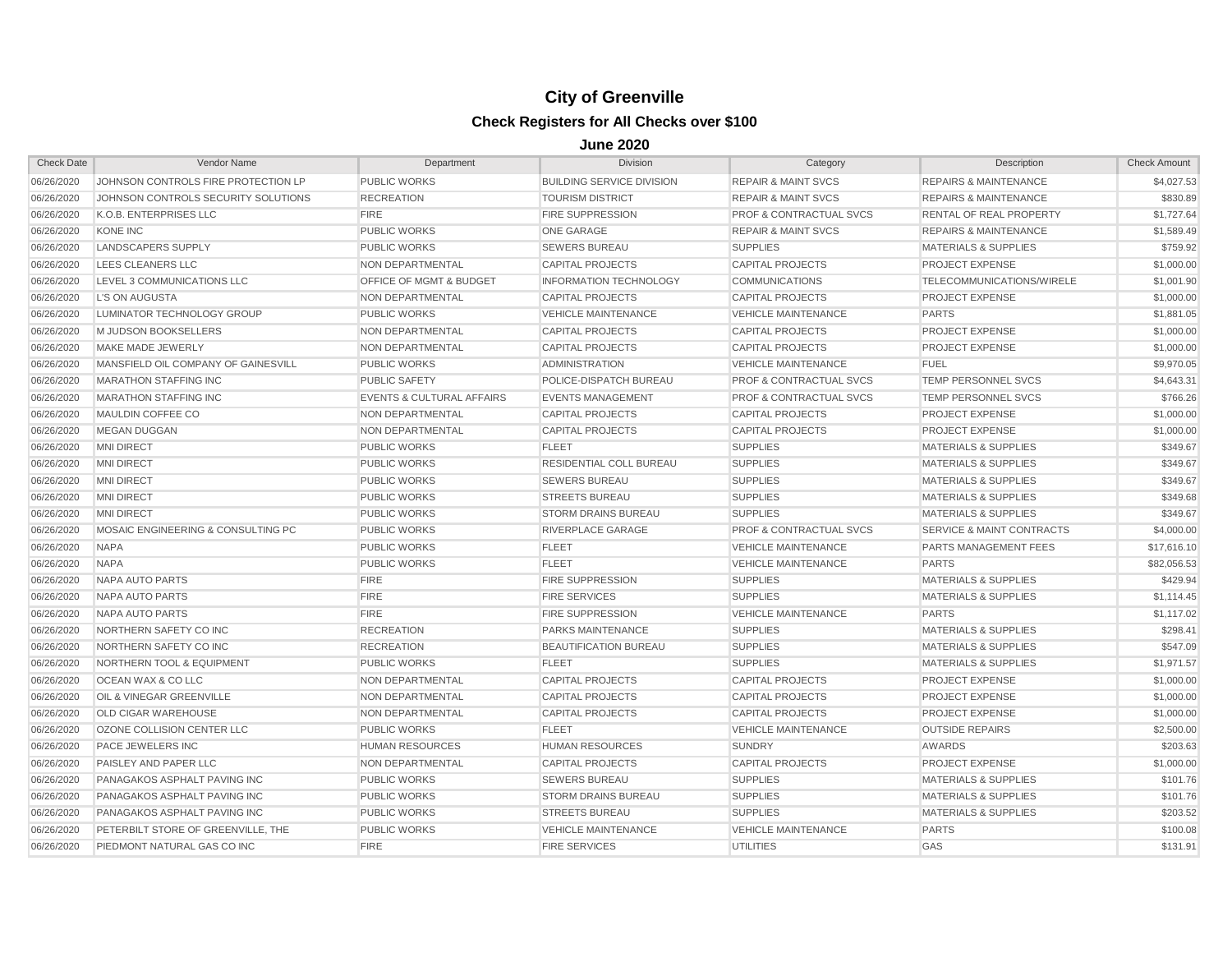| <b>Check Date</b> | Vendor Name                               | Department              | <b>Division</b>                  | Category                           | Description                          | <b>Check Amount</b> |
|-------------------|-------------------------------------------|-------------------------|----------------------------------|------------------------------------|--------------------------------------|---------------------|
| 06/26/2020        | PIEDMONT NATURAL GAS CO INC               | <b>PUBLIC WORKS</b>     | <b>BUILDING SERVICE DIVISION</b> | <b>UTILITIES</b>                   | GAS                                  | \$434.00            |
| 06/26/2020        | PIEDMONT NATURAL GAS CO INC               | <b>PUBLIC WORKS</b>     | <b>FLEET</b>                     | <b>UTILITIES</b>                   | GAS                                  | \$221.35            |
| 06/26/2020        | PIEDMONT TECHNICAL COLLEGE                | <b>PUBLIC WORKS</b>     | <b>VEHICLE MAINTENANCE</b>       | <b>TRAVEL &amp; TRAINING</b>       | <b>TRAVEL &amp; TRAINING</b>         | \$500.00            |
| 06/26/2020        | <b>PIGTAILS &amp; CREWCUTS</b>            | <b>NON DEPARTMENTAL</b> | <b>CAPITAL PROJECTS</b>          | <b>CAPITAL PROJECTS</b>            | <b>PROJECT EXPENSE</b>               | \$1,000.00          |
| 06/26/2020        | PRATT RECYCLING INC                       | <b>PUBLIC WORKS</b>     | <b>RECYCLING</b>                 | <b>PROF &amp; CONTRACTUAL SVCS</b> | <b>DISPOSAL CHARGES</b>              | \$15,106.52         |
| 06/26/2020        | PRESORT PLUS INC                          | OFFICE OF MGMT & BUDGET | <b>PURCHASING</b>                | <b>COMMUNICATIONS</b>              | <b>POSTAGE</b>                       | \$258.87            |
| 06/26/2020        | PROFORMA RHINO GRAPHICS                   | MUNICIPAL COURT         | MUNICIPAL COURT                  | <b>SUPPLIES</b>                    | <b>MATERIALS &amp; SUPPLIES</b>      | \$116.13            |
| 06/26/2020        | PROFORMA RHINO GRAPHICS                   | <b>PUBLIC WORKS</b>     | PARKING ADMINISTRATION           | <b>SUNDRY</b>                      | <b>MISCELLANEOUS</b>                 | \$191.81            |
| 06/26/2020        | PROFORMA RHINO GRAPHICS                   | <b>HUMAN RESOURCES</b>  | <b>OCCUPATIONAL HEALTH</b>       | <b>SUPPLIES</b>                    | <b>MATERIALS &amp; SUPPLIES</b>      | \$280.95            |
| 06/26/2020        | <b>PSYCHEMEDICS CORPORATION</b>           | <b>HUMAN RESOURCES</b>  | <b>OCCUPATIONAL HEALTH</b>       | <b>PROF &amp; CONTRACTUAL SVCS</b> | <b>PROFESSIONAL SERVICES</b>         | \$783.00            |
| 06/26/2020        | PUBLIC SAFETY CENTER INC                  | <b>PUBLIC SAFETY</b>    | POLICE-PATROL SVS                | <b>SUNDRY</b>                      | <b>MISCELLANEOUS</b>                 | \$716.38            |
| 06/26/2020        | R J SHIRLEY INC                           | <b>RECREATION</b>       | TREE MAINTENANCE BUREAU          | <b>PROF &amp; CONTRACTUAL SVCS</b> | PROFESSIONAL SERVICES                | \$772.54            |
| 06/26/2020        | <b>RAINERS JUST DESSERTS LLC</b>          | <b>NON DEPARTMENTAL</b> | <b>CAPITAL PROJECTS</b>          | <b>CAPITAL PROJECTS</b>            | <b>PROJECT EXPENSE</b>               | \$1,000.00          |
| 06/26/2020        | <b>RAY'S BEAVER CONTROL</b>               | <b>PUBLIC WORKS</b>     | <b>STORM DRAINS BUREAU</b>       | <b>SUPPLIES</b>                    | <b>CONSTRUCTION &amp; REPAIR</b>     | \$600.00            |
| 06/26/2020        | <b>READ'S UNIFORMS INC</b>                | <b>FIRE</b>             | <b>FIRE SUPPRESSION</b>          | <b>SUPPLIES</b>                    | <b>CLOTHING &amp; UNIFORMS</b>       | \$525.76            |
| 06/26/2020        | <b>REEDY RIDES</b>                        | NON DEPARTMENTAL        | <b>CAPITAL PROJECTS</b>          | <b>CAPITAL PROJECTS</b>            | <b>PROJECT EXPENSE</b>               | \$1,000.00          |
| 06/26/2020        | <b>REPUBLIC SERVICES</b>                  | <b>PUBLIC WORKS</b>     | <b>GARBAGE DISPOSAL BUREAU</b>   | <b>PROF &amp; CONTRACTUAL SVCS</b> | <b>HAULING COSTS</b>                 | \$58,427.55         |
| 06/26/2020        | RIVERPLACE DEVELOPMENT II LLC             | <b>PUBLIC WORKS</b>     | <b>RIVERPLACE GARAGE</b>         | <b>PROF &amp; CONTRACTUAL SVCS</b> | <b>SERVICE &amp; MAINT CONTRACTS</b> | \$392.50            |
| 06/26/2020        | RIVERPLACE DEVELOPMENT II LLC             | <b>PUBLIC WORKS</b>     | <b>RIVERPLACE GARAGE</b>         | <b>UTILITIES</b>                   | <b>ELECTRICITY</b>                   | \$215.28            |
| 06/26/2020        | ROGERS & CALLCOTT ENVIRONMENTAL           | <b>PUBLIC WORKS</b>     | <b>GARBAGE DISPOSAL BUREAU</b>   | <b>PROF &amp; CONTRACTUAL SVCS</b> | PROFESSIONAL SERVICES                | \$4,706.75          |
| 06/26/2020        | RON TURLEY ASSOCIATES INC                 | <b>PUBLIC WORKS</b>     | <b>FLEET</b>                     | <b>PROF &amp; CONTRACTUAL SVCS</b> | SERVICE & MAINT CONTRACTS            | \$1,750.00          |
| 06/26/2020        | <b>RUSTY NUTS LLC</b>                     | <b>PUBLIC SAFETY</b>    | POLICE-PATROL SVS                | <b>SUPPLIES</b>                    | <b>MATERIALS &amp; SUPPLIES</b>      | \$7,409.42          |
| 06/26/2020        | <b>S C DEPARTMENT OF MOTOR VEHICLES</b>   | <b>HUMAN RESOURCES</b>  | <b>HUMAN RESOURCES</b>           | <b>SUNDRY</b>                      | <b>MISCELLANEOUS</b>                 | \$5,000.00          |
| 06/26/2020        | <b>S C STATE FIREFIGHTERS ASSOCIATION</b> | <b>FIRE</b>             | <b>FIRE SUPPRESSION</b>          | <b>TRAVEL &amp; TRAINING</b>       | <b>TRAVEL &amp; TRAINING</b>         | \$2,916.20          |
| 06/26/2020        | <b>SAFE INDUSTRIES</b>                    | <b>FIRE</b>             | <b>FIRE SUPPRESSION</b>          | <b>SUPPLIES</b>                    | <b>MATERIALS &amp; SUPPLIES</b>      | \$5,912.29          |
| 06/26/2020        | <b>SAFE INDUSTRIES</b>                    | <b>FIRE</b>             | <b>FIRE SERVICES</b>             | <b>SUPPLIES</b>                    | <b>MATERIALS &amp; SUPPLIES</b>      | \$109,593.40        |
| 06/26/2020        | <b>SAFETY KLEEN</b>                       | <b>PUBLIC WORKS</b>     | <b>VEHICLE MAINTENANCE</b>       | <b>PROF &amp; CONTRACTUAL SVCS</b> | <b>SERVICE &amp; MAINT CONTRACTS</b> | \$2,808.84          |
| 06/26/2020        | <b>SAFETY PRODUCTS INC</b>                | <b>PUBLIC WORKS</b>     | <b>STORM DRAINS BUREAU</b>       | <b>SUPPLIES</b>                    | <b>MATERIALS &amp; SUPPLIES</b>      | \$657.95            |
| 06/26/2020        | <b>SAFETY PRODUCTS INC</b>                | <b>PUBLIC WORKS</b>     | <b>SEWERS BUREAU</b>             | <b>SUPPLIES</b>                    | <b>MATERIALS &amp; SUPPLIES</b>      | \$657.96            |
| 06/26/2020        | SAFETY PRODUCTS INC                       | <b>PUBLIC WORKS</b>     | <b>STREETS BUREAU</b>            | <b>SUPPLIES</b>                    | <b>MATERIALS &amp; SUPPLIES</b>      | \$657.96            |
| 06/26/2020        | SAF-GARD SAFETY SHOE COMPANY              | <b>FIRE</b>             | <b>FIRE SUPPRESSION</b>          | <b>SUPPLIES</b>                    | <b>CLOTHING &amp; UNIFORMS</b>       | \$115.00            |
| 06/26/2020        | SALON 110                                 | NON DEPARTMENTAL        | <b>CAPITAL PROJECTS</b>          | <b>CAPITAL PROJECTS</b>            | <b>PROJECT EXPENSE</b>               | \$1,000.00          |
| 06/26/2020        | SAMANTHA GRACE DESIGNS LLC                | NON DEPARTMENTAL        | <b>CAPITAL PROJECTS</b>          | <b>CAPITAL PROJECTS</b>            | <b>PROJECT EXPENSE</b>               | \$1,000.00          |
| 06/26/2020        | <b>SC OLIVE WORKS LLC</b>                 | NON DEPARTMENTAL        | <b>CAPITAL PROJECTS</b>          | <b>CAPITAL PROJECTS</b>            | PROJECT EXPENSE                      | \$1,000.00          |
| 06/26/2020        | SCHINDLER ELEVATOR CORPORATION            | <b>PUBLIC WORKS</b>     | S. SPRING STREET GARAGE          | <b>PROF &amp; CONTRACTUAL SVCS</b> | <b>SERVICE &amp; MAINT CONTRACTS</b> | \$2,800.00          |
| 06/26/2020        | <b>SCHNEIDER TREE CARE</b>                | <b>RECREATION</b>       | TREE MAINTENANCE BUREAU          | <b>PROF &amp; CONTRACTUAL SVCS</b> | PROFESSIONAL SERVICES                | \$2,700.00          |
| 06/26/2020        | <b>SEJ SERVICES LLC</b>                   | <b>FIRE</b>             | <b>FIRE SERVICES</b>             | <b>PROF &amp; CONTRACTUAL SVCS</b> | <b>SERVICE &amp; MAINT CONTRACTS</b> | \$750.00            |
| 06/26/2020        | <b>SEJ SERVICES LLC</b>                   | <b>FIRE</b>             | <b>FIRE SUPPRESSION</b>          | <b>SUPPLIES</b>                    | <b>JANITORIAL SUPPLIES</b>           | \$300.00            |
| 06/26/2020        | <b>SEJ SERVICES LLC</b>                   | <b>PUBLIC WORKS</b>     | <b>STORM DRAINS BUREAU</b>       | <b>PROF &amp; CONTRACTUAL SVCS</b> | <b>SERVICE &amp; MAINT CONTRACTS</b> | \$1,100.00          |
| 06/26/2020        | <b>SEJ SERVICES LLC</b>                   | <b>PUBLIC WORKS</b>     | <b>BUILDING SERVICE DIVISION</b> | <b>PROF &amp; CONTRACTUAL SVCS</b> | <b>SERVICE &amp; MAINT CONTRACTS</b> | \$6,000.00          |
| 06/26/2020        | <b>SEJ SERVICES LLC</b>                   | <b>MUNICIPAL COURT</b>  | <b>MUNICIPAL COURT</b>           | <b>PROF &amp; CONTRACTUAL SVCS</b> | <b>SERVICE &amp; MAINT CONTRACTS</b> | \$1,400.00          |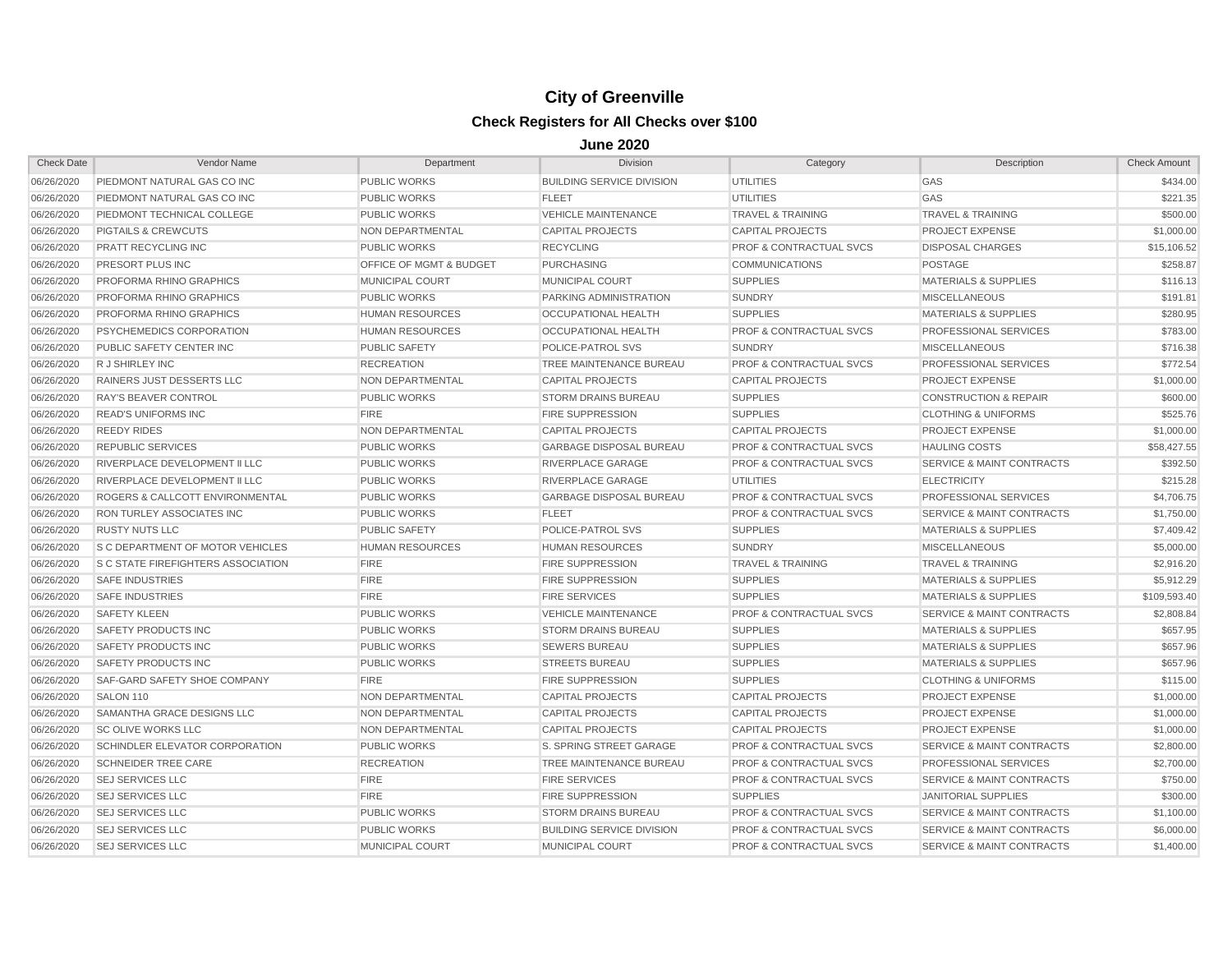| <b>SEJ SERVICES LLC</b><br><b>PUBLIC WORKS</b><br><b>STREETS BUREAU</b><br>06/26/2020<br>PROF & CONTRACTUAL SVCS<br>SERVICE & MAINT CONTRACTS                                       |                                                    |
|-------------------------------------------------------------------------------------------------------------------------------------------------------------------------------------|----------------------------------------------------|
|                                                                                                                                                                                     | \$1,100.00                                         |
| <b>SEJ SERVICES LLC</b><br>06/26/2020<br><b>PUBLIC WORKS</b><br><b>TRAFFIC ENGINEERING</b><br><b>PROF &amp; CONTRACTUAL SVCS</b>                                                    | <b>SERVICE &amp; MAINT CONTRACTS</b><br>\$348.00   |
| 06/26/2020<br><b>SEJ SERVICES LLC</b><br><b>PUBLIC WORKS</b><br><b>RESIDENTIAL COLL BUREAU</b><br>PROF & CONTRACTUAL SVCS<br>MAINTENANCE CONTRACTS                                  | \$550.00                                           |
| 06/26/2020<br><b>SEJ SERVICES LLC</b><br><b>PUBLIC SAFETY</b><br>POLICE-PATROL SVS<br>PROF & CONTRACTUAL SVCS                                                                       | <b>SERVICE &amp; MAINT CONTRACTS</b><br>\$1,150.00 |
| 06/26/2020<br><b>SEJ SERVICES LLC</b><br><b>RECREATION</b><br><b>COMMUNITY CENTERS</b><br><b>PROF &amp; CONTRACTUAL SVCS</b><br><b>PROFESSIONAL SERVICES</b>                        | \$275.00                                           |
| 06/26/2020<br><b>SIG SAUER</b><br><b>PUBLIC SAFETY</b><br>POLICE-PATROL SVS<br><b>SUNDRY</b><br><b>MISCELLANEOUS</b>                                                                | \$1,553.37                                         |
| SITEONE LANDSCAPE SUPPLY LLC<br><b>SUPPLIES</b><br>06/26/2020<br><b>RECREATION</b><br><b>TOURISM DISTRICT</b><br><b>MATERIALS &amp; SUPPLIES</b>                                    | \$1,437.81                                         |
| 06/26/2020<br><b>SKINLIFE BY LESA</b><br>NON DEPARTMENTAL<br><b>CAPITAL PROJECTS</b><br><b>CAPITAL PROJECTS</b><br><b>PROJECT EXPENSE</b>                                           | \$1,000.00                                         |
| 06/26/2020<br><b>SNACK WORKS LLC</b><br><b>NON DEPARTMENTAL</b><br><b>CAPITAL PROJECTS</b><br><b>CAPITAL PROJECTS</b><br>PROJECT EXPENSE                                            | \$1,000.00                                         |
| <b>FLEET</b><br>06/26/2020<br>SNIDER FLEET SOLUTIONS<br><b>PUBLIC WORKS</b><br><b>VEHICLE MAINTENANCE</b><br><b>OUTSIDE REPAIRS</b>                                                 | \$3,231.00                                         |
| SOUTHERN PAINTING & MAINTENANCE SPE<br><b>PUBLIC WORKS</b><br><b>RECYCLING</b><br><b>PRINTING</b><br><b>PRINTING &amp; BINDING</b><br>06/26/2020                                    | \$4,500.00                                         |
| 06/26/2020<br>SOUTHERN PAINTING & MAINTENANCE SPE<br><b>PUBLIC WORKS</b><br><b>RECYCLING</b><br><b>PROF &amp; CONTRACTUAL SVCS</b><br>ADVERTISING EXPENSE                           | \$1,500.00                                         |
| 06/26/2020<br><b>STONE PIZZA COMPANY</b><br>NON DEPARTMENTAL<br><b>CAPITAL PROJECTS</b><br><b>CAPITAL PROJECTS</b><br><b>PROJECT EXPENSE</b>                                        | \$1,000.00                                         |
| 06/26/2020<br><b>T2 SYSTEMS</b><br><b>PUBLIC WORKS</b><br>PARKING ADMINISTRATION<br><b>REPAIR &amp; MAINT SVCS</b><br><b>REPAIRS &amp; MAINTENANCE</b>                              | \$2,143.32                                         |
| 06/26/2020<br><b>T2 SYSTEMS CANADA INC</b><br><b>PUBLIC WORKS</b><br><b>ENFORCEMENT</b><br><b>PROF &amp; CONTRACTUAL SVCS</b>                                                       | <b>SERVICE &amp; MAINT CONTRACTS</b><br>\$106.00   |
| <b>MUNICIPAL COURT</b><br>TEMP PERSONNEL SVCS<br>06/26/2020<br><b>TALENT MANAGEMENT SOLUTIONS</b><br>MUNICIPAL COURT<br><b>PROF &amp; CONTRACTUAL SVCS</b>                          | \$1,422.30                                         |
| 06/26/2020<br><b>TEMP PERSONNEL SVCS</b><br><b>TALENT MANAGEMENT SOLUTIONS</b><br><b>PUBLIC WORKS</b><br><b>FIXED ROUTE</b><br><b>PROF &amp; CONTRACTUAL SVCS</b>                   | \$3,468.88                                         |
| 06/26/2020<br><b>TALENT MANAGEMENT SOLUTIONS</b><br><b>PUBLIC WORKS</b><br><b>STREETS BUREAU</b><br><b>PROF &amp; CONTRACTUAL SVCS</b><br><b>TEMP PERSONNEL SVCS</b>                | \$2,143.44                                         |
| <b>TALENT MANAGEMENT SOLUTIONS</b><br><b>PROF &amp; CONTRACTUAL SVCS</b><br>TEMP PERSONNEL SVCS<br>06/26/2020<br><b>RECREATION</b><br><b>ADMINISTRATION</b>                         | \$872.40                                           |
| 06/26/2020<br>TD CARD SERVICES<br><b>CITY MANAGER</b><br><b>CITY MANAGER</b><br><b>TRAVEL &amp; TRAINING</b><br><b>TRAVEL &amp; TRAINING</b>                                        | \$125.00                                           |
| 06/26/2020<br><b>TD CARD SERVICES</b><br><b>PUBLIC WORKS</b><br><b>ENGINEERING</b><br><b>SUNDRY</b>                                                                                 | DUES, SUBSCRIPTN, PUBLICATN<br>\$615.00            |
| 06/26/2020<br><b>TD CARD SERVICES</b><br><b>MAYOR</b><br><b>MAYOR</b><br><b>SUNDRY</b>                                                                                              | DUES, SUBSCRIPTN, PUBLICATN<br>\$104.51            |
| 06/26/2020<br><b>TD CARD SERVICES</b><br><b>PUBLIC WORKS</b><br><b>CONSTRUCTION &amp; INSPECTION</b><br><b>SUPPLIES</b><br><b>MATERIALS &amp; SUPPLIES</b>                          | \$110.24                                           |
| <b>BUILDING &amp; PROPERTY MAINT</b><br>06/26/2020<br><b>TD CARD SERVICES</b><br><b>PLANNING &amp; DEV SERVICES</b><br><b>TRAVEL &amp; TRAINING</b><br><b>TRAVEL &amp; TRAINING</b> | \$200.00                                           |
| 06/26/2020<br><b>TD CARD SERVICES</b><br><b>PUBLIC WORKS</b><br><b>ENGINEERING</b><br><b>TRAVEL &amp; TRAINING</b><br><b>TRAVEL &amp; TRAINING</b>                                  | \$245.00                                           |
| 06/26/2020<br><b>TD CARD SERVICES</b><br><b>CITY MANAGER</b><br><b>CITY MANAGER</b><br><b>SUNDRY</b>                                                                                | DUES, SUBSCRIPTN, PUBLICATN<br>\$558.74            |
| 06/26/2020<br><b>TD CARD SERVICES</b><br>PLANNING & DEV SERVICES<br><b>BUILDING &amp; PROPERTY MAINT</b><br><b>SUPPLIES</b>                                                         | <b>OFFICE SUPPLIES&amp;MATERIALS</b><br>\$1,645.43 |
| 06/26/2020<br><b>TD CARD SERVICES</b><br><b>RECREATION</b><br><b>COMMUNITY CENTERS</b><br><b>SUPPLIES</b><br>SUPPLIES RECREATION                                                    | \$130.09                                           |
| 06/26/2020<br><b>TD CARD SERVICES</b><br><b>EVENTS &amp; CULTURAL AFFAIRS</b><br>PUBLIC INFORMATION<br><b>SUNDRY</b><br><b>MISCELLANEOUS</b>                                        | \$881.65                                           |
| 06/26/2020<br><b>TD CARD SERVICES</b><br><b>CITY MANAGER</b><br><b>CITY MANAGER</b><br><b>SUPPLIES</b>                                                                              | \$629.71<br><b>OFFICE SUPPLIES&amp;MATERIALS</b>   |
| <b>CAPITAL PROJECTS</b><br>06/26/2020<br><b>TERRACON CONSULTANTS INC</b><br><b>NON DEPARTMENTAL</b><br><b>CAPITAL PROJECTS</b><br><b>CONSTRUCTION</b>                               | \$1,456.25                                         |
| 06/26/2020<br>THE CORNER PET GROOMING<br>NON DEPARTMENTAL<br><b>CAPITAL PROJECTS</b><br><b>CAPITAL PROJECTS</b><br><b>PROJECT EXPENSE</b>                                           | \$1,000.00                                         |
| 06/26/2020<br><b>PROJECT EXPENSE</b><br>THE VAULT<br>NON DEPARTMENTAL<br><b>CAPITAL PROJECTS</b><br><b>CAPITAL PROJECTS</b>                                                         | \$1,000.00                                         |
| 06/26/2020<br><b>THOMAS &amp; HUTTON</b><br><b>CAPITAL PROJECTS</b><br><b>CAPITAL PROJECTS</b><br>NON DEPARTMENTAL<br>PLANNING/DESIGN                                               | \$1,004.37                                         |
| 06/26/2020<br>THRIVEWORKS COUNSELING<br>NON DEPARTMENTAL<br><b>CAPITAL PROJECTS</b><br><b>CAPITAL PROJECTS</b><br>PROJECT EXPENSE                                                   | \$1,000.00                                         |
| 06/26/2020<br><b>TOPSIDE POOL CLUB</b><br>NON DEPARTMENTAL<br><b>CAPITAL PROJECTS</b><br><b>CAPITAL PROJECTS</b><br>PROJECT EXPENSE                                                 | \$1,000.00                                         |
| 06/26/2020<br>ULINE INC<br><b>PUBLIC WORKS</b><br>ONE GARAGE<br><b>SUPPLIES</b><br><b>MATERIALS &amp; SUPPLIES</b>                                                                  | \$2,487.96                                         |
| 06/26/2020<br><b>UNIFIRST</b><br><b>PUBLIC WORKS</b><br><b>SUPPLIES</b><br><b>CLOTHING &amp; UNIFORMS</b><br><b>VEHICLE MAINTENANCE</b>                                             | \$113.43                                           |
| 06/26/2020<br>UPSTREAM IDENTITY LLC<br>PLANNING & DEV SERVICES<br><b>BUILDING &amp; PROPERTY MAINT</b><br><b>SUPPLIES</b><br><b>CLOTHING &amp; UNIFORMS</b>                         | \$344.50                                           |
| 06/26/2020<br>URBAN DESIGN ASSOCIATES LTD<br>PLANNING & DEV SERVICES<br><b>PROF &amp; CONTRACTUAL SVCS</b><br>PROFESSIONAL SERVICES<br>PLANNING AND ZONING                          | \$14,138,50                                        |
| 06/26/2020<br><b>VERIZON WIRELESS</b><br><b>PUBLIC WORKS</b><br>STORMWATER MANAGEMENT<br><b>COMMUNICATIONS</b><br><b>TELEPHONE</b>                                                  | \$175.55                                           |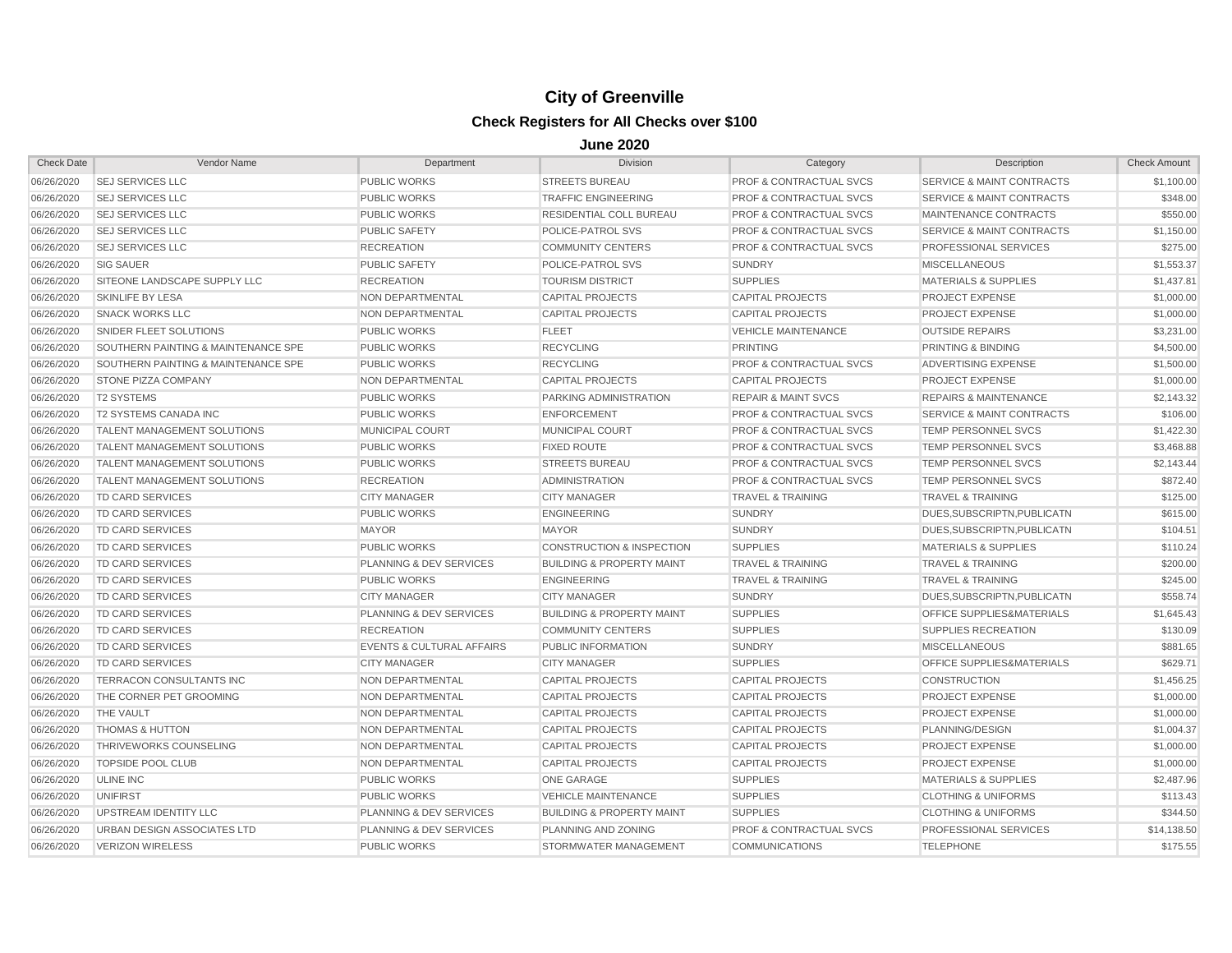| <b>Check Date</b> | Vendor Name                                | Department                           | <b>Division</b>                  | Category                           | Description                          | <b>Check Amount</b> |
|-------------------|--------------------------------------------|--------------------------------------|----------------------------------|------------------------------------|--------------------------------------|---------------------|
| 06/26/2020        | <b>VORTEX SERVICES LLC</b>                 | NON DEPARTMENTAL                     | <b>CAPITAL PROJECTS</b>          | <b>CAPITAL PROJECTS</b>            | <b>CONSTRUCTION</b>                  | \$148,536.60        |
| 06/26/2020        | <b>VULCAN CONSTRUCTION MATERIALS LLC</b>   | <b>PUBLIC WORKS</b>                  | <b>STREETS BUREAU</b>            | <b>SUPPLIES</b>                    | <b>MATERIALS &amp; SUPPLIES</b>      | \$1,176.73          |
| 06/26/2020        | VULCAN CONSTRUCTION MATERIALS LLC          | <b>PUBLIC WORKS</b>                  | <b>SEWERS BUREAU</b>             | <b>SUPPLIES</b>                    | <b>MATERIALS &amp; SUPPLIES</b>      | \$2,941.84          |
| 06/26/2020        | <b>VULCAN CONSTRUCTION MATERIALS LLC</b>   | <b>PUBLIC WORKS</b>                  | <b>STORM DRAINS BUREAU</b>       | <b>SUPPLIES</b>                    | <b>MATERIALS &amp; SUPPLIES</b>      | \$1,765.10          |
| 06/26/2020        | W W WILLIAMS                               | <b>PUBLIC WORKS</b>                  | <b>VEHICLE MAINTENANCE</b>       | <b>VEHICLE MAINTENANCE</b>         | <b>OUTSIDE REPAIRS</b>               | \$520.00            |
| 06/26/2020        | <b>WORKWELL OCCUPATIONAL HEALTH CENTER</b> | <b>HUMAN RESOURCES</b>               | <b>HEALTH CARE</b>               | <b>SUNDRY</b>                      | <b>WELLNESS ACTIVITIES</b>           | \$1,696.00          |
| 06/26/2020        | <b>WP LAW INC</b>                          | <b>RECREATION</b>                    | <b>TOURISM DISTRICT</b>          | <b>REPAIR &amp; MAINT SVCS</b>     | <b>FOUNTAIN REPAIR</b>               | \$24,431.65         |
| 06/26/2020        | <b>WP LAW INC</b>                          | <b>RECREATION</b>                    | BEAUTIFICATION BUREAU            | <b>REPAIR &amp; MAINT SVCS</b>     | <b>REPAIRS &amp; MAINTENANCE</b>     | \$766.22            |
| 06/26/2020        | <b>WURTH USA INC</b>                       | <b>RECREATION</b>                    | PARKS MAINTENANCE                | <b>REPAIR &amp; MAINT SVCS</b>     | <b>SMALL ENGINE</b>                  | \$235.01            |
| 06/26/2020        | XYLEM WATER SOLUTIONS USA INC              | <b>PUBLIC WORKS</b>                  | <b>SEWERS BUREAU</b>             | <b>SUPPLIES</b>                    | <b>MATERIALS &amp; SUPPLIES</b>      | \$1,376.03          |
| 06/30/2020        | <b>ACE ENERGY</b>                          | <b>PUBLIC WORKS</b>                  | <b>FLEET</b>                     | <b>VEHICLE MAINTENANCE</b>         | <b>FUEL</b>                          | \$11,772,71         |
| 06/30/2020        | ADDISON SAFETY GROUP INC                   | <b>PUBLIC WORKS</b>                  | <b>CHURCH STREET GARAGE</b>      | <b>SUPPLIES</b>                    | <b>MATERIALS &amp; SUPPLIES</b>      | \$603.10            |
| 06/30/2020        | <b>ADT SECURITY SERVICES</b>               | <b>RECREATION</b>                    | <b>COMMUNITY CENTERS</b>         | <b>PROF &amp; CONTRACTUAL SVCS</b> | <b>SERVICE &amp; MAINT CONTRACTS</b> | \$185.70            |
| 06/30/2020        | ALDRIDGE FAMILY PRODUCE                    | <b>RECREATION</b>                    | <b>ADMINISTRATION</b>            | <b>SUPPLIES</b>                    | M&S-FOOD                             | \$956.91            |
| 06/30/2020        | ANGELIA LOCKE                              | OFFICE OF MGMT & BUDGET              | <b>REVENUE</b>                   | <b>TRAVEL &amp; TRAINING</b>       | <b>LOCAL TRANSPORTATION</b>          | \$195.50            |
| 06/30/2020        | <b>ANGIE PROSSER</b>                       | <b>RECREATION</b>                    | <b>ADMINISTRATION</b>            | <b>SUPPLIES</b>                    | <b>CLOTHING &amp; UNIFORMS</b>       | \$164.98            |
| 06/30/2020        | AT & T MOBILITY                            | <b>PUBLIC SAFETY</b>                 | POLICE-PATROL SVS                | <b>SUNDRY</b>                      | <b>MISCELLANEOUS</b>                 | \$159.96            |
| 06/30/2020        | A-TECH SERVICES LLC                        | <b>PUBLIC WORKS</b>                  | <b>FLEET</b>                     | <b>VEHICLE MAINTENANCE</b>         | <b>OUTSIDE REPAIRS</b>               | \$158.30            |
| 06/30/2020        | AVL SOLUTIONS LLC                          | <b>EVENTS &amp; CULTURAL AFFAIRS</b> | PUBLIC INFORMATION               | <b>PROF &amp; CONTRACTUAL SVCS</b> | PROFESSIONAL SERVICES                | \$1,083.66          |
| 06/30/2020        | <b>BATTERY SPECIALISTS INC</b>             | <b>PUBLIC WORKS</b>                  | <b>BUILDING SERVICE DIVISION</b> | <b>SUPPLIES</b>                    | <b>MATERIALS &amp; SUPPLIES</b>      | \$106.00            |
| 06/30/2020        | <b>BATTERY SPECIALISTS INC</b>             | <b>PUBLIC WORKS</b>                  | S. SPRING STREET GARAGE          | <b>SUPPLIES</b>                    | <b>MATERIALS &amp; SUPPLIES</b>      | \$105.74            |
| 06/30/2020        | <b>BLANCHARD MACHINERY CO</b>              | <b>PUBLIC WORKS</b>                  | <b>STORM DRAINS BUREAU</b>       | <b>PROF &amp; CONTRACTUAL SVCS</b> | <b>EQUIPMENT RENTAL</b>              | \$2,167.80          |
| 06/30/2020        | <b>BRAVO1 PROTECTION</b>                   | <b>PUBLIC WORKS</b>                  | PARKING ADMINISTRATION           | <b>PROF &amp; CONTRACTUAL SVCS</b> | <b>SERVICE &amp; MAINT CONTRACTS</b> | \$1,638.00          |
| 06/30/2020        | <b>BUILDERS FIRSTSOURCE</b>                | <b>PUBLIC WORKS</b>                  | <b>BUILDING SERVICE DIVISION</b> | <b>SUPPLIES</b>                    | <b>MATERIALS &amp; SUPPLIES</b>      | \$186.03            |
| 06/30/2020        | CAROLINA ENGINEERING SOLUTIONS LLC         | NON DEPARTMENTAL                     | <b>CAPITAL PROJECTS</b>          | <b>CAPITAL PROJECTS</b>            | PLANNING/DESIGN                      | \$6,000.00          |
| 06/30/2020        | <b>CAROLINA LANDSCAPE LIGHTING</b>         | <b>NON DEPARTMENTAL</b>              | <b>CAPITAL PROJECTS</b>          | <b>CAPITAL PROJECTS</b>            | <b>CONSTRUCTION</b>                  | \$2,450.00          |
| 06/30/2020        | CEC CONSTRUCTION LLC                       | <b>NON DEPARTMENTAL</b>              | <b>CAPITAL PROJECTS</b>          | <b>CAPITAL PROJECTS</b>            | <b>CONSTRUCTION</b>                  | \$101,943.00        |
| 06/30/2020        | CHEM-AQUA INC                              | <b>PUBLIC WORKS</b>                  | <b>BUILDING SERVICE DIVISION</b> | <b>PROF &amp; CONTRACTUAL SVCS</b> | <b>SERVICE &amp; MAINT CONTRACTS</b> | \$473.82            |
| 06/30/2020        | CHEROKEE SMALL ENGINE                      | <b>RECREATION</b>                    | <b>PARKS MAINTENANCE</b>         | <b>REPAIR &amp; MAINT SVCS</b>     | <b>SMALL ENGINE</b>                  | \$294.46            |
| 06/30/2020        | <b>CINTAS</b>                              | <b>PUBLIC WORKS</b>                  | <b>FLEET</b>                     | <b>SUPPLIES</b>                    | <b>CLOTHING &amp; UNIFORMS</b>       | \$166.10            |
| 06/30/2020        | <b>CINTAS</b>                              | <b>PUBLIC WORKS</b>                  | <b>BUILDING SERVICE DIVISION</b> | <b>SUPPLIES</b>                    | <b>MATERIALS &amp; SUPPLIES</b>      | \$174.85            |
| 06/30/2020        | CINTAS FIRE PROTECTION 636525              | <b>PUBLIC WORKS</b>                  | <b>CHURCH STREET GARAGE</b>      | <b>PROF &amp; CONTRACTUAL SVCS</b> | <b>SERVICE &amp; MAINT CONTRACTS</b> | \$1,880.25          |
| 06/30/2020        | <b>CONCRETE SUPPLY COMPANY LLC</b>         | <b>PUBLIC WORKS</b>                  | <b>STREETS BUREAU</b>            | <b>SUPPLIES</b>                    | <b>MATERIALS &amp; SUPPLIES</b>      | \$1,163.88          |
| 06/30/2020        | <b>COVETRUS NORTH AMERICA</b>              | <b>RECREATION</b>                    | <b>ADMINISTRATION</b>            | <b>SUPPLIES</b>                    | M&S-MEDICINE                         | \$215.39            |
| 06/30/2020        | <b>COVETRUS NORTH AMERICA</b>              | <b>RECREATION</b>                    | <b>ADMINISTRATION</b>            | <b>SUPPLIES</b>                    | M&S-VETERINARY                       | \$285.37            |
| 06/30/2020        | <b>DELL MARKETING LP</b>                   | OFFICE OF MGMT & BUDGET              | <b>REVENUE</b>                   | <b>SUPPLIES</b>                    | OFFICE SUPPLIES&MATERIALS            | \$3,357.60          |
| 06/30/2020        | <b>DELL MARKETING LP</b>                   | OFFICE OF MGMT & BUDGET              | <b>INFORMATION TECHNOLOGY</b>    | <b>MIS PROJECTS</b>                | <b>PCS/UPGRADES</b>                  | \$4,681.60          |
| 06/30/2020        | <b>DESIGNLAB INC</b>                       | <b>FIRE</b>                          | <b>FIRE SUPPRESSION</b>          | <b>SUPPLIES</b>                    | <b>CLOTHING &amp; UNIFORMS</b>       | \$243.80            |
| 06/30/2020        | <b>DESIGNLAB INC</b>                       | <b>PUBLIC SAFETY</b>                 | POLICE-PATROL SVS                | <b>SUPPLIES</b>                    | <b>CLOTHING &amp; UNIFORMS</b>       | \$560.87            |
| 06/30/2020        | <b>DIXIE RUBBER &amp; PLASTICS INC</b>     | <b>RECREATION</b>                    | <b>ADMINISTRATION</b>            | <b>SUPPLIES</b>                    | M&S-EXHIBITS                         | \$246.81            |
| 06/30/2020        | <b>DUKE ENERGY</b>                         | <b>RECREATION</b>                    | <b>PARKS MAINTENANCE</b>         | <b>UTILITIES</b>                   | <b>ELECTRICITY</b>                   | \$1,052.46          |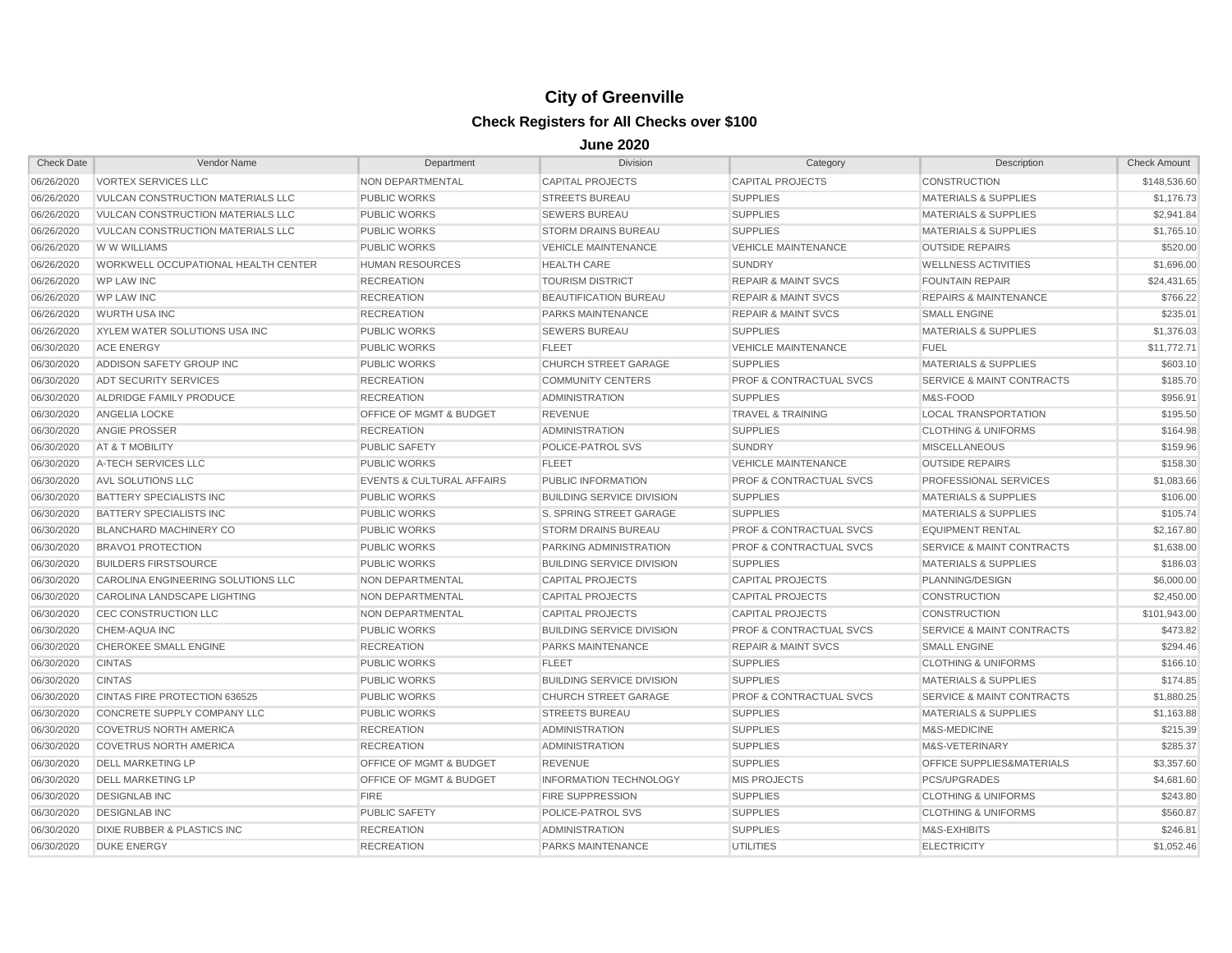| <b>Check Date</b> | Vendor Name                                | Department              | <b>Division</b>                  | Category                           | Description                          | <b>Check Amount</b> |
|-------------------|--------------------------------------------|-------------------------|----------------------------------|------------------------------------|--------------------------------------|---------------------|
| 06/30/2020        | <b>DUKE ENERGY</b>                         | <b>PUBLIC WORKS</b>     | <b>TRAFFIC ENGINEERING</b>       | <b>UTILITIES</b>                   | <b>ELECTRICITY</b>                   | \$1,076.02          |
| 06/30/2020        | <b>DUKE ENERGY</b>                         | <b>PUBLIC SAFETY</b>    | <b>POLICE-PATROL SVS</b>         | <b>UTILITIES</b>                   | <b>ELECTRICITY</b>                   | \$419.91            |
| 06/30/2020        | <b>DUKE ENERGY</b>                         | <b>PUBLIC WORKS</b>     | <b>SEWERS BUREAU</b>             | <b>UTILITIES</b>                   | <b>ELECTRICITY</b>                   | \$121.88            |
| 06/30/2020        | <b>DUKE ENERGY</b>                         | <b>FIRE</b>             | <b>FIRE SERVICES</b>             | <b>UTILITIES</b>                   | <b>ELECTRICITY</b>                   | \$1,820.10          |
| 06/30/2020        | <b>DUKE ENERGY</b>                         | <b>RECREATION</b>       | <b>COMMUNITY CENTERS</b>         | <b>UTILITIES</b>                   | <b>ELECTRICITY</b>                   | \$742.21            |
| 06/30/2020        | <b>ECHOLS OIL COMPANY INC</b>              | <b>PUBLIC WORKS</b>     | <b>FLEET</b>                     | <b>VEHICLE MAINTENANCE</b>         | <b>FUEL</b>                          | \$1,173.37          |
| 06/30/2020        | <b>ENVIRO-MASTER SERVICES OF GREENVILL</b> | <b>RECREATION</b>       | <b>ADMINISTRATION</b>            | <b>PROF &amp; CONTRACTUAL SVCS</b> | <b>SERVICE &amp; MAINT CONTRACTS</b> | \$112.00            |
| 06/30/2020        | <b>ENVIRO-MASTER SERVICES OF GREENVILL</b> | <b>RECREATION</b>       | <b>PARKS AND RECREATION</b>      | PROF & CONTRACTUAL SVCS            | SERVICE & MAINT CONTRACTS            | \$1,059.00          |
| 06/30/2020        | <b>FAIRWAY FORD INC</b>                    | <b>PUBLIC WORKS</b>     | <b>FLEET</b>                     | <b>VEHICLE MAINTENANCE</b>         | <b>OUTSIDE REPAIRS</b>               | \$628.19            |
| 06/30/2020        | <b>FAIRWAY FORD INC</b>                    | <b>PUBLIC WORKS</b>     | <b>BUILDING SERVICE DIVISION</b> | <b>SUPPLIES</b>                    | <b>MATERIALS &amp; SUPPLIES</b>      | \$376.38            |
| 06/30/2020        | <b>FERGUSON ENTERPRISES INC</b>            | <b>PUBLIC WORKS</b>     | <b>BUILDING SERVICE DIVISION</b> | <b>SUPPLIES</b>                    | <b>MATERIALS &amp; SUPPLIES</b>      | \$112.14            |
| 06/30/2020        | <b>FLINT EQUIPMENT CO</b>                  | <b>PUBLIC WORKS</b>     | <b>STORM DRAINS BUREAU</b>       | <b>PROF &amp; CONTRACTUAL SVCS</b> | <b>EQUIPMENT RENTAL</b>              | \$1,994.02          |
| 06/30/2020        | GRAINGER 803858935                         | <b>FIRE</b>             | <b>FIRE SERVICES</b>             | <b>SUPPLIES</b>                    | <b>MATERIALS &amp; SUPPLIES</b>      | \$678.08            |
| 06/30/2020        | GRAINGER 803858935                         | <b>PUBLIC WORKS</b>     | POINSETT GARAGE                  | <b>REPAIR &amp; MAINT SVCS</b>     | <b>REPAIRS &amp; MAINTENANCE</b>     | \$570.93            |
| 06/30/2020        | <b>GREENVILLE NEWS</b>                     | PLANNING & DEV SERVICES | PLANNING AND ZONING              | <b>PROF &amp; CONTRACTUAL SVCS</b> | ADVERTISING EXPENSE                  | \$175.00            |
| 06/30/2020        | GREENVILLE OFFICE SUPPLY CO INC            | <b>PUBLIC SAFETY</b>    | POLICE-PATROL SVS                | <b>SUNDRY</b>                      | <b>MISCELLANEOUS</b>                 | \$261.59            |
| 06/30/2020        | <b>GREENVILLE TRACTOR CO INC</b>           | <b>PUBLIC WORKS</b>     | <b>STORM DRAINS BUREAU</b>       | <b>SUPPLIES</b>                    | <b>CONSTRUCTION &amp; REPAIR</b>     | \$2,499.48          |
| 06/30/2020        | <b>GREENVILLE ZOO PETTY CASH</b>           | <b>RECREATION</b>       | <b>ADMINISTRATION</b>            | <b>SUPPLIES</b>                    | M&S-FOOD                             | \$208.00            |
| 06/30/2020        | <b>GREENVILLE ZOO PETTY CASH</b>           | <b>RECREATION</b>       | <b>ADMINISTRATION</b>            | <b>SUPPLIES</b>                    | <b>CLOTHING &amp; UNIFORMS</b>       | \$140.35            |
| 06/30/2020        | HART TOOL CO                               | <b>FIRE</b>             | <b>FIRE SERVICES</b>             | <b>SUPPLIES</b>                    | <b>MATERIALS &amp; SUPPLIES</b>      | \$612.30            |
| 06/30/2020        | <b>HAT TRICK FARM</b>                      | <b>RECREATION</b>       | <b>ADMINISTRATION</b>            | <b>SUPPLIES</b>                    | M&S-FOOD                             | \$675.00            |
| 06/30/2020        | HOME DEPOT CREDIT SERVICE 3104             | <b>PUBLIC WORKS</b>     | <b>PARKING ADMINISTRATION</b>    | <b>REPAIR &amp; MAINT SVCS</b>     | <b>REPAIRS &amp; MAINTENANCE</b>     | \$152.51            |
| 06/30/2020        | HOME DEPOT CREDIT SERVICE 4123             | <b>PUBLIC WORKS</b>     | <b>STREETS BUREAU</b>            | <b>SUPPLIES</b>                    | <b>MATERIALS &amp; SUPPLIES</b>      | \$141.22            |
| 06/30/2020        | HOME DEPOT CREDIT SERVICE 5906             | <b>PUBLIC WORKS</b>     | <b>BUILDING SERVICE DIVISION</b> | <b>SUPPLIES</b>                    | <b>MATERIALS &amp; SUPPLIES</b>      | \$228.27            |
| 06/30/2020        | HOME DEPOT CREDIT SERVICE 5914             | <b>RECREATION</b>       | <b>ADMINISTRATION</b>            | <b>SUPPLIES</b>                    | M&S-MAINTENANCE                      | \$833.26            |
| 06/30/2020        | HOME DEPOT CREDIT SERVICE 5914             | <b>RECREATION</b>       | <b>ADMINISTRATION</b>            | <b>REPAIR &amp; MAINT SVCS</b>     | <b>REPAIRS &amp; MAINTENANCE</b>     | \$465.76            |
| 06/30/2020        | HOME DEPOT CREDIT SERVICE 5922             | <b>RECREATION</b>       | <b>TOURISM DISTRICT</b>          | PROF & CONTRACTUAL SVCS            | <b>SPECIAL PROJECTS</b>              | \$152.13            |
| 06/30/2020        | ICMA MEMBERSHIP RENEWALS                   | <b>CITY MANAGER</b>     | <b>CITY MANAGER</b>              | <b>SUNDRY</b>                      | DUES, SUBSCRIPTN, PUBLICATN          | \$1,400.00          |
| 06/30/2020        | <b>INDUSTRIAL POWER CORPORATION</b>        | <b>CITY MANAGER</b>     | UTILITY UNDERGROUNDING FU        | <b>SUNDRY</b>                      | UNDERGROUNDING COMMERCIAL            | \$3,925.00          |
| 06/30/2020        | <b>IVEY COMMUNICATIONS INC</b>             | <b>RECREATION</b>       | <b>EDUCATION</b>                 | <b>SUNDRY</b>                      | <b>RESTRD DONATION EXPENSE</b>       | \$2,553.35          |
| 06/30/2020        | <b>IVEY COMMUNICATIONS INC</b>             | OFFICE OF MGMT & BUDGET | <b>INFORMATION TECHNOLOGY</b>    | <b>REPAIR &amp; MAINT SVCS</b>     | <b>REPAIRS &amp; MAINTENANCE</b>     | \$4,132.71          |
| 06/30/2020        | <b>IVEY COMMUNICATIONS INC</b>             | <b>RECREATION</b>       | <b>PUBLIC SERVICES</b>           | <b>PROF &amp; CONTRACTUAL SVCS</b> | <b>SERVICE &amp; MAINT CONTRACTS</b> | \$5,184.28          |
| 06/30/2020        | <b>IVEY COMMUNICATIONS INC</b>             | <b>FIRE</b>             | <b>FIRE</b>                      | <b>COMMUNICATIONS</b>              | <b>OTHER</b>                         | \$3,213.83          |
| 06/30/2020        | <b>IVEY COMMUNICATIONS INC</b>             | <b>PUBLIC SAFETY</b>    | POLICE-PATROL SVS                | <b>SUNDRY</b>                      | <b>MISCELLANEOUS</b>                 | \$388.00            |
| 06/30/2020        | JOHNSON CONTROLS SECURITY SOLUTIONS        | <b>RECREATION</b>       | <b>COMMUNITY CENTERS</b>         | <b>PROF &amp; CONTRACTUAL SVCS</b> | <b>SERVICE &amp; MAINT CONTRACTS</b> | \$191.35            |
| 06/30/2020        | JOHNSTONE SUPPLY OF GREENVILLE             | <b>PUBLIC WORKS</b>     | <b>BUILDING SERVICE DIVISION</b> | <b>SUPPLIES</b>                    | <b>MATERIALS &amp; SUPPLIES</b>      | \$277.93            |
| 06/30/2020        | <b>KCI TECHNOLOGIES INC</b>                | NON DEPARTMENTAL        | <b>CAPITAL PROJECTS</b>          | <b>CAPITAL PROJECTS</b>            | PLANNING/DESIGN                      | \$38,821.27         |
| 06/30/2020        | <b>KMIT SOLUTIONS LLC</b>                  | <b>RECREATION</b>       | <b>PUBLIC SERVICES</b>           | <b>PROF &amp; CONTRACTUAL SVCS</b> | PROFESSIONAL SERVICES                | \$2,400.00          |
| 06/30/2020        | <b>KUSTOM SIGNALS INC</b>                  | <b>PUBLIC SAFETY</b>    | <b>POLICE-PATROL SVS</b>         | <b>SUPPLIES</b>                    | <b>MATERIALS &amp; SUPPLIES</b>      | \$8,400.95          |
| 06/30/2020        | LANDS END BUSINESS OUTFITTERS              | <b>RECREATION</b>       | <b>ADMINISTRATION</b>            | <b>SUPPLIES</b>                    | <b>CLOTHING &amp; UNIFORMS</b>       | \$274.95            |
| 06/30/2020        | <b>LANDSCAPERS SUPPLY</b>                  | <b>RECREATION</b>       | <b>ADMINISTRATION</b>            | <b>SUNDRY</b>                      | <b>RESTRD DONATION EXPENSE</b>       | \$278.78            |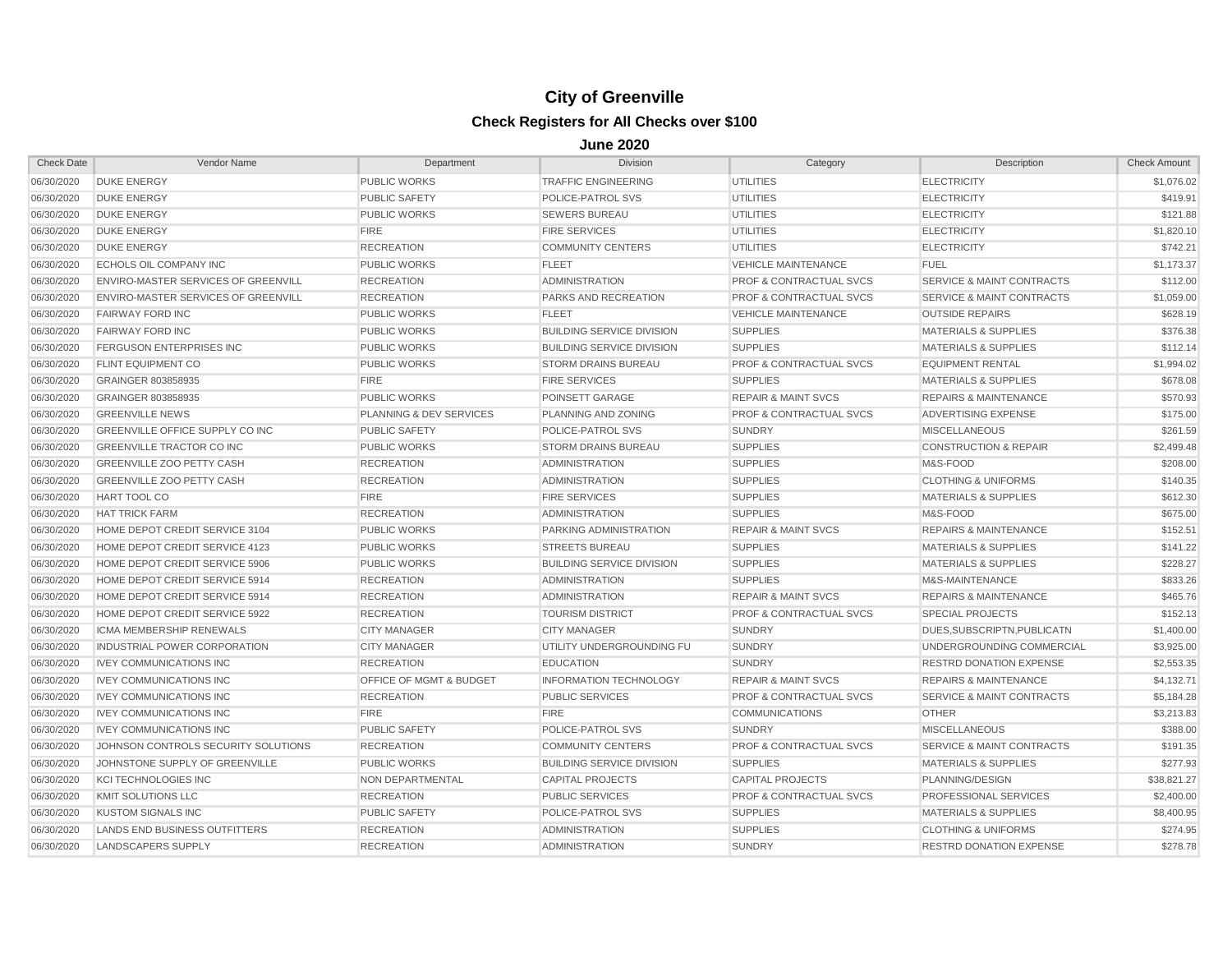| <b>Check Date</b> | Vendor Name                          | Department                           | <b>Division</b>                  | Category                           | Description                          | <b>Check Amount</b> |
|-------------------|--------------------------------------|--------------------------------------|----------------------------------|------------------------------------|--------------------------------------|---------------------|
| 06/30/2020        | <b>LANDSCAPERS SUPPLY</b>            | <b>RECREATION</b>                    | PARKS MAINTENANCE                | <b>REPAIR &amp; MAINT SVCS</b>     | <b>SMALL ENGINE</b>                  | \$320.51            |
| 06/30/2020        | LANDSCAPERS SUPPLY                   | <b>PUBLIC WORKS</b>                  | <b>CBD TIF CREW</b>              | <b>SUPPLIES</b>                    | <b>MATERIALS &amp; SUPPLIES</b>      | \$197.16            |
| 06/30/2020        | LARK & ASSOCIATES POLYGRAPH SERVICE  | <b>HUMAN RESOURCES</b>               | <b>HUMAN RESOURCES</b>           | <b>PROF &amp; CONTRACTUAL SVCS</b> | <b>PROFESSIONAL SERVICES</b>         | \$360.00            |
| 06/30/2020        | LATITUDE APPLIED TECHNOLOGIES        | <b>RECREATION</b>                    | <b>ADMINISTRATION</b>            | <b>SUPPLIES</b>                    | <b>JANITORIAL SUPPLIES</b>           | \$266.59            |
| 06/30/2020        | <b>LITTLE LIKES KIDS</b>             | <b>RECREATION</b>                    | <b>PUBLIC SERVICES</b>           | <b>SUPPLIES</b>                    | <b>SALE GIFTS</b>                    | \$295.50            |
| 06/30/2020        | LOWES                                | <b>PUBLIC WORKS</b>                  | <b>LIBERTY SQUARE GARAGE</b>     | <b>REPAIR &amp; MAINT SVCS</b>     | <b>REPAIRS &amp; MAINTENANCE</b>     | \$143.90            |
| 06/30/2020        | LOWES                                | <b>PUBLIC WORKS</b>                  | <b>STORM DRAINS BUREAU</b>       | <b>SUPPLIES</b>                    | <b>CONSTRUCTION &amp; REPAIR</b>     | \$1,585.24          |
| 06/30/2020        | LOWES                                | <b>PUBLIC WORKS</b>                  | <b>COMMONS GARAGE</b>            | <b>REPAIR &amp; MAINT SVCS</b>     | <b>REPAIRS &amp; MAINTENANCE</b>     | \$134.78            |
| 06/30/2020        | <b>MARATHON STAFFING INC</b>         | <b>PUBLIC SAFETY</b>                 | POLICE-DISPATCH BUREAU           | <b>PROF &amp; CONTRACTUAL SVCS</b> | <b>TEMP PERSONNEL SVCS</b>           | \$4,168.78          |
| 06/30/2020        | <b>MARATHON STAFFING INC</b>         | <b>EVENTS &amp; CULTURAL AFFAIRS</b> | <b>EVENTS MANAGEMENT</b>         | <b>PROF &amp; CONTRACTUAL SVCS</b> | <b>TEMP PERSONNEL SVCS</b>           | \$634.68            |
| 06/30/2020        | MATTHEWS SPECIALTY VEHICLES INC      | <b>FIRE</b>                          | <b>FIRE SUPPRESSION</b>          | <b>VEHICLES</b>                    | <b>VEHICLE</b>                       | \$90,892.00         |
| 06/30/2020        | MIKE'S BODY SHOP & TOWING INC        | <b>PUBLIC WORKS</b>                  | <b>FLEET</b>                     | <b>VEHICLE MAINTENANCE</b>         | <b>OUTSIDE REPAIRS</b>               | \$947.50            |
| 06/30/2020        | MILITARY HISTORY CENTER OF CAROLINA  | <b>NON DEPARTMENTAL</b>              | <b>ACCOMMODATION TAX</b>         | <b>PROF &amp; CONTRACTUAL SVCS</b> | <b>SPECIAL PROJECTS</b>              | \$10,000.00         |
| 06/30/2020        | MINUTEMAN PRESS                      | <b>PUBLIC WORKS</b>                  | <b>RECYCLING</b>                 | <b>PRINTING</b>                    | <b>PRINTING &amp; BINDING</b>        | \$933.86            |
| 06/30/2020        | <b>MINUTEMAN PRESS</b>               | <b>CITY MANAGER</b>                  | <b>CITY MANAGER</b>              | <b>PRINTING</b>                    | <b>PRINTING &amp; BINDING</b>        | \$2,874.72          |
| 06/30/2020        | <b>MPH INDUSTRIES INC</b>            | <b>PUBLIC SAFETY</b>                 | POLICE-PATROL SVS                | <b>SUPPLIES</b>                    | <b>MATERIALS &amp; SUPPLIES</b>      | \$2,544.00          |
| 06/30/2020        | NEIGHBORHOOD NETWORKS PUBLISHING     | <b>RECREATION</b>                    | <b>PUBLIC SERVICES</b>           | <b>SUPPLIES</b>                    | <b>SUPPLIES PROMOTIONS</b>           | \$100.00            |
| 06/30/2020        | NELSON MANUFACTURING CO              | <b>RECREATION</b>                    | <b>ADMINISTRATION</b>            | <b>SUNDRY</b>                      | <b>RESTRD DONATION EXPENSE</b>       | \$1,008.38          |
| 06/30/2020        | NORRIS SUPPLY CO                     | <b>PUBLIC WORKS</b>                  | <b>STORM DRAINS BUREAU</b>       | <b>REPAIR &amp; MAINT SVCS</b>     | <b>REPAIRS &amp; MAINTENANCE</b>     | \$488.45            |
| 06/30/2020        | NORRIS SUPPLY CO                     | <b>PUBLIC WORKS</b>                  | <b>STORM DRAINS BUREAU</b>       | <b>SUPPLIES</b>                    | <b>CONSTRUCTION &amp; REPAIR</b>     | \$1,206.65          |
| 06/30/2020        | NORTHERN SAFETY CO INC               | <b>PUBLIC WORKS</b>                  | <b>BUILDING SERVICE DIVISION</b> | <b>SUPPLIES</b>                    | <b>MATERIALS &amp; SUPPLIES</b>      | \$460.47            |
| 06/30/2020        | <b>NORTHERN TOOL &amp; EQUIPMENT</b> | <b>PUBLIC WORKS</b>                  | <b>CBD TIF CREW</b>              | <b>SUPPLIES</b>                    | <b>MATERIALS &amp; SUPPLIES</b>      | \$847.92            |
| 06/30/2020        | OZONE COLLISION CENTER LLC           | <b>PUBLIC WORKS</b>                  | <b>FLEET</b>                     | <b>VEHICLE MAINTENANCE</b>         | <b>OUTSIDE REPAIRS</b>               | \$1,500.00          |
| 06/30/2020        | PANAGAKOS ASPHALT PAVING INC         | <b>PUBLIC WORKS</b>                  | <b>STREETS BUREAU</b>            | <b>SUPPLIES</b>                    | <b>MATERIALS &amp; SUPPLIES</b>      | \$169.60            |
| 06/30/2020        | <b>PEPSI-COLA BOTTLING CO</b>        | <b>RECREATION</b>                    | <b>PUBLIC SERVICES</b>           | <b>SUPPLIES</b>                    | SALE CONCESSIONS                     | \$453.93            |
| 06/30/2020        | <b>PITNEY BOWES INC</b>              | <b>PUBLIC WORKS</b>                  | PARKING ADMINISTRATION           | <b>PROF &amp; CONTRACTUAL SVCS</b> | <b>SERVICE &amp; MAINT CONTRACTS</b> | \$2,182.50          |
| 06/30/2020        | PRINT MEDIA INC.                     | <b>PUBLIC WORKS</b>                  | POINSETT GARAGE                  | <b>SUPPLIES</b>                    | <b>MATERIALS &amp; SUPPLIES</b>      | \$2,363.94          |
| 06/30/2020        | <b>PROFORMA RHINO GRAPHICS</b>       | <b>FIRE</b>                          | <b>FIRE SERVICES</b>             | <b>SUPPLIES</b>                    | <b>MATERIALS &amp; SUPPLIES</b>      | \$5,305.75          |
| 06/30/2020        | <b>PROSOURCE LLC</b>                 | <b>PUBLIC WORKS</b>                  | <b>BUILDING SERVICE DIVISION</b> | <b>SUPPLIES</b>                    | <b>MATERIALS &amp; SUPPLIES</b>      | \$193.07            |
| 06/30/2020        | R E MICHEL COMPANY LLC               | <b>PUBLIC WORKS</b>                  | <b>BUILDING SERVICE DIVISION</b> | <b>SUPPLIES</b>                    | <b>MATERIALS &amp; SUPPLIES</b>      | \$226.16            |
| 06/30/2020        | <b>READ'S UNIFORMS INC</b>           | <b>FIRE</b>                          | <b>FIRE SUPPRESSION</b>          | <b>SUPPLIES</b>                    | <b>CLOTHING &amp; UNIFORMS</b>       | \$1,106.64          |
| 06/30/2020        | <b>RED WING SHOE STORE</b>           | <b>FIRE</b>                          | <b>FIRE PREVENTION</b>           | <b>SUPPLIES</b>                    | <b>CLOTHING &amp; UNIFORMS</b>       | \$230.00            |
| 06/30/2020        | <b>RED WING SHOE STORE</b>           | <b>FIRE</b>                          | <b>FIRE SERVICES</b>             | <b>SUPPLIES</b>                    | <b>CLOTHING &amp; UNIFORMS</b>       | \$115.00            |
| 06/30/2020        | <b>RED WING SHOE STORE</b>           | <b>FIRE</b>                          | <b>FIRE SUPPRESSION</b>          | <b>SUPPLIES</b>                    | <b>CLOTHING &amp; UNIFORMS</b>       | \$420.00            |
| 06/30/2020        | <b>RUSTY NUTS LLC</b>                | <b>PUBLIC SAFETY</b>                 | POLICE-PATROL SVS                | <b>SUNDRY</b>                      | <b>MISCELLANEOUS</b>                 | \$176.49            |
| 06/30/2020        | S & S WORLDWIDE                      | <b>RECREATION</b>                    | <b>COMMUNITY CENTERS</b>         | <b>SUPPLIES</b>                    | <b>SUPPLIES RECREATION</b>           | \$270.72            |
| 06/30/2020        | <b>S C DEPARTMENT OF REVENUE</b>     | NON DEPARTMENTAL                     | <b>CAPITAL PROJECTS</b>          | <b>CAPITAL PROJECTS</b>            | <b>EQUIPMENT</b>                     | \$802.81            |
| 06/30/2020        | <b>SAFE INDUSTRIES</b>               | <b>FIRE</b>                          | <b>FIRE SUPPRESSION</b>          | <b>SUPPLIES</b>                    | <b>CLOTHING &amp; UNIFORMS</b>       | \$2,293.56          |
| 06/30/2020        | <b>SAFETY PRODUCTS INC</b>           | <b>PUBLIC WORKS</b>                  | S. SPRING STREET GARAGE          | <b>SUPPLIES</b>                    | <b>MATERIALS &amp; SUPPLIES</b>      | \$319.14            |
| 06/30/2020        | <b>SAFETY PRODUCTS INC</b>           | <b>PUBLIC WORKS</b>                  | N LAURENS ST GARAGE              | <b>REPAIR &amp; MAINT SVCS</b>     | <b>REPAIRS &amp; MAINTENANCE</b>     | \$356.16            |
| 06/30/2020        | SALUDA CONSTRUCTION LLC              | <b>NON DEPARTMENTAL</b>              | <b>CAPITAL PROJECTS</b>          | <b>CAPITAL PROJECTS</b>            | <b>CONSTRUCTION</b>                  | \$26,383.50         |